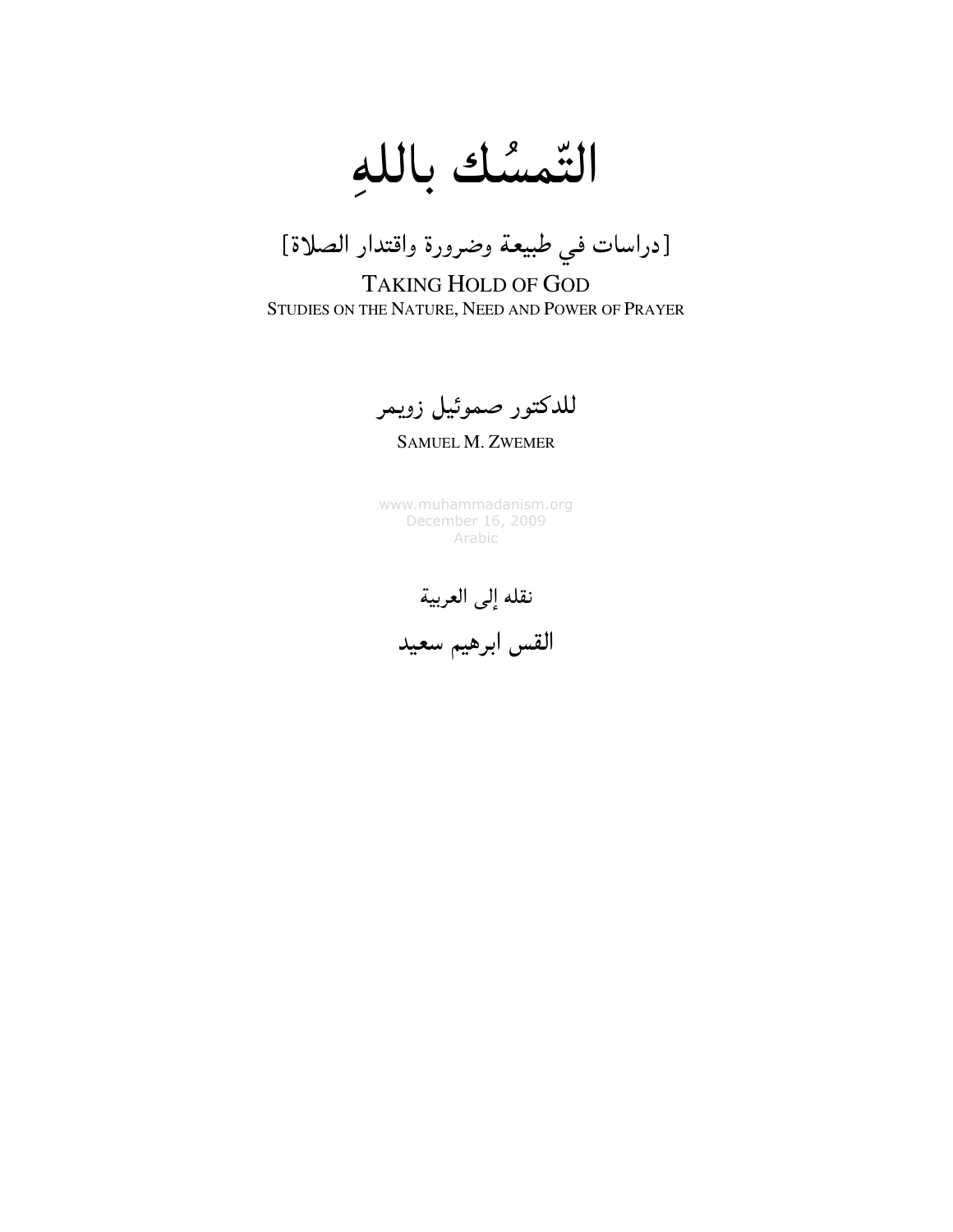

صدر من مطبعة النيل المسيحية شارع ابرهيم باشا رقم ٧٩ بمصر القاهرة ١٩٣٨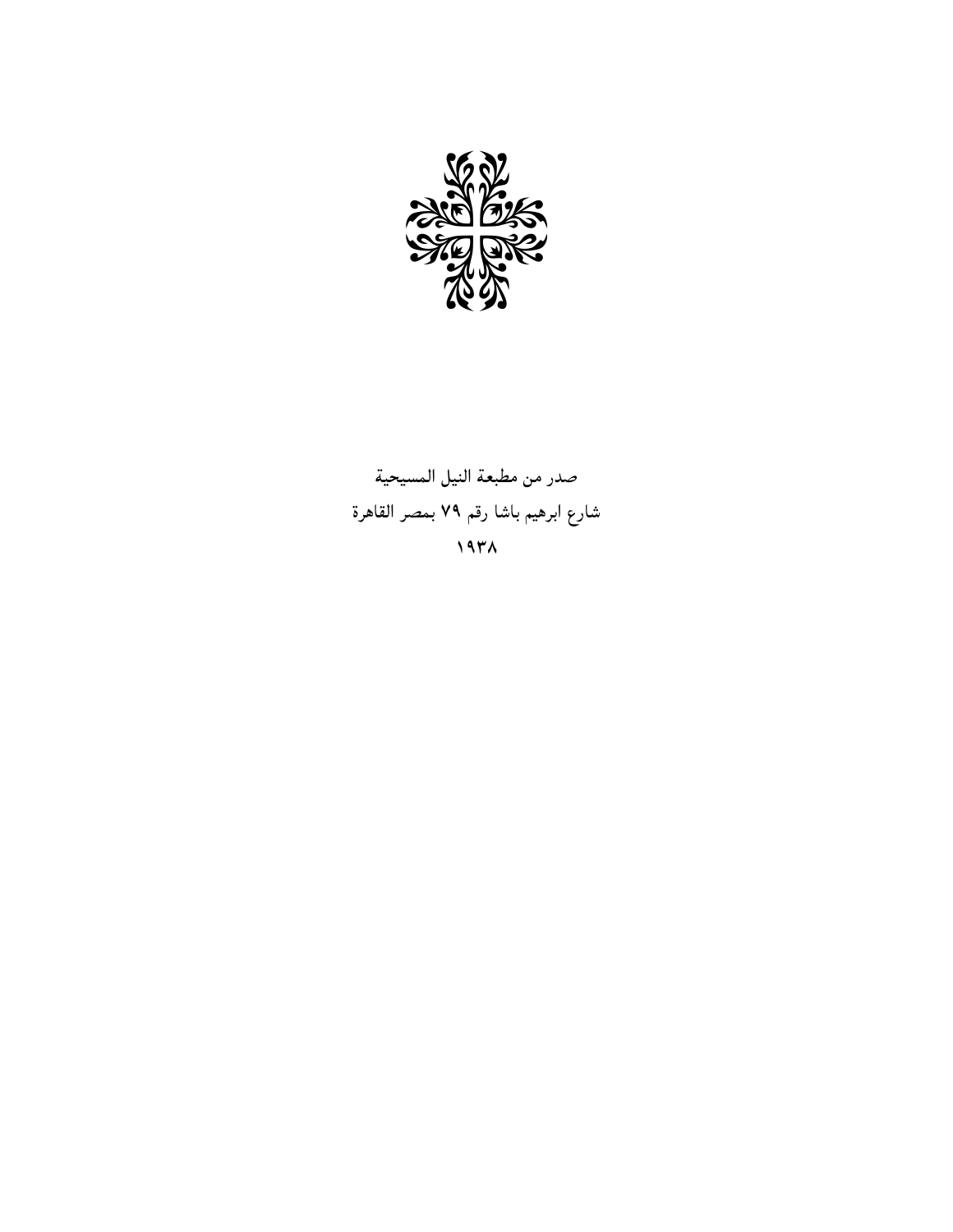TAKING HOLD OF GOD N. M. P. No. 808.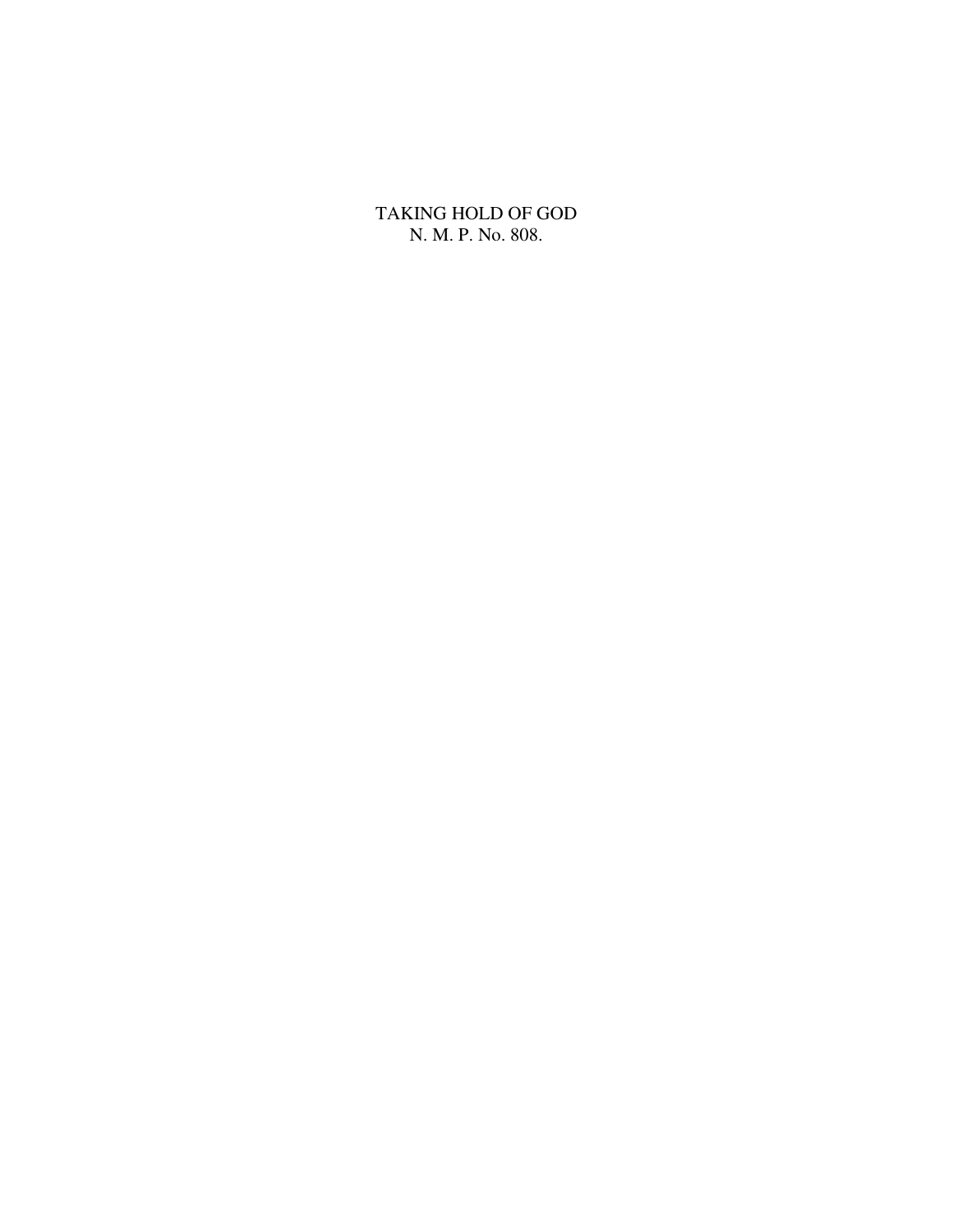## التمسك بالله

الفصل الأول قِدَم الصَّلاة وعُمُوميَّتها

بما أن الصلاة هي أداة اقتراب الإنسان من الله، فهي جَوهر الدّين بل قلبه. فلا دين بغير صلاة. حسناً قال شلاتر العالم اللاهوتي الألماني: «ان قضيَّة الدين هي قضيَّة الصلاة، ونظرية الدين هي فلسفة الصـلاة. فالصـلاة الـعاديـة من أهم أركـان الدين الـعاديّ، والصـلاة الصُّورية النـاقلـة، من مشتقات العبادة الصور بَّة الباطلة».

ما أمتن الصلة الكائنة بين الصلاة والدين؟ فقد أجاد نوفاليس إذ قال: «الصلاة للدين كالفكر للفلسفة». فاليد التي تزيل الصلاة، تقيم في الوقت نفسه نداً فاصلاً بين الإنسان والغير المنظور، ونزيل «الجسر» الذي يعبر غمر الأبدية، وتحرم الطبيعة وقلب الإنسان من نرديد صدى صوت الله. فمتى انعدمت الصلاة، انعدم معها الدين الحيِّ»

هذا من جانب. ومن الجانب الآخر، لا دين بغير صلاة. فالصلاة هي أقدم الفرائض عهداً وأوسعها انتشاراً. ويعتقد الكثيرون أنها أقدم عهداً من الذبائح، لأنها أُسّ الذبائح في كل الديانات التليدة. فمنذ العصور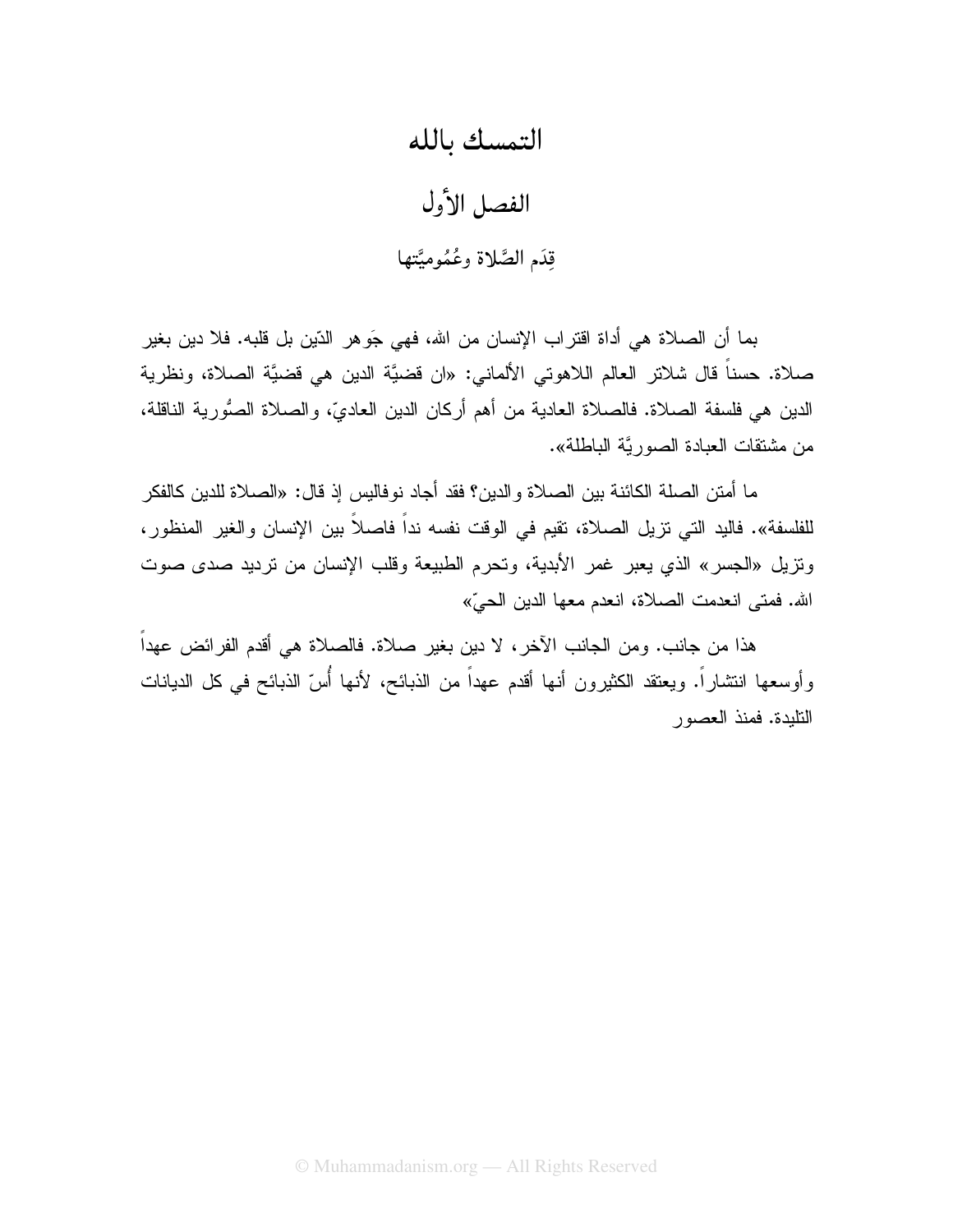الأولى، بدأ الناسُ «يدعون باسم الرب». فالصلاة أمر فطريٍّ غريزيٍّ. وكما أن جناح الطائر يتطلب الطيران، وزُعنفة السمكة نتشد الماء، كذلك غريزة القلب نتجَّه إلى الله. حسناً عبَّر جورج ماتيسون عن أشواق البشرية أجمل تعبير في صلاته قائلاً:

«قلبي مفتقر" إليك، يا ربين قلبي مفتقر إليك! ما من عنصر في كياني يفتقر إليك افتقار َ قلبي. فكل ما في باطني عداه ـــ قد يقنع بهبانك: جوعي يشبعه القوت اليومي. وعطشي برويه الماء الأرضيّ، وبردي يطرده نار الموقد. ونعبي نزيله الراحة الخارجية. ولكن ما ممن شيء خارجي يقوى على نطهير قلبي. فأهدأ يوم يعجز عن نهدئة ميولى الجامحة الثائرة، وأجمل منظر يتعذر عليه نجميل نفسى، واعذب موسيقى لا يمكنها أن ندخل إلى أعماق نفسي. فالنسيم العليل ينقى الجوّ، لكنه لا يقدر أن ينقى الروح،،

«ان هذا العالم لم يُدخل قلبي في حسابه، فقد حسب حساباً لعيني، واذنبي، ومبضعي، وذوقي، واحساسي بالجمال ـــ لكنه لم يحسب قط حساباً لقلبي. فدبّر اللهم ما نراه لازماً لقلبي، وأمدَّه بما إليه بصبو، فهو الطائر الوحيد السَّليب الجناح، في هذا الوجود. فهب له اللهم من لدنك أجنحة».

فكما أن الطائر العديم الجناح، والسمكة السليبة الزعنفة، يُحسبان من الخلائق البشعة في دائرة الطبيعة، كذلك يُحسب الإنسان العديم الصلاة، في دائرة الروح. فلن نبلغ المستوى الطبيعي الذي أراده الله لنا، الا في الصلاة.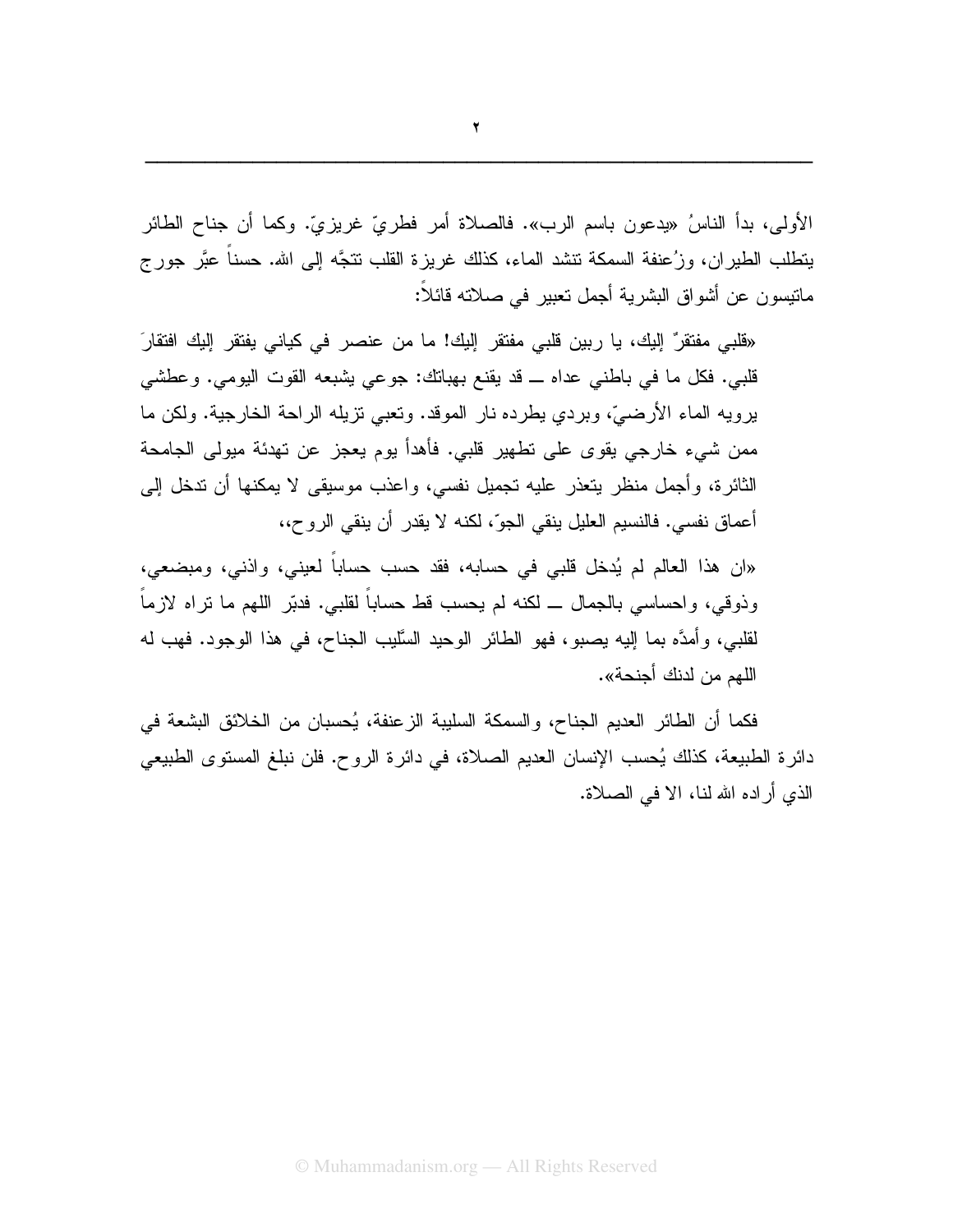«فارتفعي إذا يا نفسي وأبسطي جناحيك» لأن الإنسان مولود للصلاة. فاليونان يطلقون على الإنسان كلمة: «انثروبوس» ويعلل بعضهم هذا بقولهم ان الإنسان هو الكائن المتجه نحو الله.

مهما نتوعت الصلاة عند الامم الساذجة في صيغتها وشكلها، فهي عمومية في حقيقتها. فلا يوجد شعب طوَّحت به البداوة والسذاجة إلى درجة بَعُد فيها عن الصلاة. ففي كل عصر ومصر استنجد الناس بآلهتهم وسكبوا امامهم احتياجات نفوسهم.

والباعث لعمومية الصلاة، يُعزى إلى أمرٍ من اثنينٍ ــ احدهما خارجي، والثاني داخلي. فالبشر شرعوا في الصلاة وواظبوا عليها، إما لأن طلباتهم أجيبت فنالوا البركات التي كانوا يبنغون، أو لأنهم شعروا بحافز داخلي بدفعهم إلى الانصال بالغير المنظور، على حد قول اغسطين: «اللهم! لقد خلقتنا لذاتك. فلن تجد نفوسنا راحة إلا إذا استراحت فيك».

هذه الحقيقة ليست مقصورة على الذين لمهم بعض الالمام بالكتاب المقدس، ممن عرفوا أن يسوع المسيح هو ابن الله، لكنها نتتاول جميع البشر، لأن الله خلقهم على صورته نعالى وعلى شبهه.

> من أقصبي الأقاصبي نحن إليك القلوب وهي لا تدرى كيف اللك تثوب والدمع بنسكب عند موطئ قدمبك من قلوب لا تجد ر احتها إلا بين ر احتبك ليست حقيقة الصلاة عمومية بين الأمم البادية فحسب، لكن الدليل

© Muhammadanism.org — All Rights Reserved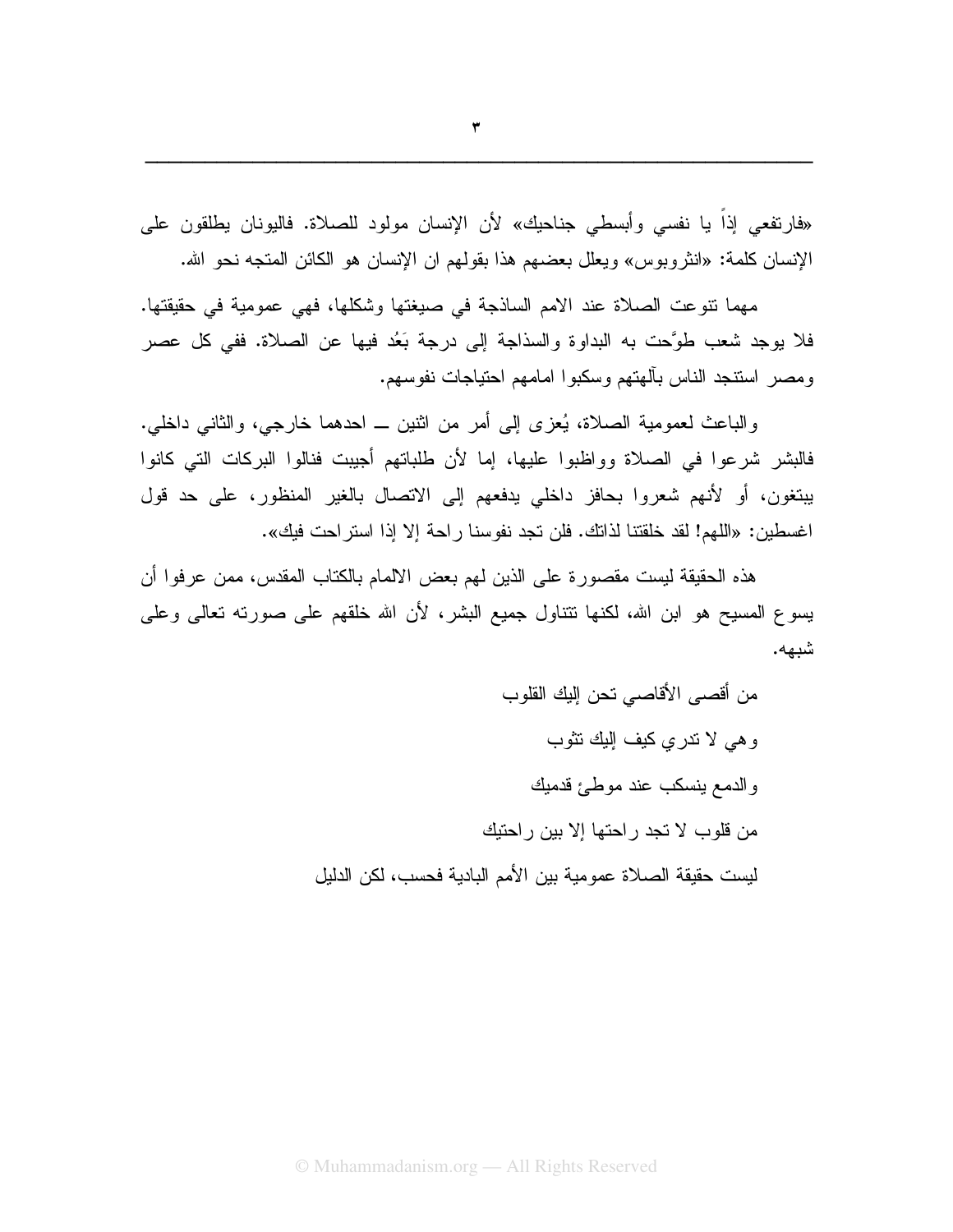يأتينا نلو الدليل على أن صلوات الأمم في بداوتها موجَّهة إلى ذاتٍ عليَّة. ولدى التأمل في صلوات الأمم الغابر ة يتبين لنا، ان الاعتقاد بوحدانية الله كان سابقاً للاعتقاد بتعدد الآلهة، كما يدل على ذلك ناريخ العبادة في الصين، والهند، ومصر في غابر الدهور

والأمم الرجعية، كالهنود الامريكيين في جنوب أفريقيا، يوجهون صلواتهم إلى الروح الأعظم. وفي جزائر البحر الجنوبية وبعض القبائل الجبليَّة التي نقطن بلاد الهند، بلقبون الروح الأعظم بـ «أب الجميع».

ان دراسة الديانات الغير المسيحية قد أسفرت عن هذه الحقيقة وهي ان الله لم يترك نفسه بلا شاهد في كل الأمم، وان نعمته العامة المشتركة انسكبت في قلوب البشر في بيئات لم تستتر فبها النفوس بنور الإنجبل

فالصلاة في الواقع أقدم من السحر وأعمّ. وها سجلات أثار الهند ومصر والصبين وبابل وبيرو والمكسيك، محتفظة بأنواع كثيرة للصلاة. فالصلاة إذاً، مكونة عنصراً أساسياً في أثار الأدهار . ولكن لا يفوننا أن نذكر أن البشر في الأزمنة الغابر ة كانوا يعبّرون عن مشاعر هم الدينية بما يتفق والمثل الأدبية العليا التي كانوا يدينون بها. من أجل هذا لم يستطيعوا أن يتصوروا المعبود إلا في صورة بِشوبها الشَّيء الكثير من ظلَّل معتقداتهم الخرافية ولكنهم عبَّروا عما يخالج وجدانهم بصلوات وجَّهوها إلى القوى الغير المنظورة

وإذ ندرس صلوات الأمم الوثنية المعاصرة، نلمح علائم النخشع والنعبد منطبعة على العابد. هذه حقيقة لا يسعنا أن نتغاضبي عن دلالتها النفسية.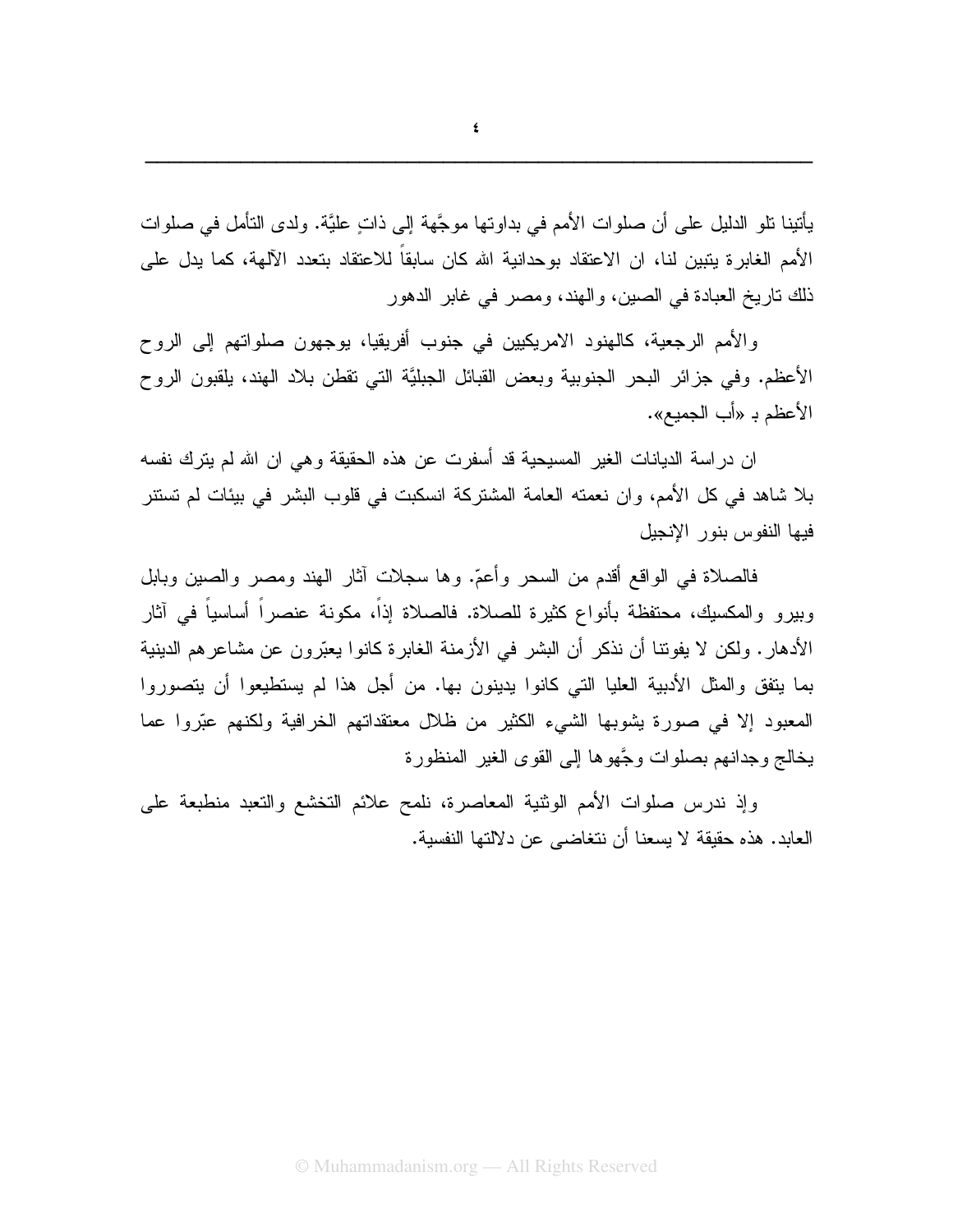فالوضع الجسدي الذي يكون عليه المصلى الوثني ليس بالوضع المألوف. لأن رجال هذه الأمم، يرفعون اياديهم أو اذرعهم. وهم منبطحون على الأرض، ويخلعون نعالهم أو ملابسهم، ويغطون رؤوسهم أو يكشفونها. وهم يستعملون اشارات خاصة كاشارات التحية عندما يصلون. وهم لا يقصدون بهذا أن يقوموا بحركات سيمائية أو سحرية. لكنهم يعبرون بهذه الحركات والاشارات عن تخشعهم وتهيبهم في حضرة الروح الكليِّ الغير المنظور الساكن في العلاء الذي خلعوا عليه صفات مشتقة من مثلهم الأدبية العليا التي يدينون بها

غير أنه لا يُستفاد من هذا ان كل هذه الصلوات موجهة إلى «الاله العلي» ولا إلى «الروح الأعظم». ولكن يؤسفنا ان نقول ان جل هذه الصلوات موجهة إلى إله البرية أو إله البحر أو إلى الآلهة الأصغر شأناً التي تسكن بين ظهر انيهم. وهم أيضاً يوجهون صلواتهم إلى تماثيلهم و أصنامهم ومعبوداتهم التي تسود بيئاتهم. فإما إنهم يستنجدون بأجدادهم أو يستجدونهم فدية عن أرواحهم بتقدماتهم وصلواتهم. وعلى الرغم من ذلك، لم يفارقهم الاعتقاد بالاله المطلق المتعالى

وبين بعض قبائل الهنود قوم يترنمون بالصلاة الآتية:

«يا بورابنز (اسم الههم) يا من خلقتنا وخلقت فينا النجوِّع. اذكر هذا واستجب صلواتنا. وعند ما نخرج في الصباح الباكر، لنزرع، احمنا من النمر والأفعى. واحم حبات غلانتا من الطيور. يسرّ الطريق أمام محاريثنا في قلب الأرض وأكثر غلانتا، وزد عدد مقتنباتنا»

فهذه البساطة وهذا الاتجاه المتضمنان في سجل صلوات الديانات الغابرة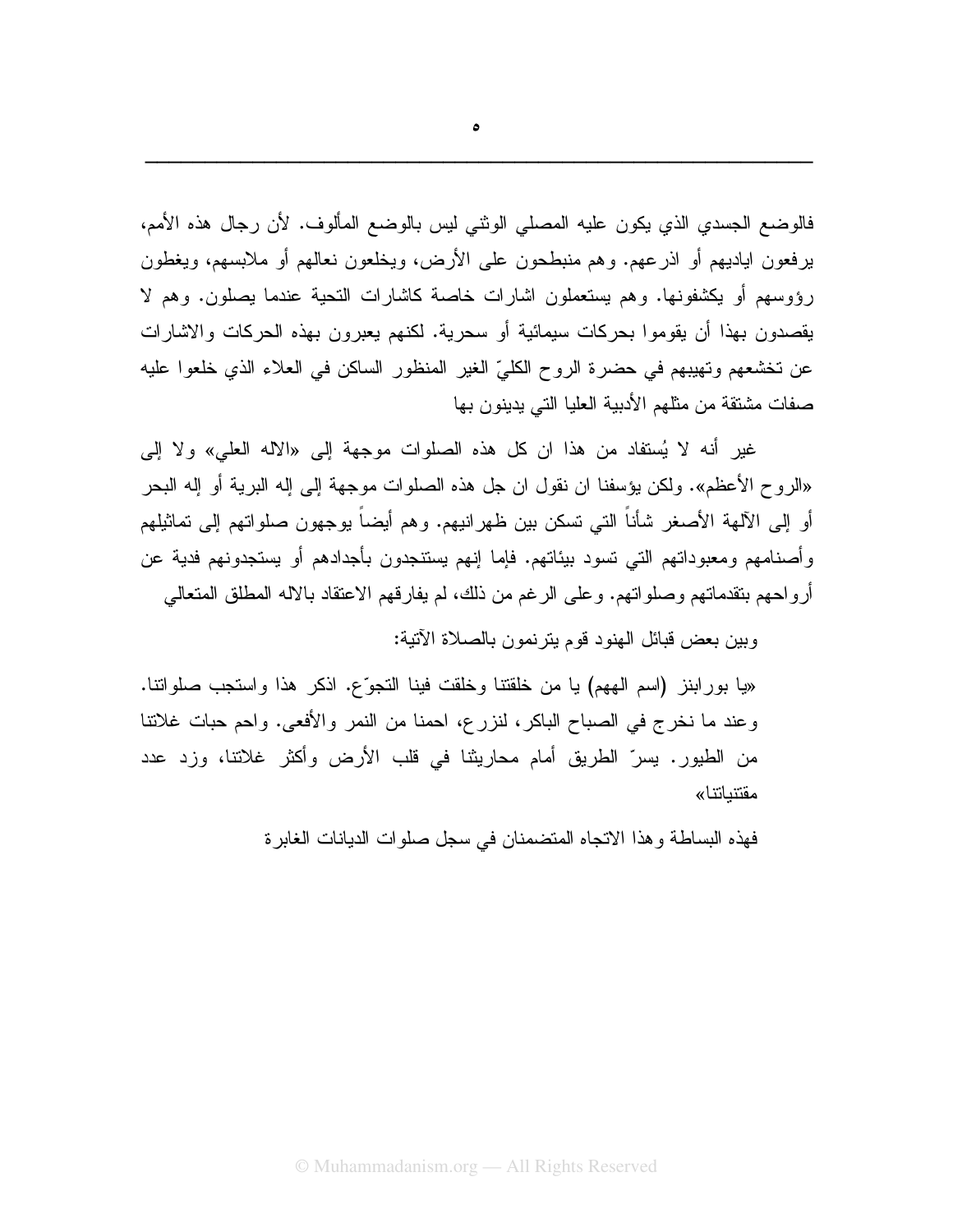يذكرانا بالصلوات المسجلة في العهد القديم. وجل الطلبات المتضمنة في كل تتناول البركات الزمنية. وإليك الصلاة التي فاه بها أحد زعماء القبائل الوثنية في افريقيا:

«يا مبابا ها قد حجزت عنا المطر، فجد علينا به لئلا نموت. احفظنا من موت القحط و المجاعة فأنت أبونا ونحن أو لادك الذين خلقتهم أير ضبك أن نموت؟ امنحنا خبز الكفاف. لقد منحتنا أرجلاً للمسير ، باذر عاً للعمل ومنعتنا بيركة البنين. والآن هب لنا مطر اً ليكون حصادنا وفير أ»

على أن صلوات الوثنين ليست مقصورة كلها على البركات الزمنية لكن بعضاً منها يسمو إلى المسنوى الروحي والأدبي فنرى من خلاله نجوع النفس ونعطشها إلى ما هو أعلى وأسمى. فبين قبائل افريقيا الشرقية، توجد قبيلة نقدم الصلاة التالية بين أدعيتها المسائية:

«البك اللهم نفز ع، وبك نستعين. فلا نتباعد عنا»

وقد اعترف المكسيكيون الأقدمون على رغم فظائعهم الكثيرة، بوجود كائن عليّ، وخاطبوه باعتبار كونه «الاله الغير المنظور، الروحيّ، الكامل، الطاهر، الذي تحت جناحيه يحتمون ويجدون خير سلوى وسرور».

حتى قبائل الهنتنوت في جنوب أفريقيا يلقبون «الروح الأعظم» بـ «آب كل روسائنا وزعمائنا». وإليك أدعية إحدى القبائل الهندية «يا ربنا يا أمنا ويا أبانا رب النلال والوديان». ما أبعد كلماتهم ـــ وما أقربها ـــ في نفس الوقت، من كلمات المسيح في الصلاة الربانية: «أبانا الذي في السموات»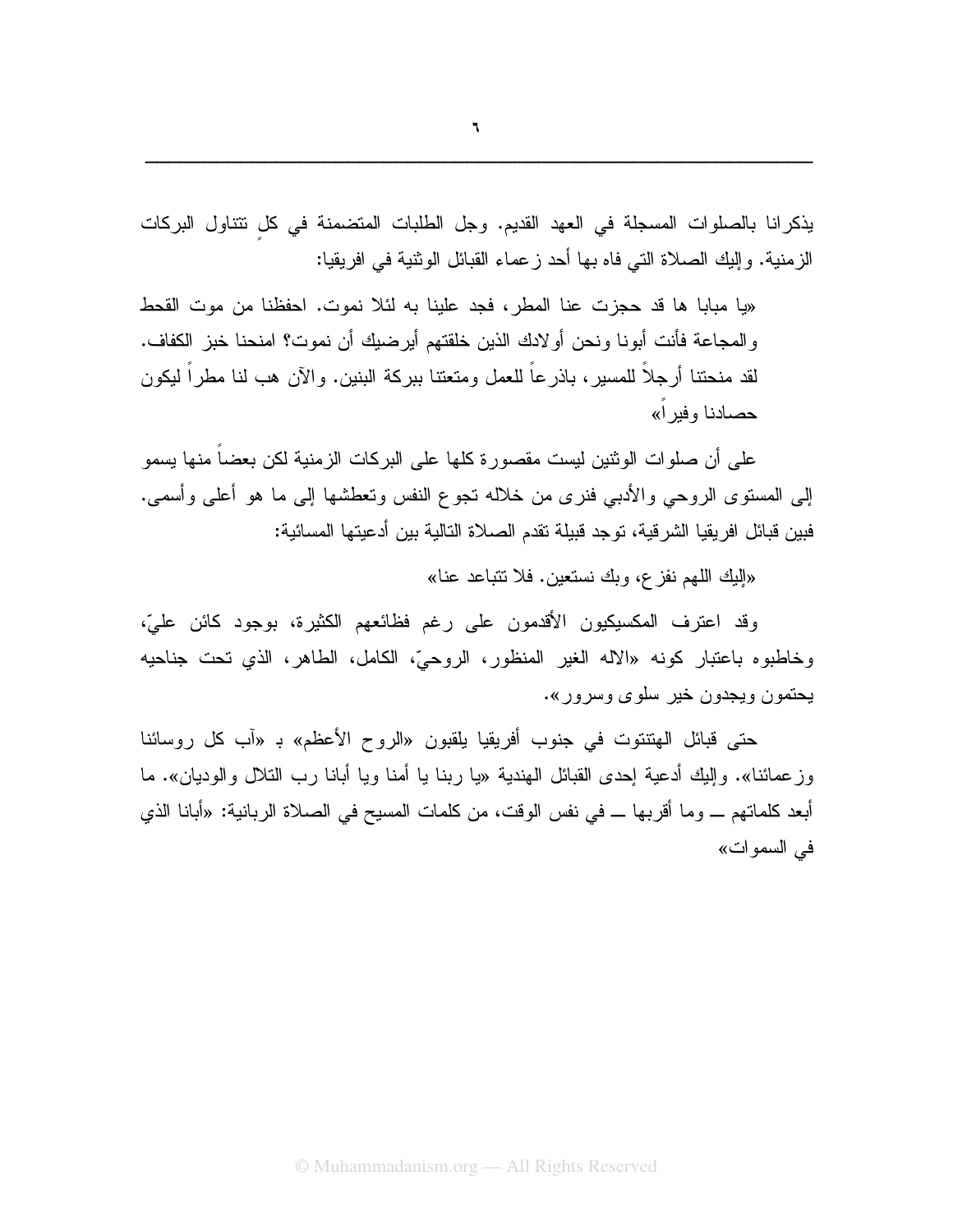وهيلر ، أحد كبار المؤلفين في موضوع «الصلاة» خصص أكثر من مئة صفحة في كتاب له عن صلوات الأمم البائدة. وفيه بحث علة صلواتهم وبواعثها وصبغتها والألهة الموجهة إليها. ومع أن الباعث الأولى على الصلاة هو الاستغاثة، إلا أنه باعث حقيقي. وهاك بعض ما قاله هيلر :

«لقد تعود الإنسان في دور البداوة أن يتخذ في الصلاة نفس الاتجاه الذي يتخذه عند مخاطبته سيداً أو رئيساً. ويتوشح في الصلاة بنفس الاحساسات التي تختلج في نفسه لدى الأهل والأقربين، لأنه كان ينظر إلى القوى العليا التي يصلي إليها نظرته إلى آبائه وأجداده. فبكل صراحة واخلاص كان يعبر عما يخالج نفسه «ويسكب قلبه» بكل ثقة و اطمئنان \_ اعتقاداً منه أن الله ليس بأجنبيٍّ عنه لأنه بقلبه أدرى. وهو يحبه من كل قلبه لأنه ذاق حلاوة صلاحه وجودته. من أجل ذلك نراه بثق به ثقة تامة من غير قيد ولا شر ط».

قد يرى في هذه التعبيرات بعض المبالغة. لكن إذا كانت الصلاة هي السلم التي تربط الأرض بالسماء، وإذا كان الإنسان المصلبي متصلا بعالم الغيب وعالم الشهادة، والرجل الغير المصلَّى مرتبطًا بعالم واحد فقط، وإذا كان رجل الصلاة يرفع نظره ويوجِّهه إلى ناحية بعيدة عن ذاته، فيصلح حاله ومأله، فلا حرج علينا من الاعتقاد بأن الصلاة هي إحدى الوسائل لنقوية مشاعر الأمم المتوحشة وتدريبها على الشجاعة، وانماء بزرة الايمان في قلوب بنيها.

والصلاة عند الاغريق ــ اليونان ــ كانت متغلغلة في حياتهم العامة والخاصة. وكانوا يفرغون صلواتهم عادة في صيغ مختصرة كانوا يزعمون انها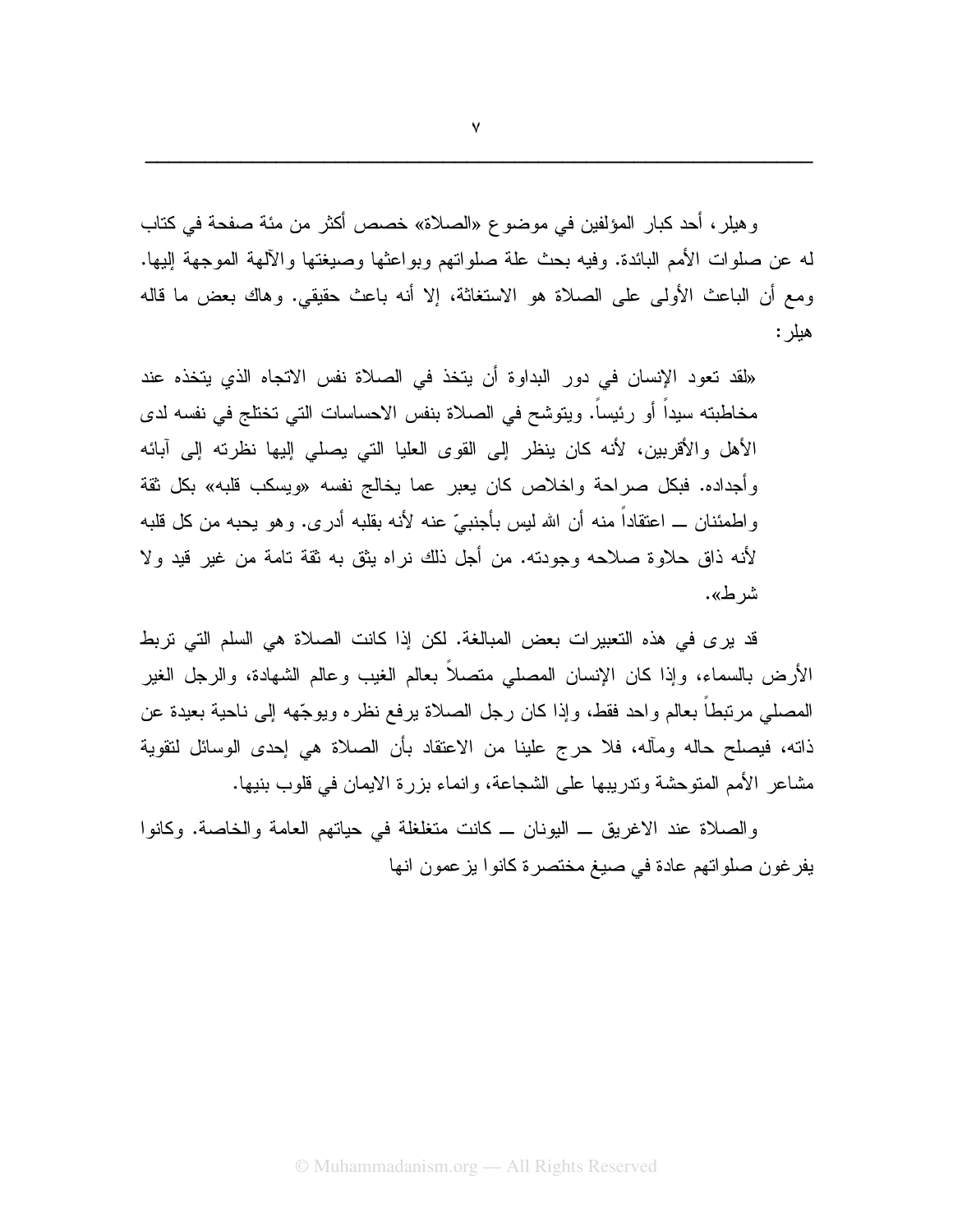ومنيكا الروماني، ذلك الفيلسوف الذي عاش في بيئة وثنية أعترف بوحدانية الله عندما صلى قائلا:

«نحن نعبد ونمجد مبدع الكون ومصوره ــ الضابط الأعظم والمدبر الأكبر، والحافظ الأجل ـــ الذي فيه يقوم الكل، الذي هو عقل الكون وروحه، وهو مصدر الكل، وبروحه نحيا؛ إله كل القوات، الإله الحاضر في كل زمان، إله الآلهة، إياك نعبد وإياك نمجّد»

فهذه المذابح التي أقيمت لآلهة مجهولة، أو لاله عُرف معرفة جزئية، أو للروح الأعظم الذي يرفرف على وجه عالم أخربته الخطية ودمرته، انما هي توبيخ مجسم لنا نحن المسيحيين العديمي الصلاة، ولنلك المسيحية الصورية البعيدة عن جوهر المسيحية وقوتها، التي نشك في افتدار الصلاة

منذ عامين نقريبا نشرت إحدى المجلات الدينية الواسعة الانتشار بحثا استقرائيا عما إذا كانت الصلاة لأجل المطر تحسب أمراً سخيفاً في عصر يسوده العلم كعصرنا الحاضر، لكن الدكتور كراب قد قدم خير جواب عن هذا السؤال في قاموسه عن لسان الونتيين الافريقيين في أدعيتين جميلتين، الأدعية الأولى نُتلى وقت الحرث. والأدعية الثانية نُتلى وقت الجدب والجفاف

«اللَّهم إليك نتوسل ونحن نزرع هذا الحقل ان تعطينا منه ما يسد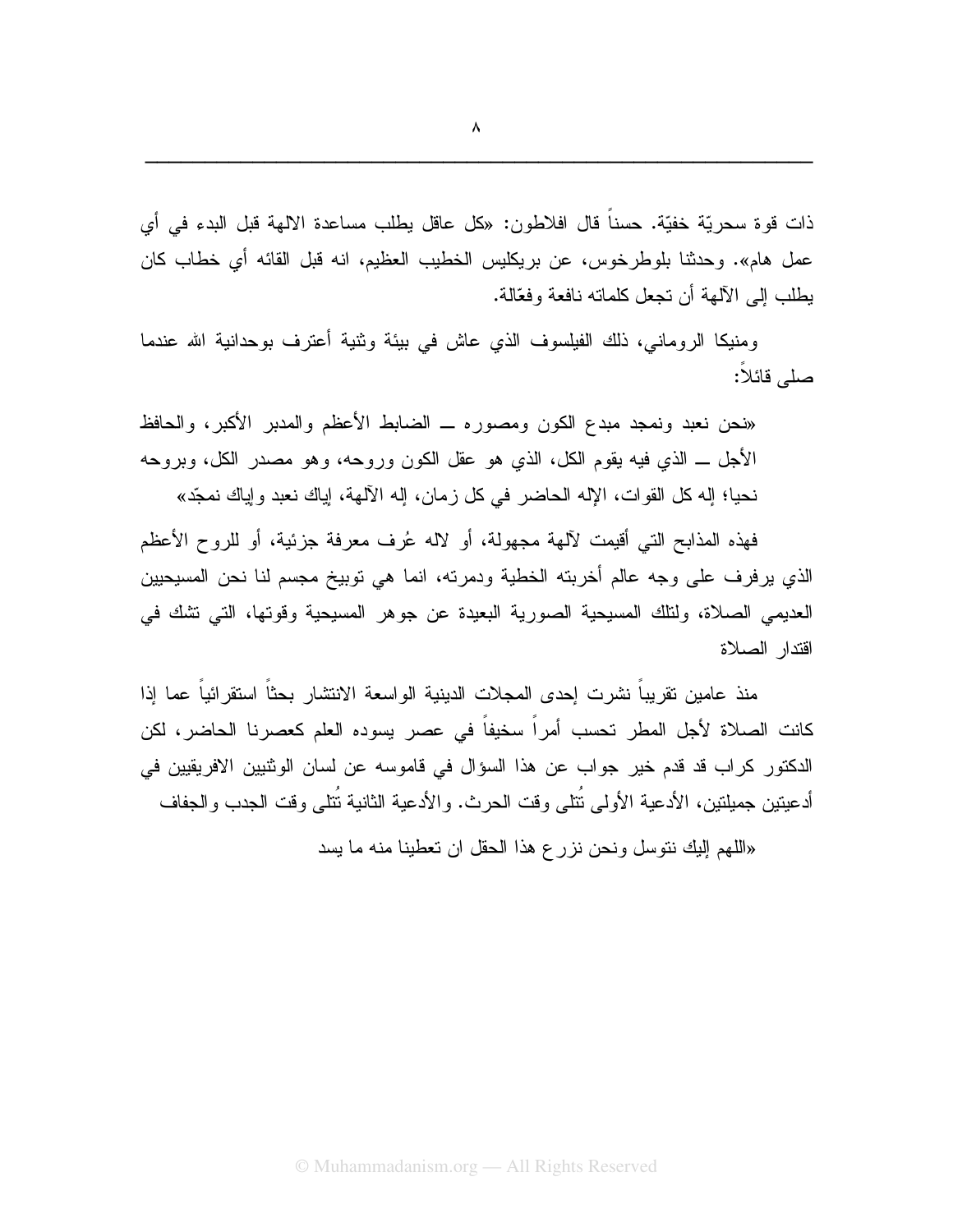كفافنا. وها نحن نفلح هذا الحقل كي ينبت غلات وفية وليكون حصاده عظيما عند اكتمال نموِّه» ثم يبصق على فأسه ويقول «ايتها الفأس تعمقي في الأرض المروية لتتبت انباتاً حسناً» وإليك الصلاة التى بنلونها لاستدرار المطر: «اللهم جد علينا بالمطر لأننا في بؤس وشقاء. نحن نكدّ ونجاهد. لكننا نحن ذريتك. جد

علينا بالسحب المليئة بالأمطار ليشبع شعبك من غلات الأرض. استجبنا اللهم لأنك أنت أبو نـا»

وللقارئ أن يحكم في مقدار النشابه الكائن بين هذه الصلوات وصلوات العهد القديم المرفوعة في أوقات القحط والجفاف. «كان ايليا إنساناً تحت الآلام مثلنا وصلى صلاة أن لا تمطر فلم نمطر على الأرض ثلاث سنين وستة أشهر. ثم صلى أيضاً فاعطت السماء مطراً وأخرجت الأرض ثمراً» (بعقوب ١٧: ١٧ و ١٨)

من أقدم الصلوات وأكثرها نأثيراً نلك التي رُفعت في وقت القحط، وقد سطرت في الاصبحاح الأول من سفر يوئيل. وإليك ما قاله الأستاذ روبريتس سمث عنها:

«كل عدد نتألق في سمائه لآليَّ كثيرة. شجرة النين تجريت عن أوراقها فاضحت جرداء في وسط صحراء قاحلة. والعروس لبست مسوحها وهي نتدب عريسها، والمخازن أضحت خاوية خالية، وقطعان الاغنام نشنت ايدي سبا من شدة القيظ والعطش فتفجَّر قلب النبي بصلاة انبعثت من الصميم»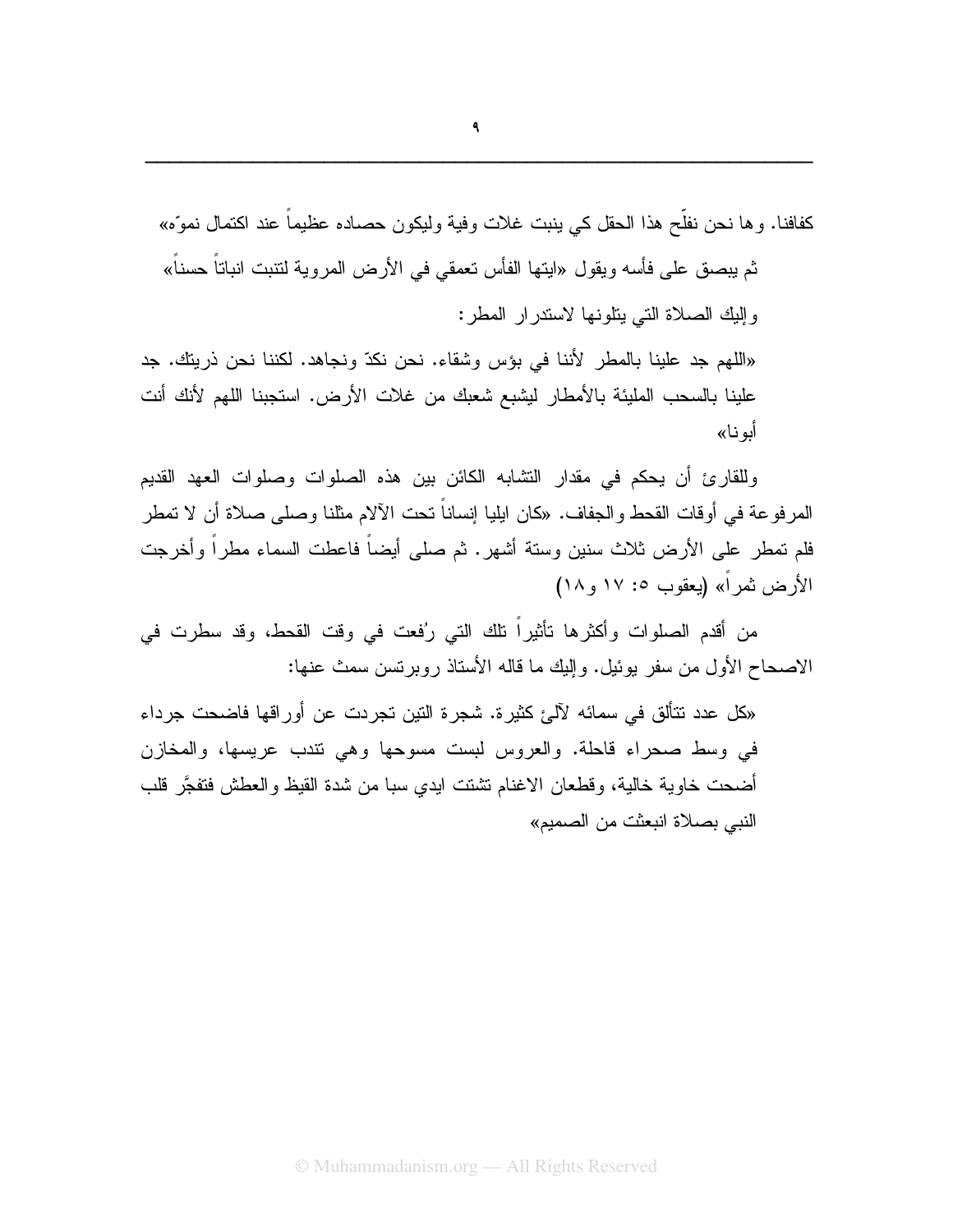وبولس الرسول الذي كان قلبه قوي الاحساس سريع النأثر، نظر إلى العالم الذي حوله وإذا به «يتمخض ويتوجع ويئن». ويقول كاتب المزامير ان الرب يسمع صراخ افراخ الغربان ـــ مز ١٤٧: ٩. فلا عجب إذا كان الأطفال وهم يصغون إلى نعيب أفراخ الغربان يقولون «ها الغربان نتلو صلواتها المسائية»، أو هي نرفع صوت الحمد والشكر لأجل كل لقمة من الطعام تصيبها. فنحن عائشون في جو مشبع بالصلاة، فكل النسمات تحدث بمجد باريها وكل الخلائق تستنجد بخالقها وحاميها. حسناً قال هوشع بروح الوحي والالهام ـــ لا بروح الشعر والوجدان ــــ متكلماً عن الله:

«ويكون في ذلك اليوم اني استجيب يقول الرب. استجيب السموات وهي تستجيب الأرض، والأرض تستجيب القمح والمسطار والزيت وهي تستجيب بزرعيل» (هوشع ٢:  $(77,7)$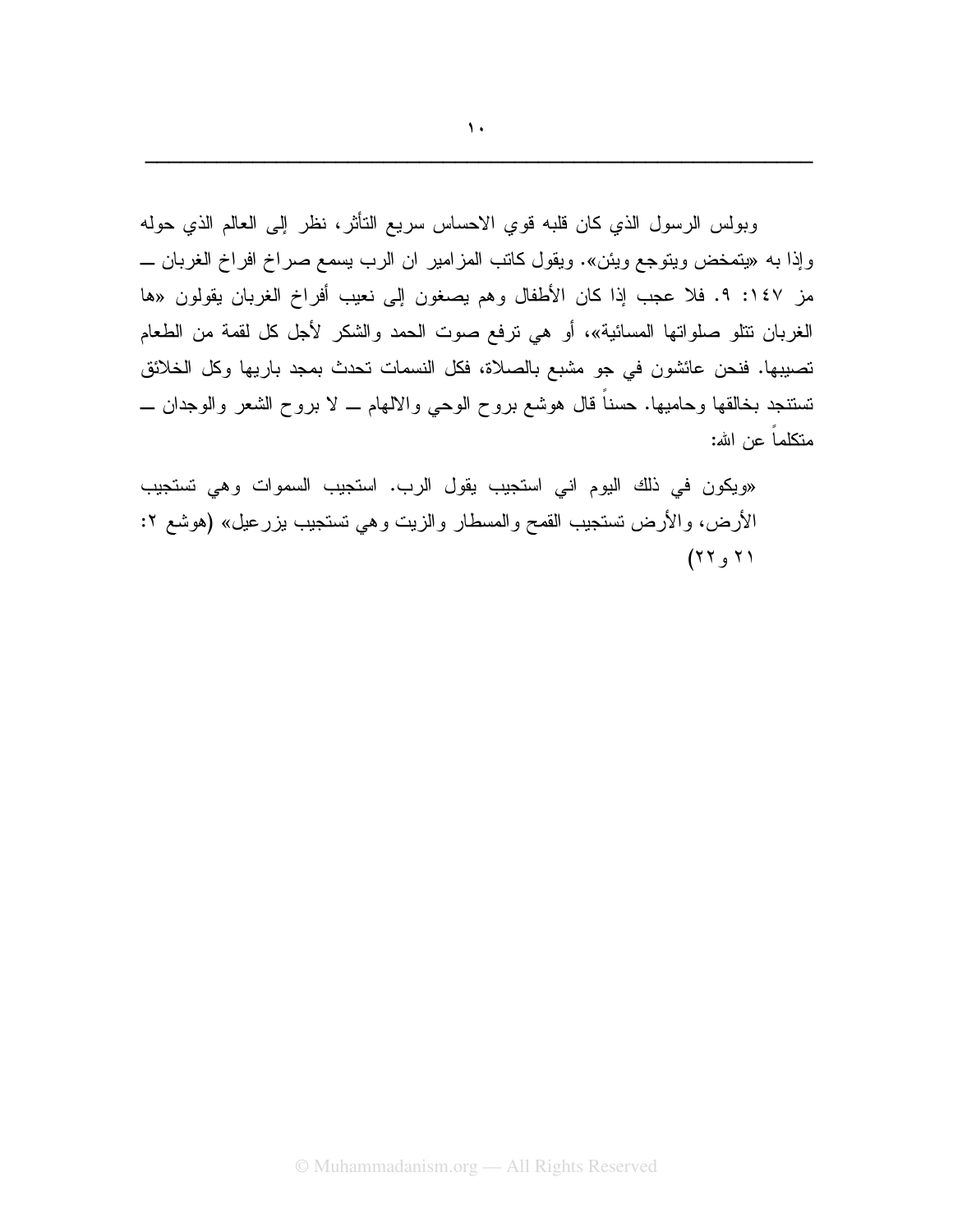الفصل الثانى طبيعة الصلاة

تبين لنا من الفصل الماضيي ان الصلاة هي أقدم، واعمّ، وأعمق تعبير عن المشاعر الدينية. لكنها في الوقت نفسه من أدق الفعال والحالات النفسية التي يصعب على المرء أن يجيد وصفها. فهي نتحدى كل وصف وهي أوسع من كل نعبير، وأدق من كل كلام، وأعمق من كل لغة بنطق بها البشر . فالصلاة ـــ كما قال أحد المتصوفين في القرن السادس عشر ـــ لا تقوم بطلبنا من الله ما نريد بل بما بريده الله منا. وقال بول رنتش قبل وفانه بعامين، لصهره:

«الصلاة يا بنيّ كما يريدها الله أن تكون، كلما فكرت فيها امتلأت نفسي خجلاً. وفي اعتقادي يا بنبيٍّ ان الصلاة من كل القلب ومن كل القدرة ومن كل الفكر ومن كل الإرادة، بالثقة الوطيدة أن الله يسمع صوننا في المسيح فنعمل نحن ما هو مرضى امامه ــ الصلاة على هذه الصورة هي آخر معركة وأخطر جهاد لنا في حربنا الروحية على هذه الأر ض».

فالصلاة بحسب رأي هذا المفكر العميق والنلميذ الغيّور نتطلب كل قوى النفس ونستلزم لبس كل سلاح الله الكامل. ألم يعلمنا بولس نفس هذا الحق إذ وضع الصلاة في مقدمة أسلحة الحرب الروحية المذكورة في افسس ٦: ١٠ ــ ١٨

فما هو جوهر الصلاة؟ وما هي العناصر المنتوعة المنضمنة فيها؟ وأي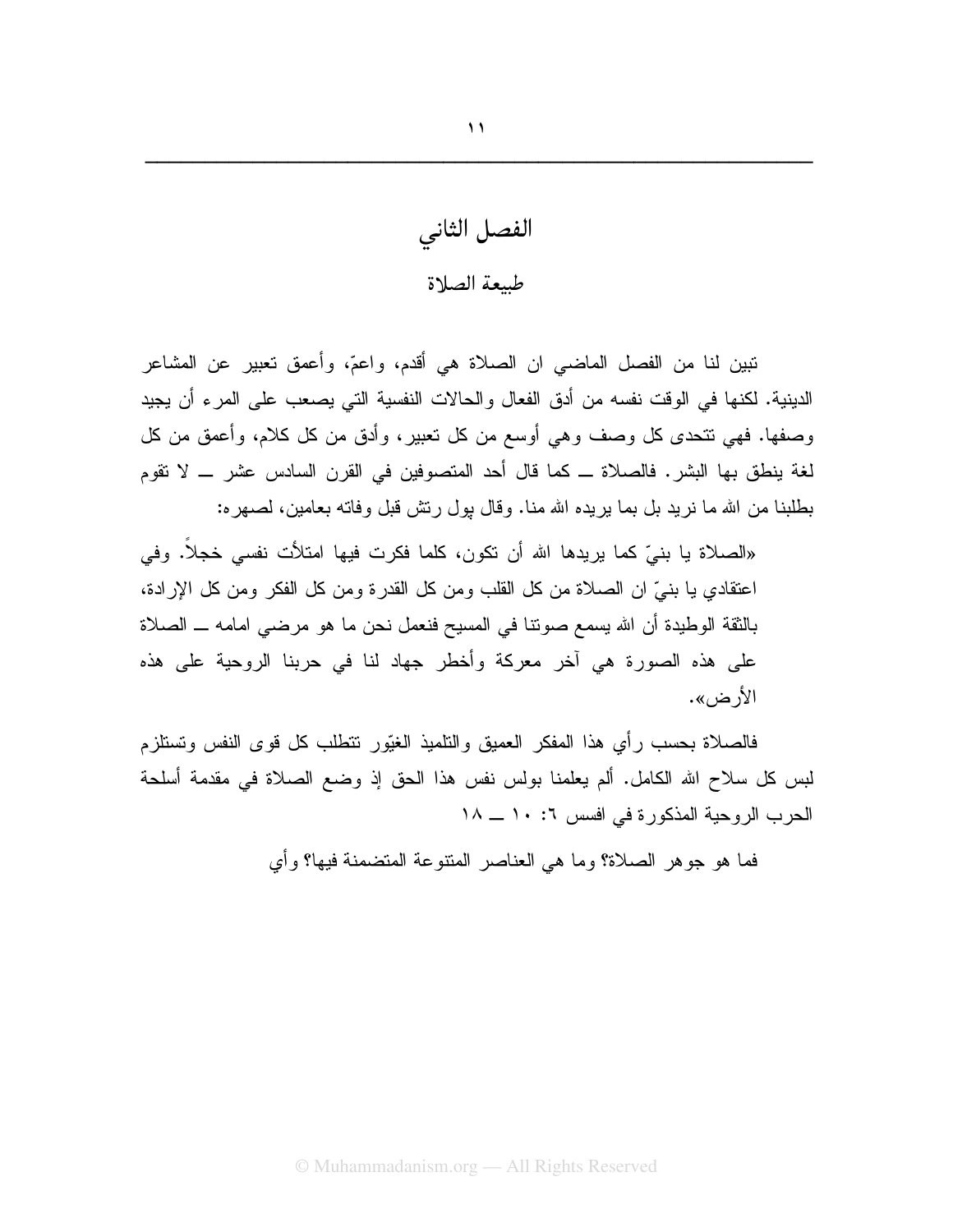اختبار تجتاز ه النفس عند ما يصلي الإنسان إلى الله؟ لا جدال في أن الصلاة تتضمن الشيء الكثير غير الطلب. لكن الطلب هو قلب الصلاة. «اسألوا تعطوا. اطلبوا تجدوا. اقرعوا يفتح لكم». هذا هو أحد الدروس الأولية التي علمها المسيح في مدرسة الصلاة.

كم للصلاة من تعريف! جيمس مونتجومر ي حشد أربعة عشر تعاريفاً للصلاة في تر نيمة مؤلفة من ستة أعداد. الصلاة شوق خالص، الصلاة قد تكون تعبيراً صامتاً، الصلاة نار خبيئة، الصلاة نتهدة ودمعة، الصلاة هي انجاه النفس إلى الله، الصلاة أمر ساذج كلثغة لسان الطفل، وهي في الوقت نفسه سامية كجلال الله وسموه، هي صرخة الابن الضال، هي نسمة النفس، هي هواء الجبل العليل، هل كلمة السر عند الموت، هي مفتاح السماء، وهي سبيل مخلصنا. فالتأمل في هذه الأوصاف المنو عة يقودنا إلى كشف كنو ز مخبوعة في الكتاب المقدس عن الصلاة.

وجورج هربرت الشاعر القديس المتوفى سنة ١٦٣٣ نظم قصيدة في معنى الصلاة ضمنها النعوت الكثيرة، التي نثير نفكيرنا واهتمامنا. وإليك بعض الأوصاف التي خلعها على الصلاة:

> «الصلاة هي وليمة الكنيسة و هي حياة الملائكة هي نسمة القدير في الإنسان تعود إلى الله من حيث بدأت هي خير مترجم عن النفس والقلب في غربة الحياة هي صدى صوت حياة المسيحي مرنداً من الأرض إلى السماء هي مخز ن القو ة المقتدر ة وملجأ الخاطئ الأثيم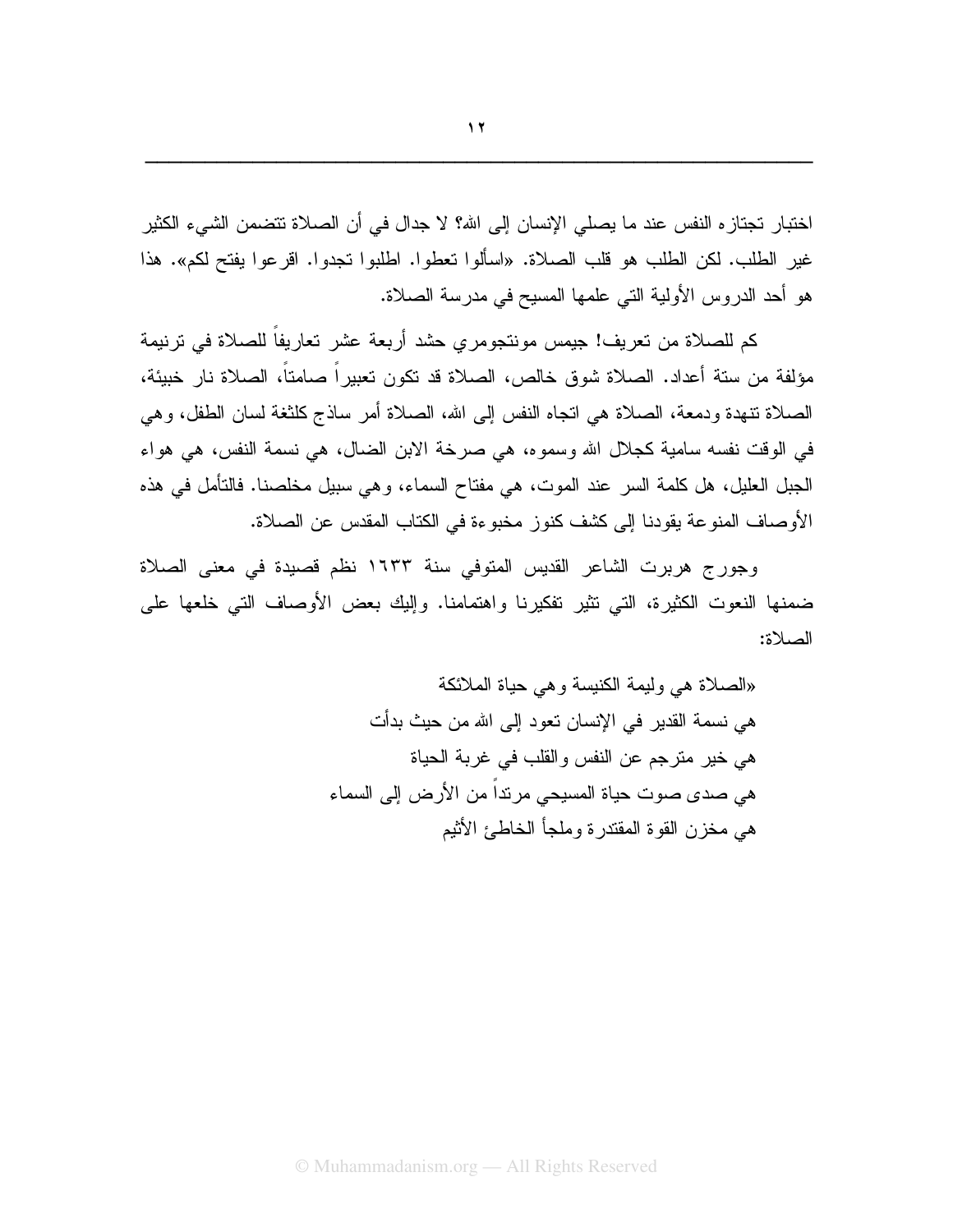هي الرعد المختزن وهي الحربة التي تطعن جنب المسيح هي خلاصة الأيام الستة مركز ه في ساعة واحدة هي أغنية واحدة تتجمع فيها كل الأنغام من طارفة وتلبدة هي الحنو والسلام والبهجة والفرح والمحبة والرجاء هي المن السماوي الذي بِشْبِع وينعش ويبهج هي السماء متمشية على الأرض فتمجد الإنسان وتكلله هي طريق المجرة في الفلك الروحي وهي عصفور الجنة هي نواقيس الكنيسة يدوي صوتها إلى ما وراء السُّحُب». هذه العبار ة الأخير ة ذات أثر جليل الخطر . فلا يكفي ان نصلبي بالروح بل بالذهن أيضاً.

في الاصحاح الرابع والستين من اشعيا ـــ وهو أحد الخمسة الاصحاحات المهمة بين دفتي الكتاب المقدس التي تبحث في الصلاة ــ نلتقي بتعريف مناسب عن الصلاة، ولعله يفوق كل تعريف أخر في السمو، والدقة، والجرأة. فبعد أن قال النبيِّ: «منذ الأزل لم يسمعوا ولم يصغوا. لم نرَ عين الهاً غيرك يصنع لمن ينتظره»، أقدم على الاعتراف بخطاياه وخطايا شعبه قائلاً: «قد صرنا كلنا كنجس وكثوب عِدَّة كل أعمال برنا». من ثمَّ قدم لنا في العدد السابع خير تعريف للصلاة: «وليس من يدعو باسمك أو ينتبه ليتمسك بك». هذا تعريف جرىء. فالعبارة الأخيرة كما وردت بالعبرية تصوَّر لنا إنساناً مستيقظاً من نومه ليتمسك بالله. ولا جدال في انه ليس تمسكاً باليد الجسدية كما يفعل الوثنيون حينما يقبضون على نواصبي أوثانهم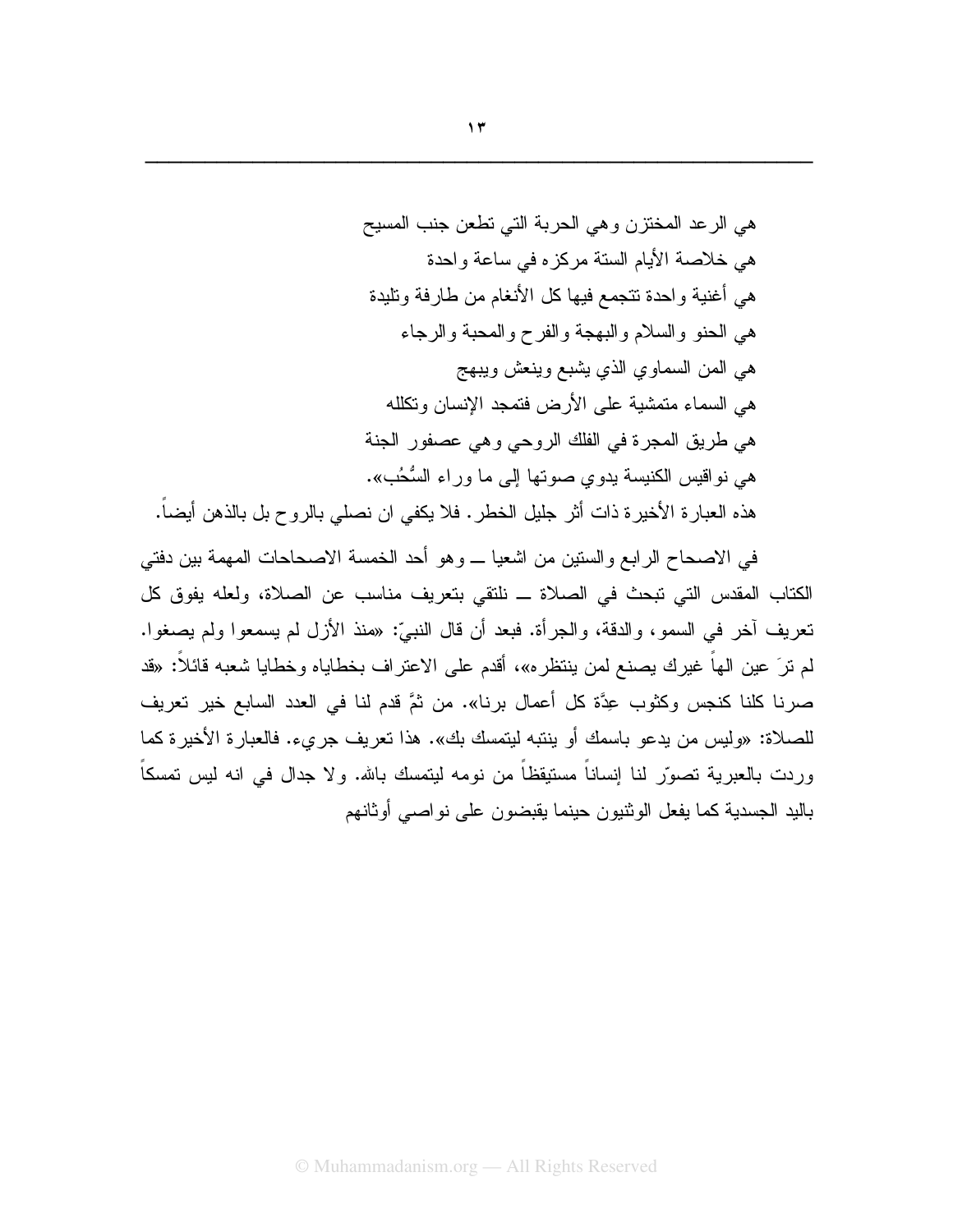ليستدروا من أيديها المراحم المزعومة. لكنه تمسك الإنسان المستعطف ـــ كدتُ أقول المستميت ـــ المتعلِّق بالله بكل ما في نفسه الباطنة من سواعد مستديرة وقبضة قوية، وبكل ما في عقله ما من حجج دامغة مقنعة

فلا غرو إذا كان بولس يصف اشعياء بالجرأة والاقدام. فالنفس البشرية بائسة مسكينة لكنها نقوى على التمسك بالروح الأزلى القدير الغير المحدود

«كَلَمه أنت. فهو ٳلبك مستمع، والروح بالروح نتلاقى. فهو أقرب ٳلبك من نسمتك وألزق اليك من يديك وقدميك»

هذه هي فلسفة الصـلاة ـــ هي تجاوز النفس عن نطـاقها الذاتـى وامتدادها إلـى الله، وشركتها معه واتحادها به كما هو معلن في المسيح بالروح القدس. إلى المسيح كانت نرمز سلم يعقوب الَّتِي عليها ارتقت نفسه ونسامت إلى حضرة الله. فإذا لم تكن الصلاة المسيحية ذلك، وَجَبَ أن نكون كذلك. ليست الصلاة مجرد «أسمى نرويض لمَلَكات العقل الإنساني» وكفي بل هي أيضاً أسمى ترويض لعواطف الإنسان، وارادته، وذاكرته، وتصوراته، وضميره. فكل قوى النفس الإنسانية تجد في الصلاة وحدها أوسع مجال عملي أخلاقي. فالإنسان العديم الصلاة، إنما هو عديم النَّديُّنِ وملحدٍ بكلٍ معنى الكلمة. وتعبد الإنسان المصلَّى يقاسٍ بمقياسٍ صلاته. هذه حقيقة وإن انطبقت على كل الديانات الإلهية، فهي بنوع أخص نتطبق على المسيحية

فأول كل شيء يجب أن نتمسك بالله، بكل فكرنا. فأسرار الفداء التي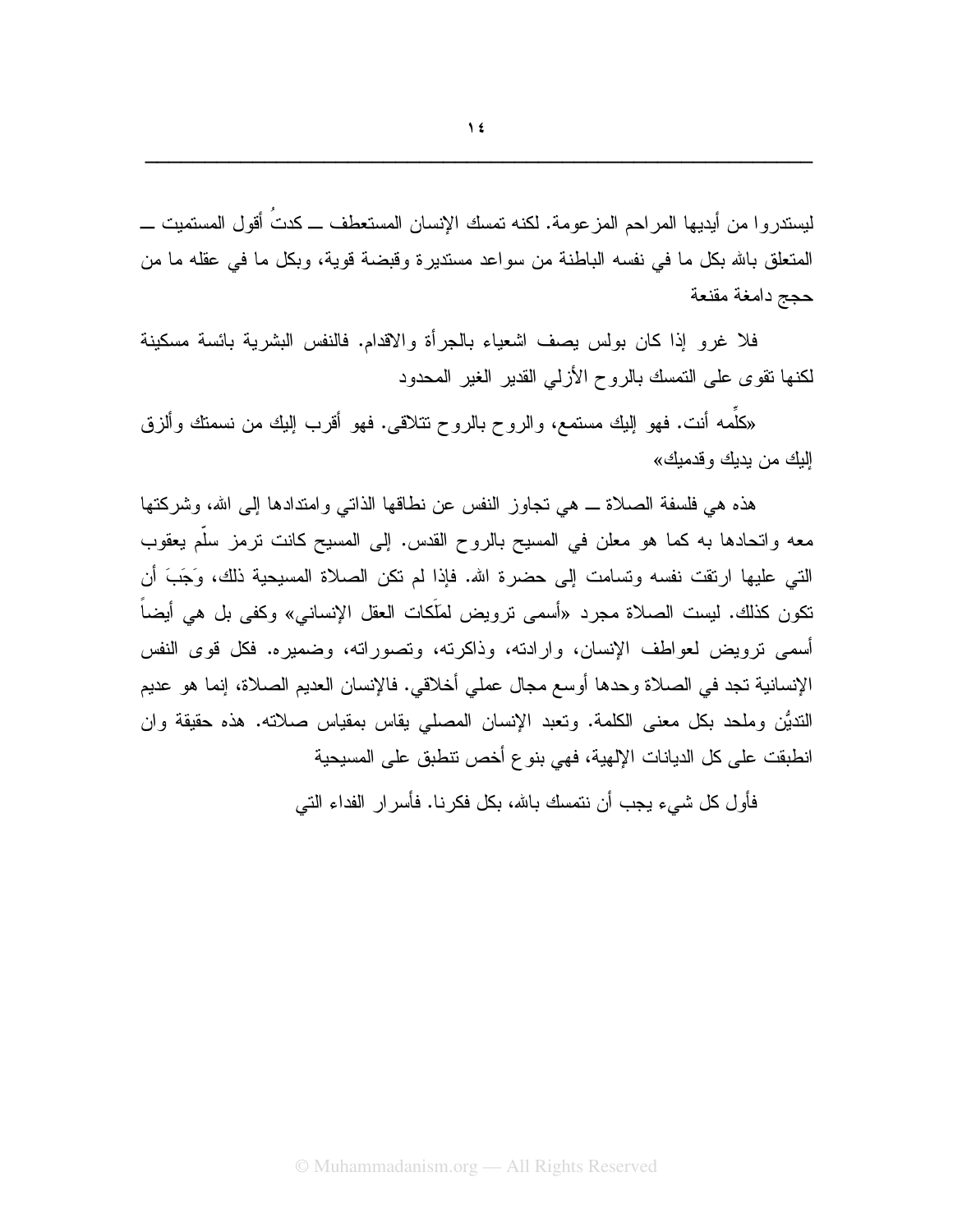تشتهي الملائكة أن تطلع عليها، خليقة بأن نتمعن فيها جيداً ونحن على ركبنا جاثون. «لذلك» ـــ كما يقول بطرس الرسول ـــ «يجب أن نمنطق احقاء ذهننا صاحين» كي نستطيع ونحن جاثون أن نعرف الله ـ أقصد ذات الله لا الطبيعة التي هي رداؤه، ولا الإنسان الذي هو صورته، ولا القديسين الذين هم خدامه \_ بل الله نفسه. فبترويض اذهاننا المستتيرة بروحه الأقداس نبذل كل الجهد في نفهِّم ذاته وصفاته فنمجده ونعبده على خلقه أيانا ومحافظته علينا. حسناً قال داود في المز مور المئة و الر ابع: «يا ر ب المهي. قد عظمت جداً. مجداً و جلالاً ليست». ناهيك عن الفصول الكثيرة الموجودة ضمن دفتي سفر أيوب وكثير من المزامير التي تحدثنا عن عبادة الرب وتمجيده يكل الذهن

بامكاننا ان نتمسك بالله بكل أذهاننا متى ذكرنا طيبته وصلاحه. فالشكر يقوم بترويض الذاكرة في بستان بركات الله علينا. ومخيلتنا تُذكي بنار التأمل في فيض محبته وجلال مجده، وعجائب مخلوقاته، وعظمة شدة قوته. بمثل هذا التأمل، بتاح لنا أن نسترد ذلك الفن الجميل الذي أضعناه ــ أعنـي فن اللـهج بـالله: «كمـا من شحم ودسم نشبـع نفسـي وبشفتـي الابنـهاج بسبحك فمـي... إذا ذكرتك على فراشي في السهد ألهج بك». فالنفوس الهزيلة تسترد عافيتها ونشاطها إذا ما تدربت على هذا الفن الضائع. ان الخجل يغطي وجوهنا عندما نذكر الوقت التافه الذي نبذله في اتقان هذا الفن الجميل

ان الحالة النفسية التبي نتطلبها الصلاة نتتاول النمسك بالله بكل عواطفنا وميولنا، وأعمق مشاعرنا الدفينة. كل هذه العناصر منضمنة في صلوات داود: التخشع والخشية، والحزن، والفرح، والحب، والبغضاء، والغيرة، والألم ــ فان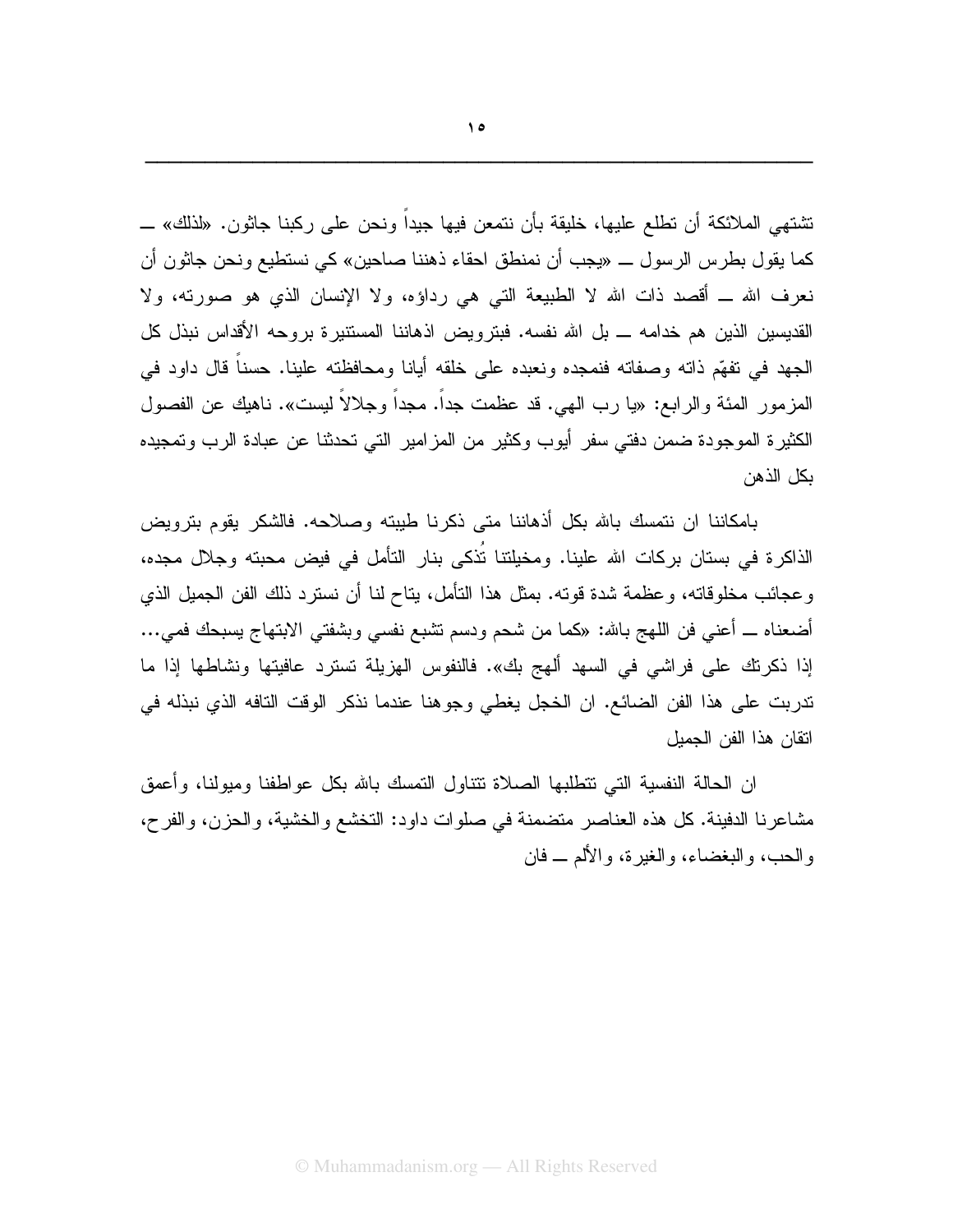أحسنا التصرف بهذه العناصر أمكننا ان نوجد لها أفضل مجال في الصلاة السرية. ويقيننا ان خير علاج للرياء \_ هو التمسك بنبع البساطة والاخلاص \_ الصلاة السرية. هذا ما قصده داود بقوله «اسكبوا قلوبكم قدامه». بهذا يُنتفى الزَبد ويذهب جفاء أما الحق فيُثبت راسخاً. ولقد أشار بولس الرسول في رسائله مراراً إلى الدموع التي سكبها على مذبح الصلاة. وقد احتفظت العصور المتأخرة بصلاة رفعها الأسقف اندروز يستدر بها الدمع إذ قال:

«جد عليّ اللهم بنبع في رأسي استدرّ منه الدمع. وهبني نعمة البكاء فيرطب قلبي المجدب بسحِّ الدمع الغزير . اجعلنبي اللهم شريك داود وارميا وبطرس والمجدلية في سكب دموع الحنان والندامة. امنحنى اللهم دموعاً فأسكبها عند قدميك لتجمعها في زقَّك وتحفظها في سفر ك الأبدي».

ان الاعتراف بالخطية يجب أن يكون يومياً ومستفيضاً فيتناول كل دقائق الحياة ومخبآتها لأننا في حضرة الله الذي لا تخفى عليه خافية. حسناً فعل واضعو «كتاب الصلاة العامة» إذ استهلوه بالاعتراف. وكل من يقرأ كتاب يوحنا بنيان عن: «النعمة التي غمرت أكبر الخطاة» وكتاب اندروز عن: «نعبده السري». برى الدموع ملطخة ـــ أردت أن أقول معطرة ـــ كل صفحة فبها. لأن كلا المؤلفين كان من أبطال الصلاة

ومتى التهبت قلوبنا بنار حب ملكوت الله، واضطرمت أحشاؤنا بغيرة مقدَّسة لمجده الاسنبي، استطعنا أن نتفهم أسرار صلوات هنري مرتن الذي قضبي مرسلاً في بلاد فارس، وديفد برينارد الذي خدم هنود أمريكا، وإن نشاطر \_ إلى حد ما \_ ديفد لفنستون صلاته لأجل افريقا، وان نرقبي إلى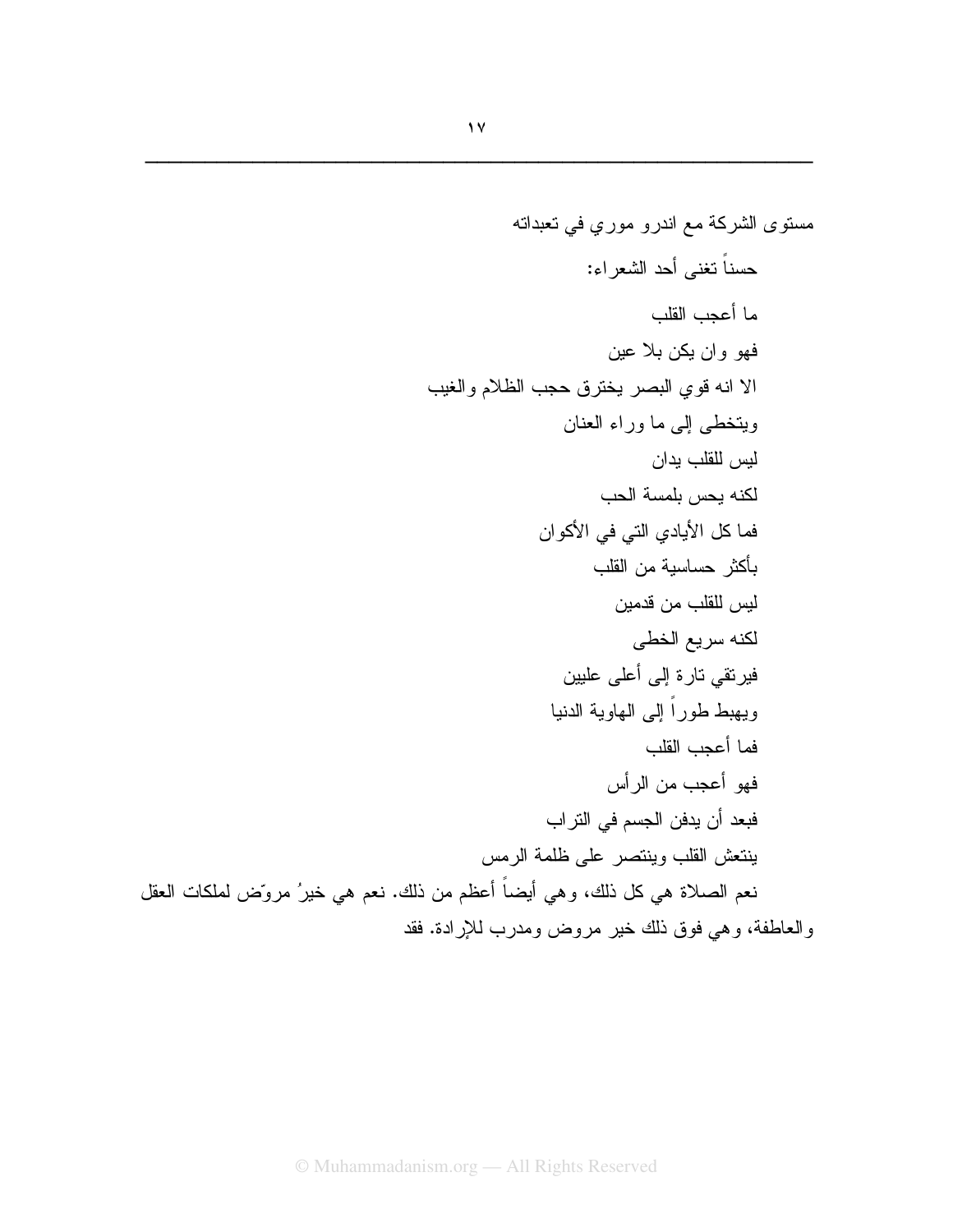وهبنا الله قوة الاختيار ليس في حال الانقياد والتأثر، بل في حال القياد والتأثير. ليست إرادة الله وسادة ناعمة تتوسدها نفوسنا المعيية، لكنها مصدر للقوة ينشئ فينا قدرة على الخدمة. ان إرادة المسيحي في الصلاة، بعيدة المدى لأنها نتصل بالسماء في نبعها، وبالأرض في قوة فاعليتها، لما صلى دانيال، حرضت صلاته رؤساء الملائكة على العمل. والصلاة الحقة نحرك القوى الالهية، وتوقف تيار القوى الشيطانية بدر جة لا يمكننا أن ندرك كنهها الا متى بلغنا ملكوت الأنوار والمجد

الصلاة الحقةُ تكسبنا على قدر ما ننفق في سبيلها. فالخطوة الجديدة التي نتقدمها إلى الامام هذ ذات الأثر الفعال في الصلاة. و هي التي يحسب لها كل حساب في خدمتنا، «ثم تقدم قليلا وخرَّ على وجهه وكان يصلي». فهذا القليل الذي نتقدمه في صلاتنا هو الذي يستدر علينا الخير العميم والفيض العظيم

ان الصلاة لأجل الآخرين شبيهة بحرب شعواء. شديدة اللظي، حامية الوطيس. فما أحوجنا إلى «لبس سلاح الله الكامل» في هذه الحرب الروحية المقدسة، لأننا إنما نتصارع في الخنادق ضد قوات الظلام. ولكننا عندما نكون على ركبنا جاثين، نصبح ملوكا وكهنة لله في ملكوت لم يحلَّم بمثله نابليون، ولم يخطَّر شبهه لبال الكساندر . وفي مقدمة هؤلاء الملوك الغير المتوجين نري هدسون نيلر، وجورج موللر.

والمخدع الذي نخلو إليه في صلاتنا اليومية هو خير ساحة الترويض عضلات النفس الروحية. فلقد اجاد الدكتور كارل هيم، الاستاذ بجامعة توبنجن بالمانيا اذ قال عن الصلاة في كتابه: «النظام الالهي»: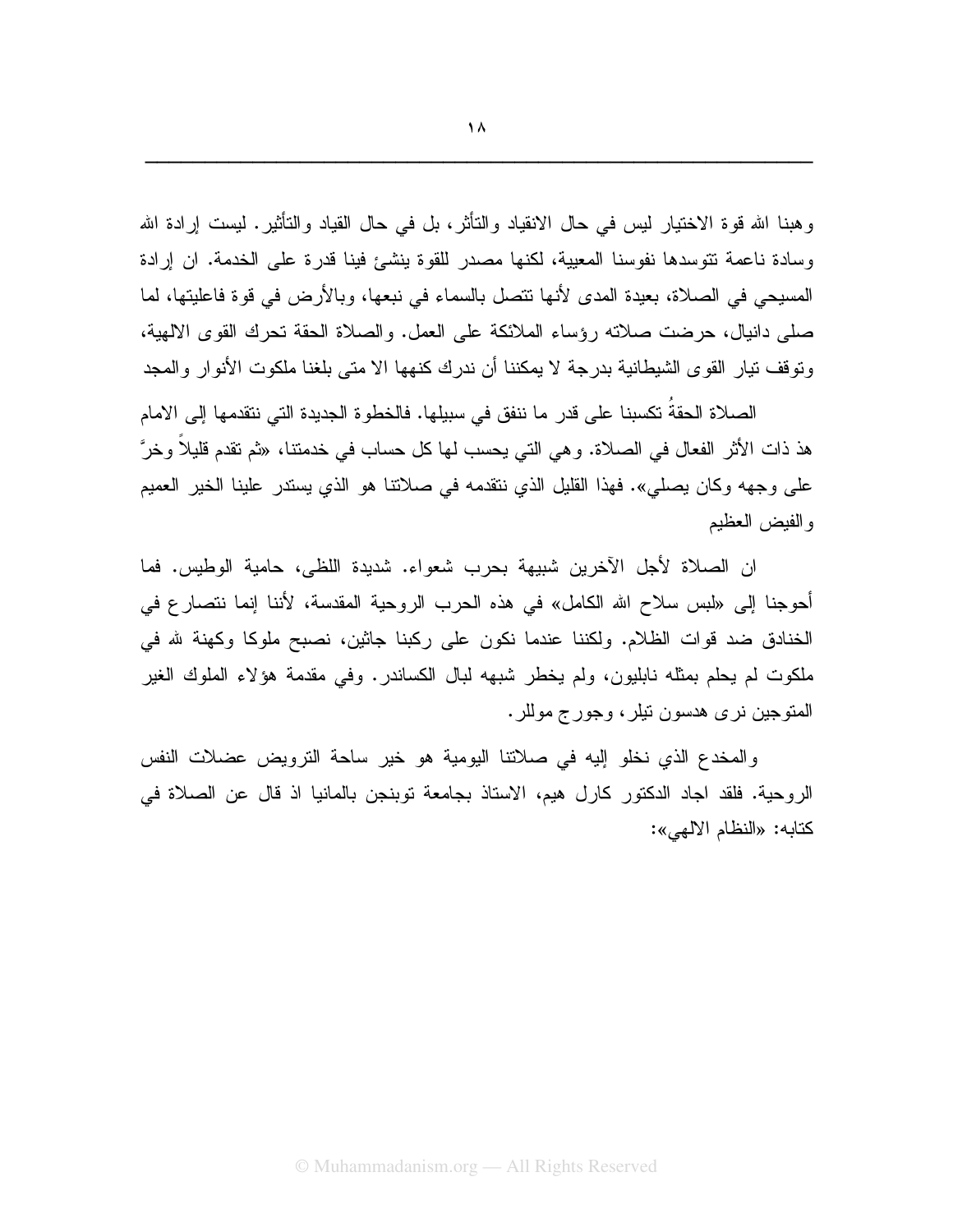«من لزوميات الصلاة أن نمتلئ يقينا بان كل تاريخ العالم ـــ من النجوم في أفلاكها، والنمال في مدابها ــ كائن في قبضة الله كقطعة من الطين المرن في يد الفخاري. فهو بِصنع ما بِشاء. فما من عصفور بِسقط إلى الأرض بغير اذنه تعالى».

«سواء أبقى شكل العالم كما هو أم تغير فليس هذا نتيجة مصادفات طارئة أو ضرورات مسببة، «لكنه برجع إلى إرادة الله وكل ما بصادفني أو بصادمني في بومي أو في غدي، لا أبحث عن علته في عوامل ميته ولا في نواميس طبيعية جامدة، ولا أعزوه إلى بشر ضعاف مثلي، ولكنني أنسبه إلى المولى عز وجل. اني أرني واقفاً بين نيارين أحدهما علوي، هو نيار محبته التي تجذبني إليه وثانيهما سفلي، هو نيار قوى العالم المعاكسة التي نسيبني لتبعدني عنه. وما سائر الأشياء التي تلاقيني في حياتي سوى مظهر لأحد هذين التيارين

«فالصلاة إذاً ـــ سواء أكان المصلبي شاعراً أم غير شاعرٍ ـــ تفترض تعليل العوامل الطبيعية على الصورة سالفة الذكر. وكل مصل ينظر إلى ناريخ العالم نظرة باطنة فاحصة يرى فيه هاتين القوتين تتصارعان ــ الإرادة الإلهية القدسية، والإرادة الشيطانية. فالمعجزات إذا هي تعبير لنصرة الإرادة الإلهية في هذه المصارعة الروحية. وكل مصل يعلم ان هذه النصرة ممكنة في أي وقت وفي أي موقف»

فمن واجبنا أن نضع كل هذا نصب أعيننا لنستوعبه، حتى يتبين لما الخيط الأبيض من الخيط الأسود في طبيعة الصلاة ومعناها، وفي الميدان الروحي الذي نكون فيه الصلاة مقتدرة كثيرة في فعلها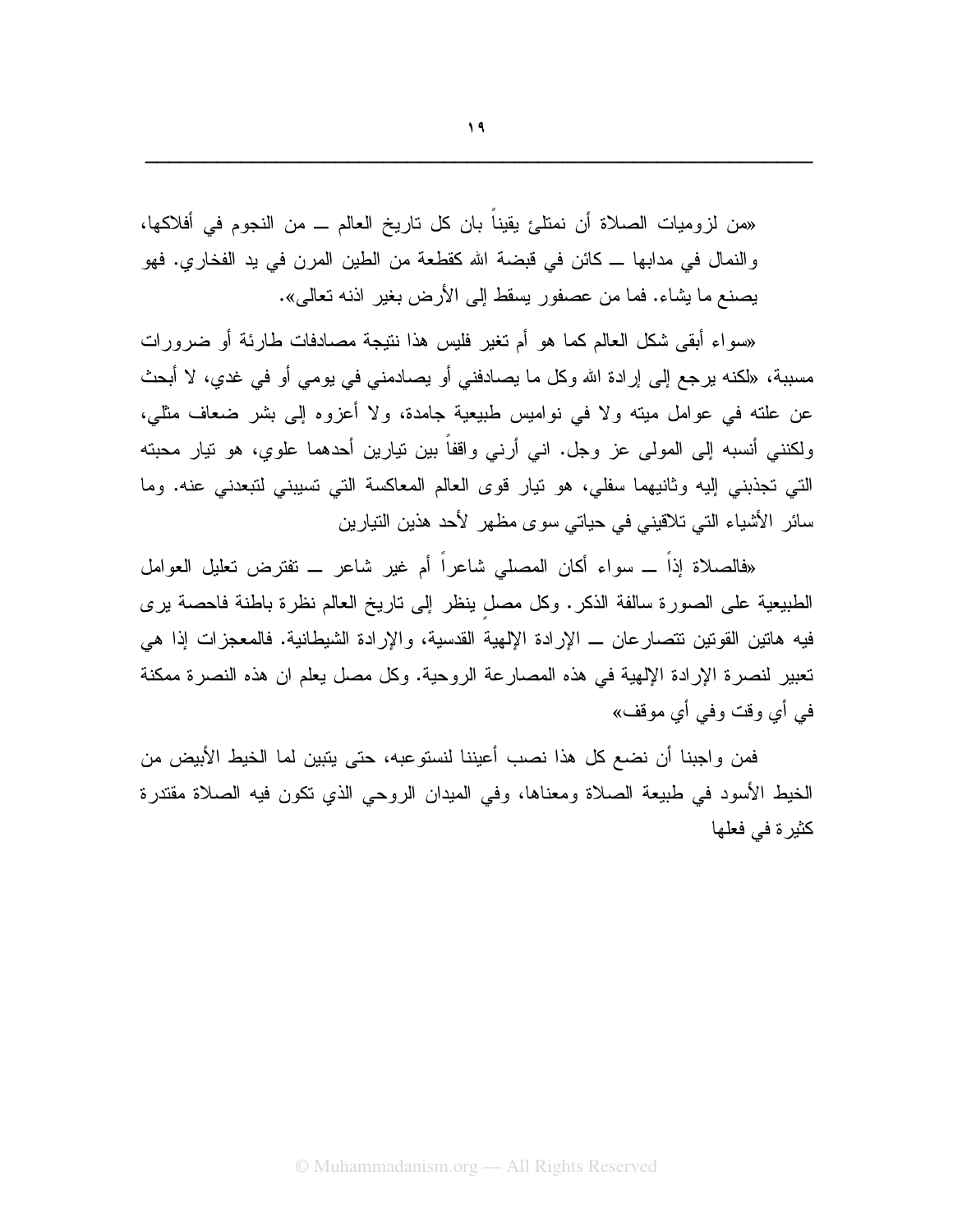## $\mathbf{y}$ .

## الفصل الثالث

## مكان الصلاة والوضع اللائق بها

مع ان الصلاة جائزة في كل مكان، الا ان كل الأمكنة في هذا الباب ليست على السواء. فمن الجهة الواحدة يمكننا أن نطلق على الصلاة ذلك القول الذي خاطب به الله يشو ع: «كل مكان تطأه بطون أقدامكم يكون لكم». ولكن من الجهة الأخرى نقرر أن اختبار شعب الله في كلا العهدين ـــ القديم و الجديد ــــ يؤيد هذه الحقيقة: و هي انه توجد أمكنة أقدس من غير ها. إما لخلوتها ودلالتها أو لتذكار اتها والمواعيد المقدسة المرتبطة بها. نعم توجد أمكنة مقدسة يكون فيها العابد أعمق احساساً وأدق شعوراً بحضور الله وقدرته منه في أي مكان آخر ـــ أمكنة اختارها الله في عنايته فكانت مهبط وحيه أو مسقط بركاته

فالاختبار الذي اجتاز فيه يعقوب في بيت ايل لهو خير مثال وأقوى برهان على أن أحجار الصحراء قد تمسى مذبحاً مقدساً نربطه بالسماء سلم بصعد الملائكة عليها وبنزلون. والأمكنة العادية المألوفة قد نكون محفوفة بتذكارات لا يمحوها كرّ الايام، ومرّ العشيّ. بهذا أقر يعقوب إذ قال: «حقاً ان الرب في هذا المكان وأنا لم أعلم.. ما أرهب هذا المكان... ما هذا إلا بيت الله. و هذا باب السماء»

في هذا العصر الذي تبلبلت فيه الأفكار عن طرائق العبادة والمكان اللائق بالصلاة ـــ سرية كانت أم جهرية، يليق بنا أن نبحث بروح التمعن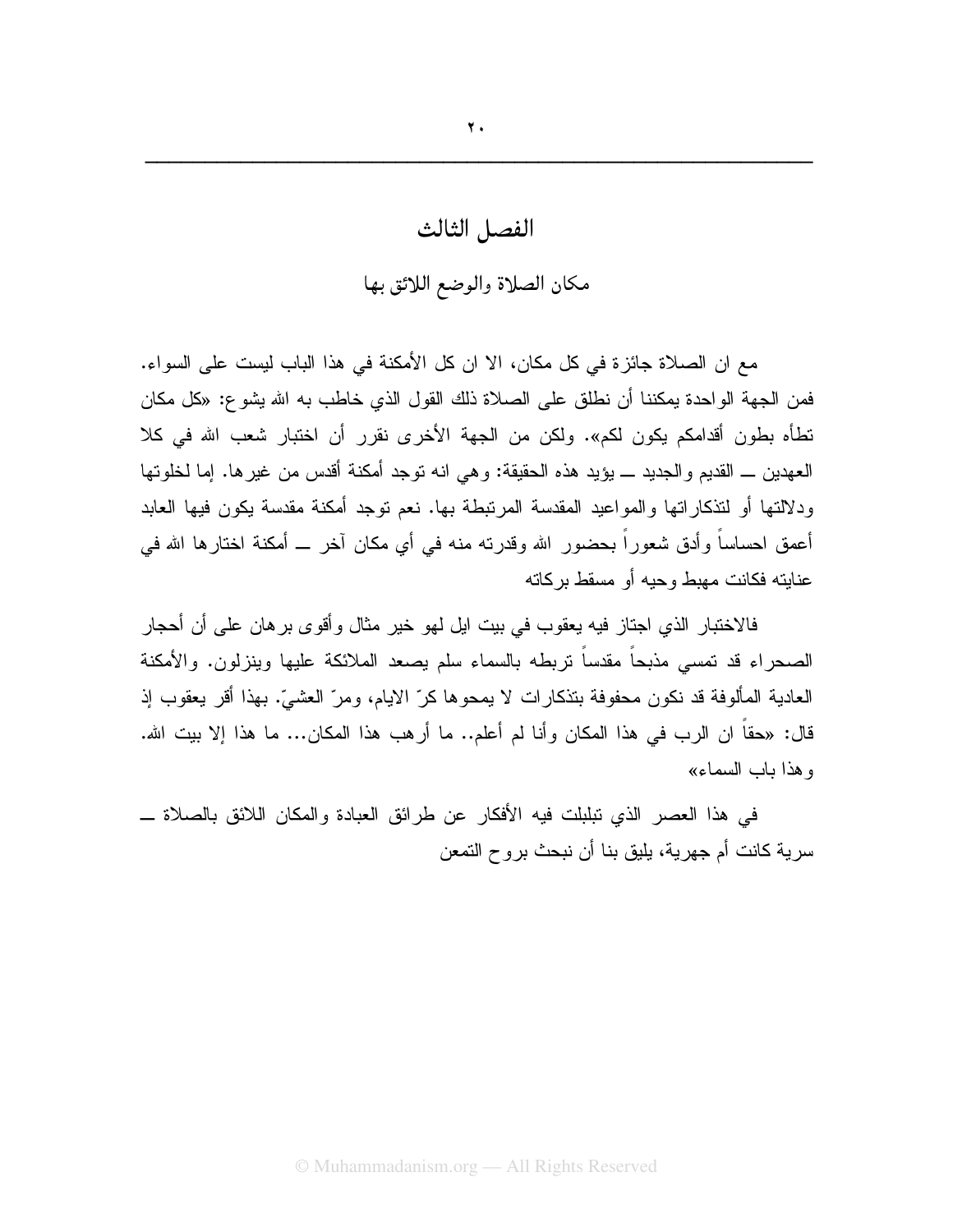المثل الأعلى للصلاة المسيحية كما قدمه لنا الرب يسوع. ففي الحوار الذي دار بينه وبين السامرية (يوحنا ٤: ٧ ــ ٢٦) نراها تحاول أن تستخلص من المسيح فكرته عن الصلاة فأشارت بطريقة خفية إلى الجدل القائم بين السامريين واليهود عن مكان الصلاة والعبادة، متسائلة عن أي المكانين أكثر صلاحية وقدسية للصلاة، جرزيم أم أورشليم ولعل نلك السامرية لم نوفق إلى السؤال الصحيح لأن السؤال المهم ليس أ**ين** نعبد، بل **كيف** نعبد ـــ بالروح والحق، **ومن** نعبد ـــ الله أب الجميع الذي هو روح وهو طالب عابدين روحيين. حسناً قال أحدهم في هذا الصدد:

«… يتحتَّم علينا أن نذكر أنفسنا بأن العبادة بالروح لا تعنى بالضرورة أن نلقى كل المظاهر المادية كما تفعل شيعة الكويكرز . فالعنصر المادي في الصلاة لا ينافي الروحانية ولا هو عدو لها فقد يصبح «قدساً» !! إنما الذي يناقض الروحي، هو الصورية لا المادية. وهذا هو عنصر الضعف في العبادة اليهودية ـ الصورية».

ولكن لماذا نعتبر بعض الأمكنة أكثر صلاحبة وأسمى قدسبة وأجل وقار أ وأوفر استلهاماً للصلاة من سواها؟ لثلاثة أسباب: خلوتها، ورمز ها، وذكر اها. فالصلاة السرية لا نكون حقيقية إلا إذا كان المصلَّى على انفر إد. «وأما أنت فمتى صليت فادخل إلى مخدعك و اغلق بابك وصل إلى أبيك الذي في الخفاء». هكذا فعل جميع القديسين على مر الأجيال إذ طلبوا وجه الله على انفراد. فابر هيم طلب وجه الله لما مالت الشمس إلى المغيب. ودنا موسى من الله لما رأى العليقة تشتعل في قلب الصحر اء القفر اء. وإرتقى ايليا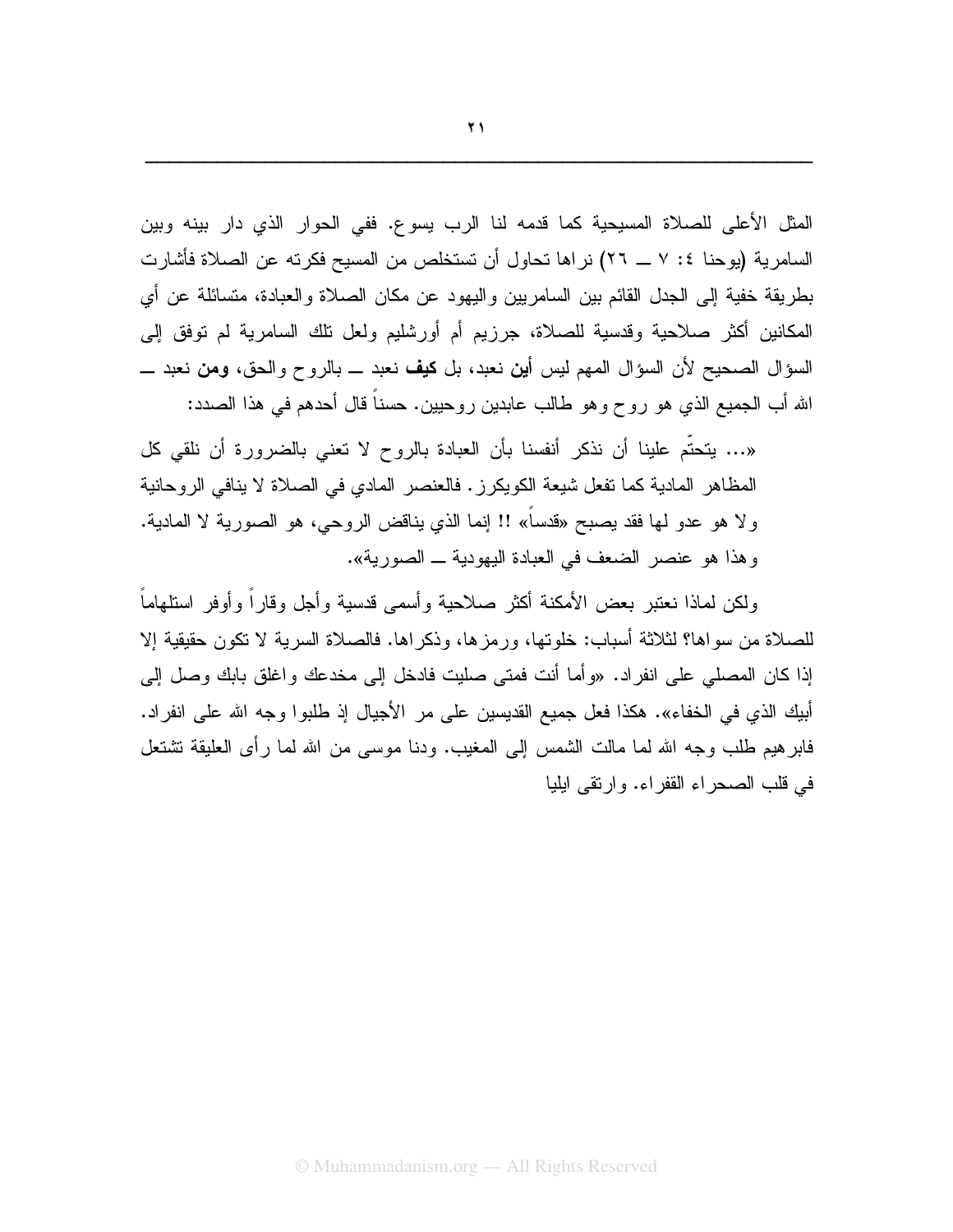إلى حضرة الله على قمة جبل الكرمل عند فم المغارة، وأشعباء رأى الله في سكون الهيكل، وجثًا دانيال على ركبتيه وهو منفرد مولياً وجهه شطر أورشليم، وتضرع بطرس إلى الله على سطح المنزل في يافا، وتمكن شاول الطرسوسي من أن يرى الله على طريق دمشق الموحشة، وكان بوحنا «في الروح» في جزيرة بطمس المنعزلة، وخشع دافيد لفنجستون ساجداً في عشة قروية مصلياً إلى الله حتى دعاه الرب إلى حضرته وهو على هذه الحال. وفوق الكل الرب يسوع المسيح صلى منفر داً في البر ية و هو وحيد على قمة الجبل، و حيد في جشبيماني، و حيد حين تر كه الجميع وهربوا، وحيد وهو يصلَّى لأجلَّ الجنود الذين سمروه على الصليب. فالوحدة الحقيقية في الصلاة هي الاختلاء مع الله. هذا كان مشتهي المسيح ومنتهي أماله في الصلاة.

فضلاً عن ذلك فان أفضل مكان للصلاة هو المكان الذي لنا فيه وعد بحضور الله معنا، وفيه صنع لاسمه ذكراً «في كل الأماكن التي فيها أصنع لاسمي ذكراً آتي إليك وأباركك» (خروج ٢٠: ٢٤). فما أحلي خيام الله وما أبهى مساكنه ان يوماً واحداً في دياره خير من الف، حيث يصنع العصفور بيتاً والسنونة عشاً لنفسها هناك كان يلذ لليهودي أن يقيم لله مذبحاً عليه يسكب نفسه أمام الله. فالخيمة في البرية وفي شيلوه، وهيكل سليمان بكل مجده. والهيكل الثاني الذي أقامه عزرًا. وذاك الذي أقامه هيرودس الأكبر \_ هذه كلها كانت أمكنة مقدسة للعبادة النقى فيها الله بشعبه الأمين فتجلَّى لهم فيها. «من يصعد إلى جبل الرب ومن يقوم في موضع قدسه»، «أما بطرس ويوحنا فصعدا إلى الهيكل ليصليا» ــ في كل يوم سبت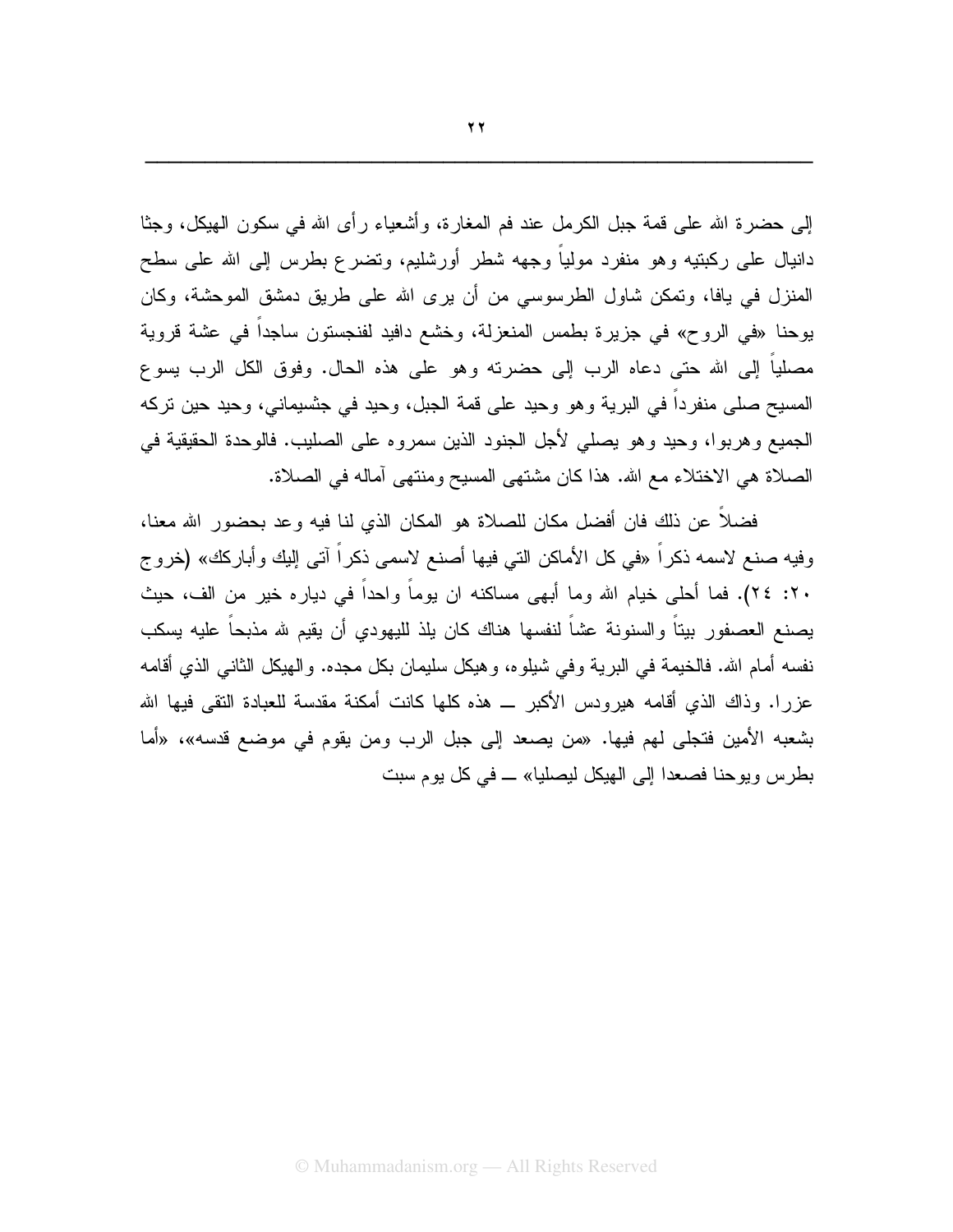في المجمع اقتداءً بسيدهما. «والعلية» كانت المكان المختار الذي اجتمع فيه التلاميذ في أورشليم مصلين بنفس واحدة طالبين حلول الروح القدس يوم الخمسين. تحدثنا الأجيال الغابرة ان «سراديب الأموات»، والأماكن المعتزلة، والكنائس، والكاندرائيات، ومحال الاجتماعات الخاصة، قدمت أبلغ شهادة لصدق الوعد العظيم القائل «لأنه هكذا قال العلي المرتفع، ساكن الأبد، القدوس اسمه، في الموضع المرتفع المقدس اسكن ومع المنسحق والمتواضع الروح» (اشعباء ٥٧: ١٥). فبيت الله الحق هو المكان الذي يعبده فيه شعبه. فلماذا إذاً تغلق أبواب بعض الكنائس طوال أيام الأسبوع، ولا تفتح إلا ساعة وبعض ساعة في يوم الأحد فقط؟

وهنالك عامل ثالث له دخل في قدسية مكان الصلاة ــ نعني به الذكرى. فالذاكرة تحتفظ ببعض المناظر والأمكنة مثلما نحتفظ بالأشخاص والحوادث. جاء في الإنجيل: «ومضى بسوع إلى عبر الأردن إلى المكان الذي كان يوحنا يعمد فيه أولًا. ومكث هناك... فأمن كثيرون به هناك». هذا هو المكان الذي كرز فيه بوحنا بالنوبة وهناك أيضاً اعتمد المسيح على رغم كونه معصوماً عن الخطأ فانفتحت السماء ونزل عليه الروح القدس بهيئة جسمية مثل حمامة وكان صوت من السماء قائلاً: «أنت ابني الحبيب بك سررت». فلا غرابة إذا كان المسيح قد عاد إلى ذلك المكان عينه فأمن به كثيرون هناك. وما من شك في أن تركيز الأفكار من أكبر عون في الصلاة، بل هو قوة لا نقهر. قيل عن مسيحي غيور بسيط القلب انه بقي في الكنيسة بعد نهاية حفلة تذكارية أقيمت في الكنيسة التي اهتدى فيها الجنرال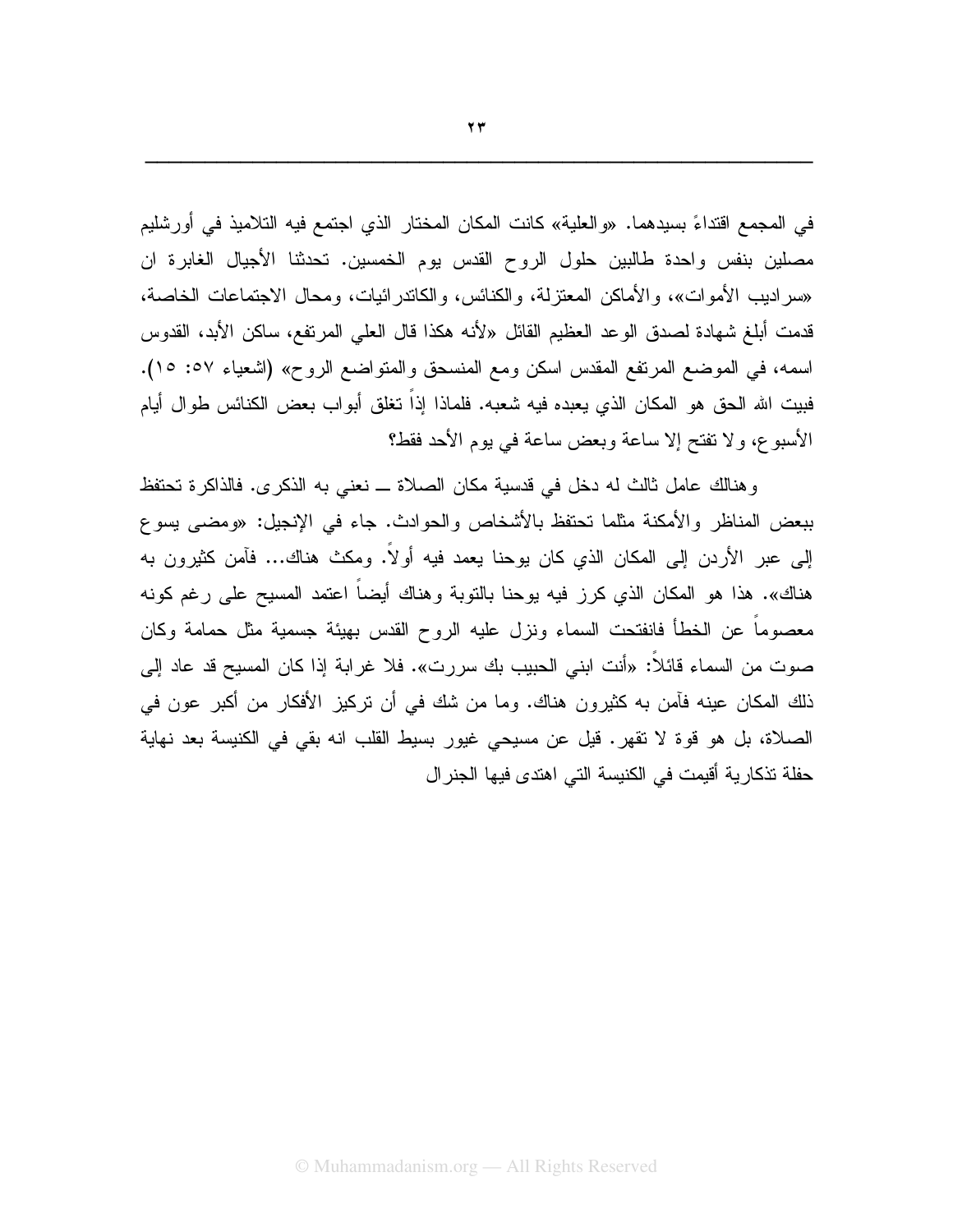وليم بوث رئيس جيش الخلاص ومؤسسه. فتقدم ذلك المسيحي الغيور إلى المذبح وجثا على رِ كبِنبِهِ قَائِلاً: «اللَّهِم اعد هنا ما سبقت فعملت. اعد ما سبقت فعملت!!»

فالمكان الأول الذي اعترفنا فيه بايماننا بالرب، والمكان الأول الذي فيه اعتمدنا ساء أكنا صغار اً أم كبار اً، والمكان الأول الذي نتاولنا فيه العشاء على مائدة الرب، وفيه قطعنا عهوداً ومو اثبق، ونلنا بر كات و غفر اناً، هذه كلها أمكنة مقدسة بذكر باتها

حسناً رسم أحد الشعراء بريشة خياله ولون بيانه، صورة أحد الجنود الذين نفذوا حكم الصلب في فادينا المجيد، لكنه فيما بعد رأى نفسه مضطراً أن يصلى صلاة بهذا المعنى:

> «لقد تقامرنا على الثياب التي ارتداها فكان حذاؤه من قرعني فألفيته مشوءهاً وممزَّقاً من وعورة الطريق التي تؤدي إلى الجلجثة فسترت به قدميَّ القذرتين وانطلقت في سبيلي لكن هذا الحذاء استدرج قدمَيِّ إلى سُبُل لم أعرفها فلم أستطع ان امسك قدميّ عن المسير في ذلك الاتجاه وإذا ببي امام مزرعة من الزيتون و كان جوُّها مظلماً قائماً فلم أر َ شيئاً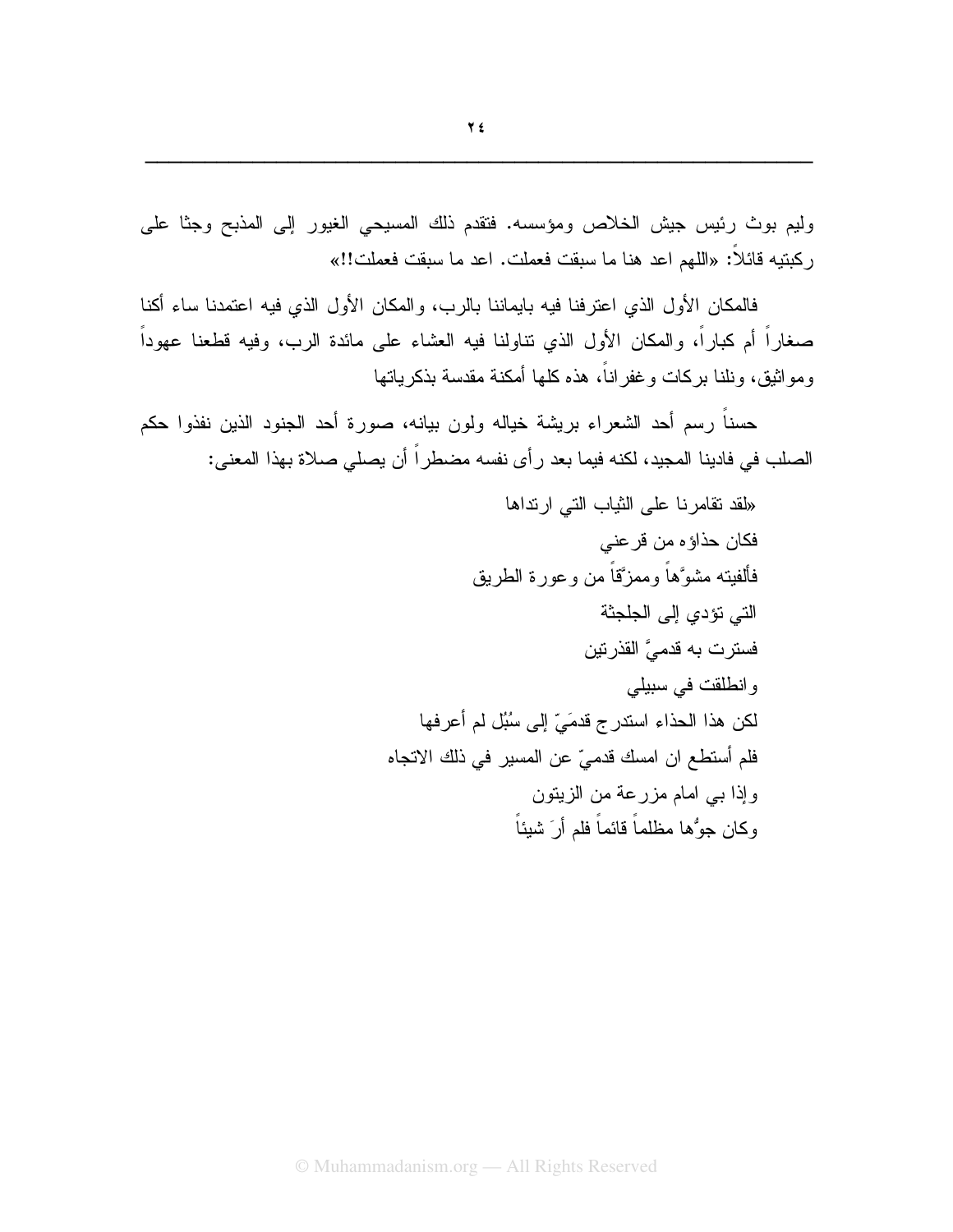والفيتني انا الذى كنت احتقر الصلاة وازدريها جاثماً على ركبتيَّ عند جذع إحدى الأشجار ».

هذا خيال شعريّ لكنه لا يخلو من حقائق جليلة رائعة. لأنه ما من تأثير على العقل البشري أقوى من تأثير الذاكرة وارتباطها بحوادث الزمن. فلم يكن في وسع يعقوب أن ينسى ذكر بات بيت ايل، ولو حاول أن يجد إلى ذلك سبيلاً. وبقوة الذاكرة استطاع تلميذا عمواس أن يميز ا شخص المسيح عند ما ر أياه يكسر الخبز أمامهما. وبقوة الذاكر ة تمكن يهوذا الاسخر يوطى من معرفة مكان سيده في البستان الواقع على طريق وادي قدرون، لأن سيده كان متعوداً أن يغشي ذلك البستان مع تلاميذه. فالمكان الذي يجتمع فيه المسيح بنا، مهما نكن الظروف المحيطة بذلك المكان، لهو خير موضع للصلاة. حتى داود نفسه... «أعطى سليمان ابنه مثال الرواق وبيوته وخزائنه وعلاليه ومخادعه الداخلية وبيت الغطاء» (أي ٢٨: ١١). وسنرى فيما بعد، كيف أن المسيح ابن داود الأعظم بل رب داود قد رسم لنا المثل الأعلى للصلاة. ومع ان روابي كثيرة، و أمكنة مقدسة وفيرة، قد أدركها القدم، وعبثت بها أيدي الزمن مذ حدثنا عنها العهد القديم، إلا أن «السماويات» التي يحدثنا عنها العهد الجديد ما زالت مرحبة «بالعابدين الحقيقيين الذين يعبدون الله بالروح والحق»

ما زالت الفرصة مهيأة أمامنا لنعبد الله في هيكل مقدس فنرى رؤى مجيدة مثلما رأى زكريا، أو نمشي جنباً إلى جنب مع داود بقلب فرح ونفس طروبة فنحج إلى محافل القديسين، أو أن نتمتع بشركة مقدسة مع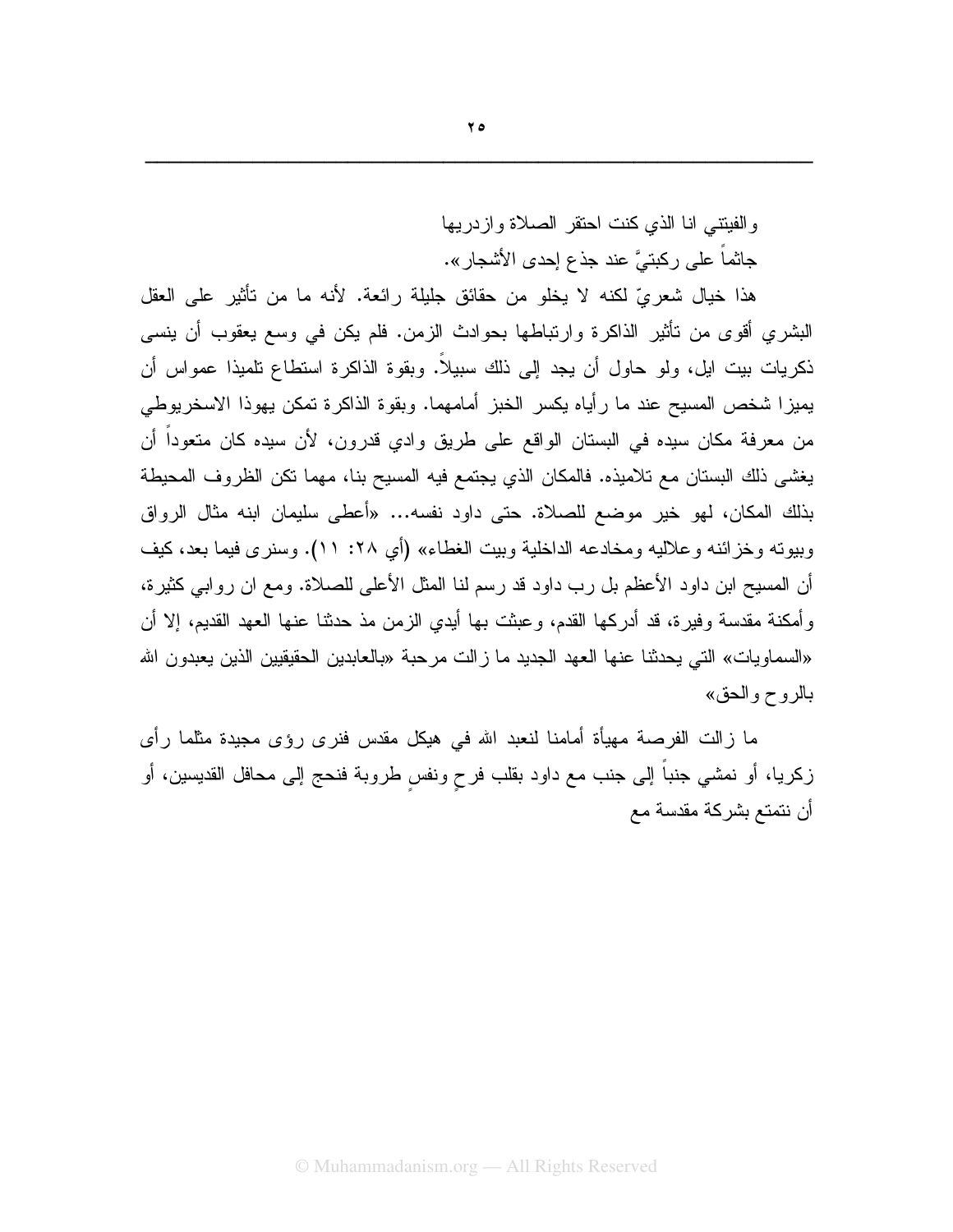جماعة الله المختارة في عليَّة صهيون منتظرين البركة الخمسينية، أو أن نرتقي إلى ما فوق سطح المنزل فنشاطر بطرس رؤيته الجليلة، أو أن نجثو على شاطئ النهر ساجدين وعابدين مع بولس، أو أن نصعد مع سيد الكل ورب الكل يسوع المسيح إلى الجبال العالية لننتسم نسيم السماء العليل. فلا غرو إذا قال رسول الأمم «أريد أن يصلي الرجال في كل مكان رافعين أيادي طاهرة بدون غضب و لا جدال».

فالاشارة إلى «الأيادي المرفوعة» ندلنا على أن مكان الصلاة وهيئة المصلى مرتبطان ببعضهما تمام الارتباط في ممارسة الصلاة. وكل الأديان العظمى ــ غير المسيحية ــ تعير اهتماماً خاصـاً للوضـع الذي يكون عليه المصلي وتضـع في ذلك قوانين تفصيلية دقيقة. يتبين لنا هذا بنوع خاص في الإسلام حيث يجمع جمهور المصلين صفوفاً صفوفاً في الجامع ويعبرون عن تعبدهم لله بحركات واشارات منسجمة لدرجة يخيل فيها إلى الرائي انه أمام جيش ديني يتدرب تدريباً عسكرياً أقرب منه إلى الرياضة الروحية. يضاف إلى هذا، ان الصلاة في كلا العهدين القديم والجديد مصحوبة على الدوام ببعض حركات جسمانية. ولعل أعم وضع كان يمارسه المصلي في العهد القديم هو الانبطاح على الأرض على مثال الانحناء الكلي الذي كان الشرقي يقدمه قديما في محضر أحد الحكام المطلقين. يحدثنا حزقيال عن نفسه... «انه قام وخرج إلى البقعة وإذا بمجد الرب واقف هناك كالمجد الذي رأه عند خابور «فخرّ على وجهه» (حزقيال ٣: ٢٤، ٩: ٨، ١١: ١٣). والمسيح نفسه لما ذهب إلى جنسيماني «خرّ على وجهه». والملائكة في المجد يخرون على وجوههم متعبدين لرب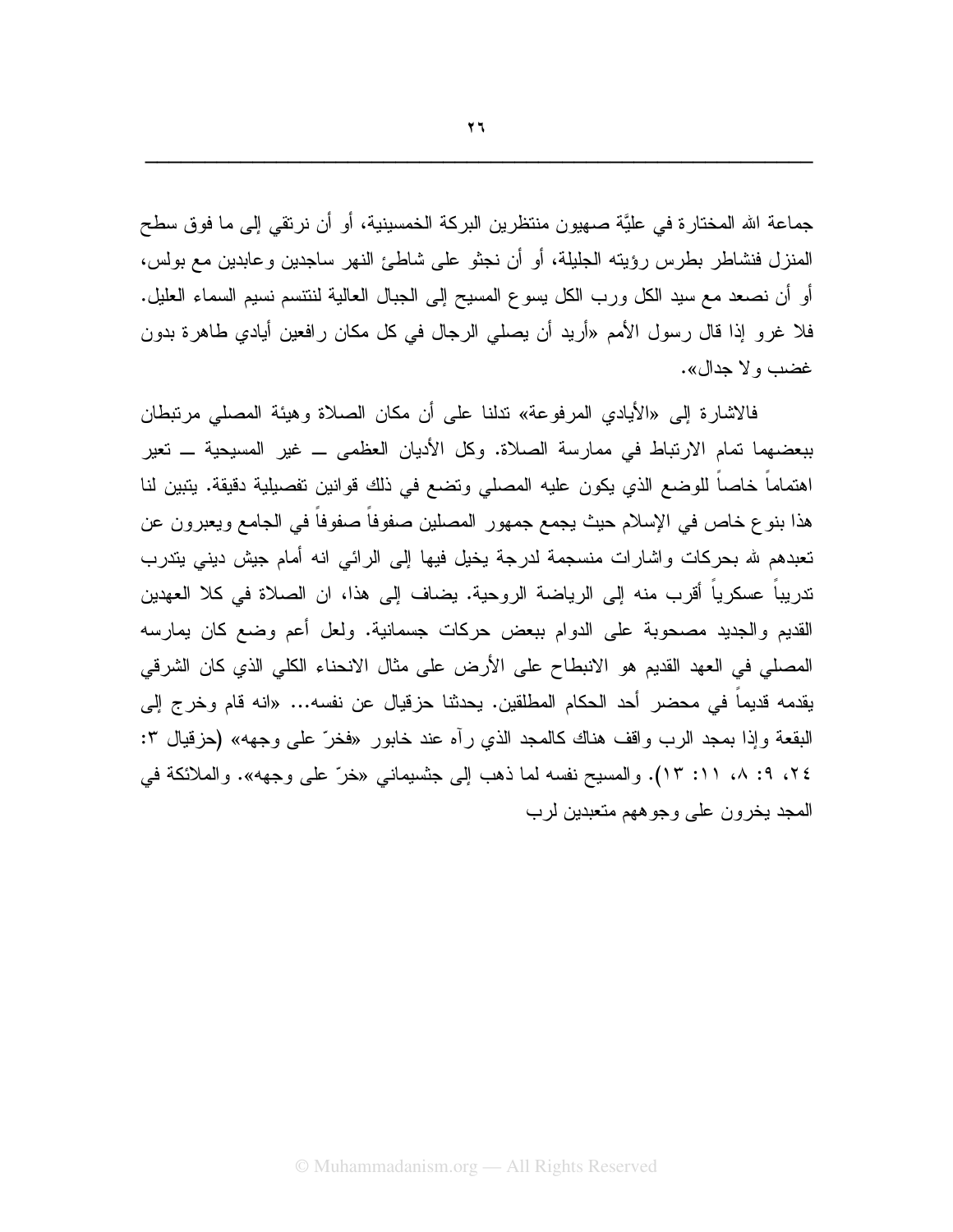الجلال و الاكر ام

وللمصلَّى أن يقدم صلاته وهو جاثٍ على ركبتيه. هكذا فعل قديماً دانيال واسطفانوس وبطرس وبولس. ومراراً كثيرة يكون المصلي واقفاً. هكذا كانت حنة في الهيكل طالبة إلى الله أن يهبها ولداً من لدنه. كذلك كان موقف سليمان يوم وقف مصلياً لأجل الجماعة ومبار كاً اياها. كذلك أيضاً فعل ارميا حين رفع صلاته إلى الله. زد على ذلك ان الفريسيين وتلاميذ المسيح والعشارين قدموا صلاتهم وقوفاً. وفي هذا يقول الدكتور مكفارك: «ارتاى بعضهم من باب الترجيح ان الصلاة العادية كانت نقوم سجوداً أو وقوفاً باحناء الرأس والجسم عند مستهل الصلاة وعند ختامها. لكن الجلوس لم يُذكر سوى مرة واحدة ـ في صلاة الشكر التي قدمها داود (٢ صم ٧: ١٨) وهي تعتبر من الشواذ ولعلها تُعزِّي إلى ضعف داود وشيخوخته. لأنها لا تحمل معها معنى الجلال وإلوقار اللازمين للمثول أمام ملكنا السرمدي الغير المنظور الذي ندعوه ربنا والهنا

ان رفع الايدي نحو السماء أو نجاه اورشليم سواء أكان مصحوباً بالسجود أم بالوقوف كما في ١ أي ٦: ١٣ خروج ٩: ٢٩، ١ مل ٨: ٢٢ و ٢٤، كان أمراً شائعاً لدرجة حُسب فيها مرادفاً للصلاة نفسها (مز ١٤١: ٢) والظاهر أن العينين كانتا مفتوحتين في الصلاة كما يستفاد من قول البشير عن العشار : «و أما العشار فوقف من بعيد لا يشاء أن يرفع عينيه نحو السماء» (مرفس ٦: ٤١، ٢: ٣٤) وأما عادة الغربيين في اغماض العينين وقت الصلاة، فلا ندري لها أساساً، ولعل الشر قبين غير (مجمعين على استعمالها دو اماً. وليس من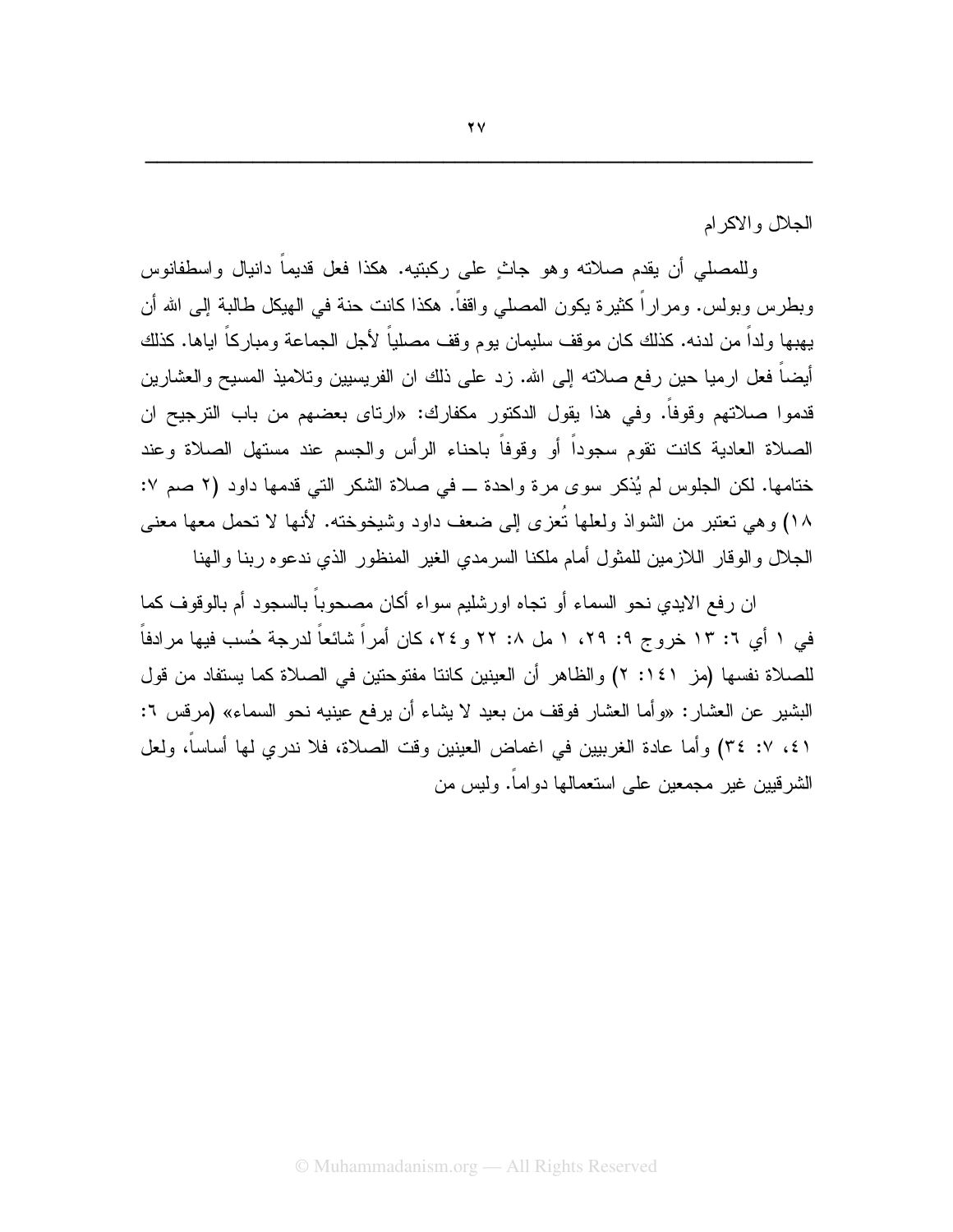المستبعد انها تطبيق معنوي لقول المسيح: «ادخل مخدعك وأغلق بابك». فكما ان الباب المغلق يحجب الإنسان عن العالم الخارجي، كذلك العين المغمضة تحجب العالم الخارجي عن الإنسان

لكن ليس مكان الصلاة ولا الهيئة الجسمانية التي يكون عليها المصلى بالأمر الأهم في الصلاة، غير أنه من و اجبنا أن نعير هما شيئاً من العناية لأن الصفاقة في الصلاة لا تساعد على نقوبة الحباة الر وحبة. حسناً قال اغسطبنوس الحكيم:

«في الصلاة لله يعبر المصلون عن رغبات قلوبهم وحالاتهم النفسية أمام الله يتحريك أعضاء الجسد وفق هذه الرغبات والحالات ـــ فتارة يجثون بركبهم طوراً برفعون أيديهم ومراراً ينبطحون على الأرض. غير ان الله في غني عن هذه الحركات في ذاتها لأنه يعرف خفايا القلب واتجاهاته. ولكن هذه الحركات نعين الإنسان نفسه على النعبير عن أشواق نفسه الباطنة بكل حرارة وحماسة. ومع انبي موقن ان هذه الحركات الجسدية تصدر عن الإنسان تلبية لايحاء باطني صادر عن العقل، الا ان هذه الاحساس العقلي الباطني بتزايد بسبب هذه الحركات الخارجية، وان كنت لا أدري كيف. وهكذا تصبح هذه الحركات الجسمانية محرضة ومقوية لاحساس القلب في حين قصد بها أصلاً أن نكون معبرة عنه. هذا فعل وتفاعل. ولكن إذا شعر احد الناس انه بسبب ضعف جسدي لا يقوى على تحريك اعضاء جسده وفق احساسه الباطني فلا يداخله الفكر ان انسانه الباطني متعطل عن الصلاة لأن عيني الله تنظران إلى الداخل فتلمحان التوبة الحقيقية الخفية التي بها نكون النفس منبطحة أمام الله»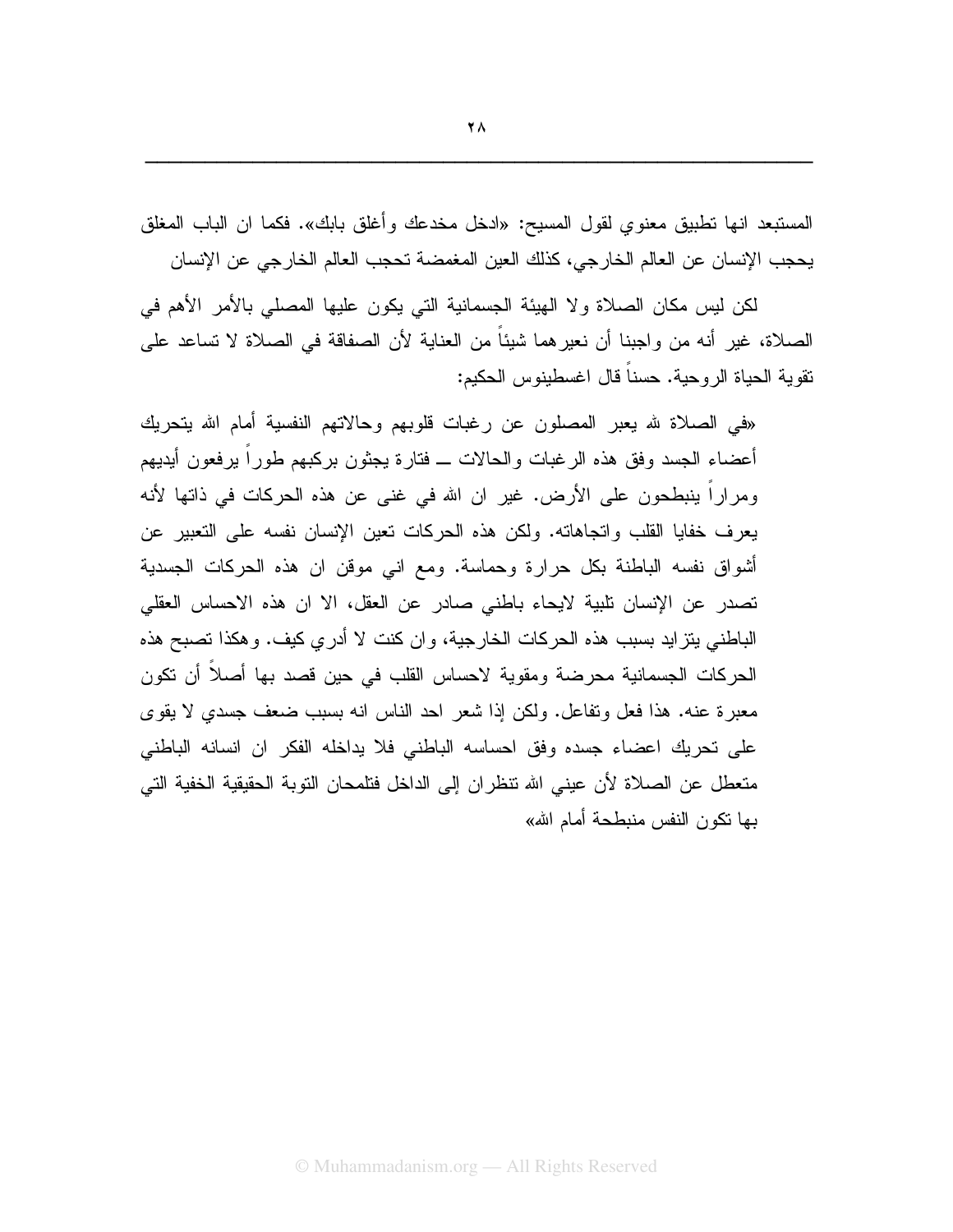الفصل الرابع عنصر الميقات في الصلاة

قد بتعجب البعض أو بدهشون ـــ ولعلهم بتعثرون ـــ إذا سمعوا من رجال الله على مرّ الأجيال انه من الواجب على المرء أن يقضي ساعات متواليات في خلونه مع الله. ولكن عجبهم يبطل متى ذكروا المسيح نفسه والأوقات التي كان يقضيها في الصلاة. لقد كان معصوماً عن الخطأ وشبه الخطأ، فلم يكن في حاجة إلى الاعتر اف بذنب أو خطية، وكان على الدوام عائشاً في حضرة الله ومتمتعاً بجلال قوته، لكنه بالرغم من هذا كان يسبق الشمس في طلعتها بساعات ليستمتع بطلعة الآب. وكان يقضي الليل كله في الصلاة لله. وإذ كان في جهاد كان يصلـي «بأشد لجاجة». «وقال لهم أيضاً مثلاً في انه ينبغي أن يُصلي كل حين ولا يُملّ». وعلمنا ان ابانا السماوي يمنحنا الروح القدس استجابةً للجاجتنا في الصلاة (لوقا ١١: ١ ــ ١٣)

يحسن بنا قبل كل شيء ان نسأل أنفسنا عن ماهية الوقت، حتى يمكننا أن نتعرف مقدار الوقت الذي نصرفه في الصلاة، ولا مشاحة في أن ماهية الوقت في عصرنا الحاضر تختلف عنها في العصر الغابر. فالفلاسفة واللاهونيون قد عالجوا مشكلة الوقت. فحدثنا أحدهم قائلاً: «كل الألغاز والمعضلات مرتبطة ارتباطاً وثيقاً بمعضلة الوقت. فلو حللنا معضلة الزمن لانحلت أمامنا كل المعضلات المختصة بالفلسفة العقلية». فالمتصوف والعالم كلاهما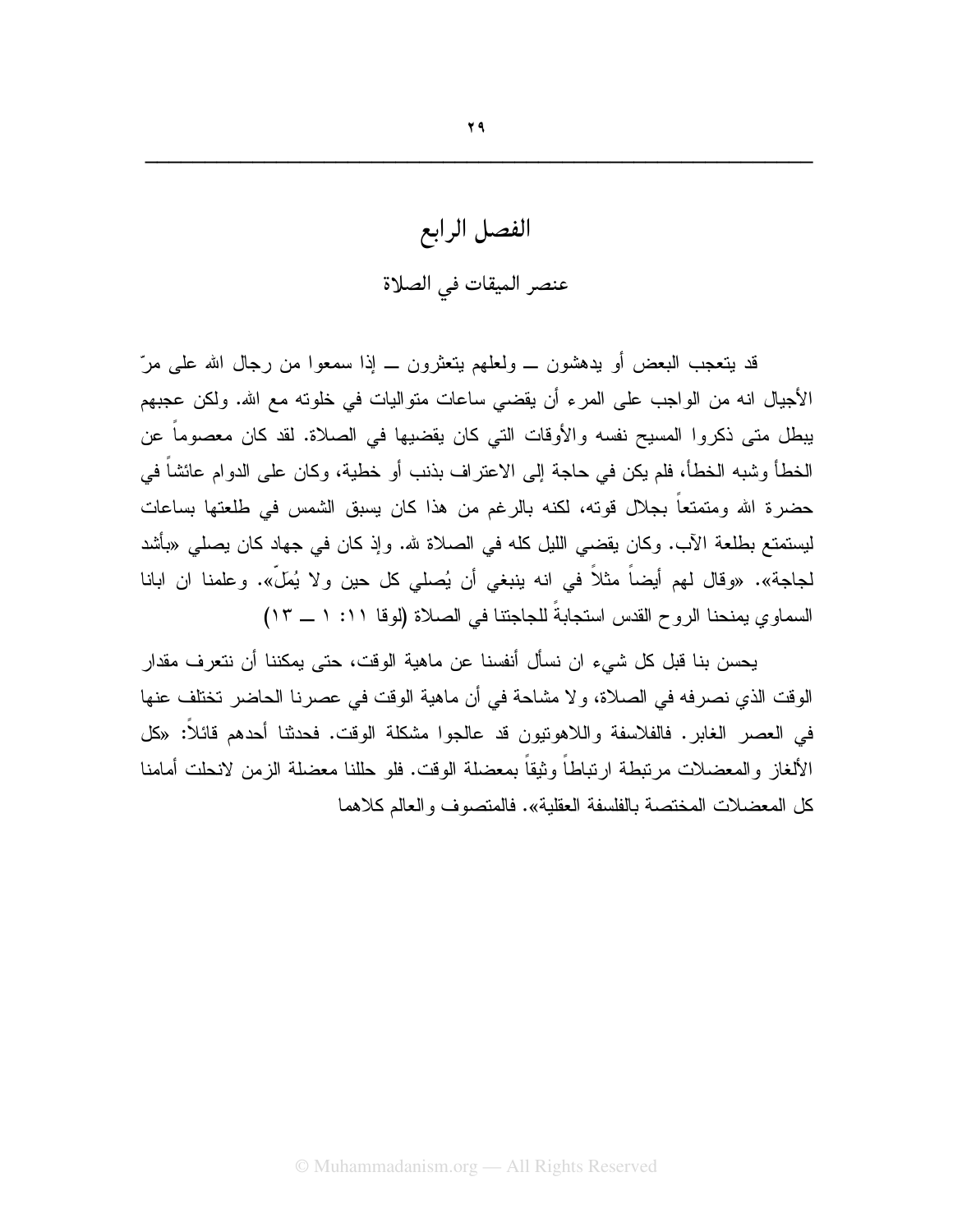متحير في تحديد النسبة الحقيقية بين الزمن والأبد ـــ أهي نسبة تتناول النوع أم المقدار أم كليهما معاً!؟ فهل الأز ل و الأبد هما مجرد امتداد للز من أم هما فوق متناول الز مان و المكان. قال الثاس: «ان كل مدة من الزمن لها صلة راسية بالأزل. وان الأزل كائن فوق الوقت. فالوقت مليء بالأبد على قدر امتلاء الذرة بالقوة». فكل نقطة في الزمن قد تكون نقطة فاصلة بين أبديتين: «الآن وقت مقبول الآن بوم خلاص». فالساعة الحاضرة والدقيقة الراهنة لهما قيمة ذات اتصال بالأزل والأبد

فقيمة الوقت لا تُعرف خطور تها الا متى لاحظنا صلة الوقت بالأزل والأبد. وهذه الصلة غاية في الدقة لأن الوقت يولى سراعاً

قال كارل هيم: «تتبين ميزة الزمن في أن كل دقيقة تمر لا تعود. ولن يمكن أن تُعاد. قبل حلولها كان كل شيء في حيز الامكان. أما وقد ولت فقد انقضـي بـها كل شـيء وخُنَمت الأسفار . ومن ورائها يقف الماضيي جامداً لا يبدي حراكاً. لأن الناريخ شبيه بمياه جارية ولكن متى مرت بنا حوادثه تصبح في حكم التماثيل التي لا تقوى على الحركة»

كل هذا له صلة وثيقة بالصلاة. فنحن في مسيس الحاجة إلى الله كل لحظة. لأننا من لحظة إلى أخرى محفوظون بعين رعايته. وما لم ننفق الوقت الطويل لنكون قديسين في هذه الحياة، فلن نتاح لنا القداسة في الأبدية. ومتى أردنا أن نكون حياتنا متصلة اتصالاً حياً وثيقاً بالله، وجب علينا أن نصلي بلا انقطاع. فمن الواجب علينا أن نصلي دواماً، لأننا محاطون بالأعداء من كل صوب، ولأن نير ان التجارب تحيط بنا من كل حدب. ينبغي أن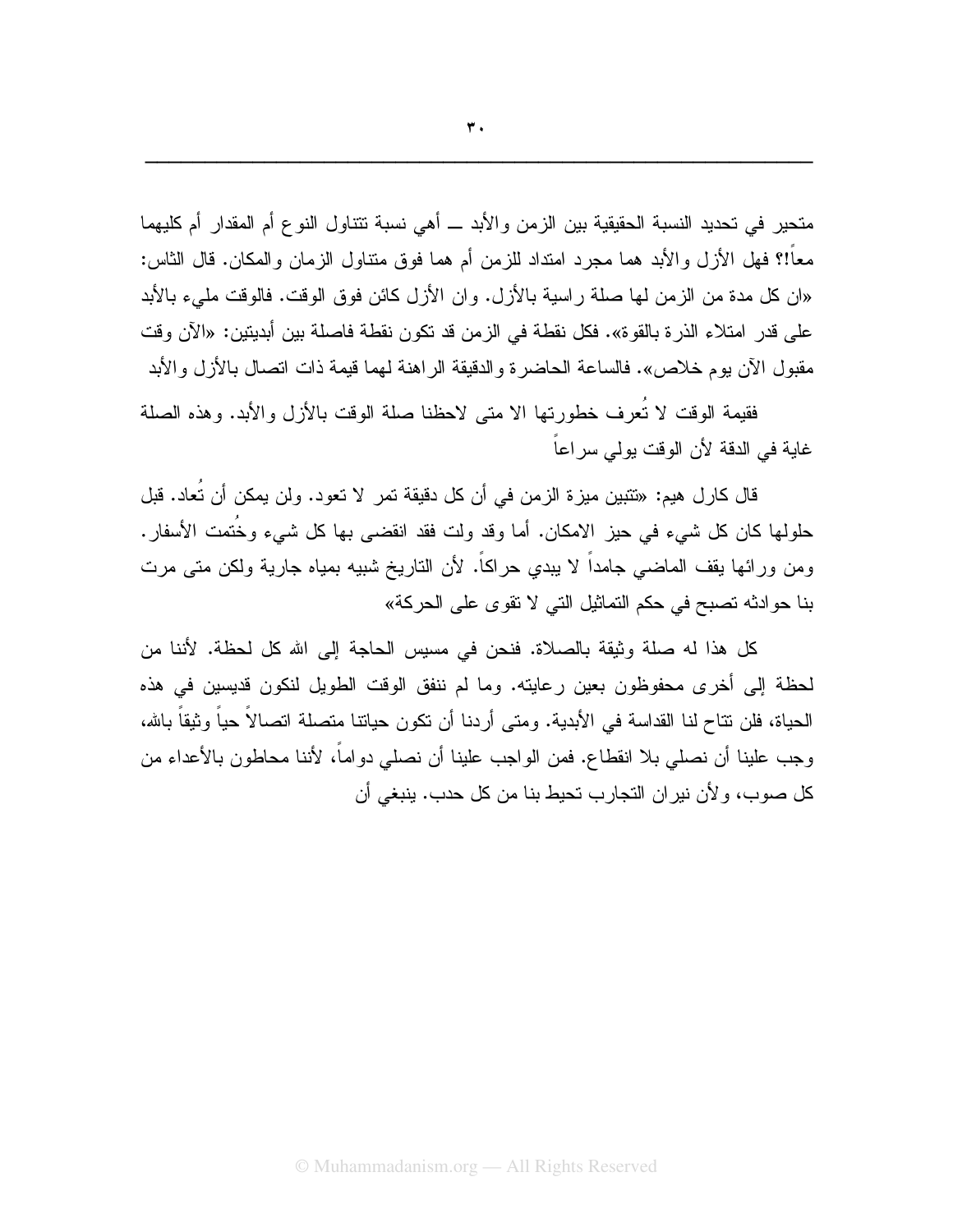نصلَّى كلِّ وقت لأننا لا ندري في أي وقت تواجهنا المواقف الحاسمة في الحياة ولا في أي لحظة منها بنتهي الزمن الحاضر ليبتدئ الأبد

فالصلاة في نظر كل قديسي العهد القديم والعهد الجديد ـــ من يعقوب في فنوئيل إلى بولس في سجنه الروماني ــ كانت جهاداً وصراعاً ضد اعداء غير منظورين. فعلى الجندي المسيحي أن يكون دائماً مصلياً ساهراً، شاكي السلاح، متحفزاً في كل دقيقة لكل هجوم يصوب ضده. كانت السيدة امي ولسون كرميكيل مرسلة مقدامة في بلاد الهند لكنها اصبيت بمرض خطير نتيجة حادث مفاجئ. وقع لها عام ١٩٣١. فكتبت كلمة عن خدمة صلاة التشفع، جاء فيها: تحت عنو إن: «من الورد إلى النعش»:

«لا مهادنة في حربنا الروحية \_ ولا إلى يوم واحد. فلا يمكن اعفاء جندي ولا اخلاء سبيله. قد يدعونا رب الجنود إلى الخدمة في الميادين المنظورة، فنخلو باستمرار إلى الميدان الغير المنظور، لتتجدد قوانا ونقوم بالخدمة اللائقة بهذا الميدان. وقد يسحبنا من الميدان المنظور لنقصر خدمتنا على الميدان الغير المنظور. فمن الواجب أن نُمحى كلمة «رديف» من معجم الحرب الروحية. لأننا جنود ملك الملوك فيجب أن نكون مشهر ي السلاح على الدوام» لنشهر أسلحتنا إلى العلاء وليقلع كل جندي عن الخمول لأن دعونتا السماوية، وقانون جنديتنا

يحرمان علينا أن نغمد سيوفنا في ورود الكسل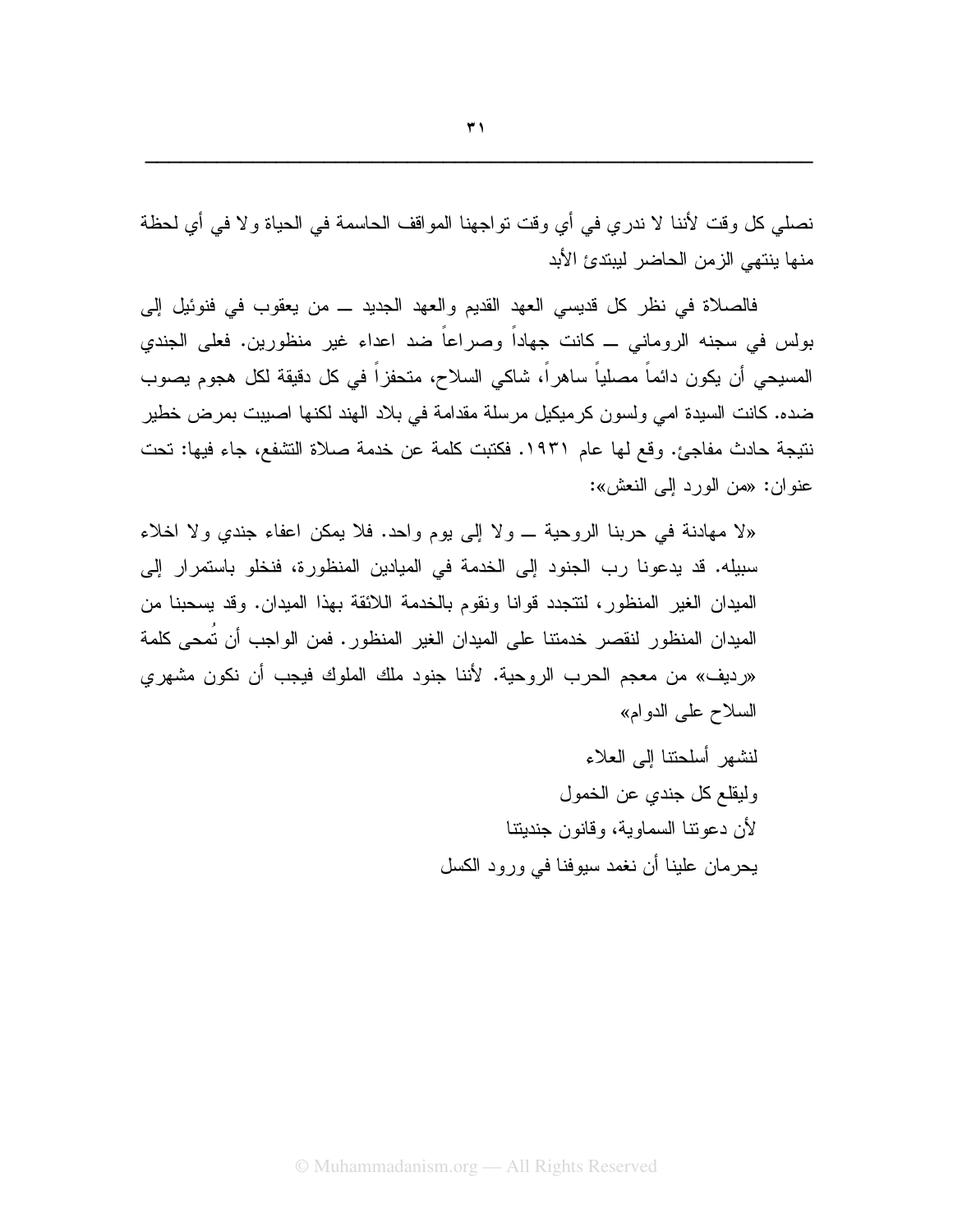وهل من نفسير أفضل من هذه الكلمات يريق نورًا على قول الزبوري في مزمور ١٤٩ «ليبتهج الانقياء بمجد. ليرنموا على مضاجعهم. نتويهات الله في أفواههم وسيف ذو حدين في يدهم»

و هنالك سبب آخر يدعو إلى تخصيص وقت كاف للصلاة. ليس فقط لأن الوقت وديعة ثمينة قصيرة المدى مسلَّمة الِبنا. بل لأن أهم الأشياء وأفضلها لا يمكن أن نُتجَز بعجَلة. فالصلاة تستلزم وقتاً كافياً لتكون صلاة بكل معنى الكلمة. فالعالم الطبيعي تسوده نواميس للنمو لا يمكن الوسائل الصناعية أن تتعجلها. فالشجرة المتأصلة جذورها في الأرض التي نتمو مدى الأيام والسنين مغتسلة بأشعة الشمس في النهار ومتعطرة بالندى في الليل، هي غير اليقطينة التي في ليلة نترعرع وفي ليلة نقطع. فما أحوجنا إلى وقت كاف قبل الشروع في الصلاة لنشعر أنفسنا بحضور الله. ووقت أثناء الصلاة لنتحقق حاجتنا وحاجة العالم المحيط بنا، ووقت بعد الصلاة لنتأمل في مراحم الله العجيبة ونشكره على ما وعد

ان الاستعداد للصـلاة لازم لزوم الصـلاة نفسه. فليس من الجائز لنـا أن نقتحم إلى محضـر الله. وقع في يدي كتيب عن التعبُّد اسمه «دقيقة الله» ومع كل ما في هذا الكتيب من حقائق ثمينة وجليلة الا اننبي لا افهم لماذا يكتفي أولاد الله بأن يكرسوا لابيهم السماوي دقيقة واحدة ويقفوا الالف والاربعمئة والتسعة والثلاثين دقيقة الباقية على ذواتهم. والظاهر ان مشاغل الحياة الكثيرة ومطاليبها المنوعة قد الجأت البعض إلى أن يحشروا صلاتهم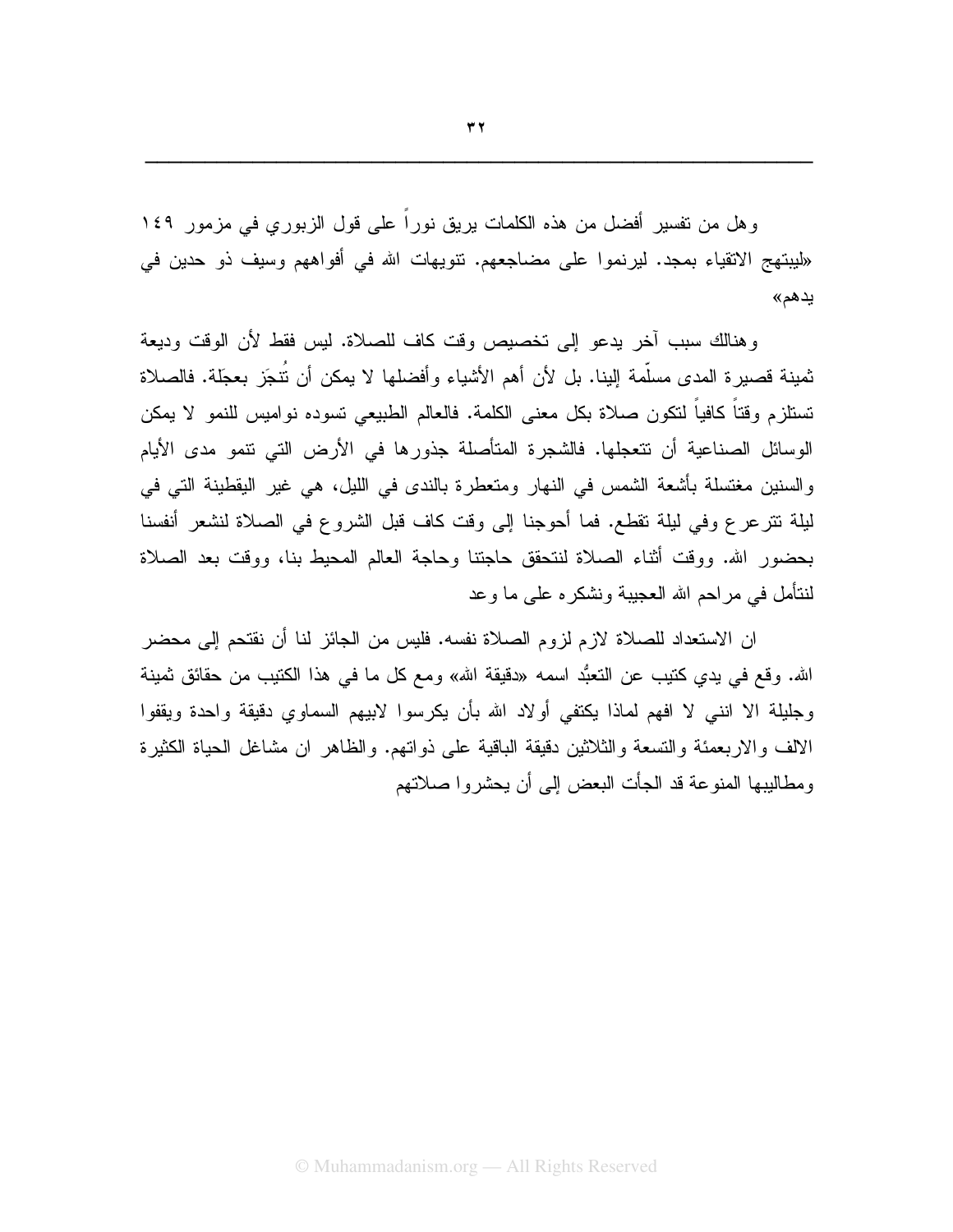في لحظات معدودات. ولعل هؤلاء يكتشفون سرا غامضا من ذلك الكاتب المجهول، في صلاته المعروفة بـ «صلاة المطبخ»:

«يا رب كل الأوانـي والأوعية والأمتعة. أنت عالم بأنـى لا أملك وقتاً كافياً لأتـى بالأعمال الجليلة التي يأتيها القديسون. و لا للسهر الطويل بين يديك و لا لكشف الر ؤ ي السماوية ابان السجر . و لا قوة عندي تهز اعتاب السماء فاللهم صبّرٍ نبي قديساً و انا أهيئ الطعام و اغسل الأو انبي فمع انه يجب عليَّ أن أتحلَّى بيدي مرثا، الا أنني متجمّل بعقل مريم فحينما المع الأحذية، اذكر حذاءك الذى جملته قدماك وحبنما أنظف الأرض اذكر كبف دست أنت أدبم الغبر اء فلنكن خو اطر ي هذه مقبولة لديك يا رببي لأنبي لا أملك وقتاً لمزيد» وكما أن الاستعداد للصلاة يتطلب وقتاً كافياً، كذلك أيضاً **التأمل** في الصلاة يستلزم وقتاً. ويقيننا أن الفرق بين المسيحي الفاتر وبين القديس هو أن أولهما يلفظ صلاته على عَجّل، والثانبي يقضبي وقتاً كافياً منتظراً الرب، فيسَكَّت قلبه أمام الله ويسكبه لديه فيطهَّر ما فيه من زغل ودنس. ومن المحال أن يحصل المؤمن على قنية القلب المنكسر وهو يلفظ صلاة صورية أمام الله أو

يكرر صلاة كان قد سبقه غيره في رفعها إلى مولاه. فضلاً عن ذلك، لن يُتاح لنا أن نتعلم صبر الصلاة الغير المستجابة ما لم نقض وقتاً طويلاً أمام عرش النعمة مراراً ونكراراً. حسناً قال اغسطينوس: «ان الله صَبُور لأنه سرمدي». وما لم نندربٍّ على الصبر والنَّاني في الصلاة، لا يمكننا أن نندرَّب على مصادقة خالقنا وفادينا. ولقد أجاد أحد المتصوفين المعاصرين إذ قال: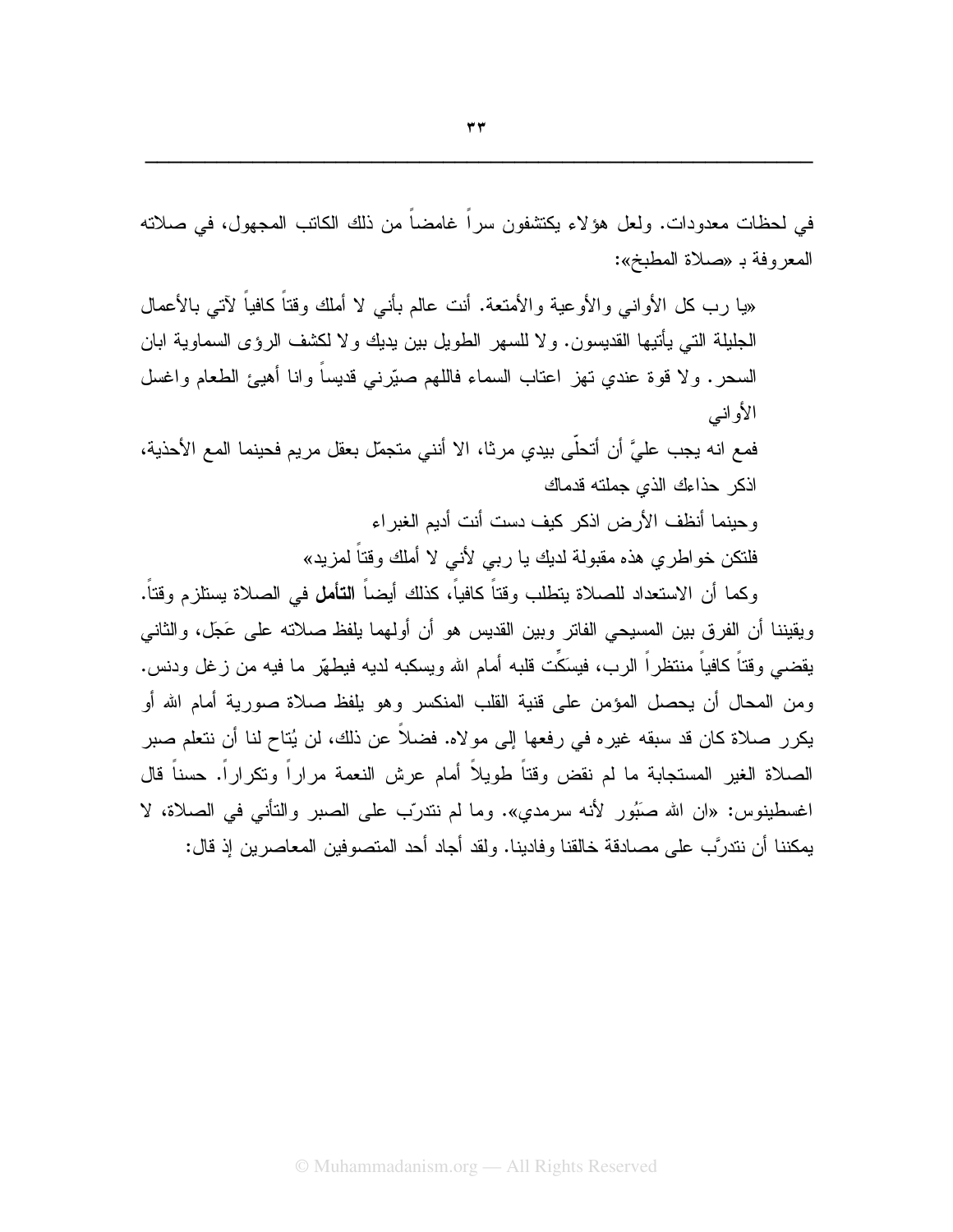«لو انصرفنا بكليَّاننا وجزئياننا إلى الصلاة المنظمة مدة أسابيع قليلة، لملكنا العجب من فرط ما بِنكشف لنا من ضعفاتنا وجهلنا بأوليات ديننا، ومن عدم تنظيم اتجاهنا الروحي».

الصلاة هي نرويض عضلات النفس. فإذا ابتغينا النموّ في النعمة والمعرفة، وجب علينا أن نعكف على هذه الرياضة الر اقية.

وبما أن لكل شيء ز ماناً ولكل أمر تحت السمو ات و قتاً، فقد يجمل بنا أن نسأل عن أنسب الأوقات للتأمل، والصمت، والحمد والتمجيد والاعتراف والتشفع، ونحن في زحام هذه الحياة مثقلون بشو اغلها المنوعة. فإذا ألقينا هذا السؤال على دانيال لعرفنا انه كان «يجثو على ركبتيه ثلاث مرات في اليوم ويصلَّى ويحمد قدام الهه» (دانيال ٦: ١٠). ولو ألقيناه على داود لاجابنا أنه «مساء وصباحاً وظهراً كان بِشكو وينوح أمام الهه فيسمع صونه» (مزمور ٥٥: ١٧). وإليك أيضاً جواب مريَّم آخر: «سبع مرات في النهار سبحت الله على أحكام عدله» (مزمور ١١٩: ١٦٤). وفي العهد الجديد يوصينا بولس أن نصلَّى بلا انقطاع وفي كل حين. ويحدثنا كاتب سفر الأعمال أن بطرس كان منعوداً أن يصلى في الساعة الثالثة، والساعة السادسة، والساعة التاسعة. وفي مزمور ٦٣: ٥ و٦ نسمع داود مترنماً: «كما من شحم ودسم تشبع نفسي وبشفتي الابتهاج يسبحَّك فمي. إذا ذكرتك على فراشي. في السهد ألهج بك». ويعرفنا تاريخ الكنيسة ان القس جون أحد خدام كنيسة الروم الارثوذكس كتب كتيباً عن كيفية تكريسنا لكل يوم قال: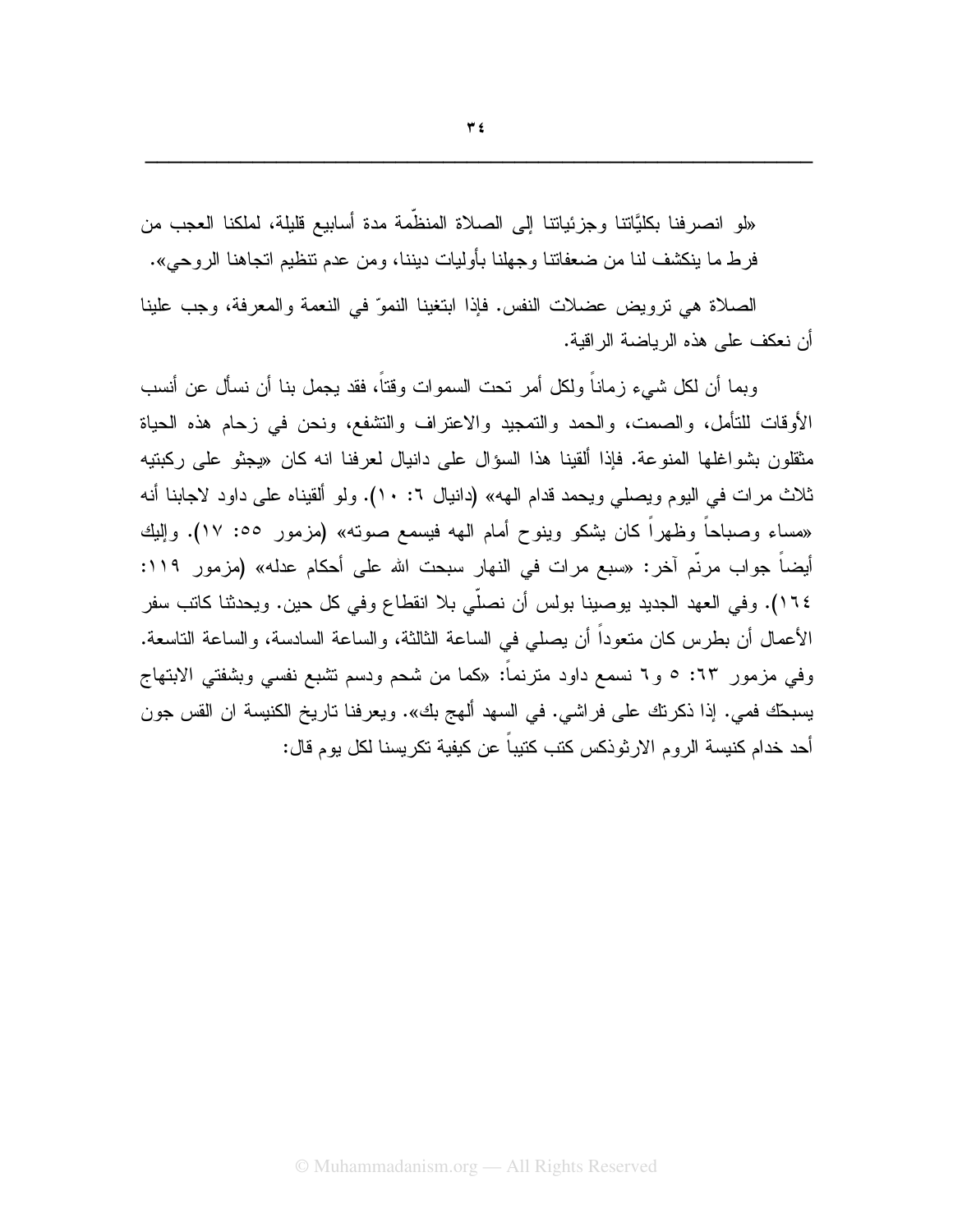«حالما نتهض من فراشك قل: «باسم الآب والابن والروح القدس استهل بوماً جديداً، عندما استيقظ اشبع بشبهك». وعند ما تغتسل، قل: «اغسلنبي من خطايا الليل فأتطهَّر. اغسلنبي فأبيضَّ أكثر من الثلج». وعند ما نرندي رداءك قل: «قلباً نقياً اخلق فيّ يا الله والبسني الرداء الكتاني النقي الذي هو تبرُّرات القديسين». وعند ما تقدم على طعام الافطار الذي به تقطع فترة صيام الليل، تفكَّر في الوقت الطويل الذي قضاه المسيح صائماً وباسمه تناولْ طعام الافطار ببساطة وابتهاج قلب. وعند ما نتجرع الماء أو نتثىرب الشاي نفكر في العطش المحرق الذي عاناه فاديك في أعماق نفسه. وان أردت أن تسير ماشياً أو راكباً براً أو بحراً أو جواً، فعليك أن تصلي قبل كل شيء إلى الرب ليحفظ دخولك وخروجك. وإذا هاجت عليك عاصفة، تفكر في العواصف النفسية التي تحتاج نفسك ونفس سواك. وإذا كنت طالباً أو استاذاً أو ضابطاً أو موظفاً أو مصوراً أو صـانعاً فاذكر أن خير فن عليك أن نلمّ به هو أن نكون خليقة جديدة في المسيح يسوع. في كل يوم وفي كل مكان جاهد أن نَتمى هذه الخليقة الجديدة التي هي أنت. اعمل بكل قوتك في العمل الذي دعيت إليه \_ ولكن قبل كل شيء وابان كل شيء تمم خلاصك بخوف ورعدة.

حدثنا السير توماس براون مؤلف كتاب «الطب الروحاني» على رغم ازدحام وقته بأعماله الطبية الكثيرة ـــ قال انه كان يصلبي كلما رأى كنيسة أو دخل شارعاً. وشارلس سيمون كرس أربع ساعات من كل بوم للصلاة، وشارلس وسلَّى افرز ساعتين بومياً لهذا الغرض عينه. و الأسقف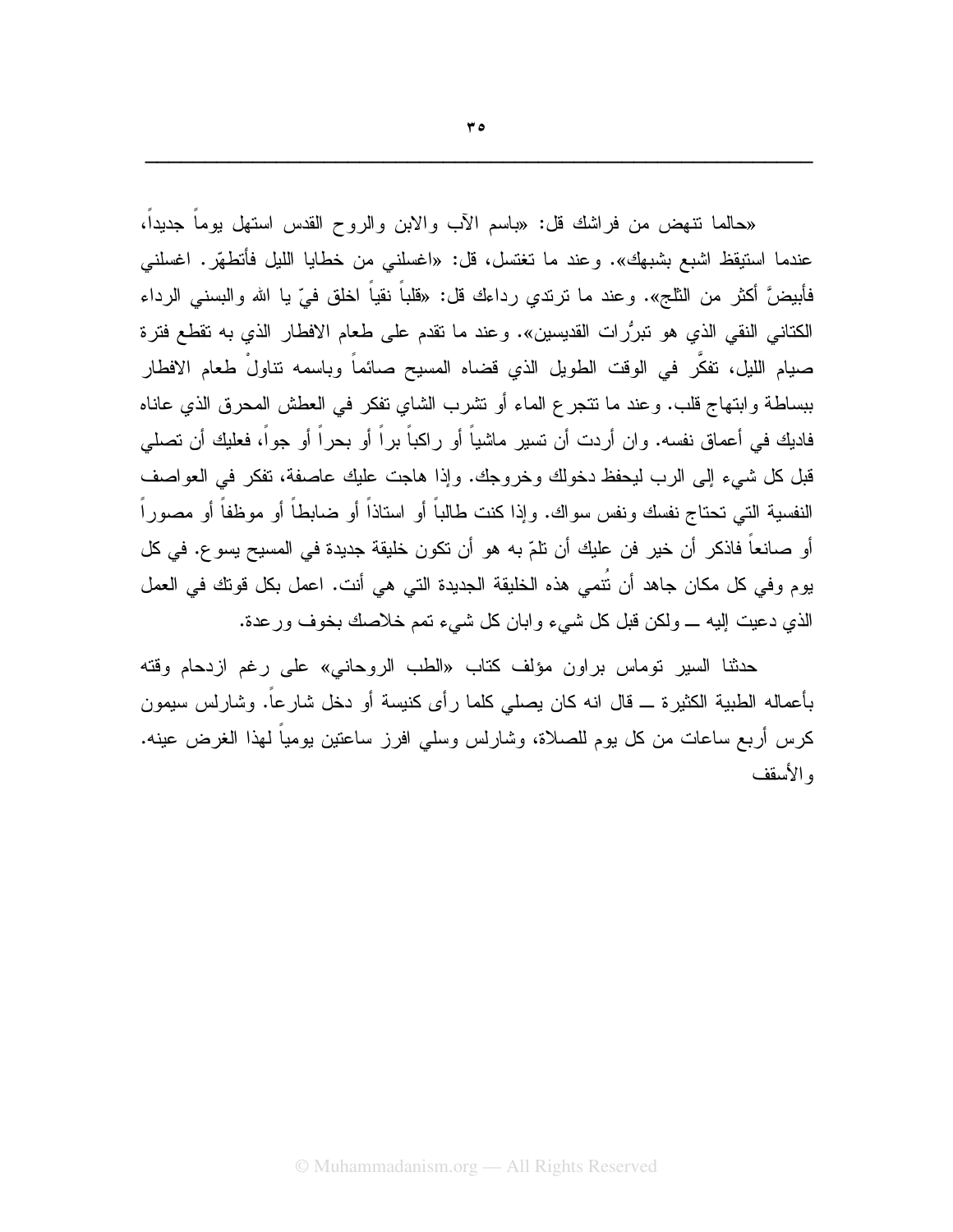لانسلوت اندروز تعود أن يصرف خمس ساعات كل يوم في الصلاة والتأمل. كان معاصرا لشكسبير وكان أحد أعضاء اللجنة التي وضعت للكتاب المقدس نلك الترجمة الانجليزية المعروفة بترجمة الملك جيمس. وكان جو حياته مفعماً كله بالصلاة. كما يستدل من كتابة الخالد القيم المسمى: «تأملاتي السرية». وفي سنة ١٩٠٥ اشتريتَ من مدينة بومباي نسخة من هذا الكتاب من الطبعة التي أشرف على مراجعتها الدكتور الكساندر هويت فانتفعت بها في فرصة صلاتي السرية أكثر من أي كتاب آخر بعد الكتاب المقدس. فكل الأشباء التي جعلها الأسقف اندروز موضوعاً لصلاته، والكيفية التي بها صلى وثابر على الصلاة قد ظلت إلى حين، سراً مخفياً عن عبون العالم. ولأجلها استحق المجازاة لأنه أجراها في الخفاء. الا انها كشفت للعالم بعد وفاته بومَ طُبعت ونشرت. وفي الواقع يحس المرء بالخجل يعلو وجهه \_ والاضطراب يغمر نفسه عند ما بِتَأْمِلٍ في حياة النَّعبد الَّتبي قضـاها رجال الله الذين كانت لـهم صلَّة وثيقة بـالله ـــ أمثال ديفد برينارد المرسل بين الهنود الامريكيين، وديفد لفنستون الذي شفى جراح افريقيا الدامية، وهدسون نيلور مؤسس أكبر مرسلية في الصين. وهيد المشهور بهيد «المصلي» في الهند الشمالية، وجورج بون قديس بومباي \_ وهنري مارتين الذي انفق وأنفق في بلاد العجم. وفرنسيس زافير ذو المسبحة «روزري» المشهورة، وجيمس جلمور الذي قضي في أدغال مونغوليا، والأسقف بومباس الذي قضي في منطقة القطب الشمالي، وماري سلسور التي صارعت مع الله لأجل خلاص نفوس أهل كاليبار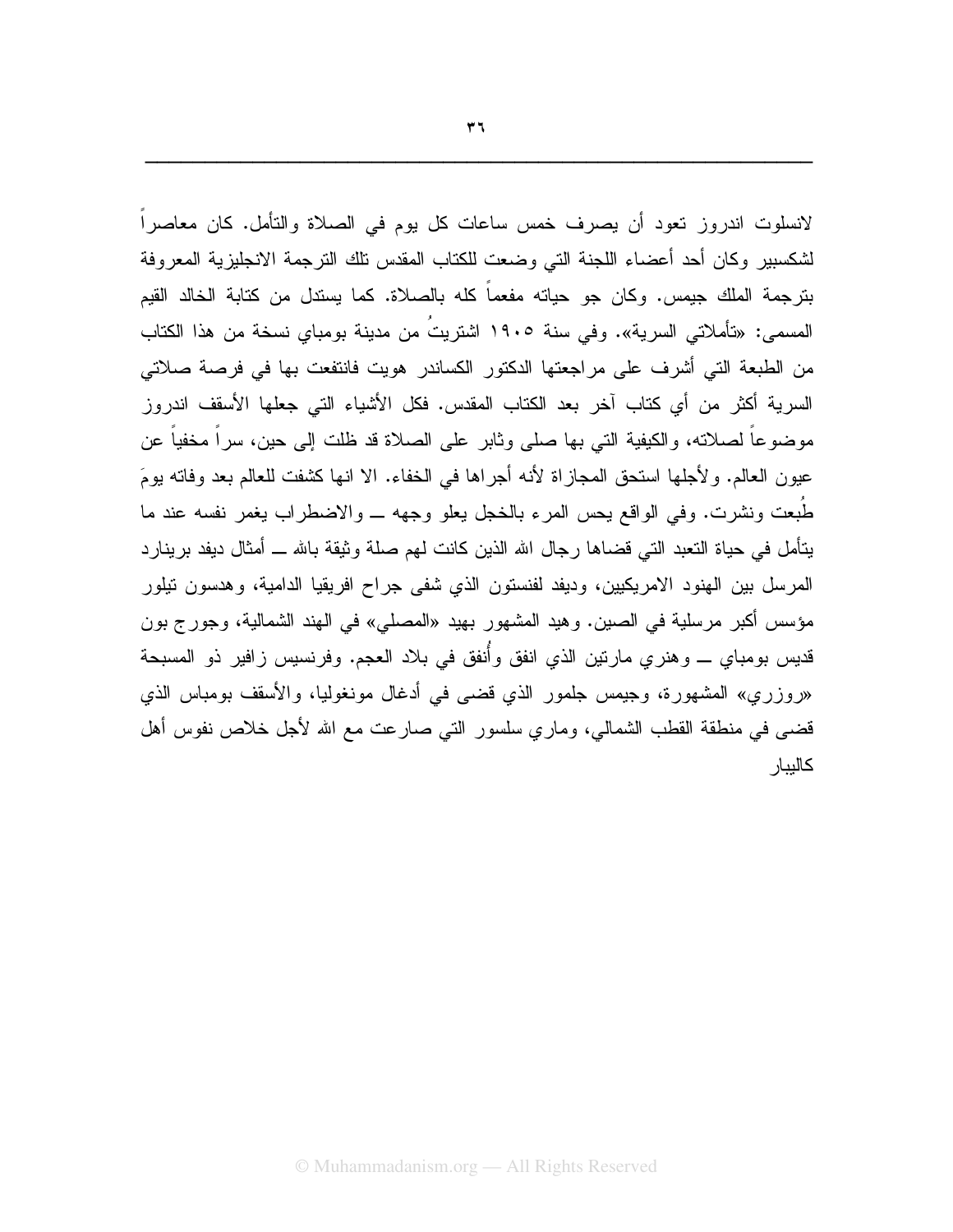كل هؤلاء يخجلوننا في هذه الحياة، ويقومون يوم الدين للحكم علينا نحن الذين نهمل الصلاة بحجة عدم وجود وقت كاف للصلاة

ولطالما أكد لنا نفر غير قليل من رجال الصلاة اننا لن نتذوق حلاوة الصلاة وبهجتها إلا متى غُمر ت كل أوقات حياتنا بالصلاة، ثم قلنا بعد ذلك هل من مز يد؟ يحدثنا النار يخ عن فر نسيس الاسيسي انه عكف على الصلاة مدة طويلة قبل أن يأتيه الجواب وعندئذ غمر ه فر ح الرب فصار له خير فوة. فلا نندم على الوفت الذي نقضيه في الصلاة ـــ وإن طال ـــ قبل أن يأتي الرب بالجواب لأن الخسارة في هذا الباب هي خير ربح. ولا يبرحن أذهاننا أن الرب ظهر للتلاميذ عند بحر طبرية بعد أن اعياهم التعب ولعب اليأس بقلوبهم في الهزيع الرابع المعروف «بالفجر الزائف». فعلينا ان نثابر على الصلاة لئلا ندخل في تجربة. وحينما تهاجمنا التجربة علينا أن نستزيد من الصلاة. في فرصة الصلاة المبكرة تحظى بجلال التأمل بصمت وخشوع في حضرة أبينا وفي فرصة المساء نستمتع ببهجة الشركة معه ونراجع ما مر بنا من انتصارات ليست هذه الاختبارات موقوفة على «المتصوفين» ولا على طبقة معينة ممن ينقطعون للعزلة والاختلاء لكنها حق مكتسب وبكورية لكل من يدنو من عرش النعمة. هنا نفوز النفس بسر محضر الله. إذ تجد فيه خير مخبأ. فانتظروا الرب. وأقيموا المذابح المتهدمة. أوثقوا الذبيحة بربط إلى قرون المذبح انتظروا النار القدسية التي هي موقد شرر الايمان الحي، وانارة الروح القدس.

ولقد اهتمت الكنيسة اللاتينية والكنيسة اليونانية بابتكار طرق ووسائل لتتشيط الإنسان وحثه على المثابرة في الصلاة. فوضعت كتاباً خاصة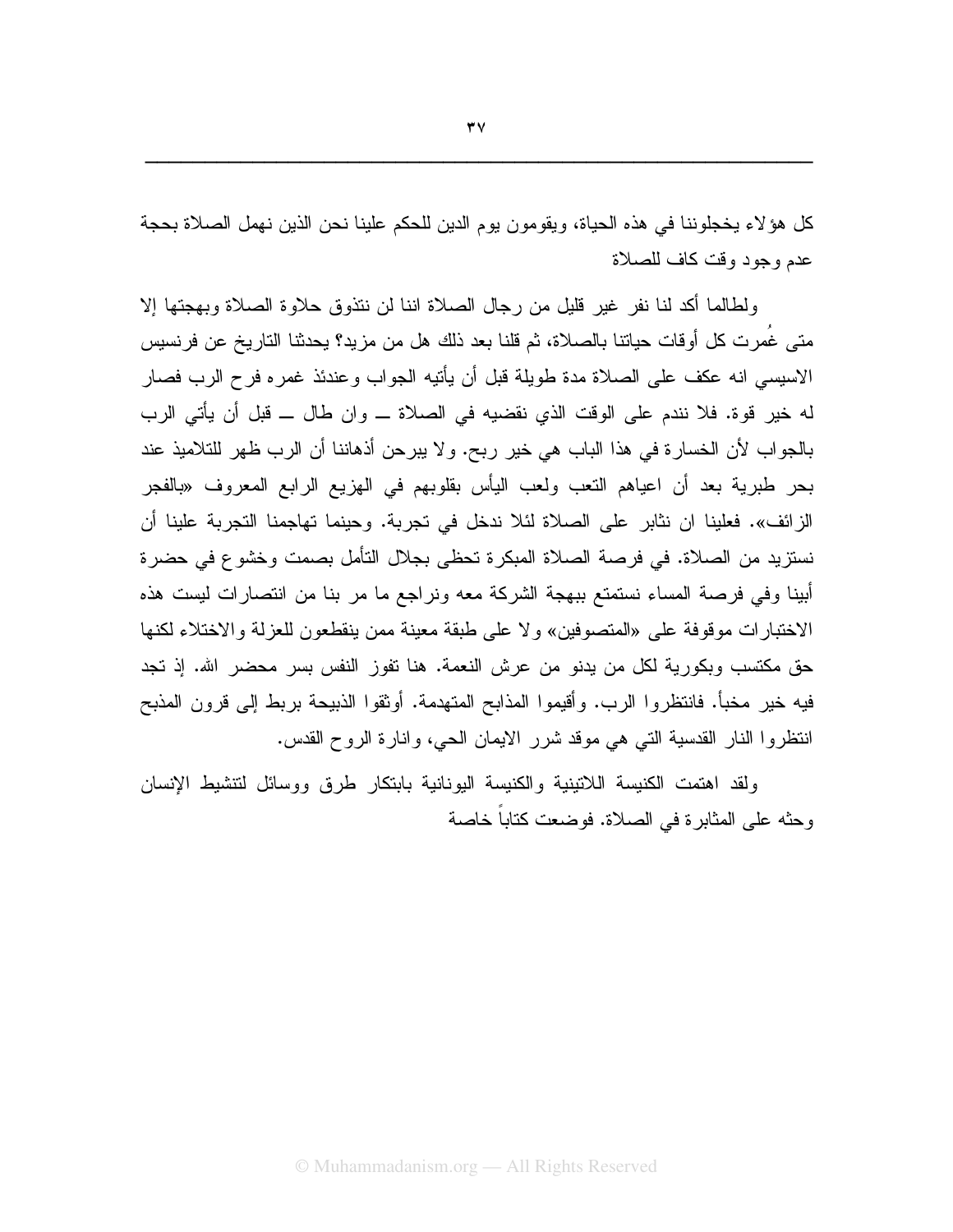يا من جعلت الأزمنة والأوقات في قبضة سلطانك امنحنا نعمة حين نصلي إليك في كل مناسبة وخلصنا با من لأجلنا نحن البشر ولأجل خلاصنا وُلدت في فخمة الليل الداجي الظلام

وامنحنا ان نولد ثانية، وان نتجدد كل يوم بعمل روحك الأقدس فينا إلى أن يتصور المسيح فينا ثانية فنبلغ إلى قياس قامة ملئه المجيد

اللهم خلصنا يا من عند شق الفجر ، قبل أن تقوم عروس النهار من خدر ها قد قمت أنت يا شمس البر من القبر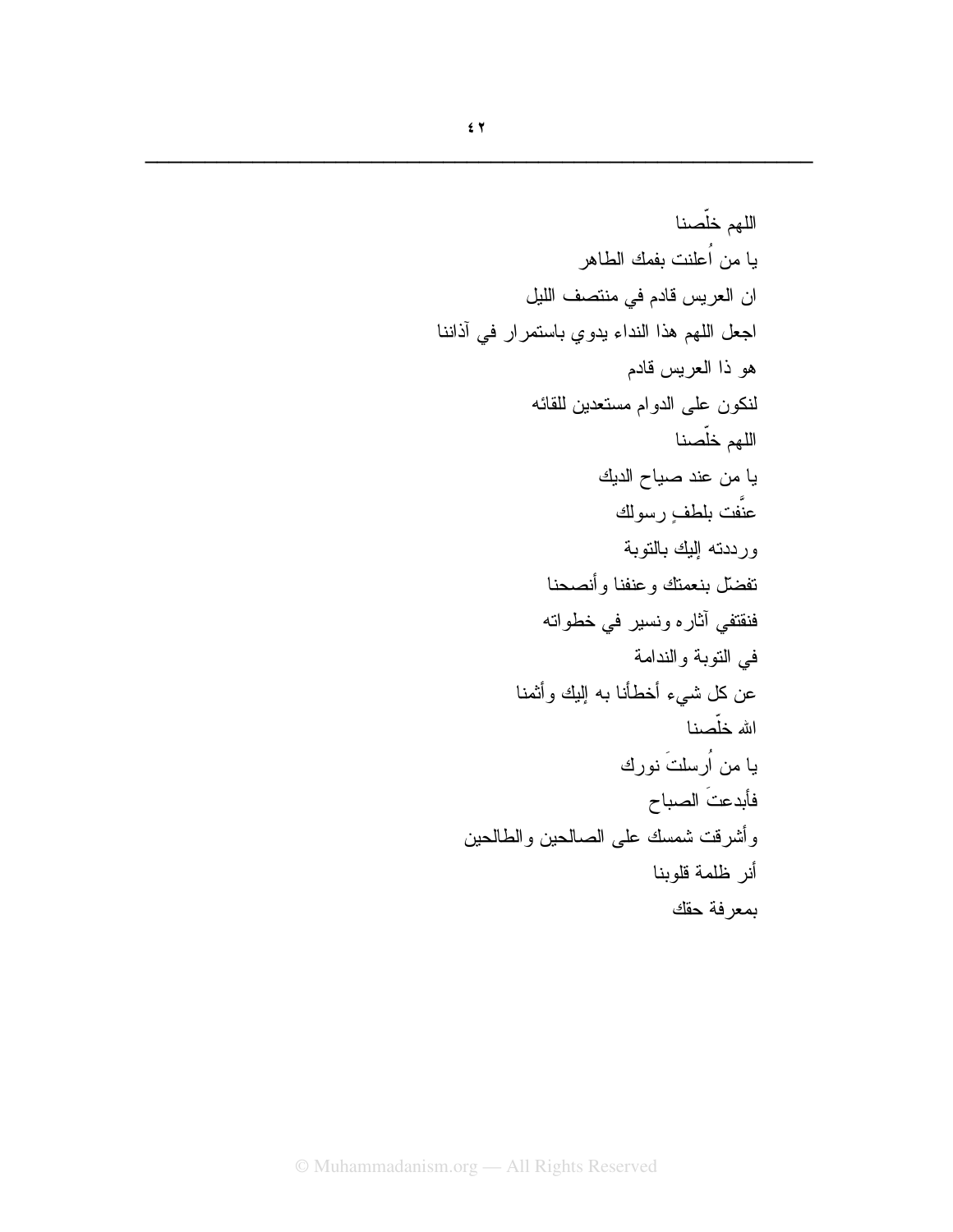$\pmb{\mathfrak{c}}$   $\pmb{\mathfrak{r}}$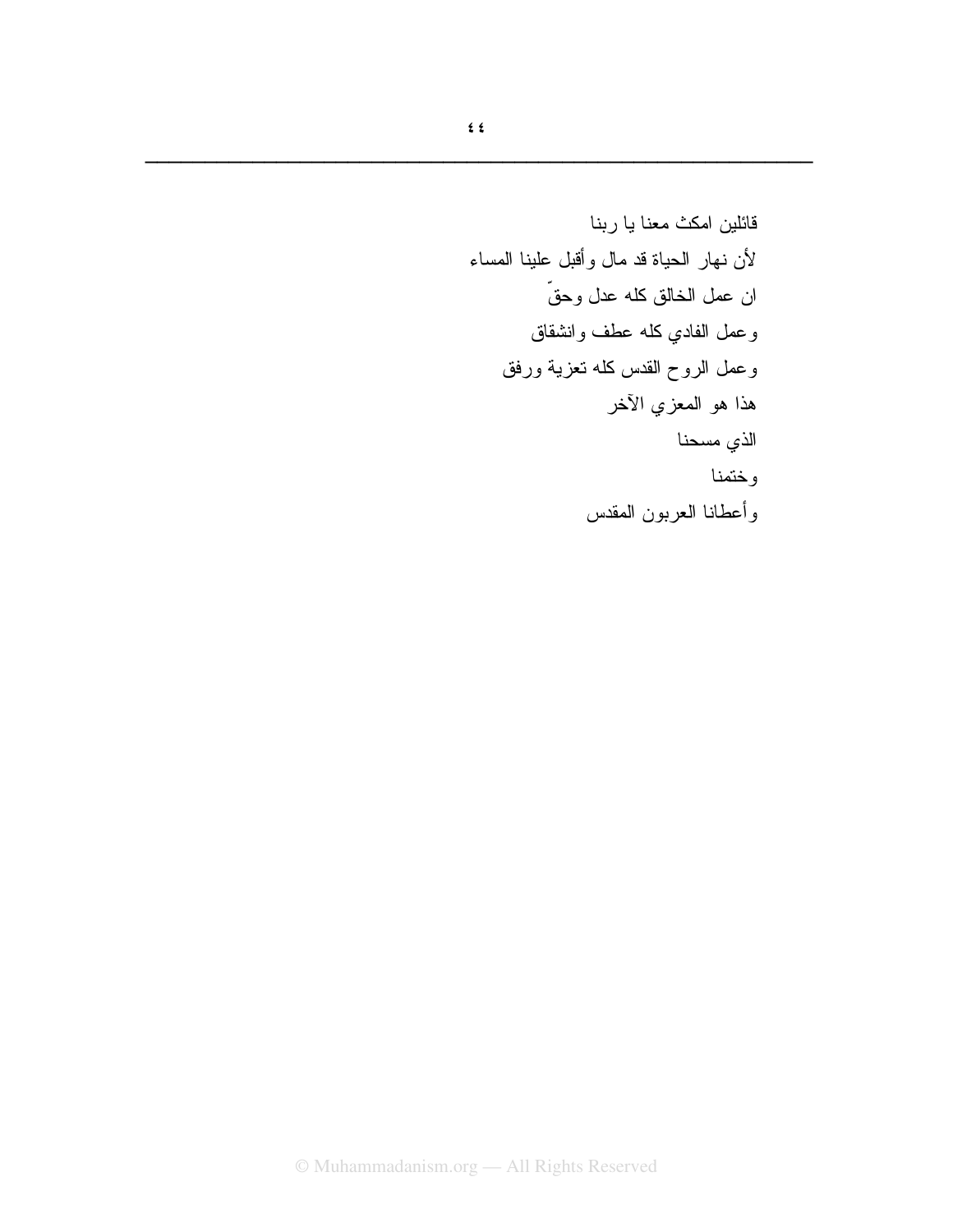الفصل الخامس

## اقتدار الصلاة

لا جدال في أن للصلاة قوة. فأكثر الناس روحانية وأرسخهم ايماناً، والآباء الأولون، والأنبياء، والرسل قد وجدوا في الصلاة قدرة. وفادينا نفسه لم يستغن عن الصلاة. فالانصال بالله وبالعالم الغير المنظور ليس فقط أمراً واقعياً محققاً لدى الذين يصلُّون بل هو أيضاً مصحوب على الدو ام بقو ة فعَّالة بِتوسَّح بها من يُصلُّون «لأن منتظر ي الرب بجدِّدون قومً»

فطبيعة الصلاة تؤبد الاعتقاد بأن للصلاة قو ة مقتدر ة فعَّالة. فعند ما بحدث تماسِّ بين قطب سلبي وقطب ايجابي في بطارية كهربائية بنتج عن هذا النماسِّ شررٍ ناريٍّ. وكذلك \_ والقياس مع الفارق ـــ عند ما يحدث تماسّ في الصلاة بين عجز الإنسان ويأسه وبين قدرة الله ويأسه، فمن هذا النماسِّ نتنج نتائج ذات بال. فالصلاة هي النسامي بالذهن والقلب والإرادة إلى حضرة الله. والله من جانبه يستجيب صرخة الإنسان المخلوقة نفسه على صورة الله تعالى

عند ما يمسك الإنسان بالله في الصلاة، يُمسِك الله بالإنسان. «غمرُ ينادي غمراً». فغمر بؤسنا ينادي غمر مراحم الله. عند ما يلتقي البحر الهائج، بالجوّ العابس المكفهرّ، تكثَّر الميازيب. «كل نيارانك ولججك طمت عليَّ»، «هذا المسكين صرخ والرب استمع»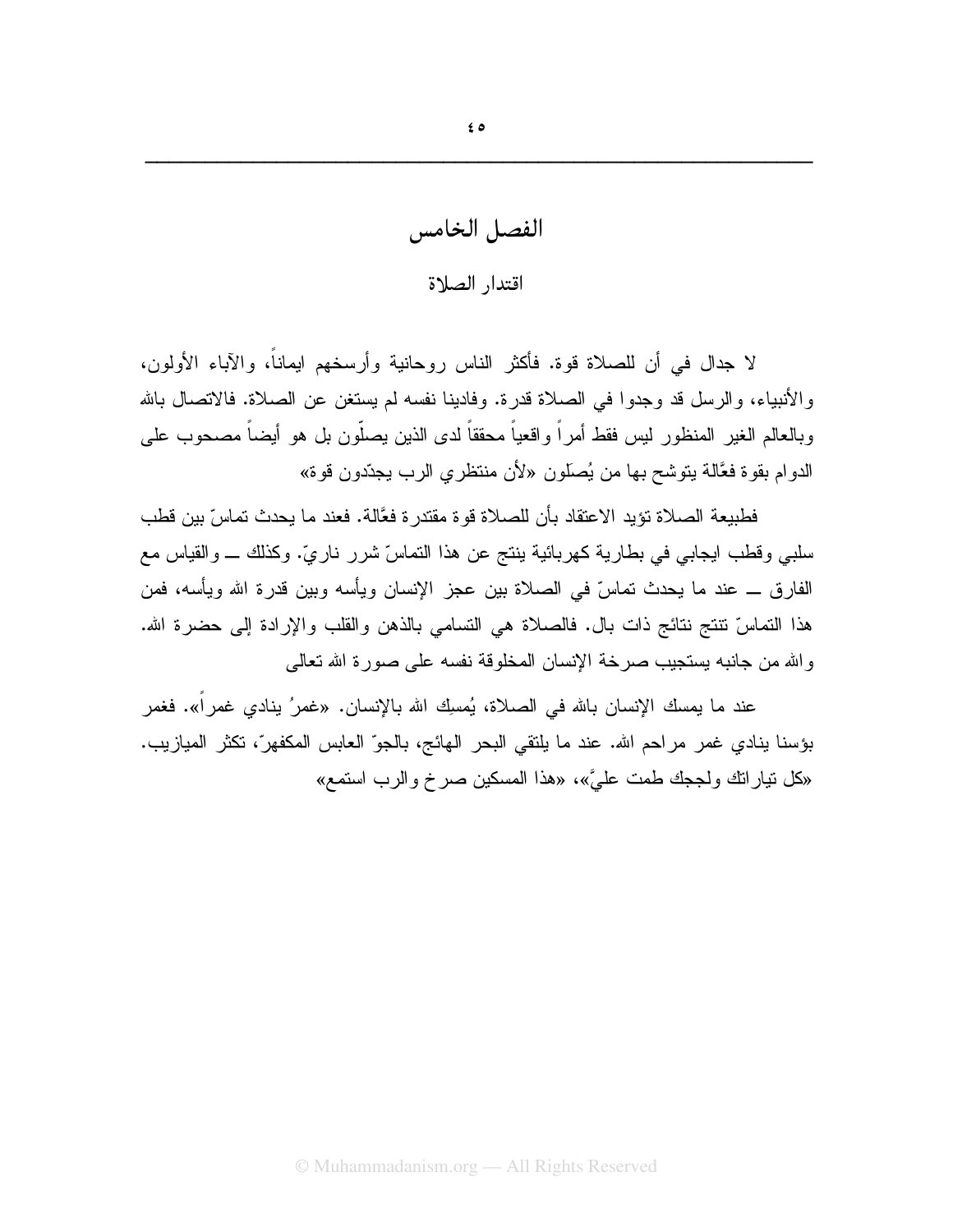اننا نستدل على افتدار الصلاة من طبيعتها، ومن اختبارنا، ومن الشهادة المتواترة لكلمة الله سو اء أكانت مصو غة في قالب وصيَّة أو و عد أو مثال

فكل ما يدَّعي به بعض المعترضين على اقتدار الصلاة باسم الفلسفة أو العلم إنما هو مبنى على فرض باطل ينكر كل شيء فائق للطبيعة. فنفس هذا السهم الباطل القاتل يصوِّبونه نحو الاعتقاد بميلاد المسيح من عذراء، وعقيدة الثالوث، والايمان بقيامة الرب يسوع وصعوده بالجسد

ولكن علينا أن نذكر ان «في السماء والأرض أشياء كثيرة نفوق حَدَّ أحلام» الفلسفة البشرية

«إذا كانت أنامل الراديو النّحيلة توقّع أنغاماً شجيَّة ونرسلها على أجنحة الأثير فتفري طياتَ الظلام عبر البحار وعرضَ القفار . و إذا كانت أو تار القبثار ة نرسل هزات نغماتها فوق الجبال والأكام والكهوف وإذا كانت الأغاني المنطلقة في الفضاء كأريج الورود الدامية بخترق طيات الهواء فكيف نعجب نحن البشر إذا قيل لنا أن الله يسمع الصلاة ويستجيب الدعاء»

ان الاعتراضين الرئيسيَّين اللذين يدعيهما أدعياء العلم على اقتدار الصلاة، هما: ان الصلاة تتعارض مع النواميس الطبيعية المرئية، وان الصلاة لاله كلِّي القدرة وكلِّي المراحم، انما هي عملٌ سليط وَقِح. لمـاذا ننتظر من الله أن يعطَل «حركة مرور» نواميسه الطبيعيّة العظمي، لكي تمرّ عربة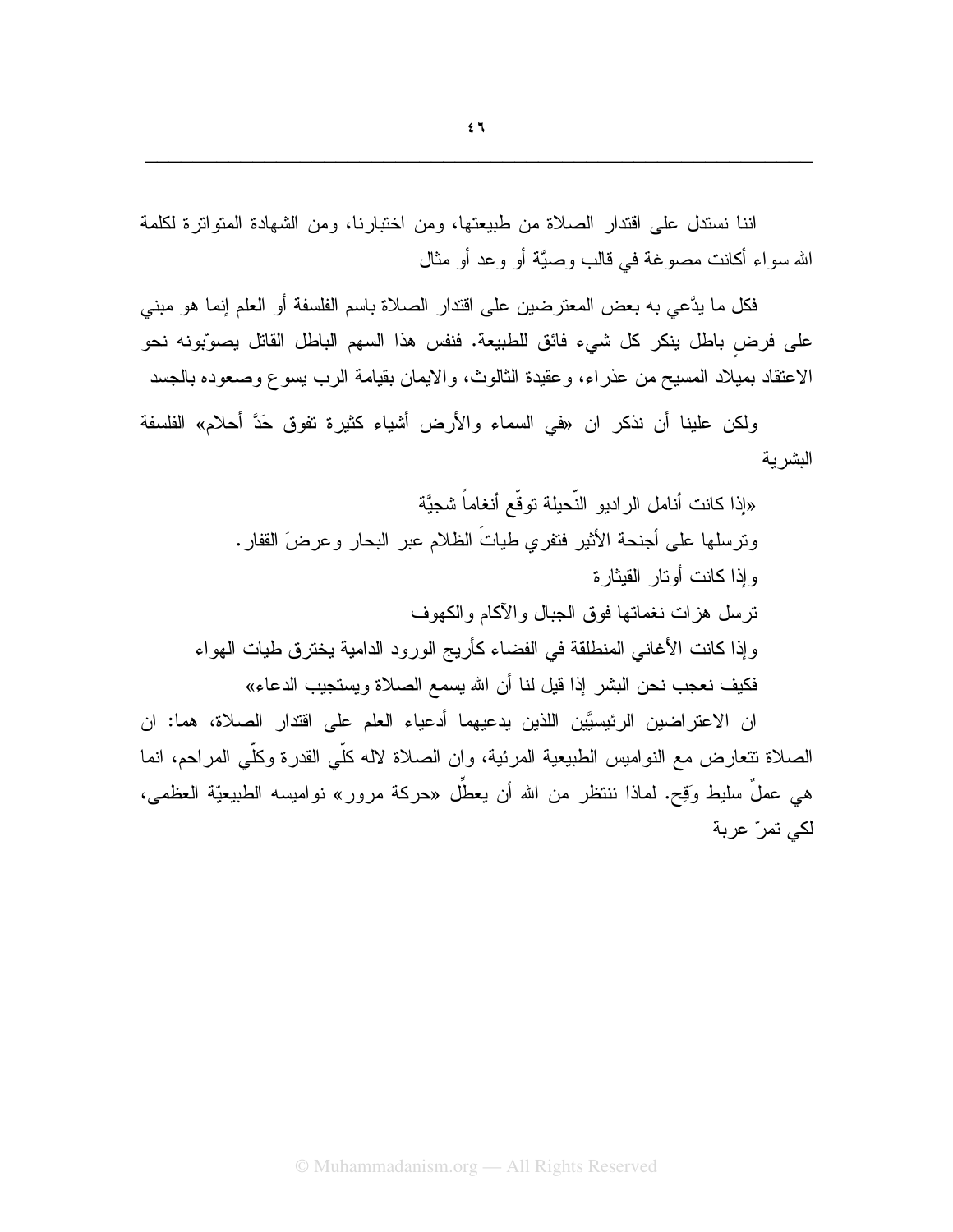صلواننا الـهزيلة؟ ولمـاذا نـهتم بأن نسأل ونـحن نـعلم «ان أبـانـا السمـاوي يـعلم مـا نـحتاج إليـه قبل أن نسأله»

لكن هذين الاعتراضين يتبخران امام حرارة ايماننا بشهادة كلمة الله، وثقتنا بشهادة اختبار شعبه منذ خلق العالم. وما علينا الا أن نذكر ونذكَّر ان مثيري هذين الاعتراضين لا يفقهون شيئاً عن معنى الصلاة العملية في جانبها الاختبار ي. فمَن مِنَ الناس يستمع لمحاضر ة عن الكيميا بلقيها إنسان لم يدخل معملاً كيماوياً طول حياته؟ ومَن منَّا يحترم رأياً في الموسيقى ابتدعَهُ أصمُّ أبكم؟ ولكننا نصدق المسيح عند ما يحدثنا عن الصلاة لأنه إنما يتكلم بسلطان. ان أحداً ما لم يصلَ قط مثلما صلَّى هو . كذلك لم يجرؤ أحد ان يعلَّم الآخرين عن قوة الصلاة بمثل الوضوح واليقين اللَّذين علم بهما المسيح. وليس لنا من ردِّ على ما يسمونه بالاعتراض العلمي أقوى من الردِّ الآتي الذي وضعته السبدة دورًا جرِّ بنو بل الخبير ة بقوة الصلاة وشدَّة اقتدار ها. قالت:

«… هل بامكان الطلبات التي تلفظها الشفاه المؤمنة أن تغيّر مجرى الحوادث فتعجله أو تعطَّله؟ أيمكن الصلاة أن تخلق من العدم أشياء غير موجودة؟ أو بعبارة أدقَّ أيمكن أن تقع حوادث لم يكن لحدوثها من عامل سوى الصلاة؟ نعم. وألف نعم. ولو قصر ابماننا دون ذلك لقضينا ببطلان قوة الآيات الكتابية التي نشهد لقوة الصلاة، وحسبنا ان الله قد وضع في أيدي خلائقه آلة ميكانيكية ضخمة لا لينتفعوا بها فعلاً بل لتكون بين أيديهم ألعوبة علمية للتسلية وكفي، مثلما نوضع اللُّعب بين أيدي الأطفال لتمرّن ملكاتهم الفكرية، فلا تبقى للصلاة من قيمة سوى أنها تدرب ملكات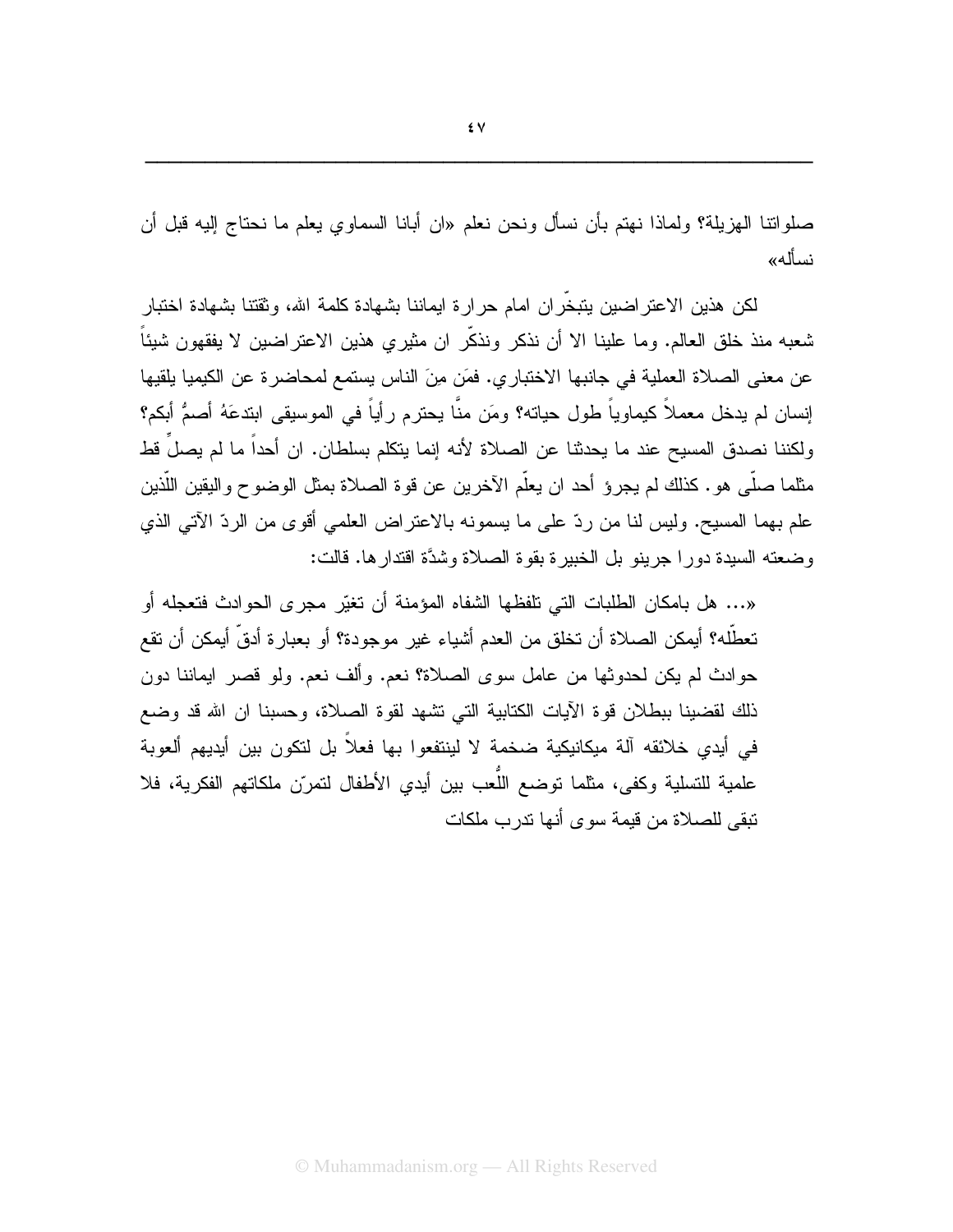النفس على الاتصال بالله. لو رخصت فيمة الصلاة إلى هذا الحدّ، إذا لحقّ لغير المؤمن أن يستخف بالصلاة وجاز للمؤمن أن يهمل هذا الواجب المقدس بل أن يقصِّر فيه، وأن نضعف نقته به. أما الاعتراض المعتاد التي يتردَّد مراراً ونكراراً على ألسنة الكثيرين بقولهم أن الصلاة تتعارض مع النواميس الطبيعية التي رتبها الله في الكون، فمن السهل أن نردّ عليه بقولنا «ان الصلاة نفسها هي احد هذه النواميس التي وضعها ورتب عليها بعض النتائج التي تتبعها»

يتضمن الكتاب المقدس شهادات قوية متواترة لاقتدار الصلاة. فكل وصية متضمنة فيه عن الصـلاة، وكل أمر لنا بأن نرفع طلباتنا لدى الله ـــ كل هذا يُحسب لغواً إذا لم نكن الصـلاة مقتدرة فعَّالة: «اسألوا تعطوا. اطلبوا تجدوا. اقرعوا يُفتح لكم». فكيف استطاع المسيح أن يقول هذا ما لم تكن هنالك أذن مستمعة، وشخصية الهية مستجيبة، ويدٌ قوية تُمسك بالمزلاج لتفتح الباب؟ قديماً تحدَّث الرب لموسى من جهة عبدٍ ذليل قال: «يكون إذا صرخ إلىَّ أني أسمع. لأني رؤوف» (خروج ٢٢: ٢٧). وأُعطي سليمان هذا الوعد العظيم: «إذا تواضع شعبي الذي دُعي اسمى عليهم وصلوا وطلبوا وجهى ورجعوا عن طرقهم الرديئة فانبي أسمع من السماء وأغفر خطيتهم و أبر ئ أرضهم» (٢ أيام ٧: ١٤). وفي سفر المزامير نجد مواعيد تفوق الحصر نؤكد لنا أن الله بسمع الصلاة ويستجيب لدعاء (مزمور ٩: ١٢ و١٠: ١٧ و٢٤: ١٥ و٣٧: ٤ و٥٦: ٩ و ٦٢: ٢ \_ ٥ و ٦٩: ٣٣ و ٨١: ١٠ و ٨٦: ٥ و ٩١: ١٥ و ١٠٢: ١٧ و١٤٥: ١٨). «التفَتَ إلى صلوة المضطرّ ولم يرذل دعاءَهم... لأنه أشرف من علوّ قدسه. الرب من السماء إلى الأرض نظر . ليسمع أنين الأسير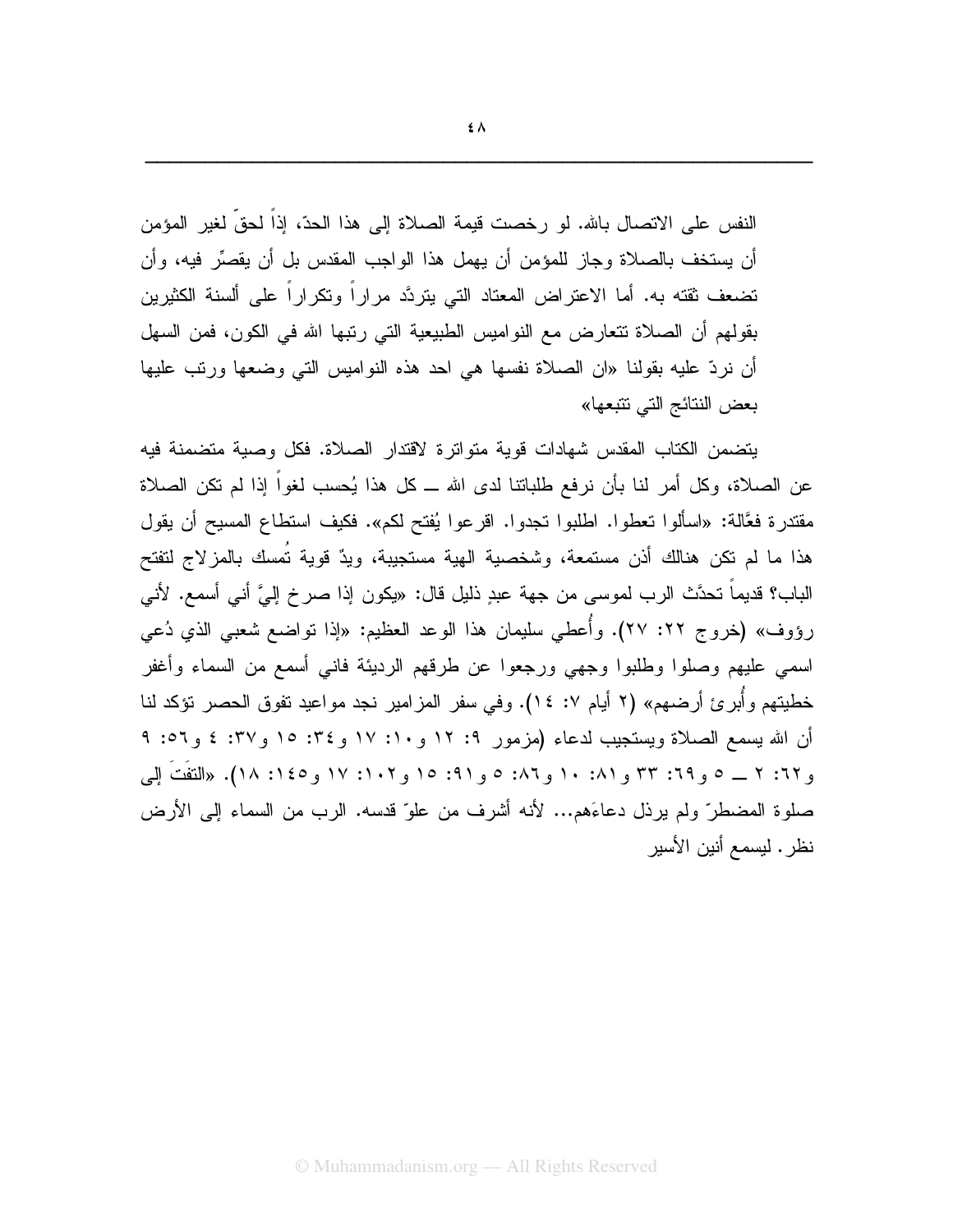ليطلق بني الموت». ومن يتصفح كتابات اشعياء وارميا وحزقيال ويوئيل وعاموس وصفنيا وذكر يا يجدها كلها عامر ة بالمو اعيد العظمى والثمينة المقدمة لكلِّ من يصلى

وفوق ذلك، فان الباب الذي لم يكن في العهد القديم مفتوحاً إلا جزئياً قد أضحى في العهد الجديد مفتوحاً على مصر اعيه. وهو يقدم لنا بسعة الدخول إلى موارد لا تُحصبي من المواعيد العظمى الجليلة التي جعلها الله في منتاول كل من يصلي: «لان كل من يسأل يأخذ»… «إذا اتفق اثنان منكم على الأرض في أي شيء يطلبانه فانه يكون لهما من قِبَل أبي الذي في السموات»… «كل ما تطلبونه في الصلاة مؤمنين نتالونه». «مهما طلبتم من الآب باسمي، يعطيكم»

لذلك نقدم الرُّسل «بثقة إلى عرش النعمة فنالوا رحمة ووجدوا نعمة عوناً في أوقات احتياجاتهم». فقد طلبوا من الله الذي يعطي الجميع بسخاء ولا يعيّر. نعم صلوا لأجل أنفسهم، ونوسلوا لأجل بعضهم البعض ونضرعوا لأجل كنيسة الله بلا ملل ولا كلل، لأنهم كانوا بعلمون علم اليقين ان «طلبة البار نقتدر كثيراً في فعلها». ويحدثنا يوحنا الرسول في وحشته التي اختتمت بـها حياته قائلاً: «ومـهما سألنا ننال منه لأننا نـحفظ وصـايـاه... ان طلبنا شيئاً حسب مشيئته يسمع لنا. وان كنا نعلم انه مهما طلبنا يسمع لنا نعلم ان لنا الطلبات التي طلبناها منه»

ولنا في الصلوات المستجابة المدونة في الكتاب أدلة أكثر اقناعاً من المواعيد التي مرَّ بنا ذكرها. فابرهيم، ويعقوب، وموسى، وجدعون،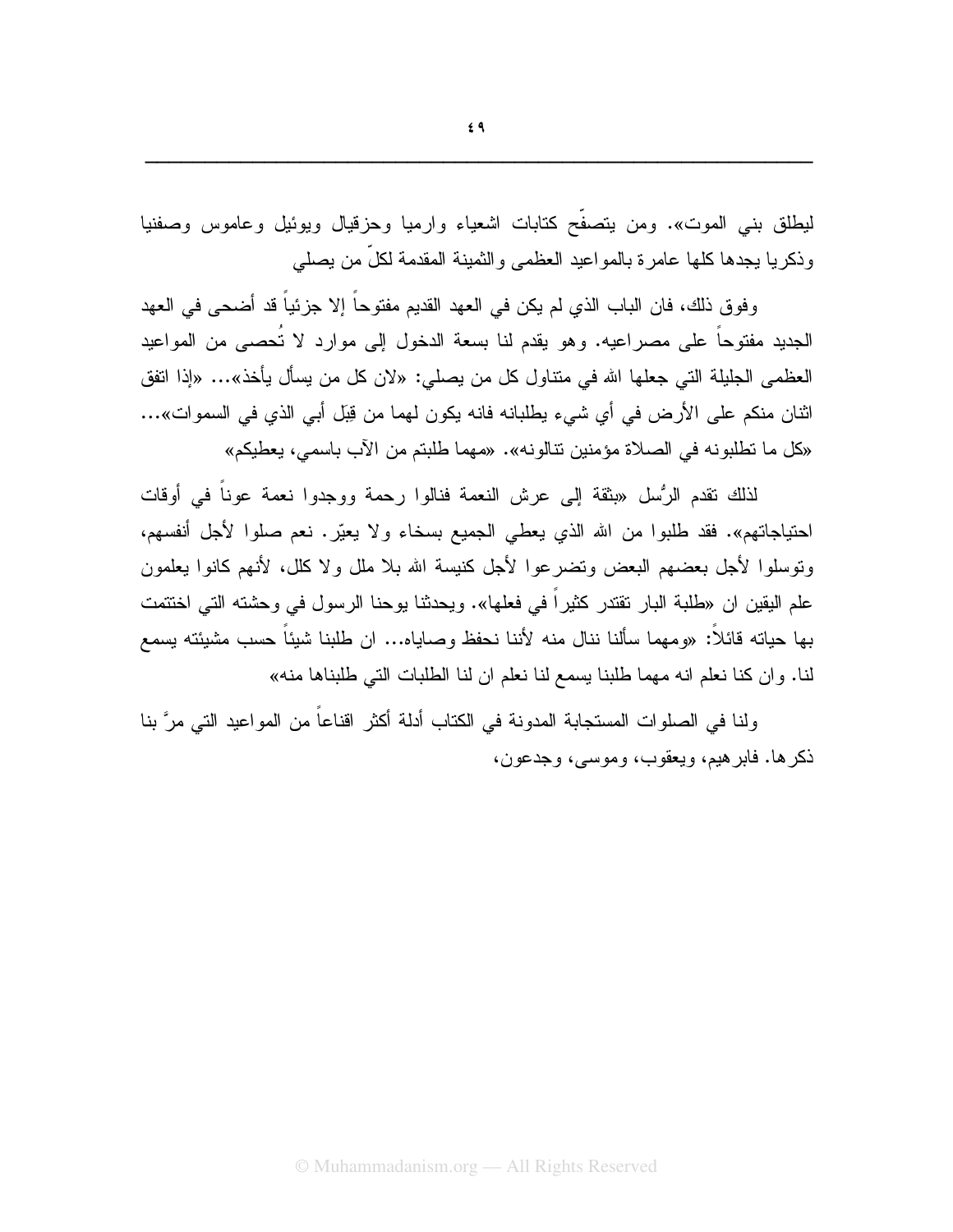وداود، وابِلِيا، والبِشع، وأسا، ويهوشافاط، وحزقيًّا، واشعيا، ومنسَّى، ودانيال، وارميا، كلهم يشهدون بحياتهم وصلواتهم المستجابة لاقتدار الصلاة ظاهراً وباطناً، ونظرياً وفعلياً. والعهد الجديد يفيض بأدلة أوفر مؤيدة لحقيقة اقتدار الصلاة. فلما صرخ الرسل سمعهم الرب واستجابهم قوةٌ في أنفسهم. «فلما صلوا ـــ يوم الخمسين ـــ نز عز ع المكان الذي كانوا مجتمعين فيه «وامتلأ الجميع من الر و ح القدس وكانو ا ينكلمون بكلام الله بمجاهر ة»

وكان الرسل على الدوام يستهلُّون أعمالهم العادية بالصلاة لله. وقد أثمرت صلواتهم المتحدة فأوجدت تغييراً اعجازياً في أنفسهم وفي العالم المحيط بهم بواسطة معمودية الروح القدس

هذه هي القوة المزدوجة الملازمة للصلاة. فهي ذات قوة فعالة في نفس المصلي وذات قوة مؤثرة في من يصلي لأجلهم

فالصلاة، قبل كل شيء، هي نسيم صافٍ عليلٍ يشفي علل النفس ويداوي سقامها. وإذ نفتح نوافذها تجاه أُورشليم نتتسَّم نسيم السماء الشافي. حسناً قال أحدهم: «الصلاة هي نسيم حياة المؤمن و هي الجوِّ الطبيعي الذي فيه يعيش ويتنفس». والصلاة هي «ترويض تهذيبي للنفس يُساعد علي قمعها وكبح جماحها». فالمجهود الذي يبذله المرء ليُشعر نفسه بحضرة الله، بروّض أعصاب النفس ويقوِّي عضلاتها. فالصلاة هي في ذاتها نموُّ في النعمة. والانتظار في محضر مليكنا الأعلى بطبع النفس على الولاء والوفاء لسبدها الأعلى. فما من نربة نتمو فيها ثمار الروح ونكثر مثل التربة المحبطة بعرش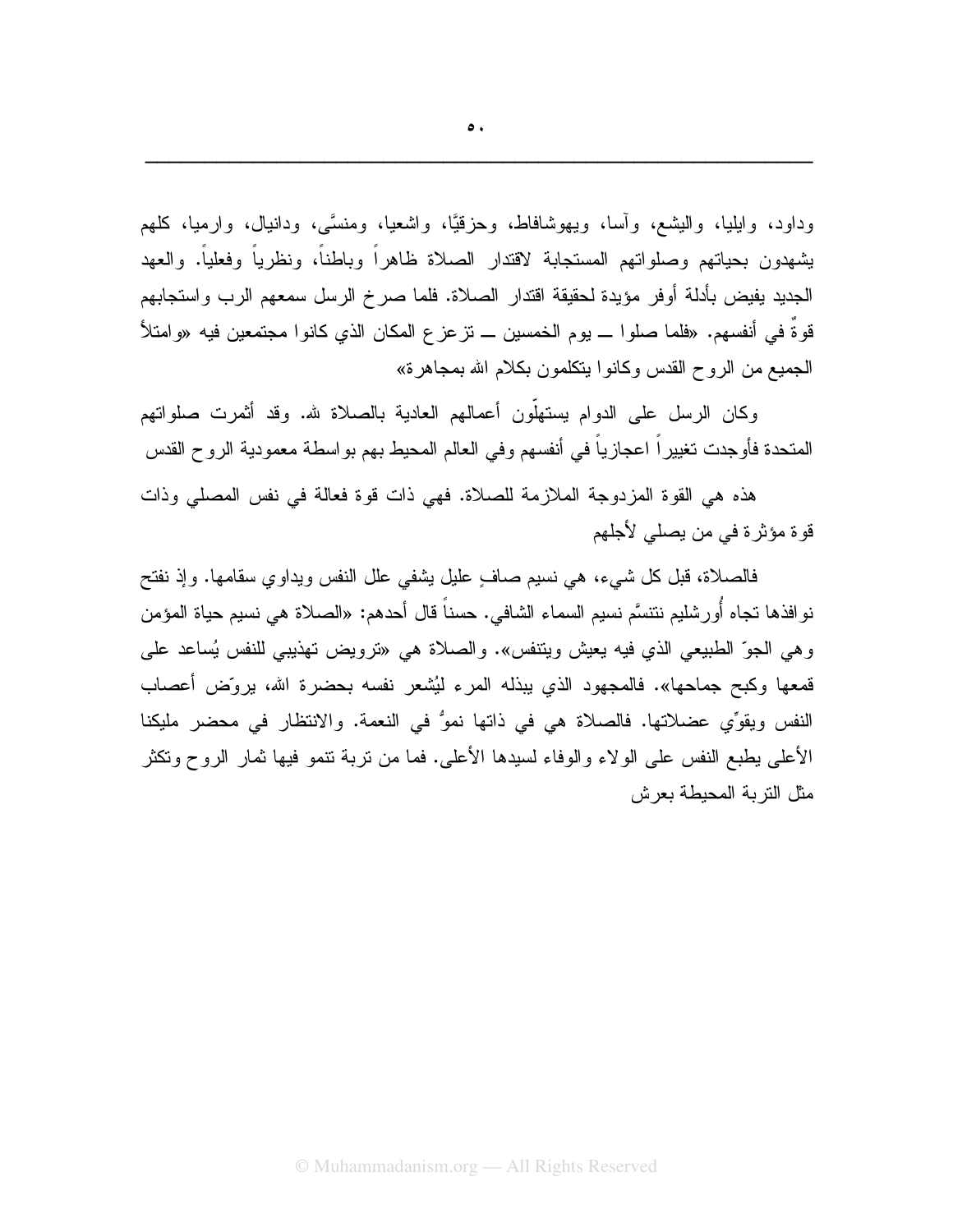النعمة. هناك ينمو هذا العنقود وينضج، حتى الكمال: «المحبة. الفرح. السلام. طول الاناة. اللطف. الصلاح. الإيمان. الوداعة. النعفف»

والصلاة تنشط العقل، وتصهر العواطف، ونقوى الإرادة وتنعشها.

فالصلاة المستمرة المثابرة ـــ كما يقول جيمس هيستنجز ـــ توطَّد عزيمة المتراخي، ونتهض همة الخامل، وندخل الهدوء والسلام على النفس القلقة المضطربة، ونبث روح الغيرية في قلب الإنسان الأناني. فالصلاة تغيَّرنا ونبعث فينا شعوراً حساساً، واحساساً دقيقاً من جهة الخطية. فمتى كنا قريبين من الله في المسيح فانه يسكب علينا من روحه فيرذل كبرياءنا، ويكبح جماح ارادتنا الجامحة العنيدة لأن الصلاة في جوهرها هي التسليم شه. «لنكن لا إرادتي بل إرادتك». ولقد أجاد أحدهم إذ عبّر عن هذه الفكرة باستعارة طريفة فقال: «ان قوة الجذب في صلاتنا قد لا تزحز ح العرش الأبديّ، لكنها تدنى قارب حياتنا من صخر الدهور فتدخلنا إلى مرفأ الأمن والنجاة باخضاع ارادنتا لارادة الله»

و هنالك نتيجة أخر ي للصلاة ـــ هي السلام الداخلي. فكل الذين ير فعون احتياجاتهم إلى الله بالصلاة والدعاء، لا بد أن يختبروا سلام الله الذي يفوق كل عقل. وهذا السلام الداخلي يشع بأنوار ه من أعماق النفس فيسطع على الآخرين المحيطين بها. فمع ان وجه موسى كان يلمع وهو لا يعلم، إلا ان بنبي اسرائيل كانوا يعلمون ـــ ولقد أجاد جيمس لين في وصف جمال وجه أحد المؤمنين إذ قال:

«الصلاة قادر ة في الوقت المناسب على أن نقيم من الوجه الإنساني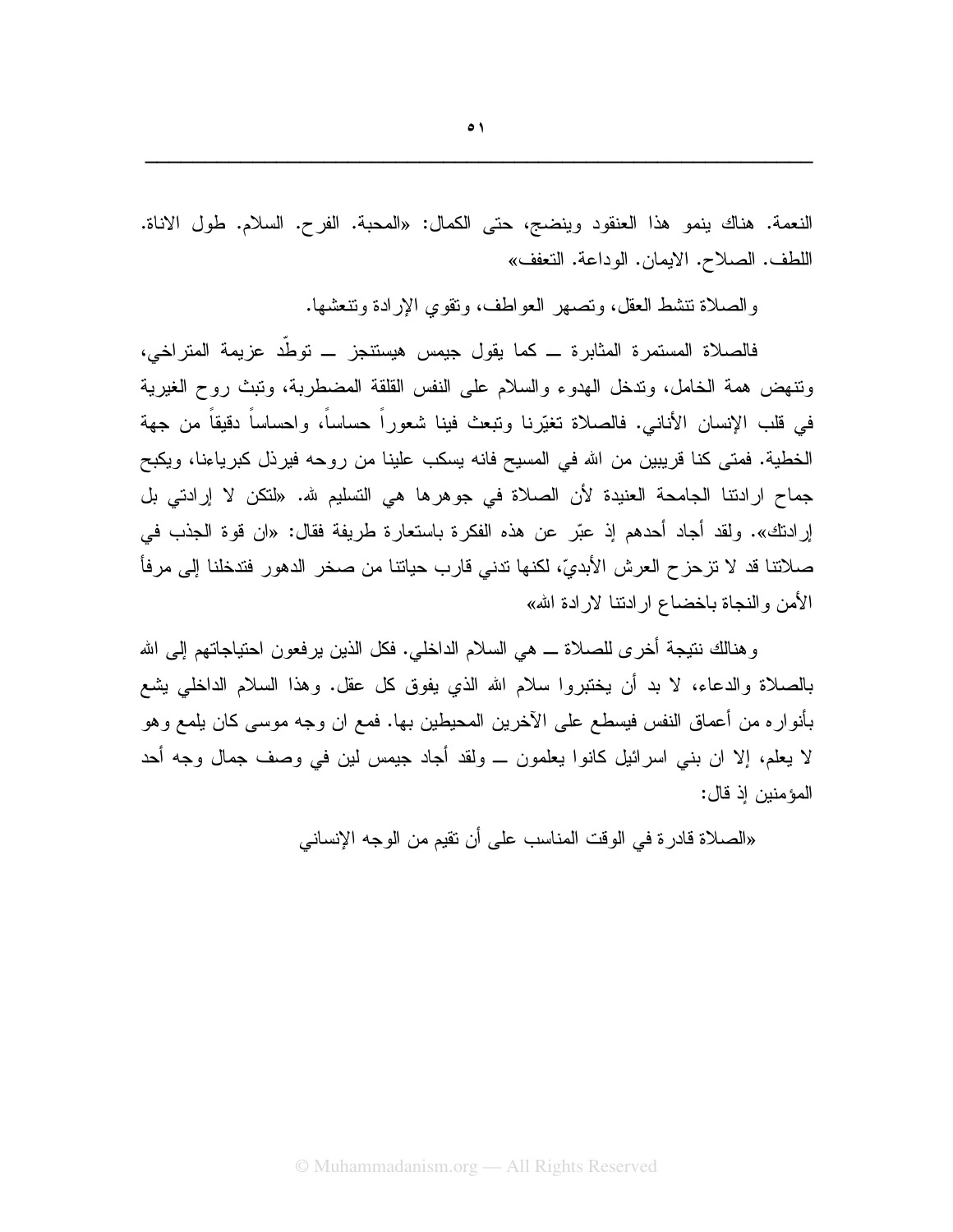مذبحا مقدسا لذاته. فالأفكار النقية المختزنة في الفكر على توالي السنين كالأنغام الموسيقية الكامنة، سوف تجد لنفسها مخرجاً في التعبير فتتسجم معه رسوم الوجه وتصبح مؤتلفة مع ابقاع نغم الذهن والفؤاد»

هذا نفسير عصري لذلك القول الحكيم الذي سجله يونس الرسول منذ نسعة عشر قرناً إذ قال: «ونحن جميعاً ناظرين مجد الرب بوجه مكشوف كما في مرآة نتغير إلى تلك الصورة عينها من مجد إلى مجد كما من الرب الروح»

ولو كانت فاعلية الصلاة فاصرة على النتائج الداخلية الباطنية، لتاقت أنفسنا للصلاة حبا بالشركة مع الله. لأن الشركة معه يجب أن نفوق كل عطية أو هبة نطلبها منه. ومع ذلك فالصلاة أكثر من هذا

وكلما أمعنًا النظر في دراسة البشائر والرسائل نبين لنا أن المسيح وتلاميذه اعتبروا الصلاة وسلِّلة لغاية. وما اجابة الصلاة سوى برهان قبولها وحجة رضيي الله عنها وعن المصلي. فالعهد الجديد واختبار المسيحيين يشهدان أن للصلاة قوة مؤثرة في ما هو خارج عن دائرة المصلَّى نفسه. لأننا لسنا عائشين في عالم منعزل و لا في كون مختوم، بل في امكاننا أن نكون على صلة وثيقة بأبينا السماوي الذي يعرف كل ما يحيط بنا، ويهتم بكل ما يهمنا وهو فوق ذلك يحبنا

نكلم الدكتور دوجلاس ماكنز ى عن الصلاة كأداة فعالة في يد الله، فقال: «لا يمكننا أن نتصور حلا معقولا للاتفاق العظيم المؤيد بالأدلة القوية الكثيرة المنقطعة النظير الدالة على أن البشر يستطيعون أن يحيوا ويتحركوا ويوجدوا ولهم بالله صلة وثيقة ــ لسنا نجد حجة لكل هذا الاتفاق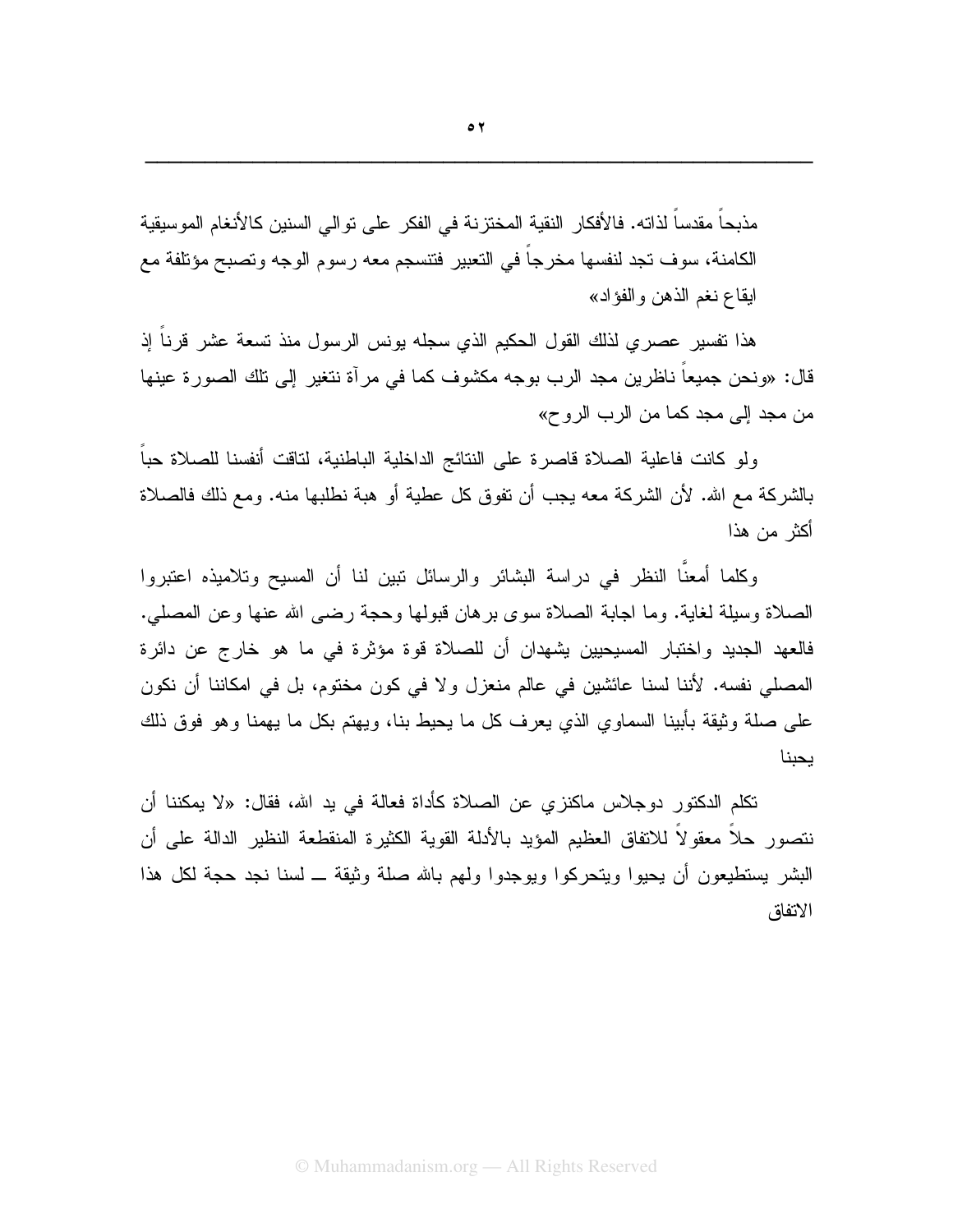سوى حجة الصلاة. هذه حجة لا تضارع في قوتها وفي عموميتها» ان سر الصلاة التشفعية لهو سر عظيم. لكن تاريخ الصلاة التشفعية يحسب أقوى حجة على اقتدار فعلها. فهو تاريخ حافل يمتد من صلاة ابر هيم لأجل سدوم إلى صلاة كل المؤمنين في الكنيسة الجامعة في وقتنا الحاضر

فكل الأرض التي نحن عليها مقيمون تربطها سلاسل من ذهب بقاعدة العرش الأعلى

وللصلاة قوة في دائر ة الطبيعة. «صلى ايليا أن لا تمطر . فلم تمطر على الأرض ثلاث سنين وسنة أشهر . ثم صلى ثانية أن تمطر فاعطت السماء مطر ها وجادت الأرض بثمر ها» (يعقوب ٥: ١٧ و١٨) وقد جاء في نرجمة حياة اللورد لورنس انه عند ما اعترض احدهم على اقتدار الصلاة على منع المطر أو انزاله بحجة أن الصلاة تعجز عن احداث تغيير في نظام الطبيعة اجابه ذلك السياسي الهندي المسيحي العظيم فائلاً: «يكفيني أنا ان الله أوصانا بأن نصلبي وو عدنا أنه بستجبب صلاتتا»

وللصلاة قوة في دائرة النعمة. فعند ما يوصينا الله بأن نصلبي بعضنا لأجل بعض، ولا يطلب منا ذلك عبثاً لكنه بهبنا هذا الحق كامتياز عظيم وقوة فعالة دافعة لنا. فالمسيح صلى لأجل بطرس. وبولس صلى لأجل أبنائه في الإيمان وشركائه في الخدمة ذاكر اً كلاً منهم باسمه الخاص. وكل انتعاش ديني كان وليد الصلاة. وما على المرء الا أن يقرأ نرجمة حياة جون وسلَّى ونشارلس اسبرجون ودويت مودي وسائر المبشرين العظام حتى يتحقق أن السر في ربحهم النفوس للمسيح يُعزى إلى شركتهم الفعالة مع الله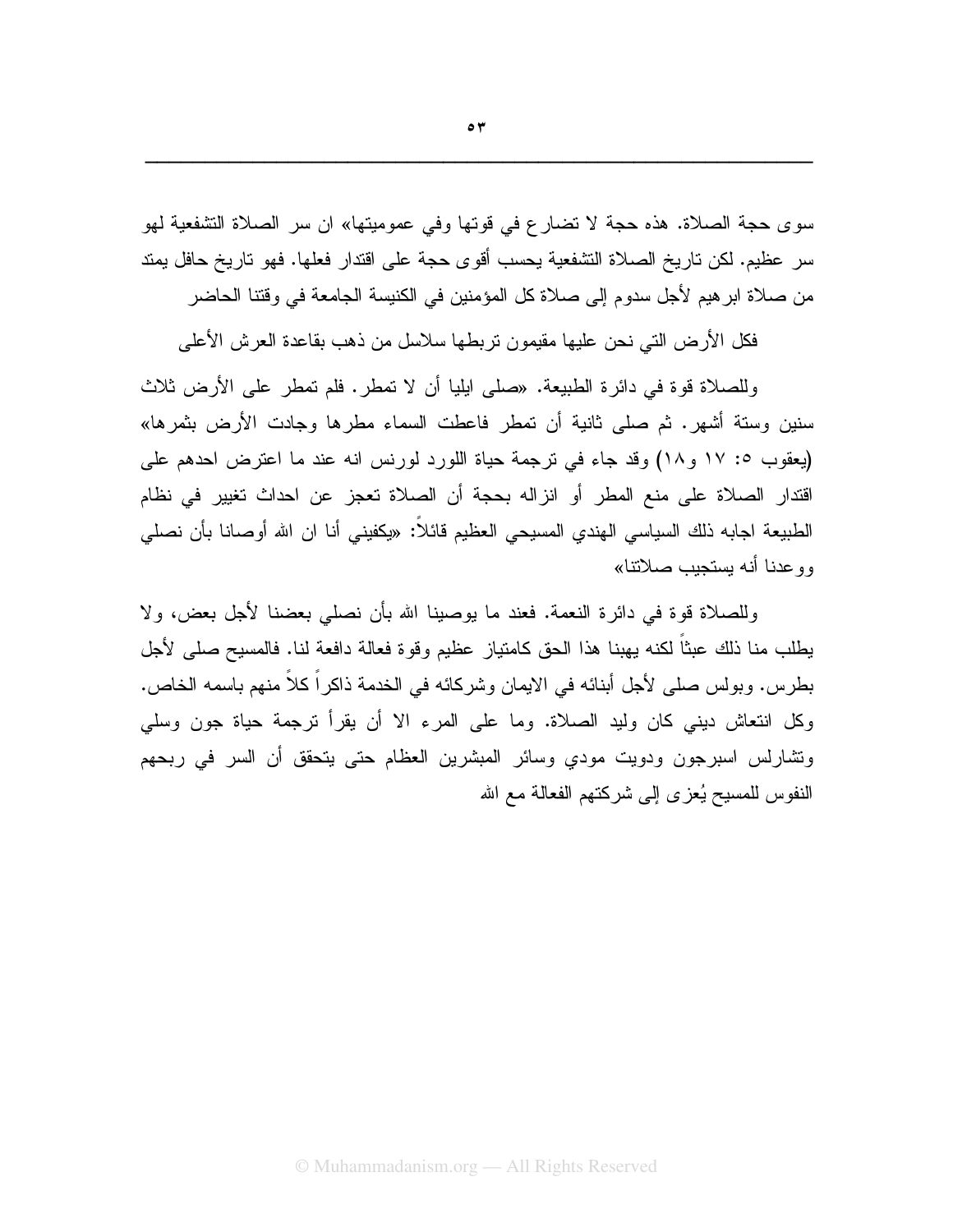للصلاة قدرة على الاتيان بأعمال ممتازة في دائرة العناية، ولقد كانت حياة جور ج مولر مثالاً فذاً لاقتدار الصلاة على تداخل الله الخاص في دائرة العناية ليدبر حاجات ابنائه الذين رفعهم إليه جورج مولر في الصلاة. فإما ان نكون قصة جورج مولر من وضع خيال البشر الزائف أو انها حجة دامغة على اقتدار الصلاة. فقد استطاع ذلك القديس العظيم أن يجعل الله شريكاً معه في إدارة تلك الملاجئ العامرة فدبر الله كل حاجاته وحاجات الذين عُنى بأمرهم في مدينة برستول بطر بِقة اعجاز بِهْ فائقة لا بِتطر قِ الِّبِها الشَّكِ مِن إحدى نو احبِها

وكذاك قصة حياة هدسون نيلر وارسالية الصين الوسطى فهما خير دليل متواتر على استجابة الله للصلاة. فقد ظلت نلك المرسلية مدة سبعين عاماً وسيل التبرعات التطوعية ينحدر عليها بغير انقطاع حتى بلغ 0.۱۰۳.۷۰۱ جنيهاً. «فكوار الدقيق لم يفرغ وكوز الزيت لم ينقص». وفي يومنا الحاضر نضم هذه المرسلية جماً غفيراً من العمال يزيد عن ألف مبشر يخدمون في أربعة آلاف معبد

ولقد حدثتنا جين ستودارت عن مكان الصلاة السرية في حياة الكنيسة المسيحية على ممر الأجيال. فاختبرنتا عن الكنيسة الشهيدة في ايام الامبر اطورية الرومانية الوثنية القديمة وكيف أن الصلوات كانت نرفع إلى الله من المستشهدين وقت استشهادهم هي سرادب الاحياء أو مجازر المونَّبي فكانوا بنلقون عنها سريع الجواب. وعرفتنا عن الأباء الأولين، اغناطيوس ويوليكاريوس، واكلمندوس. وعن صلاة مونيخا الصابرة الظافرة لأجل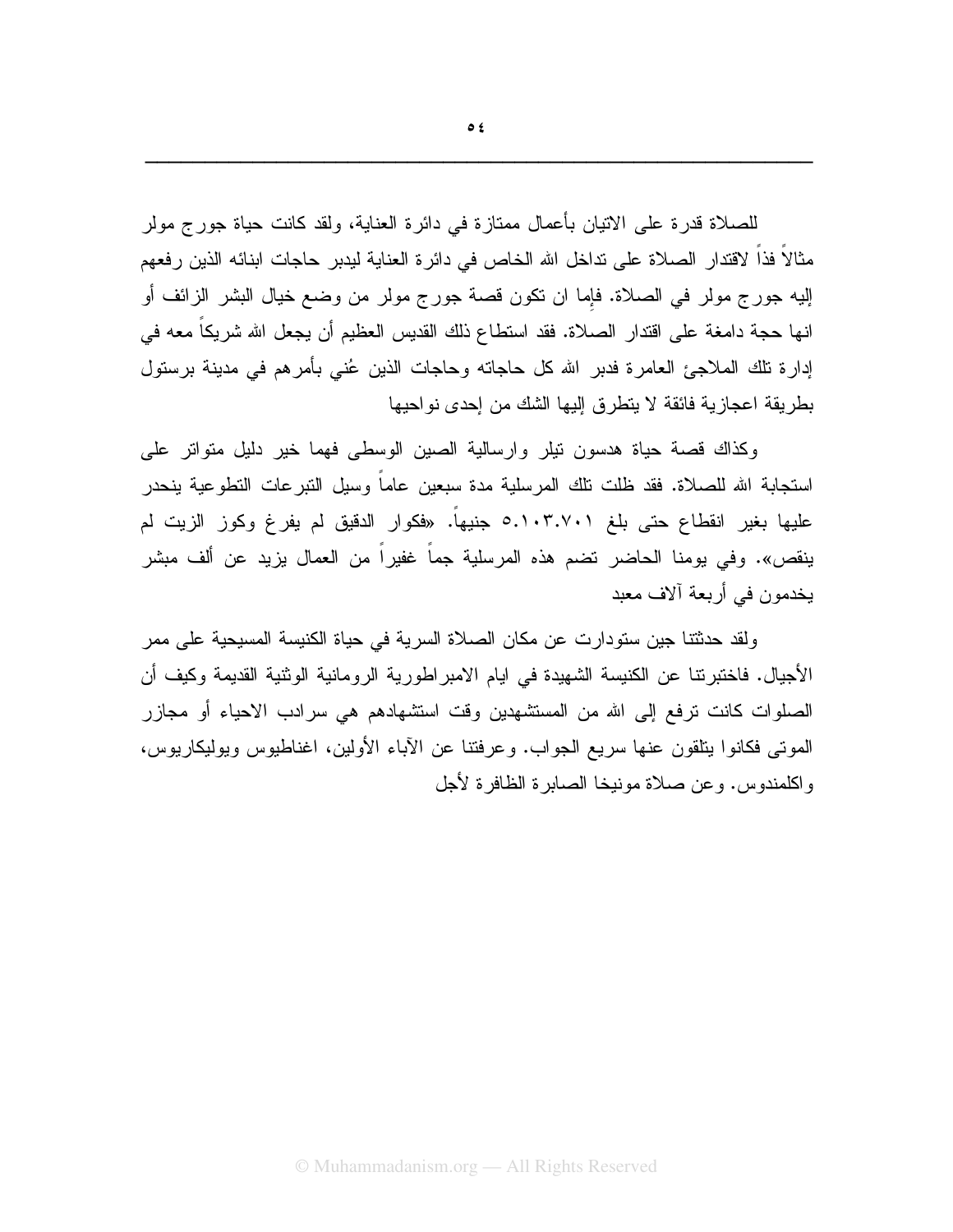ابنها اغسطينوس. وعن سان برنار كليرفو، وسان نريز فكلاهما كان جباراً مقتدراً في الصلاة. وعن سان لويز وسان فرنسيس ودانتي في العصور المظلمة. وعن صلاة سان باترك في منفاه واسفاره ومخاطره وكيف ان الصلاة انقذته من كل خطر وحفظته من كل ضر . وعن صلوات المصلحين لوثر وزونجلي وكالفن، وجون نوكس ـــ وكلهم جبابرة بأس في الصلاة فمتى اطلع الإنسان على صفحات هذه التواريخ المجيدة اضطرمت نار الإيمان في قلبه واشتغلت أنوار اليقين والرجاء في نفسه وذكر كلمات لوثر:

«ليس في استطاعة احد أن يثق بقوة الصلاة ويتيقن من شدة اقتدار ها إلا إذا مارسها عملياً في حياته. انه لامر جلل أن نشعر النفس بحاجتها الملحة ثم تحاول أن تعالجها في الصلاة. هذا الأمر أعرفه أنا جيد المعرفة في حياتي فكثيراً ما صليت وجاءني الجواب بوفرة فاقت حدود سؤلمي وانتظاري. ومع أن الرب قد أجل الاجابة إلى حين الا انه في وقته قد أسر ع بالجواب

«ما من نتهدة أو عاطفة أو حنو أو استغاثة أو استعطاف أو استرحام إلا وقد بلغت عرش السماء و و جدت لها صدى بين موسيقى الملائكة

لا بد لكل صلاة من اجابة ما بطريقة ما، وعلى صورة ما. فكل دموعنا محفوظة في زق عند الله. هذا صبر الصلاة التي يقال عنها انها غير مستجابة بل هذا هو اقتدار ها وظفر ها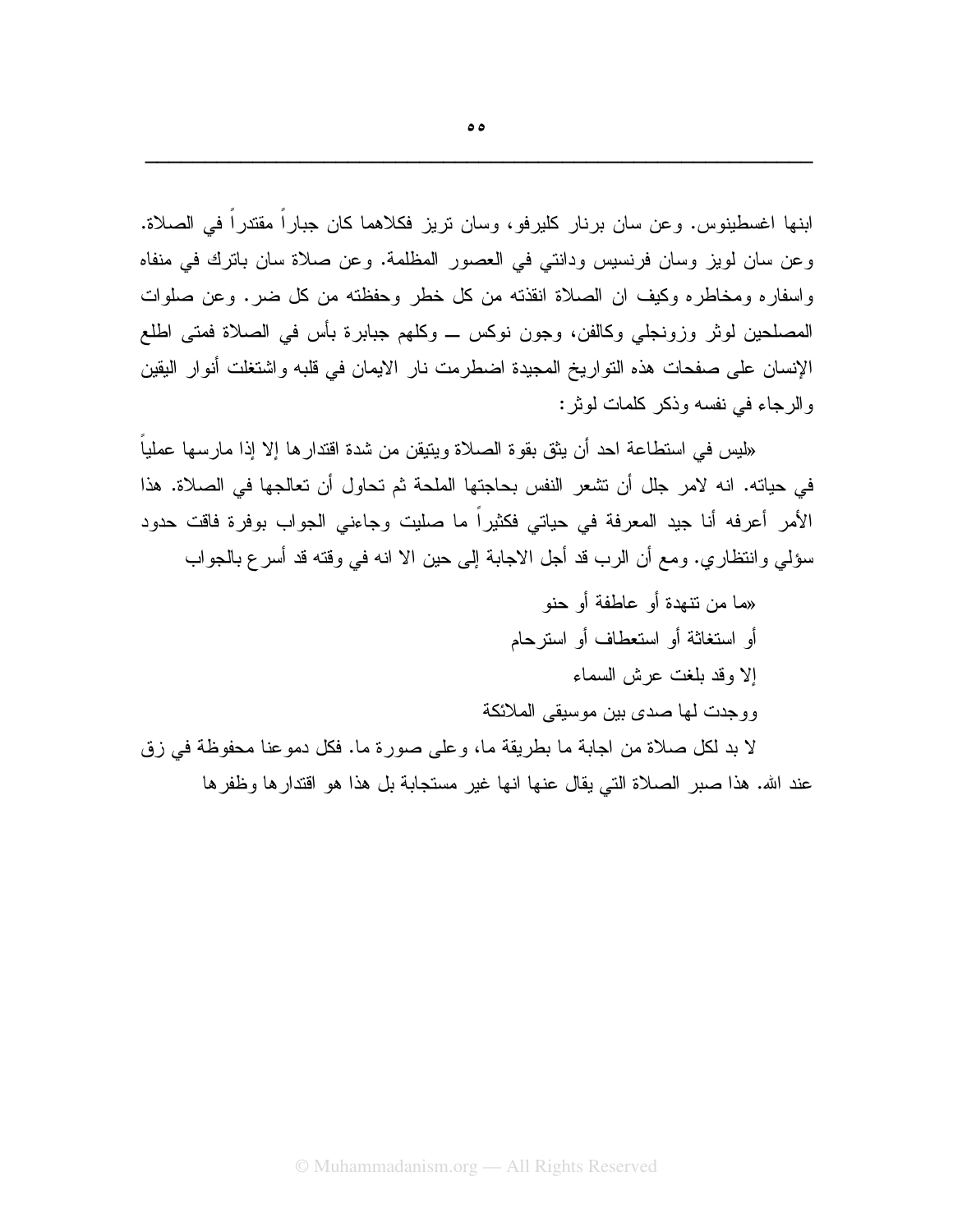الفصل السادس عوائق في سبيل الصلاة

أيِّ قديس لم تمرَّ به أوقات في ساعة اختلائه بالله، لم يجاهد فيها ضد الفتور والجمود، ويصارع ضد أفكاره الجامحة وارادته العنيدة؟! ومَن من المؤمنين لم تخامره تصوُّرات وشكوك في العالم الروحي الغير المنظور ومع ذلك رفع إلى السماء بدي النوسُل والصلاة مرنقياً بروحه الے محضر الله؟!

«كم رأيت «الجبار» وأنا في بلاد العرب ولكن بعين حائرة حتى غاب وراء الأفق وأنا أستمع لزئير الأسد وأصغى لمهمس الوادي الجبار كم رفعت يديَّ إلى السماء طالباً طلبة وظللت رافعاً اباهما طوال الليل وقلبي يفيض بالأماني لكني لم أنل من الصلاة إلا الصلاة نفسها» ان العوائق التي نقف حائلاً في سبيل الصلاة كثيرة ومتنوعة. فعدوّ نفوسنا الأعظم يعلم ان الصلاة هي الميدان الذي فيه نكلل هامة المؤمن باكليل الظفر والنصر. فهو يبذل كل الجهد لاقامة كل عائق أمامه في هذا السبيل.

حسناً قال أحد القديسين «ان الشيطان ير تعب كلما ر أي أضعف المؤمنين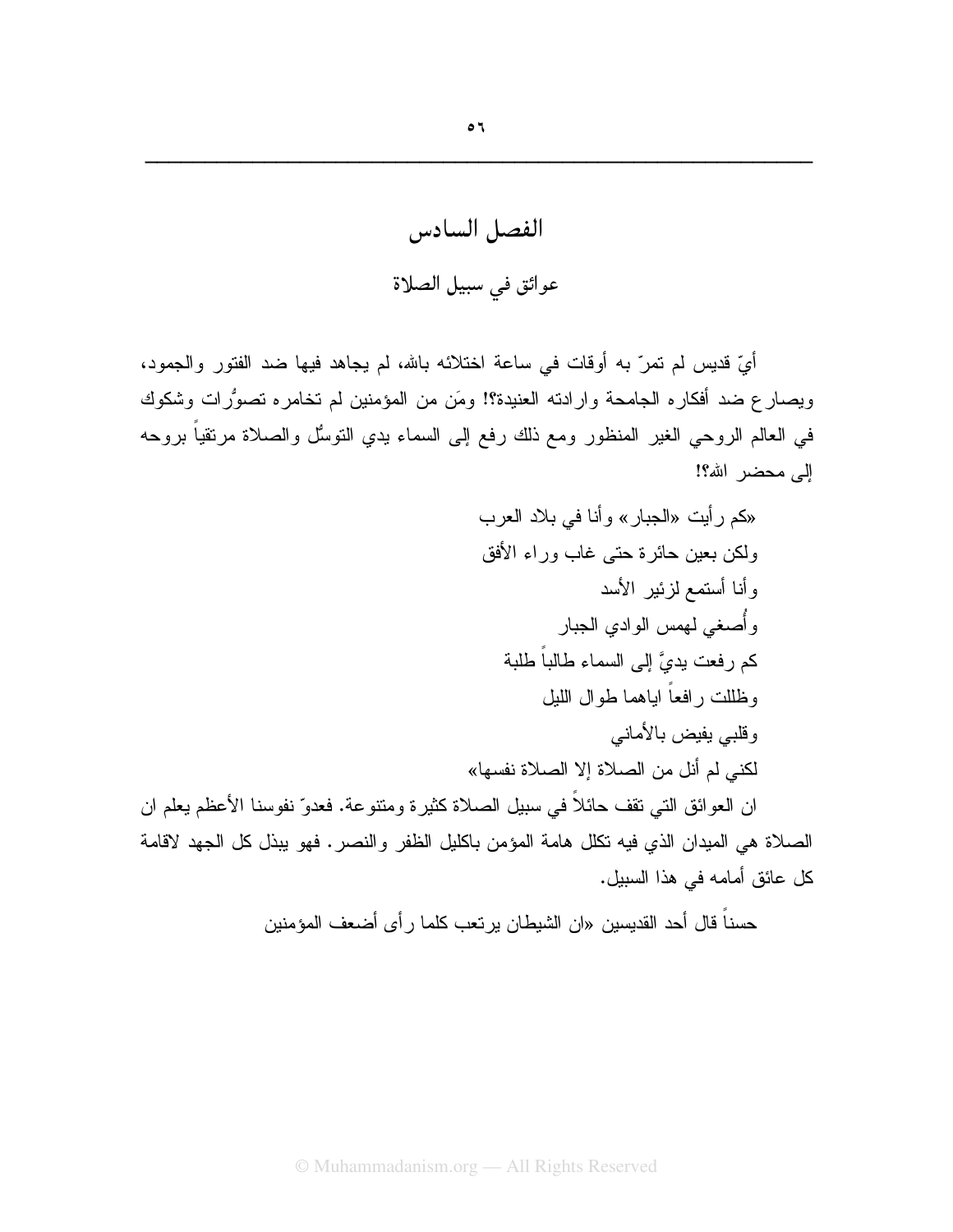جانياً على ركبتيه»، لكنه قول لا ينطبق على كل الظروف والأحوال. وفي اعتقادنا أن يوحنا بنيان كان أبعد منه بصراً وأحدٌ منه بصيرة حين صوّر المسيحي السائح في وادي الاتضاع، وقلعة الشكوك، محاطاً بأعداء يعيقون صلاته ويوسوسون في أذنيه كلما همَّ بالمسير في وادي الظلمات

و بِمكننا أن نقسم عو ائق الصلاة إلى قسمين ـــ عو ائق خار جية، و عو ائق داخلية. الأولى منبثة في الظر و ف الخار جية المحيطة بالإنسان. و الثانية ر ابضية في مخادع نفس الإنسان

من المسلَّم به أنه بوجد كثير ون من الناس لا بر عون حُرِ مةً لزمان و لا بحتفظون بقدسيَّة لمكان. فسواءً أكانوا جالسين في وادي الظلمات أم محمولين في عاصفة الحياة، يخصصون وقتاً للتأمل والصلاة. من الهيّن عليهم أن يرفعوا نظر هم إلى الله «سواء أكانوا مظللين بقبة الفضاء أم بقباب كاندرائية كبرى تخلّل جدرانها الصور الفنية البديعة ونتخلّل أجواءها الموسيقى الملائكية وتتفذ من نو افذها أشعة الشمس النور انبة»

لكن من يقرأ عبارات لويس أثرماير التي وصف بها مرارة نفس كاليبان وهو يقاسي الأمرين في منجم من الفحم، تراكمت فيه أوحال الأمطار وعبثت به الظلمات، يستطيع أن يدرك مقدار العوائق التي ترمينا بها الظروف المحيطة بنا ــ الظروف المريرة التي يكون من الصعب على الإنسان المغمور بها أن يصلي. ولقد أحس أيوب بمرارة هذه الظروف عند ما فقد كل ماله و آله و خسر ۖ صداقة معار فه و خلاَّنه و أضبحي جسمه فريسة الأمر اض و الآلام، فقال شاكياً باكياً: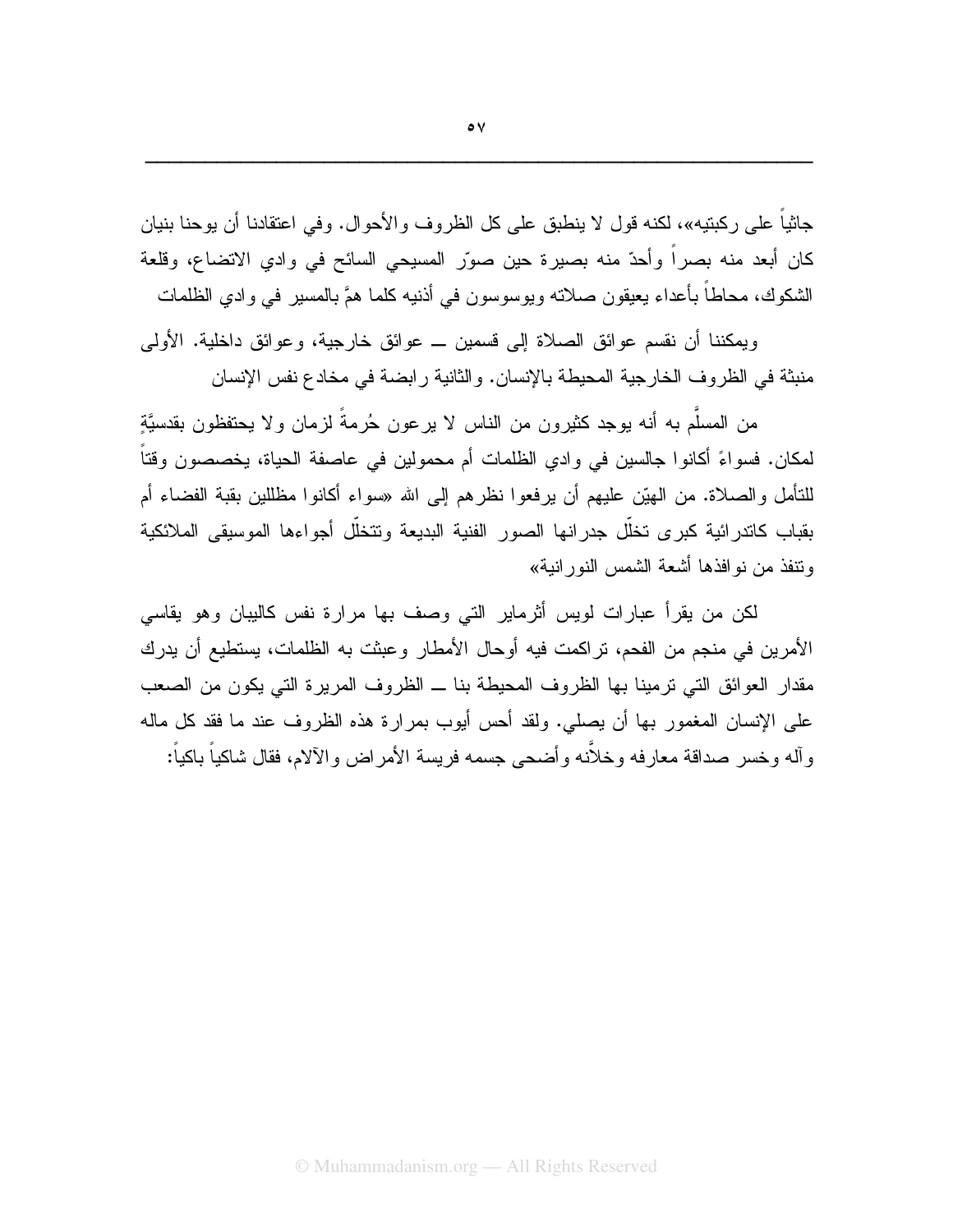«ها انبي أصرخ ظلماً فلا استجاب. أدعو وليس حكم. قد حوَّط طريق فلا أعبر وعلمي

سبُلمي جعل ظلاماً. أزال عني كرامتي ونزع ناج رأسي… قد أبعد عني أخوتي ومعارفي

السيد كعدو. ابنلع اسرائيل. ابنلع كل قصوره. نوح والحزن... كره السيد مذبحه. رذل مقدسه. حصر في يد العدو أسوار قصورها». إلى أن قال: «لنرفع قلوبنا وأيدينا إلى الله في السموات. نحن أذنبنا وعصينا. أنت لم نغفر . النحفتَ بالغضب وطردنتا. فتلتٌ ولم نشفق. النحفتُ بالسحاب حتى لا نتفذ الصلاة» (مراثي ٢: ٥ و٧ و٢: ٤٢ ــ ٤٤). لكن ارميا وجد في النهاية منفذاً للثقة بالله والاعتماد على أمانته التي لا يعتريها ولا ظل دوران. وكذلك يمكننا نحن أن ننتصر بالصلاة على الرياح المعاكسة لنا. لأن في أحلك ساعات الظلام بِشرق الرب علينا بنور ه ويضبيء بوجهه الوضاح. فهو نورنا وهو خلاصنا

وهنالك عائق خارجي أخر هو وليد العوامل التي تقطع علينا سكوننا وسلامنا. فعند ما ننصرف إلى ساعة اختلائنا بالله تهجم علينا ضوضاء الشارع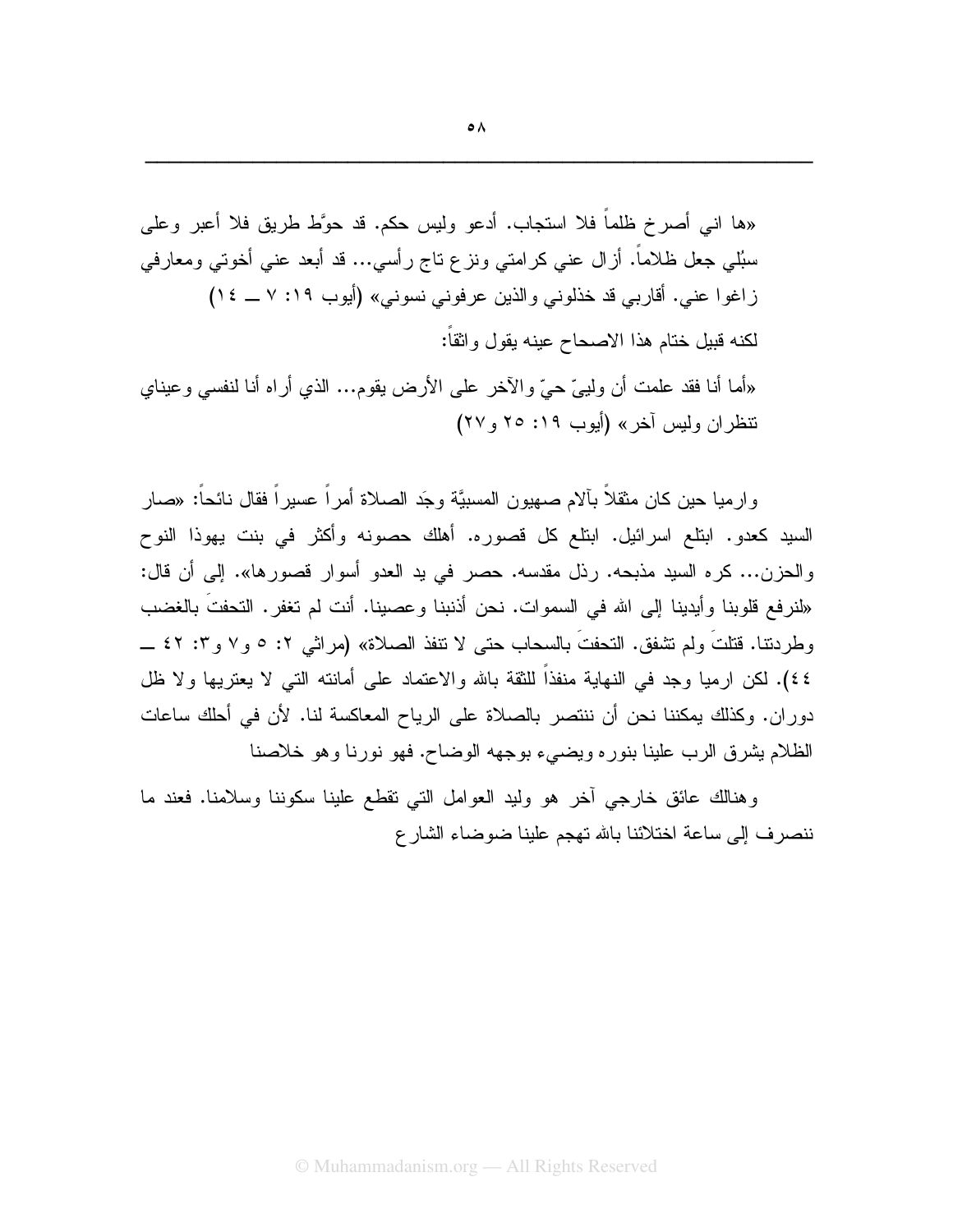وضجيج المارة فتقطع علينا فرصة الهدوء التي ننوي أن نقضيها في محضر الله. وعند ما نلج باب خلونتا ـــ مهما يكن نوعها ـــ نسمع دقات التليفون المتواصلة والملحَّة. ويُزعجنا ضجيج راديو الجيران، وحركات الأطفال، ودقات جرس الباب الخارجي، كأن كل هذه العوامل متألبة على ميعاد اختلائنا بالله. فكيف نطيق عليها صبراً. بل كيف نتخذ منها خير معوان لنا على الصلاة. فنحول أحجار عثر تها إلى أحجار نبني بها سُلَّم شر كتنا مع الله؟

لنا في المسيح خير مثال في هذا السبيل. وكل من درس الإنجيل نبين له أن المسيح خلق من كل عامل مزعج ومعطل خير فرصة لإظهار قونه الشافية وكلمانه المعزية. فإذا كان السيد قد سلك هذا السبيل، أفلا يجدر بالعبد أن يحذو حذو سيده، ويقتفي أثره؟

على أن كل العوائق والمعطلات الخارجية التي نقف حائلاً في سبيل الصلاة، هي أقلَّ خطراً وأضعف أثراً من العوائق الداخلية التي نقوم في أعماق قلب الإنسان، فتجعل الصلاة ضرباً من المحال. فعدم الإيمان، والأفكار الشاردة، وانشغال البال، والكبرياء، والأنانية، والانشغال بالرسميات عن الروحيات، والانصراف بالعرض عن الغرض، والخمول، والخطية الرابضة في الفؤاد، والروح الحاقدة ــ كل هذه عقبات كبرى وعوائق عظمى نقف حائلاً في سبيل صلواتنا السربة وصلاتنا العائلبة

«يجب أن الذي يأتي إلى الله يؤمن بأنه موجود وانه يجازي الذين يطلبونه». فلن يقوى أحد على أن يصلى بحرارة في جوّ مفعم بالشكوك. ماذا يتبقى من رصيد ايماننا إذا حذفنا منه ايماننا بالاله الحيّ الضابط الكون، وثقتنا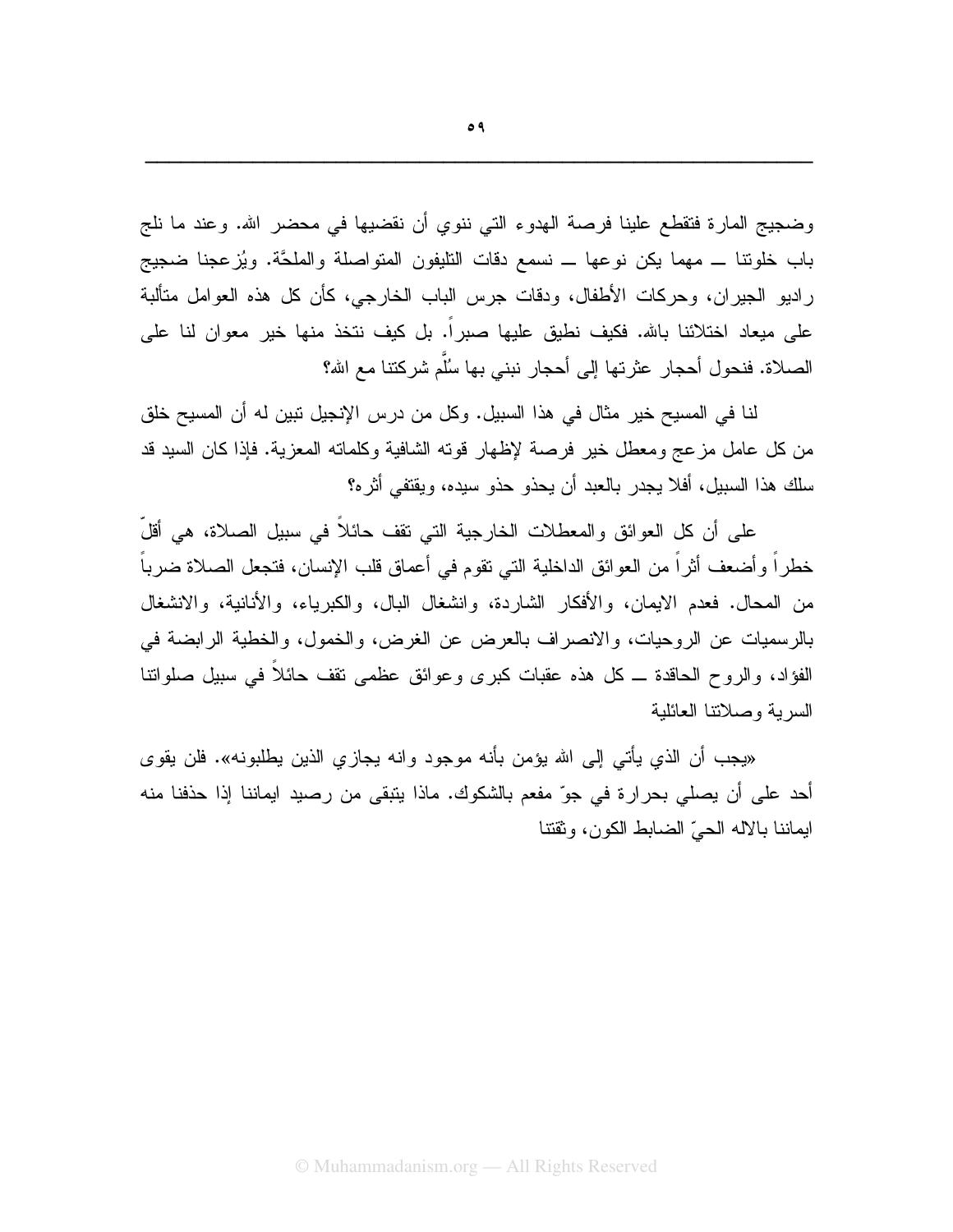بيسوع المسيح ابنه الوحيد الذي صلب لأجل خطايانا، وأُقيع من الأموات وصعد إلىي السماء وهو الآن بحيا لأجلنا. وبقوة الروح القدس، وسلطان كلمة الله الموحى بها؟ ان الشك في أحد هذه الأركان أو في بعضها يقتل عصب الصلاة. لأن هذه الأركان هي التراث المقدس الذي يشترك فيه جميع المؤمنين سواء بسواء. وعلى هذه الأركان يقوم هيكل الصلاة المسيحية الحقة. فإذا بذرنا في هذا التراث المجيد وبعثرنا فيه ذات اليمين وذات اليسار، أو إذا استبدلناه بالفلسفة الكاذبة أو استعضنا عنه بالذهب الذاهب، فلا شك أن صلاتنا تموت في مهدها

ان عدم الايمان هو عدو الصلاة اللَّدود. فمسيحية بلا مسيح، أو مسيحية مبتورة ممسوخة قائمة على مبادئ أدبية جذابة وقوانين سفسطية خلابة، لا يمكن أن تجد نربة نتمو فيها بذرة الصلاة وتترعرع وتثمر. ولكن الصلاة في مقدورها أن تتغلب على الشكوك إذا ثابرنا عليها. حسناً قال سر توماس بر اون في أحد كتبه: «لقد صارعت الشكوك وصرعتُها لا بوقفتي العسكرية بل بر كبتي المنحنية»

وانشغال البال أو نشتت الفكر هو عائق آخر للصلاة. متى كنا على هذه الحال أمسينا عاجزين عن نركيز عقولنا في النفكير بالعالم الأبدي، فتحكَّم المادة فينا ويضيَّق الأفق أمام نظرنا، فلا نقوى على نثبيت نظرنا في الأعالي. نحاول أن نتحدث مع الله، وإذا بنا نتخاطب مع العالم الممادي المنظور . فَمَن منا لم يشعر وهو على هذه الحال بشدة هذه العوامل النبي نقطع عليه فرصة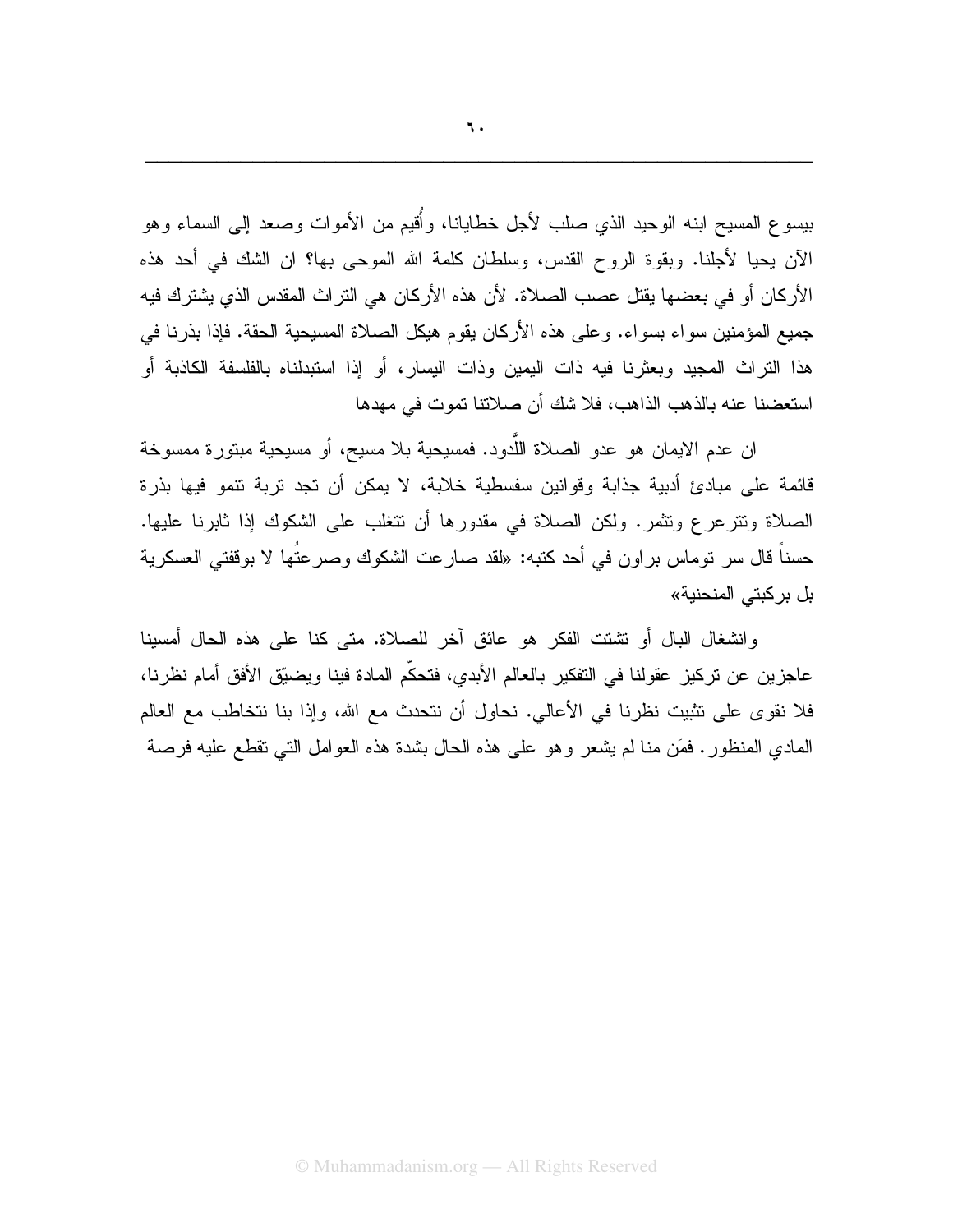الاختلاء بالله. بل مَن منا لم يشاطر الزابوري قوله: «كلَّت عيناي من النطلُّع إلى فوق». سيما عند ما يكون الروح نشيطاً والجسد ضعيفاً؟!

ان لحظة يقضيها الإنسان أمام الله في الانتباه وجمع قواه، يفضلُّها الله على ساعات نقضيها في حضرته والأفكار مشتتة وقوى النفس مبعثرة. بامكاننا أن نتغلب على الفتور والجمود في الصلاة وأن ننتصر على الجانب الصورى والطقسى منها متى ذكرنا المسيح وتعلَّمنا من رسله. فمتى كنا محبين لله أصبحنا منتبهين وواعين. فالقلب الخاضع لله لا يمكن أن يكون غافلاً أو فاتر الهمة. عند ما نتفكر في الله تضطرم نار النعبُّد في قلوبنا، ويحلو لنا الحديث معه بقلوب مفعمة حباً وقداسة. فيكون الفم خير مترجم عما في الفؤاد

وهنالك عائق آخر للصلاة هو الكبرياء والأنانية. قديماً صلَّى الفريسي وهو متحصن بكبريائه وأنانيته فكانت صلاته مكرهة لدى الله. ان الشرط الجوهري الأساسي للشركة الخالصة الصادقة مع فادينا وخالقنا هو وداعة القلب ونواضعه. فالقلب المنكسر والروح المنسحق لهما قيمة كريمة وثمينة في نظر الله. ونقديم حاجات الآخرين على حاجاتنا لهو خير مران روحي عملي في مدرسة الصلاة. فكم من أناس شعروا باقترابهم من الله بمجرد انشغالهم بمصالح الآخرين

منذ بضـع سنو ات كتب أحد الفنانين الايطـاليين كتاباً عن سير ة يسو ع. وقد كان قبل كتابتها ملحداً. فاستقبله جمهور القراء استقبالاً حماسياً رائعاً. ولما سئل مؤلفه جيوفاني بابيني عن سبب تحول فكره عن العالميات إلى شخص المسيح المجيد قال لقد تمَّ ذلك وهو مشتغل بتدبير حاجات أو لاده. فمهما يكن اهتمامنا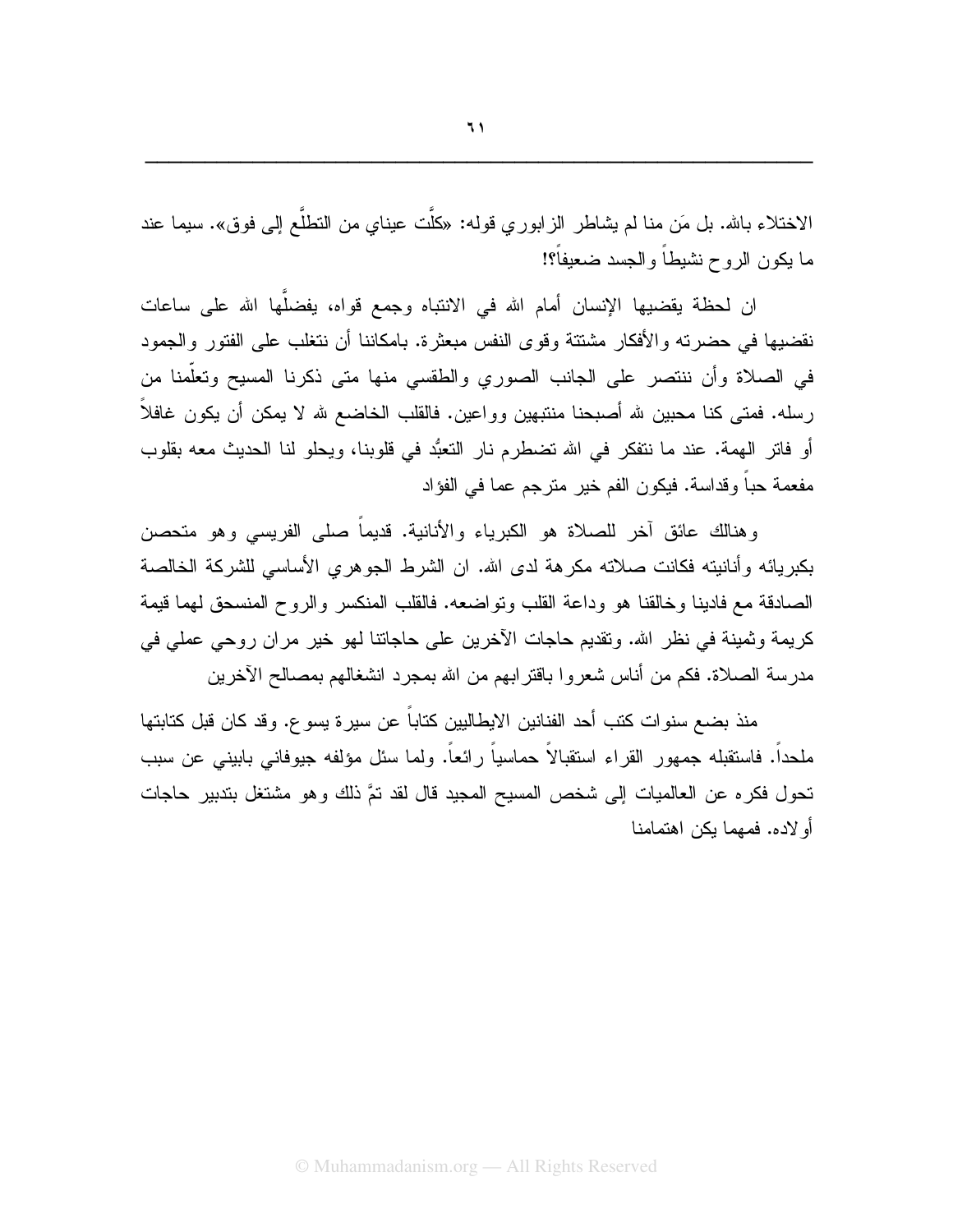بصوالحنا عظيماً إلا ان اهتمامنا بمصالح أولادنا أعظم. لأننا نبغي لهم أفضل ما نبغيه لأنفسنا، بل أوفر . فالمحبة الصادقة تسلحنا بنية حماية صغار نا من كل شر ۖ وضر . مر ار اً يكون الاب بعيداً عن المسيح لكنه يشعر بشيء من الغبطة عند ما يرى أولاده يقبلون إلى شخص المسيح. فلو فكر في أمرهم جدياً لاضطر أن يصلي لأجلهم ومتى أراد أن يصلي لأجلهم استُدرج في النهاية إلى أن يصلِّي معهم. وقد يتفقَّ أن نكر ارنا الصلوات التي تعلِّمناها منذ نعومة اظفار نا يوقظ فينا تذكار ات مجددة تذبب قلوينا الجامدة وتهذبيها، وتقرينا من قلب الله

إذا ركزنا صلاتنا ضمن دائر ة حاجاتنا الذاتية أضحت صلاتنا محصورة في دائرة ضيقة، ومطبوعة بطابع الأنانية والجمود والجحود. ولكننا نستطيع أن نركض في سبيل وصايا الله متى رحب الرب قلوبنا. ان وطن المسيحي الحقيقي هو السماء. فهو إذاً سفير العلي على هذه الأرض. فمن و اجبه بل من حقه أن يرفع هذا العالم إلى الله على أجنحة الصلاة

فلبذكر كل مؤمن وهو قادم على الصلاة انه انما يدنو من حضرة المليك الأعظم فليطلب منه طلبات عظمى نليق بمقامه الكريم ومهما بالغنا في طلباتنا لن يمكنا أن نتخطى الحد الذي رسمه لنا الله في طلباتنا متى أمعنا النظر في الصلاة الربانية وتأملنا الصلوات التي رفعها فادينا إلى الآب في أيام جسده علمي الأرض، أمكننا أن نر ي فيها عمقاً وانساعاً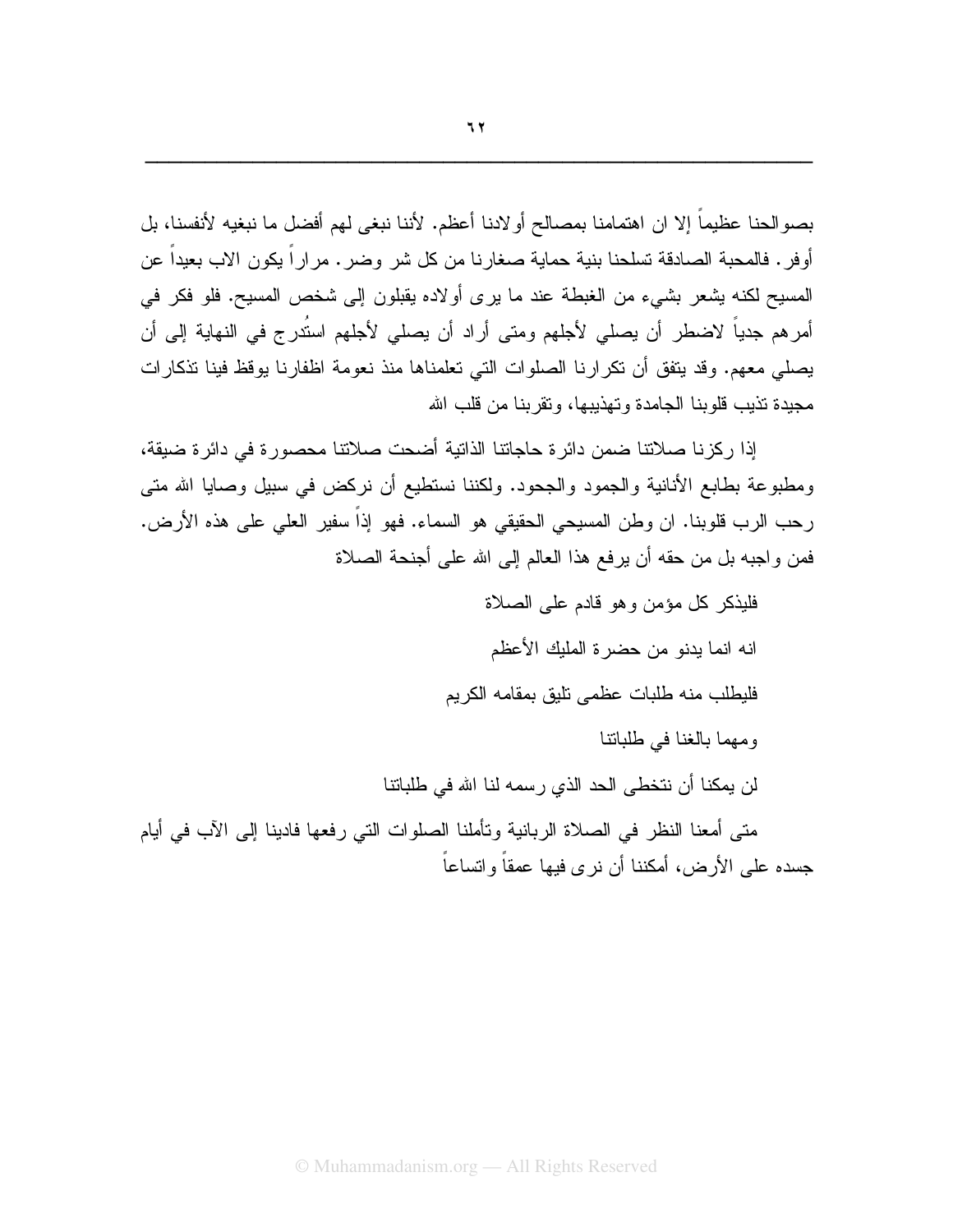لا حدَّ لهما: «لست أسأل من أجل هؤ لاء فقط بل أيضـاً من أجل الذين يؤمنون بـي بكلامـهم». فمَن من البشر يستطيع أن يحصر في فكره كل الذين تضمهم هذه الصلاة في عرضها واتساعها؟!

حسناً قال الدكتور هيستتجز:

«الأنانية في الصلاة هي في الغالب نقطة ضعف عند المسيحيين المنقدمين في الاختبار ات الر و حية ـــ أولئك الذين أضحت الصلاة عندهم أمر اً مألوفاً. و هذا الخطر و ان كان يحيق بنو ع خاص بأصحاب الأمز جة الحادة، الا انه يحدق بالأكثر بن، من كل طبع و مز اج. لذلك وجب علينا أن نكون على اتصال روحيٍّ وثيقٍ بالله حتى يمكننا أن نطلب الأشياء التي لها صلة بمجد الله وكرامة اسمه تعالى. ويجب أن نكون على علم دقيق بحوادث العناية حتى يمكننا أن نجد موضوعات وفيرة للشكر. كلما مر بنا يوم من الأيام، وجب أن نكون على ر فقة ودية بر فاقنا من البشر كي نجد من حاجاتهم موضوعاً لطلباتنا.»

كلما ضاق معرفتنا بحاجات البشر وألامهم ضاق نطاق نضرعاننا وكلما اتسعت معرفتنا بما بحبط بأخوننا انسعت دائرة نشفعاننا. فبطرس الرسول صعد إلى السطح لبصلى ودائرة فكره محصورة في اليهود واليهودية. لكنه بعد تلك الرؤيا المثلثة المجيدة التي أعلنت له، رحب دائرة صلاته فضمت العالم بأسر ه

وهل ننسي ان من بين العوائق التي نقف حائلاً في سبيل الصلاة، تلك الروح الجاحدة الجامدة الحاقدة، والخطايا الكامنة في الصدور؟ حسناً قال اشعياء النبـي فـي وصف صـلاة الذين لا بخلصون النية لله في الصلاة: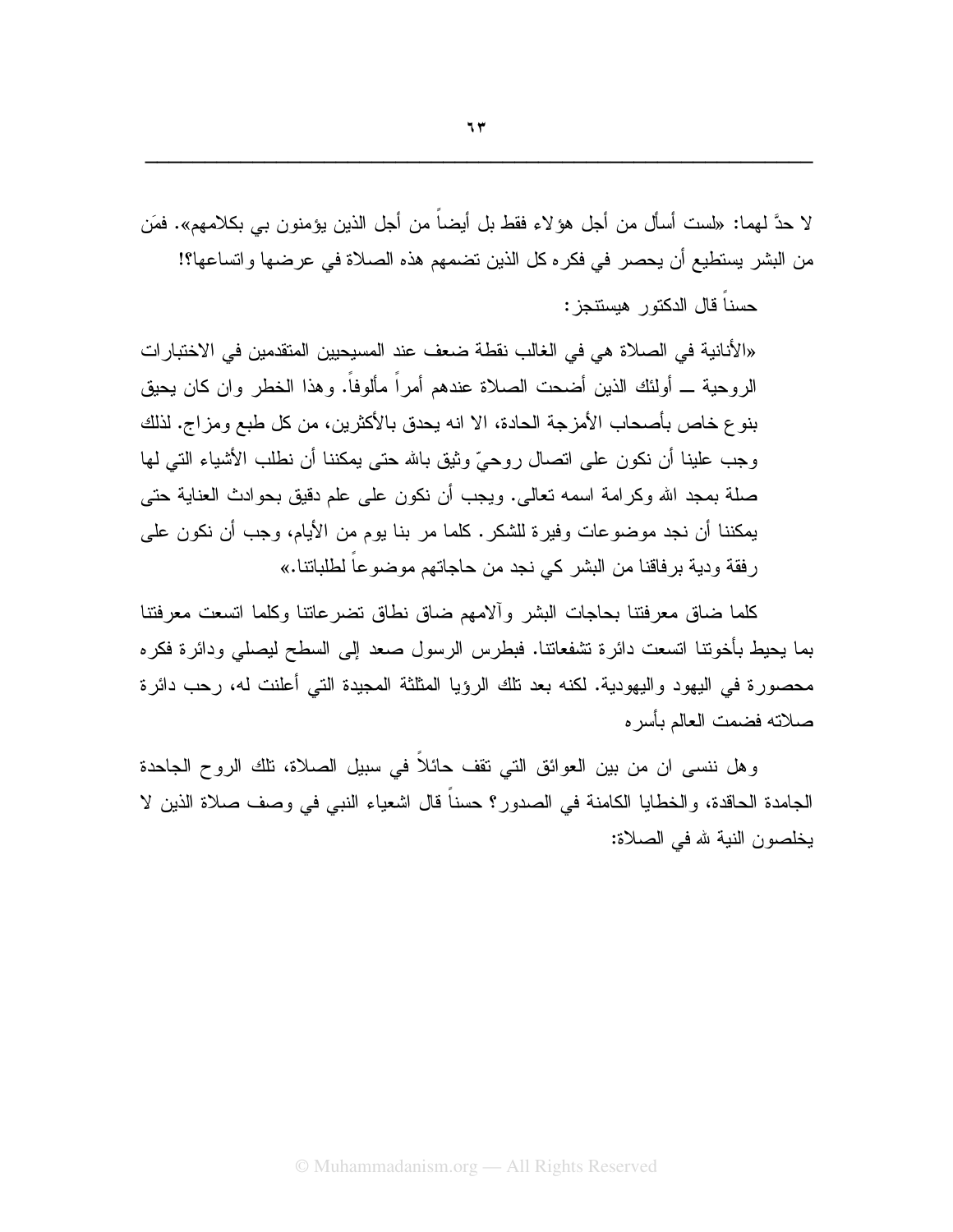«فحين نبسطون ايديكم استر عينيَّ عنكم. وإن كثرتم الصلاة لا أسمع. أيديكم ملأنة دماً. اغتسلوا. نتقوا. اعزلوا شر أفعالكم من أمام عينيَّ. كفوا عن الشر. تعلموا فعل الخير. اطلبوا الحق. انصفوا المظلوم. اقضوا لليتيم. حاموا عن الأرملة»

 $(Y - 10 : 1$  (اشعباء)

ثم عاد يقول عند ختام سفر ه: «ها ان يد الرب لم تقصر عن ان تخلص. ولم تثقل اذنه عن أن تسمع بل آثامكم صارت فاصلة بينكم وبين الهكم. وخطاياكم سترت وجهه عنكم حتى لا يسمع»

(أشعياء ٥٩: و ١ \_ ٢)

كيف نتوقع ان ننال بركة عند مذبح الصلاة ما لم نكن متصالحين مع اخونتا؟ بل كيف نجروٌ على أن نطلب من الله أن «يغفر لنا ذنوبنا» ما لم نغفر نحن أيضاً لمن يذنبون إلينا؟ وكم من مرة نكون صلاتنا فاترة لأننا مع معرفتنا بخطايانا لم نعترف بها أمام الله. بل كم من مرة طلبنا الغفر إن من الله من غير شعور بالخجل من خطايانا عند اعترافنا بها، ولا بالنعبد والشكر إن عند نوالنا الغفران!؟ فلا عجب والحالة هذه إذا كانت صلاتنا لأجل الآخرين قليلة وهزيلة؟ ان اصلاح صلاتنا يستلزم اصلاح طرقنا ونحسين علائقنا الحبية بالأخرين: «لأن من لا يحب أخاه الذي يبصره كيف يقدر أن يحب الله الذي لم يبصره»؟ (١ يوحنا ٤: ٢٠). ولقد أجاد جون دَن أحد الطهور بين الأقدمين حيث قال:

«ان الله يحسب خطية تجاهله أشنع من خطية مقاومته. فتجاهلنا اياه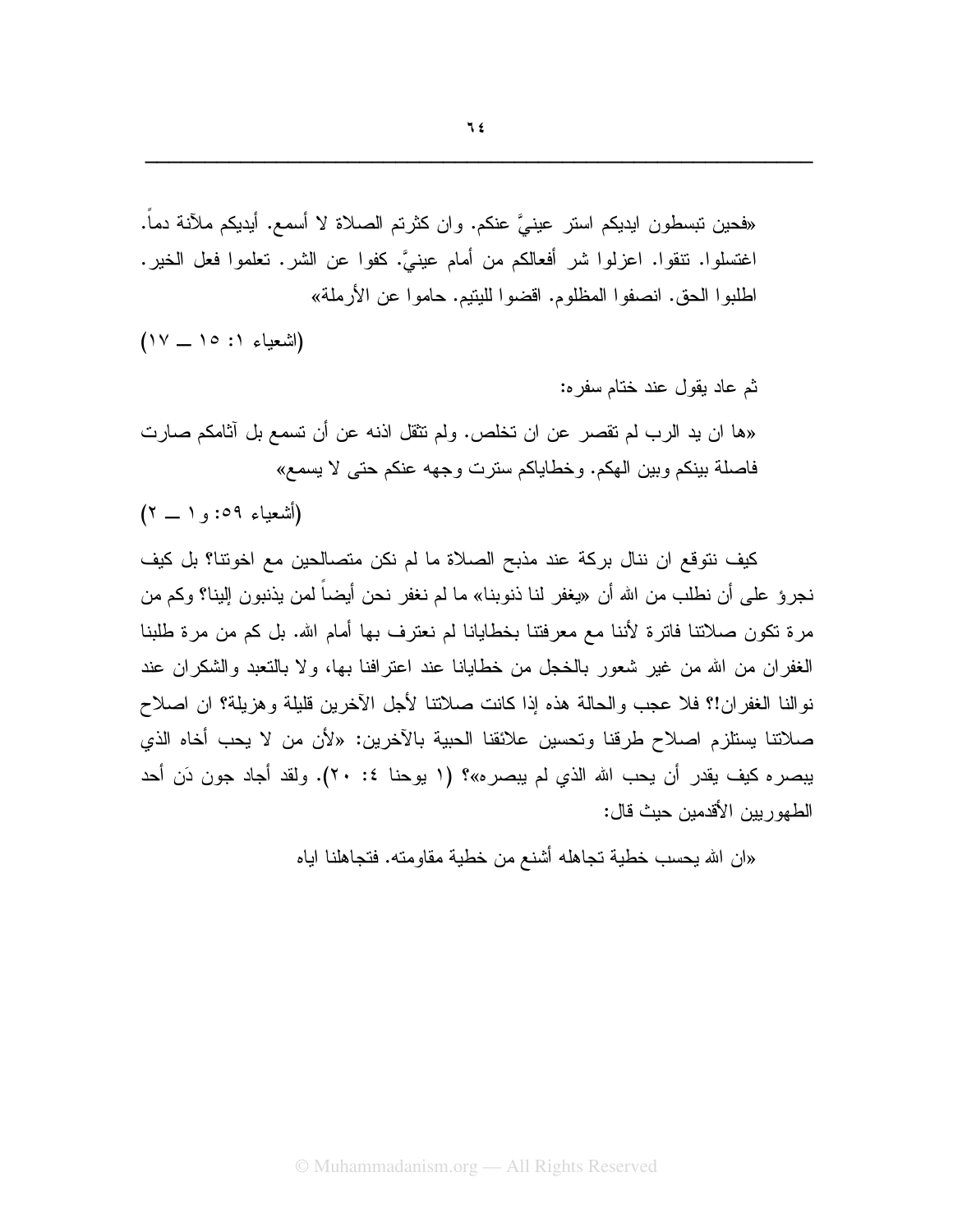يجر ح قلبه أكثر من تعدينا على شر يعته»

وهنالك عائق أخر يقف حائلاً في سبيل الصلاة ـــ قد أشار إليه بطرس الرسول في رسالته الأولى في حديثه عن الواجبات الزوجية المتبادلة (١ بطرس ٣: ٧) فالبيت هو مهبط المحبة و الو لاء، ومنبت الشرف و الكر امة و الوفاء، بين الزوجة وزوجها. ومتى كان البيت كذلك، انتفت منه العوامل التبي «تعيق الصلوات». وعند ما نتوفَّر المودة والعطف والشفقة والمجاملة في دائر ة البيت، عندئذ يصبح المذبح العائلي مركز الجاذبية في الالفة البيتية المسيحية، ومتى انعدمت كل هذه الصفات النبيلة اضحت الصلاة مهزلة. فالصلاة هي المحك الحقيقي للاخلاص ـــ بشرط أن نكون حقيقية. قديماً كتب الأسقف لانسيلوت اندروز مقدمة لصلاة عائلية، نُتلى عند العشاء، قال:

بمثل هذه الاعتر افات يجب أن نتطق شفاهنا وتفيض قلوبنا. فيمكننا أن نذيب كل العوائق التبي نقف حائلا دون صلانتا، فنتم لنا مواعيد الله العظمى، ونتحقق حضوره معنا متى طلبناه من كل قلوبنا، وكنا في طلبنا اياه مخلصين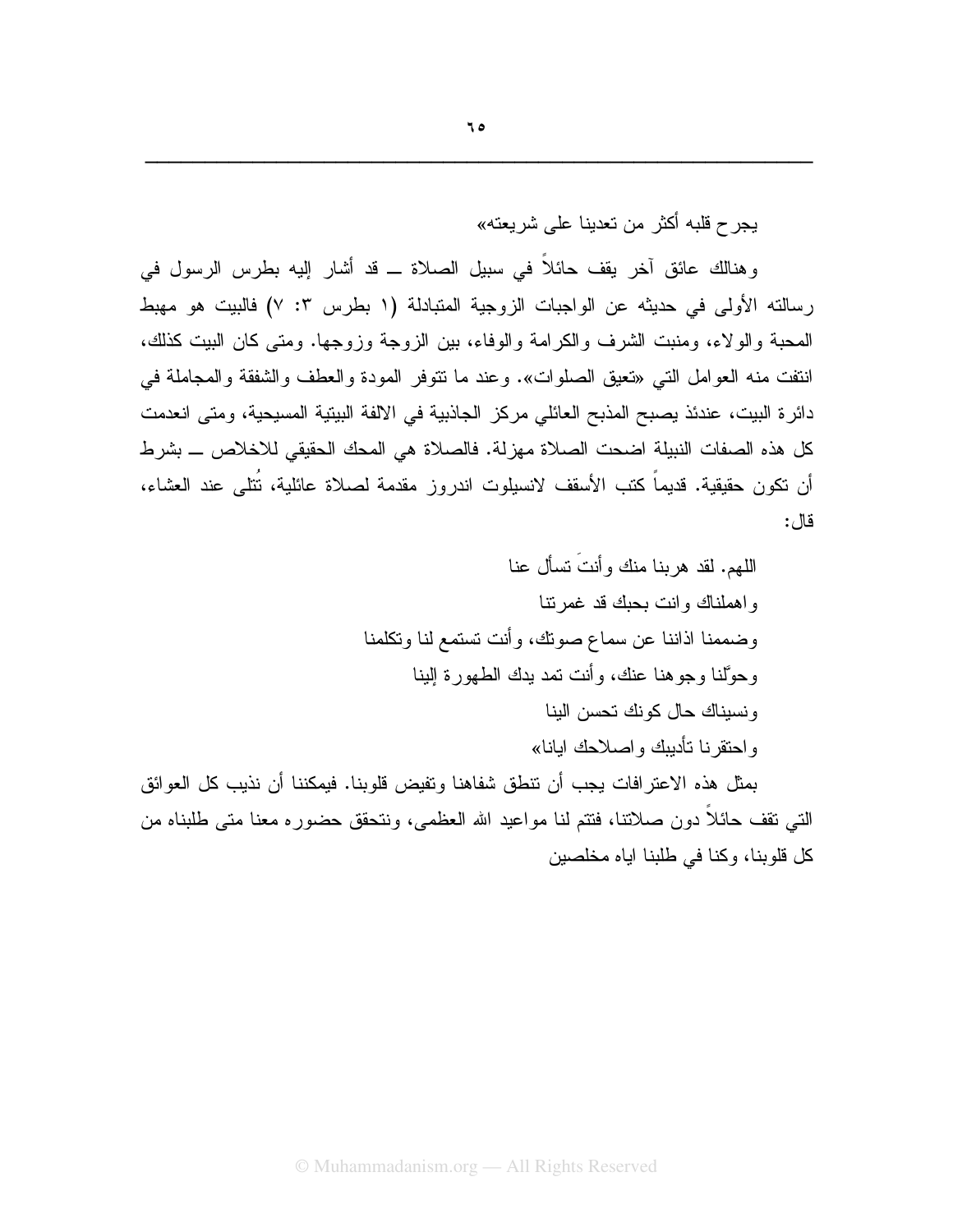## الفصل السابع صلاة الغير المسيحيين والمرسليات

عر فنا في فصل سابق ان الصلاة ركن عامٌّ مشتر ك في كل دين. و مهما أجهدنا أنفسنا، لا يمكننا أن نُلمّ بكل البراهين الدالة على قِدَم وعمومية هذا العنصر السرّي الخفيّ في صلوات الامم الغير المسيحية. ولقد خصص فريدريخ هيلر مئة صفحة في موسوعة له عن صلوات وعادات القبائل الـهمجية التـي نقطن افريقيا واستراليا وامريكا فحدثنا عن:

> «الامم التي في جهلها الظاهر والمستتر تسجد للشجر وتنحنى أمام الحجر»

لكنها في الوقت نفسه نتثىعر بقُوَى سامية ونحس بروح علويّ، إليه نوجّه صلوانها. وكل يوم يمرّ بنا يقدم لنا أدلة واضحة نقرر هذه الحقيقة ونؤيدها. فصلاة الأمم المتبدية نتمّ عن تعطَّش النفس البشرية وتشهد للنعمة الإلهية العامة التي تصوغ قلوب جميع البشر سواء بسواء

الصلاة هي أقدم تعبير وأوضحه عن رعب الإنسان ومخاوفه، وعن شعوره الدائم بأفضال الله ومراحمه عليه. فالإنسان الذي يصلى ــ مهما يكن نصيبه من البداوة ــ إنما هو متصل بعالمين: \_ عالم الغيب، وعالم الشهادة. لكن الإنسان العديم الصلاة يحبس نفسه في عالم واحد \_ هو عالم المادة.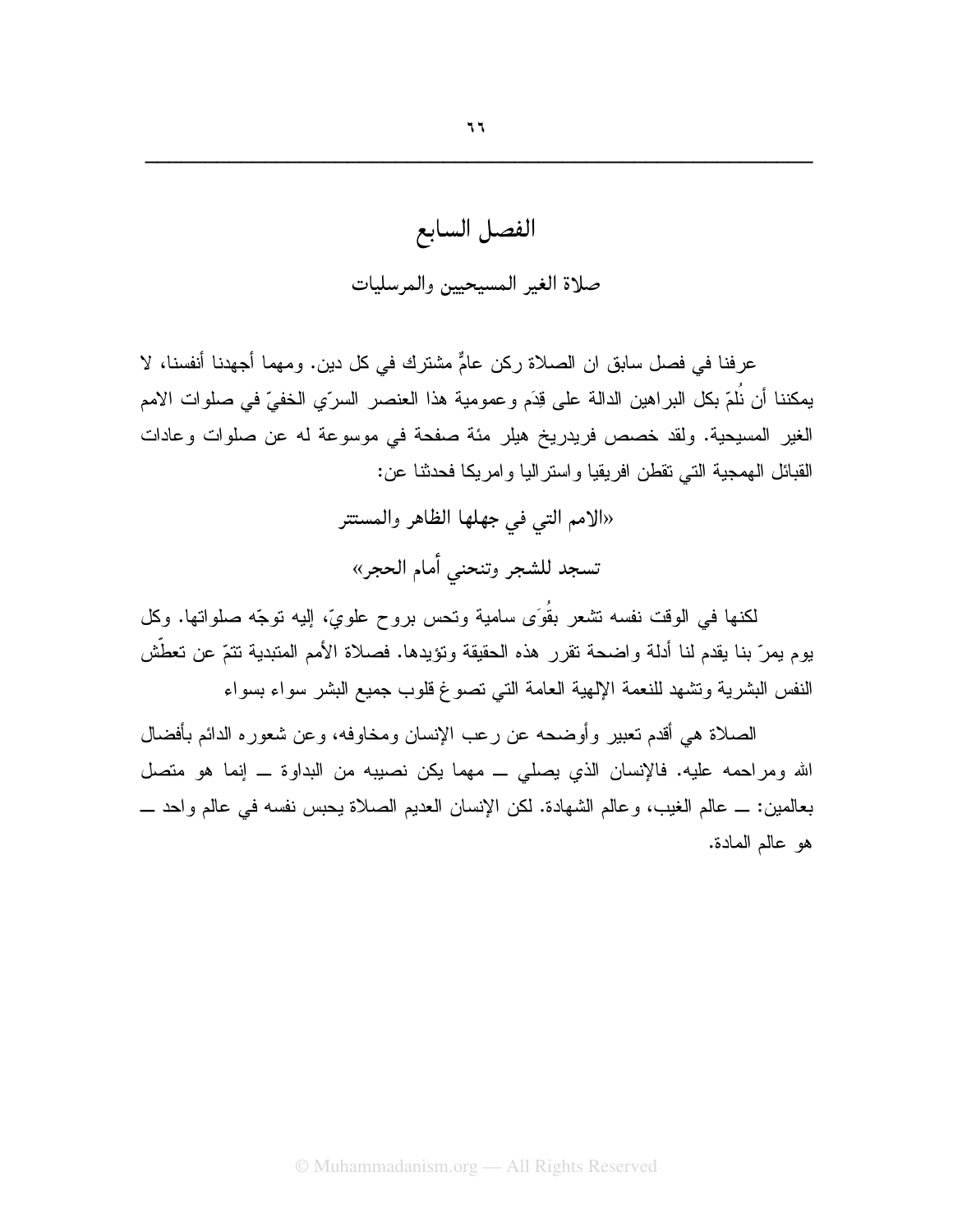يقول بعض الهنود في صلواتهم: «يا أرواح الموتى. ارحمينا!». ان هذه الصلاة هي رغم قصرها نتمّ عن عقيدتين مسيحيتين أساسيتين: أو لاهما الاعتقاد بحياةٍ بعد الموت. والثانية الاعتر اف بحاجة الإنسان إلى رحمة علوية تمكنه من مواجهة صعاب الحياة. يحدثنا التاريخ عن بعض الهنود انهم عندما حاولوا عبور بركة رئيسية في بلادهم، أعدوا زوارقهم ورفعوا إلى «الروح العلويّ» صلاة حار ة، قالوا فيها:

«يا من أبدعت هذه البركة وخلقتنا نحن أو لادك اخضىع هياج هذه المياه، وأجزنـا عليها بسلام» فمن هذه الصلاة نستطيع أن نستخلص شيئاً عن ايمانهم بأبوَّة الاله الخالق وقدرته الفائقة المسبطرة على الطبيعة

من المسلَّم به ان صلوات الامم المتبدية هي في الغالب مقصورة على طلب النجاح الزمني، والنصرة في الحرب والتمتع ببركات هذه الحياة الدنيا. لكننا نجدهم في بعض صلواتهم برنقون فوق الماديات إلى الروحيات ويسمون من العرضيات إلى الجوهريات. فإذا كانت الصلاة الحقة هي النسامي بالنفس إلى حضرة الله، فان في صلوات بعض هذه الأمم ما يشجع المرسليات على أن يتخذوا منها أداة للاتصال بهم والتفاهم معهم \_ واتخاذها أساساً لابلاغهم الرسالة المسيحية. حدثنا القس ألكساندر لبروي عن سكان إحدى الغابات العظمى في افريقيا قال: انهم بينهلون إلى الروح العليّ أن يحفظ حياة كل وليد جديد، وينعم عليهم بحصاد سخيٍّ وفيرٍ، ويَشفى مرضاهم، ويجود عليهم بالمطر الغزير، ويهيئ لهم سلاماً يقيهم كل شرّ مستطير . إلى أن قال: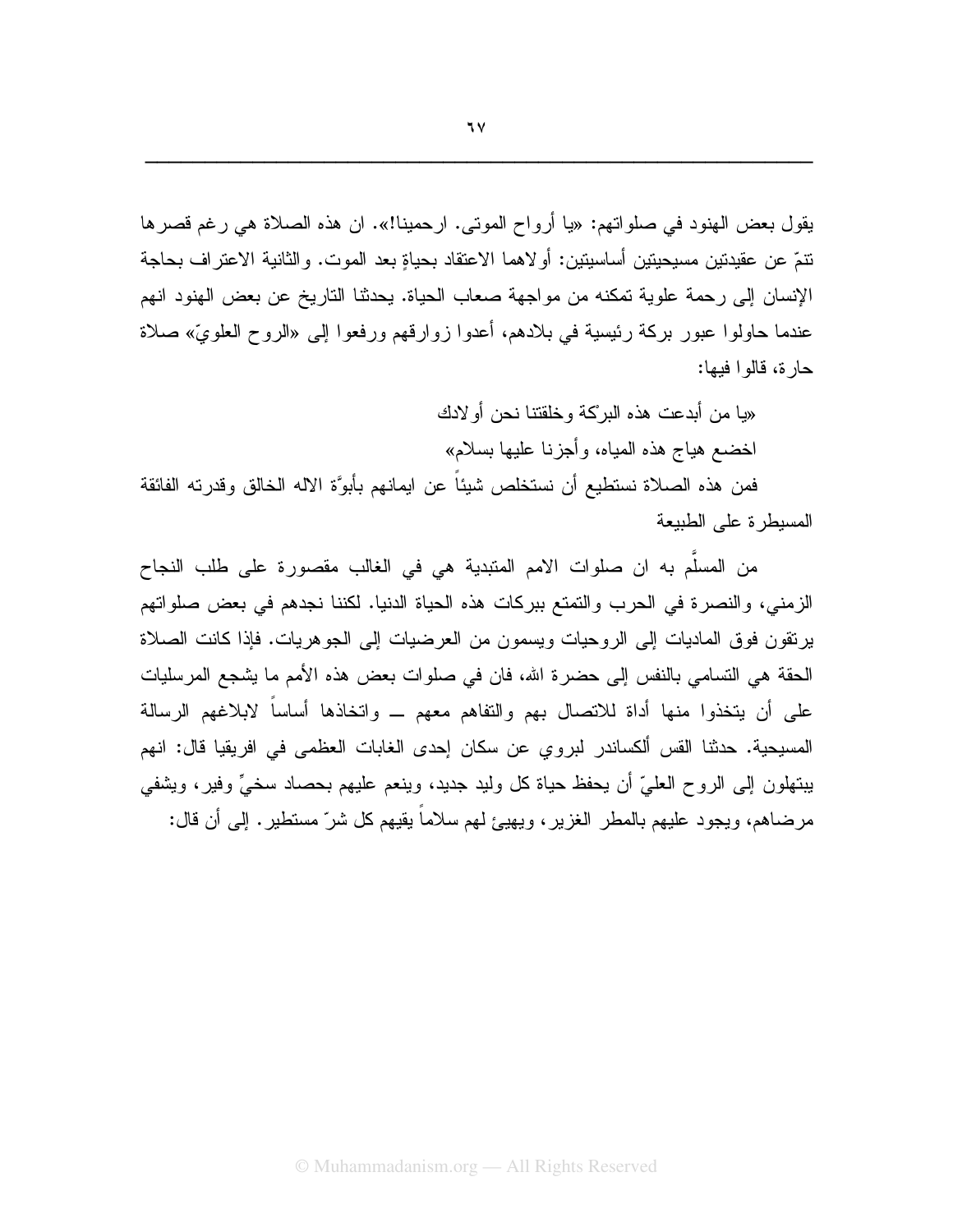«عادةَ تُرفع الصلاة عندهم في شكل دعاء، أو استنزال لعنة، أو نقمة، أو رُقية. وفقاً للظروف والملابسات. وهم ينلون هذه الصلوات أو يترنمون بها ويوجهونها إما إلى أرواح الموتبي، أو إلى الاله العليّ».

ثم نقل عن أحد الكتاب طلبتين من طلباتهم ـــ أو لاهما تر فع لأجل إنسان مر يض:

«ربنا وسيدنا. نطلب إليك أن تشفى هذا المريض من علته. ونتوسل إليك أن تحرره ونداويه ونشفيه». والثانية عن استنز ال المطر :

«اللَّهم جُد علينا بالمطر . لأننا في بؤس وضيق \_ إننا نتعب ونكد ونحن ذريتك. جُد علينا بغيو م محملة أمطار أ ليجد الشعب طعاماً. نتوسل اليك أن تستجيبنا يا الهنا وأبانا»

يقيناً ان الله الذي «يُعطى طعاماً لفراخ الغربان التي تصرخ» (مزمور ١٤٧: ٩)، لا يمكن أن يصمَّ أذنيه عن صرخات أبنائه الذين ينادونه ويناجونه في الظلام. «الغارس الاذن ألا يسمع؟ الصانع العين ألا يُبصر؟ المؤدب الامم ألا يبكت؟ المعلم الإنسان معرفة الرب يعرف أفكار الإنسان» كل الذين أتيحت لهم فرصة عاشروا فيها الأمم الغير المسيحية: كالهنود والبوذيِّين، والمسلمين واليهود ــ قد شعروا بأن ضمائرهم نبكتهم كما رأوا في غير المسيحيين حماسةُ متأججةً نحو الغير المنظور، وجهاداً عنيفاً خالصاً في التماسهم ونلمُّسهم وجه الله، وقابلوا كل ذلك بما يرونه في المسيحيين من فتور وجمود وجحود. حقاً ان الله لا يبالي بالوجوه وهو يعرف طالبيه الحقيقيّين من كل قبيلة و أمة ولسان ويكافئهم حقاً على طلبهم اياه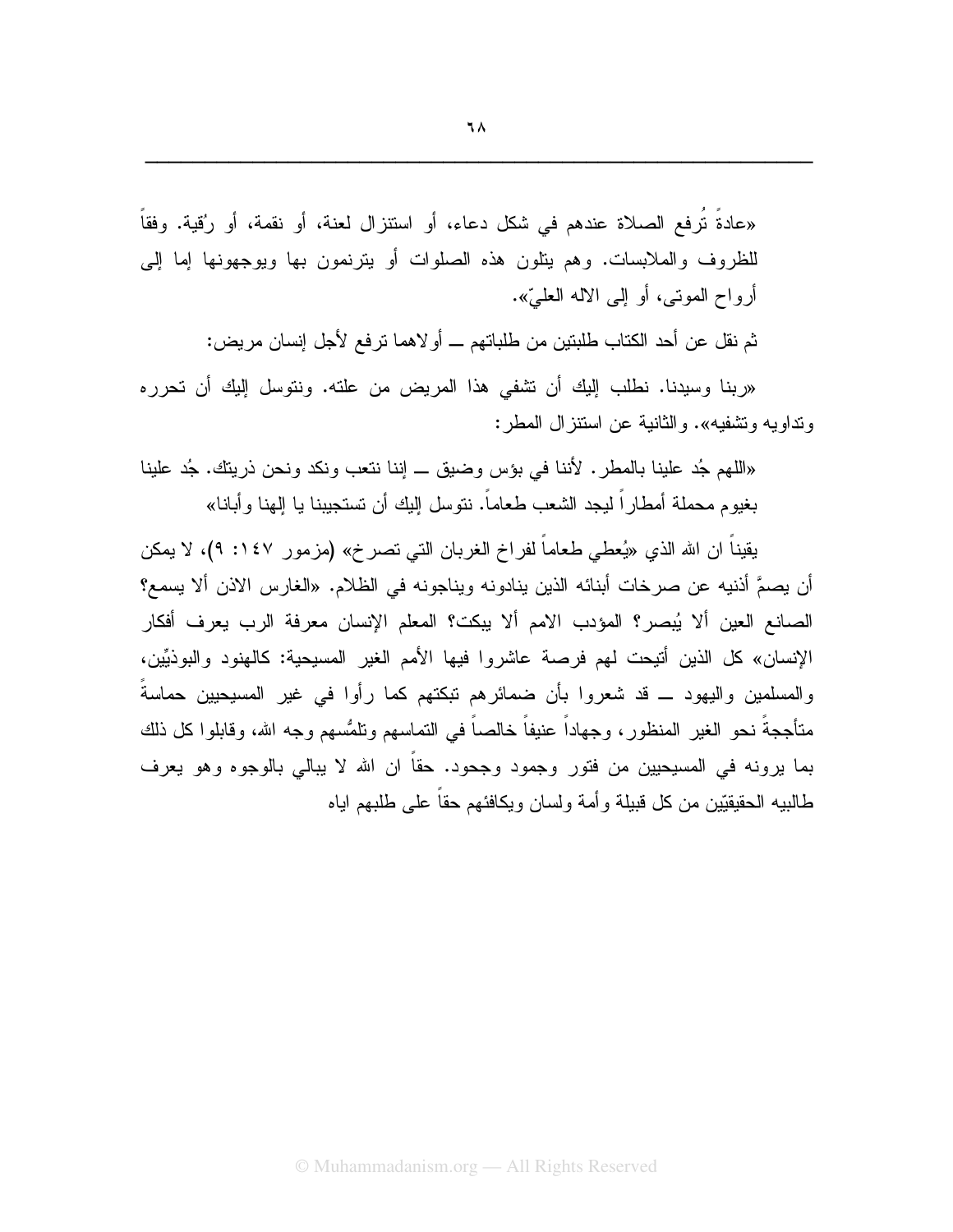بكل قلو بهم

متى أراد الباحث أن يتبين القيمة الفعلية لمثل هذه الصلوات التي تُرفع إلى الله من أمم نتلمس وجه الله في ظلامها، تعترضه مثل هذه الأسئلة: ما هي القيمة الخفيّة الباطنية لمثل هذه الصلوات؟ وما هي قيمتها الظاهر ة الخار جية؟ وما هو مدى تأثير ها في العوامل الخار جة عنها؟ وهل يسمع الله مثل هذه الصلوات؟ أم ان خط تليفونهم لا يتصل بالسنترال الأعلى؟ وهل لها من حواب؟

ان الكتاب المقدس يريق نوراً على هذه الأسئلة فنستطيع أن نحظى منه بجواب. فقد سجل الكتاب صلوات كثيرين ممن كانوا خارج نطاق عهد اسرائيل. فقابين ـــ قاتل أخيه ــــ رفع في مر ارته صلاة إلى الله طالباً أن يقيه شر من يحاولون أن يقتصوا منه على فعلته الشنعاء. فأجابه الله إلى ما طلب (تكوين ٤: ١٣ ــ ١٧). لأن رحمته منذ الأزل وإلى الأبد. وهاجر صلَّت طالبة ماء لابنها الذي كاد يقضى من شدة العطش. والإله الصالح نعطف عليها راحماً واستجاب دعاءها واستحيا ابنها (تكوين ٢١: ١٥ \_ ٢٠). والقابلتان المصريتان مع اننا لم نقرأ عنهما انهما صليتا، الا أن الله كافأ عطفهما على بنبي إسرائيل. ويثرون حمو موسى لم يكن ضمن رعوية إسرائيل، لكنه عرف الله وباركه قائلاً: «مبارك الرب الذي أنقذكم من أيدي المصريين ومن يد فرعون الذي أنقذ الشعب من تحت أيدي المصريِّين. الآن علمت أن الرب أعظم من جميع الآلهة» (خروج ١٨: ١٠ و١١). وراعوث الموابيَّة، بالرغم من كونها وثنيَّة الأصل وعلى رغم زواجها المشوب بالاختلاط الأممي،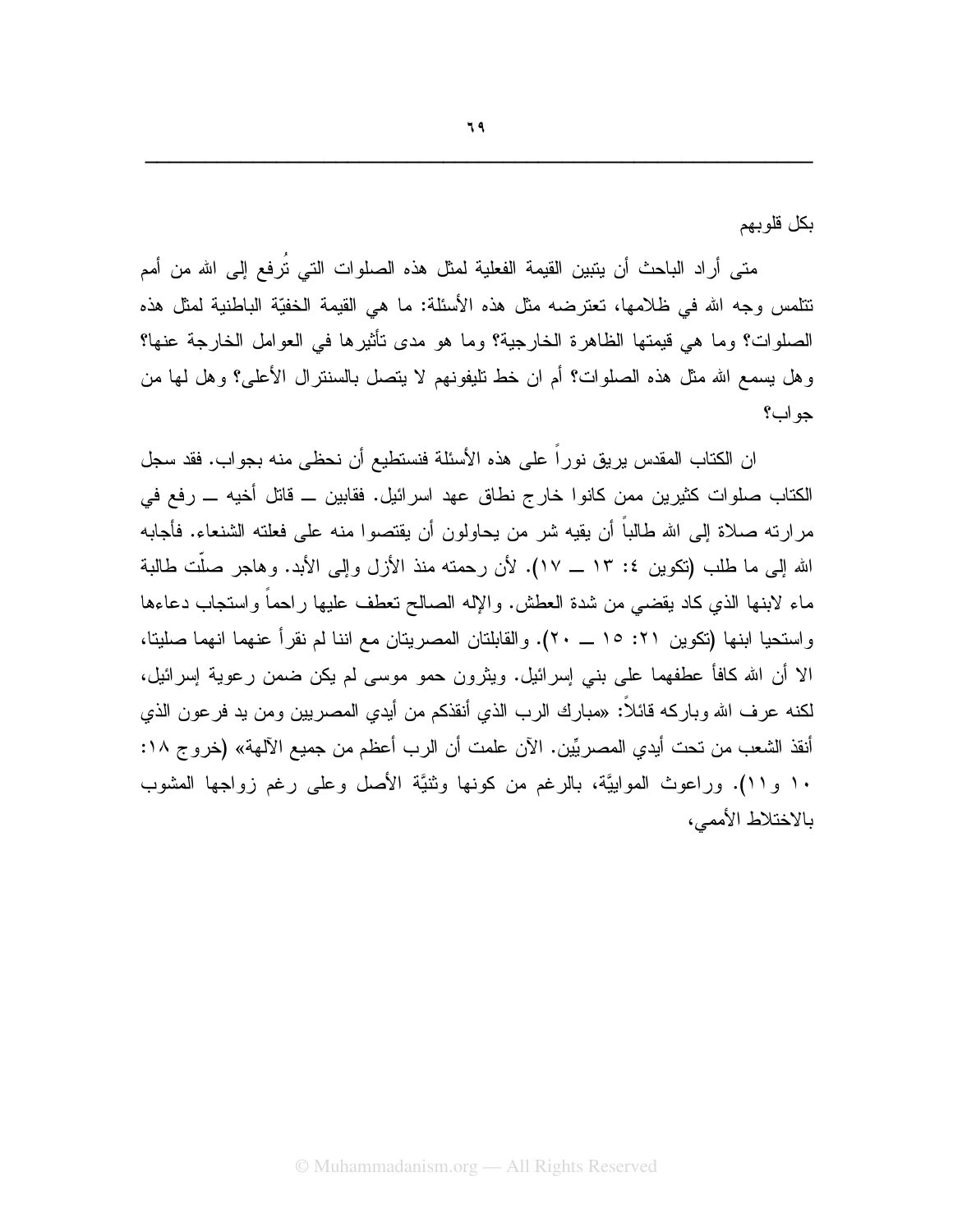نقدَّم لنا خير مثال للو لاء و الوفاء و العفاف، و الأمومة الطاهر ة، و الايمان الوطيد بالله. فلا شك انها كانت متعوِّدة على الصلاة قبل أن تفوه باقرار ها الجليل، الذي قالت فيه لحماتها: «حيثما ذهبتِ أذهب وحيثما بتَّ أبيتُ. شعبك شعبي والـهك الـهي» (راعوث ١: ١٦). ومن هذه السيدة وُلد عوبيد والد بسمي أبـي داود. فيا نرى هل كان سليمان منفكراً بـها حينما صلـي قائلاً:

«وكذلك الأجنبيِّ الذي ليس من شعبك اسر ائيل هو ، وجاء من أرض بعيدة من أجل اسمك. لأنهم يسمعون باسمك العظيم وبيدك القوية وذراعك الممدودة. فمتى جاء وصلى في هذا البيت فاسمع أنت من السماء مكان سكناك وافعل حسب كل ما يدعو به إليك الأجنبي لكي يعلم كل شعوب الأرض اسمك فيخافوك كشعبك اسرائيل. ولكي يعلموا انه دعى باسمك على هذا الببت الذي بنبت» (١ ملوك ١. ٤١ ــ ٤٣).

وراحاب الزانية قاطنة أريحا، ونعمان السرياني، وكورش الوثني الفارسي ــ كل هؤلاء نالوا من الله جواباً على أشواق قلوبهم العميقة ونالوا مراحم وهم خارج نطاق الشعب الإسرائيلي. ولسنا نعرف شخصا غير المسيح قد نال الألقاب والمواعيد والبركات التي وُعد بها كورش في نبو ات أشعباء

وفي قصة يونان المختصرة نعثر على ست صلوات منها صلاة الملأحين إلى آلهتهم. وعند ما ألقوا القرعة ليتبيّنوا إرادتها، ولما صلوا إلى يهوه اله اسرائيل، استجيبت صلاتهم التي رفعوها في العاصفة، وقُبلت عهودهم ومواثبقهم. وكذلك صلاة بونان التي أظهر فيها ندامته من أعماق البحر ، قد سُمِعَت واستجيبت. وشكواه التبي رفعها إلى الله طالباً أن يعفي من الموت في ذلك الحبن قد قبلت و أجبيت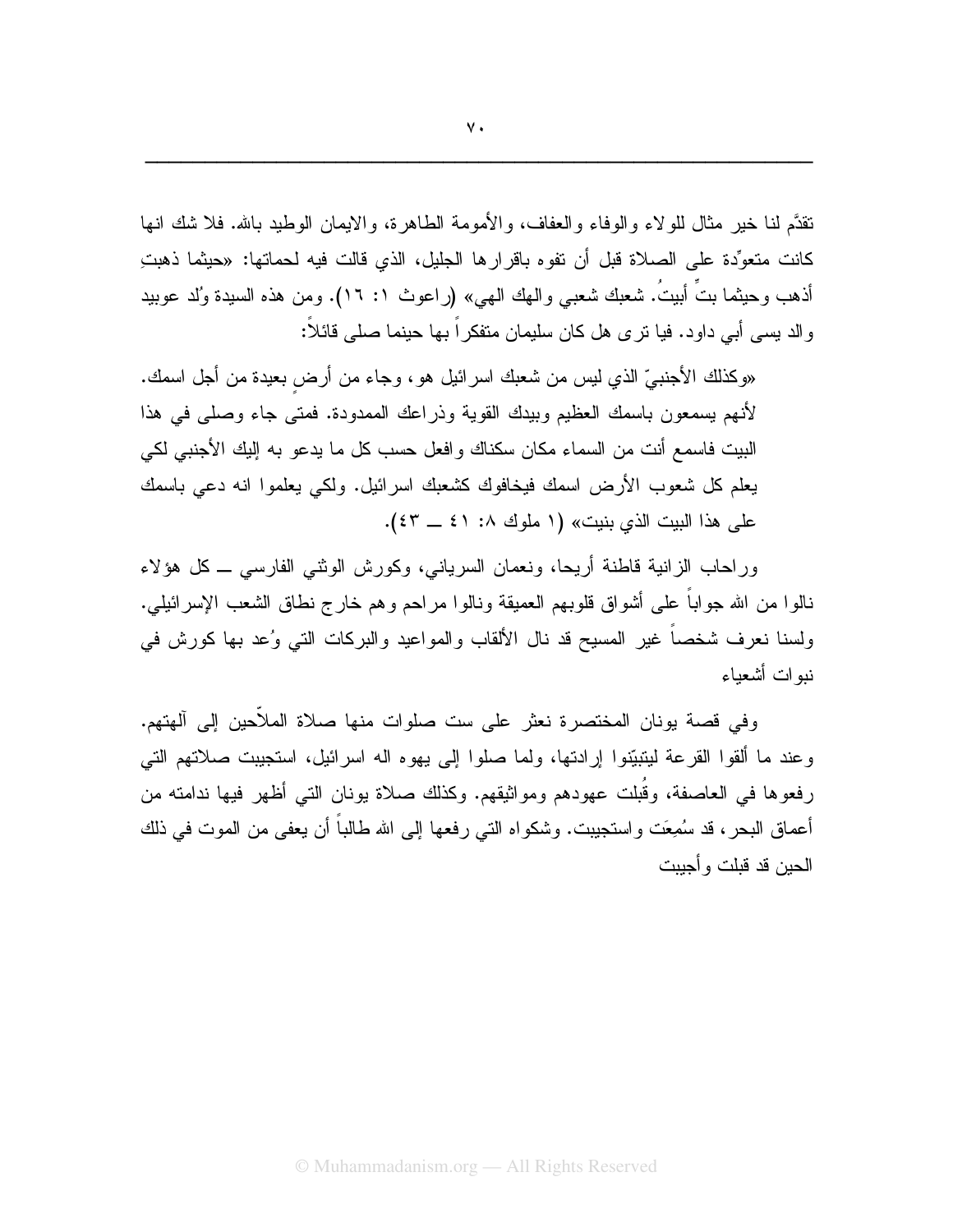وفي العهد الجديد نعثر على صلوات رُفعت من أناس لم يكونوا ضمن رعوية إسرائيل \_ أمثال المجوس ـــ و المر أة الكنعانية، وكر نيليوس، كل ذلك يذكر نا بأن:

> لمر احم الله انساعاً يفوق سعة البحر لأن محبة الله أرحب من سعة عقل البشر وقلب القدير بفبض رحمة وحناناً

وضع دكتور روبرت هيوم كتابا سماه: «خزانة الديانات الحية» ضمنه صلوا مقتطفة من الكتب المقدسة التي ندين بها بعض القبائل السلالية. وفي باب الابتهال والتعبد أورد أمثلة جميلة للصلاة تشهد لواضع الكتاب وجامعة بدقة البحث وسعة الاطلاع وقوة المثابرة. ان ذلك الكتاب يشتمل على لآلئ درية ثمينة من صلوات البشر على مرّ الأجيال، تتوجها كلها تلك اللؤلؤة التي لا تقوم بثمن ـــ أعنى بها صلاة المسيح. وعند ما تقرأ هذه المختارات المعبرة عن أشواق القلب البشر ي، يرجع إلى ذاكر تنا ذلك القول الجليل: «يشبه ملكوت السموات إنساناً تاجراً يطلب لآل*ي*ً حسنة». وقبل نجسد الكلمة بألف سنة ويزيد رفع أحد «أشراف» الهنود صلاة قائلاً:

> «من الوهمي اهدني إلى الحقيقي ومن الظلام قدنبي إلىي النور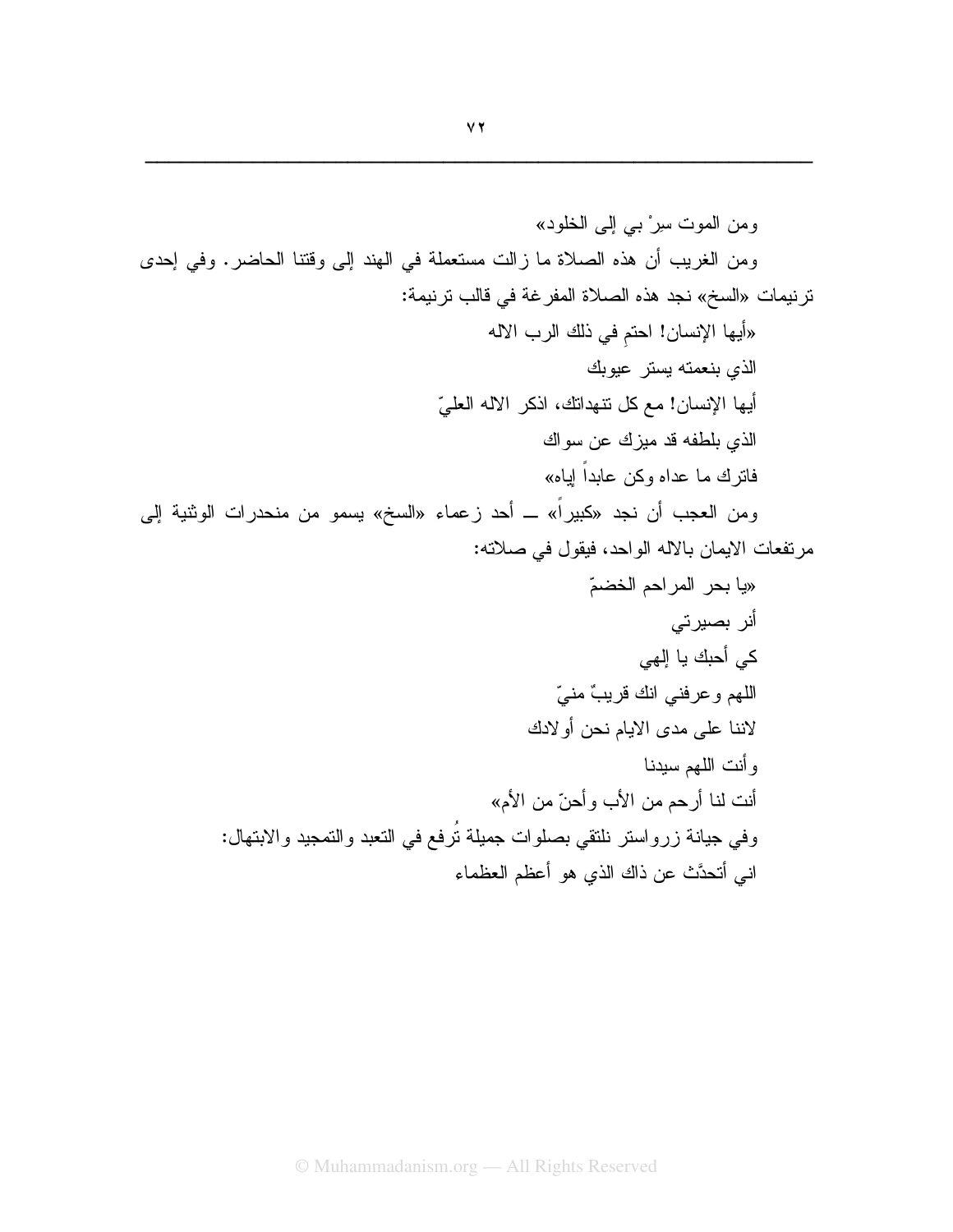وكل سائح اتفق له ان زار الشرق الأدنى، يدوي في أذنيه «الأذان» الذي سمعه من المؤذَّن من مأذنة الجامع، ويرتسم أمام مخيلته منظر جماهير المصلين الذين ينتظمون صفوفاً داخل الجوامع وخارجها ليؤدوا فريضة الصلاة لله. ولا شك ان صلوات المسلم الجهرية والسرية هي نقطة الاتصال التي يرتكز عليها المرسل في ابلاغ المسلم رسالة الخلاص المقدمة في الإنجيل. ان حياة المسلمين الدينية تتركز في الخمس مرات التي يصلُّون فيها إلى الله. ويرى الناظر إلى نلك الجموع الزاخرة شدة الغيرة والنعبد لله. وهذا يُرى بكل وضوح على ملامحهم النَّبِي نتم عن شيء غير قليل من الاخلاص والهدوء. لأن المسلم المصلِّي يكون عادة منصباً بكلياته وجزئياته في صلاته. ومع ان عدداً غير قليل منهم نتمثل فيه الفريسية المتطرفة فيطيلون الصلاة لعلة ولذلك يكررون الكلام باطلاً ولكن لا ينكر أن بينهم جماعة يمثلون الروح النائبة التي ملأت قلب العشار الذي ناب وأناب وبكي واسترحم. فما هي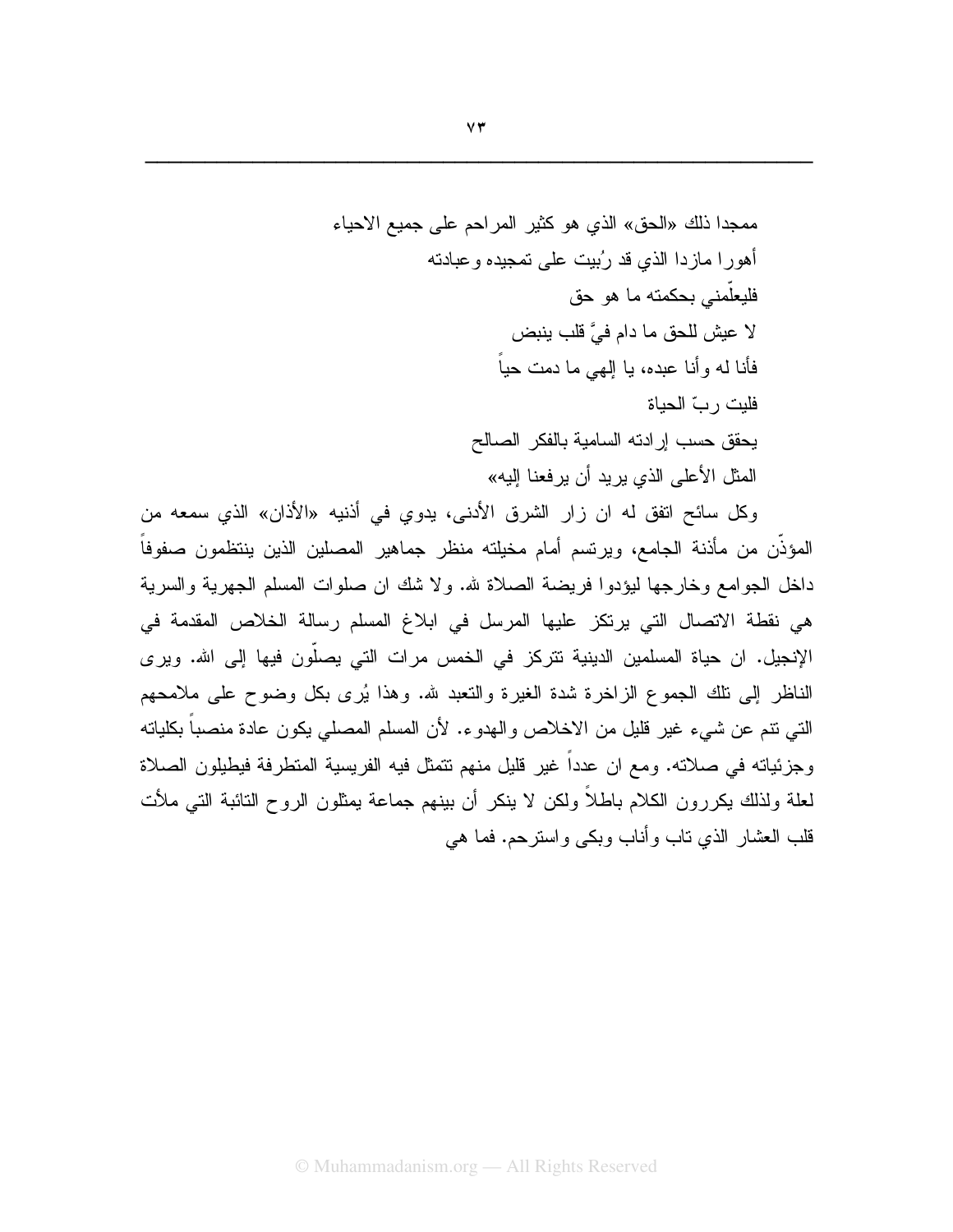ملاحظتنا على مثل هذه الصلوات التي برفعها غبر المسيحيين؟

وهنا أرى المجال متسعاً أمامي أورد حادثة من اختباري الخاص:

ففي ذات صباح ما، منذ بضعة أعوام، كنت مسافراً في إحدى البواخر على منن المحيط الهندي، وكنت وقتئذ أطالع كتاباً يتضمن بعض الصلوات الإسلامية، كان قد طبع في كولومبو باللغتين ـــ العربية والتاملية. والصلوات المتضمنة فيه من صلوات الدر اويش النقشبنديين فألفيتها نموذجاً للصلوات التي نسمعها في كل مكان على ألسنة الشعب. و ها نحن أو لاء نورد نموذجاً من هذه الصلوات الجميلة: «اللهم اني مُفلِسٌ حقاً. وها أنا أقف أمام باب مراحمك. حقاً أنا غارق في لُج من الآثام. فاللهم اصفح لي من أجل اسمك العظيم. بالحقيقة أنا غريب ضالٍّ غاو، ورقٍّ ذليل ليس لي ما أنقدم به إليك سوى اهمالي ومعاصبي. ان خطاياي نفوق رمل البحر عدّاً. فاصفح لي واعفَ عني. امحُ معاصيَّ وخذ بيدي ونولاني بحكمتك وقدرتك. ان قلبي سقيم حقاً ولكنك قادر على شفائه. انني في بؤس حالي لا أقوى على انيان أي عمل صالح. لقد كثرت آثامي، وثقلت معاصبي لأن قدرتي على الطاعة مصابة بالشلل والعجز . فاللهم الهب قلبي بكلمة منك، كما الهبت قلب ابر هيم فكانت نار ك السماوية بر داً وسلاماً عليه.

> هذه صلاة للصفح والغفران ما أجملها وهنالك مثال آخر، نعني به فاتحة القرآن: «بسم الله الرحمن الرحيم الحمد لله رب العالمين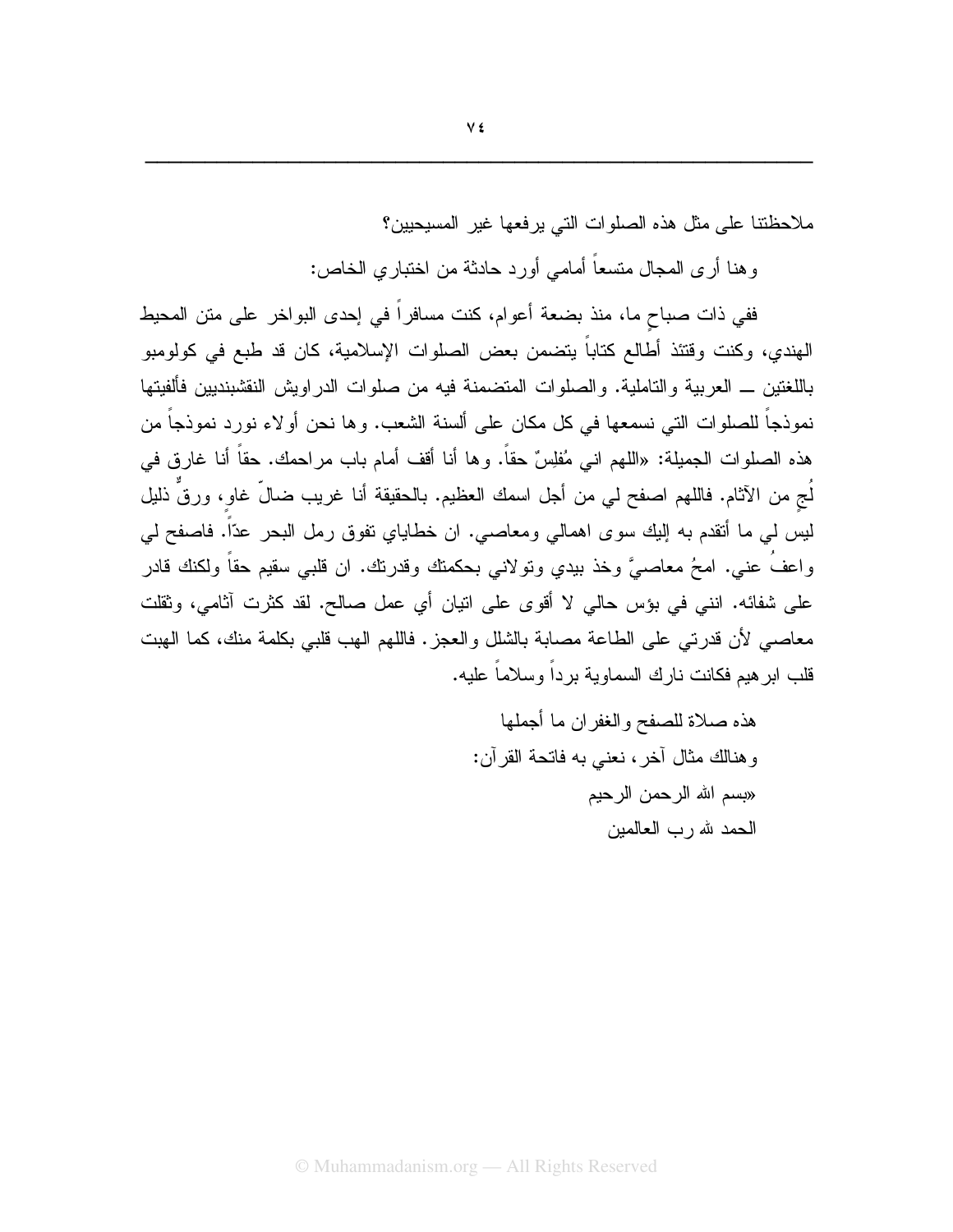(السورة الأولىي في القرآن)

ولقد نأثر الدكتور كامبل مورجان لما اطلع على هذه الصلاة التي يرفعها إلى الله ملايين من البشر وقد ظلوا على هذا المنوال ثلاثة عشر قرناً. وتعبيراً عن شدّة تأثره كتب العبارة الآتية بحروف مفخمة وعلقها على واجهة قاعة الاجتماعات في كنيسة وستمنستر :

والغزالي، ذلك العالم المُسلِم المتصوِّف، الملقَّب بـ «حجَّة الإسلام» المتوفِّي عام ١١١١ ميلادي، كتب الشيء الكثير عن الصلاة وسر الاختلاء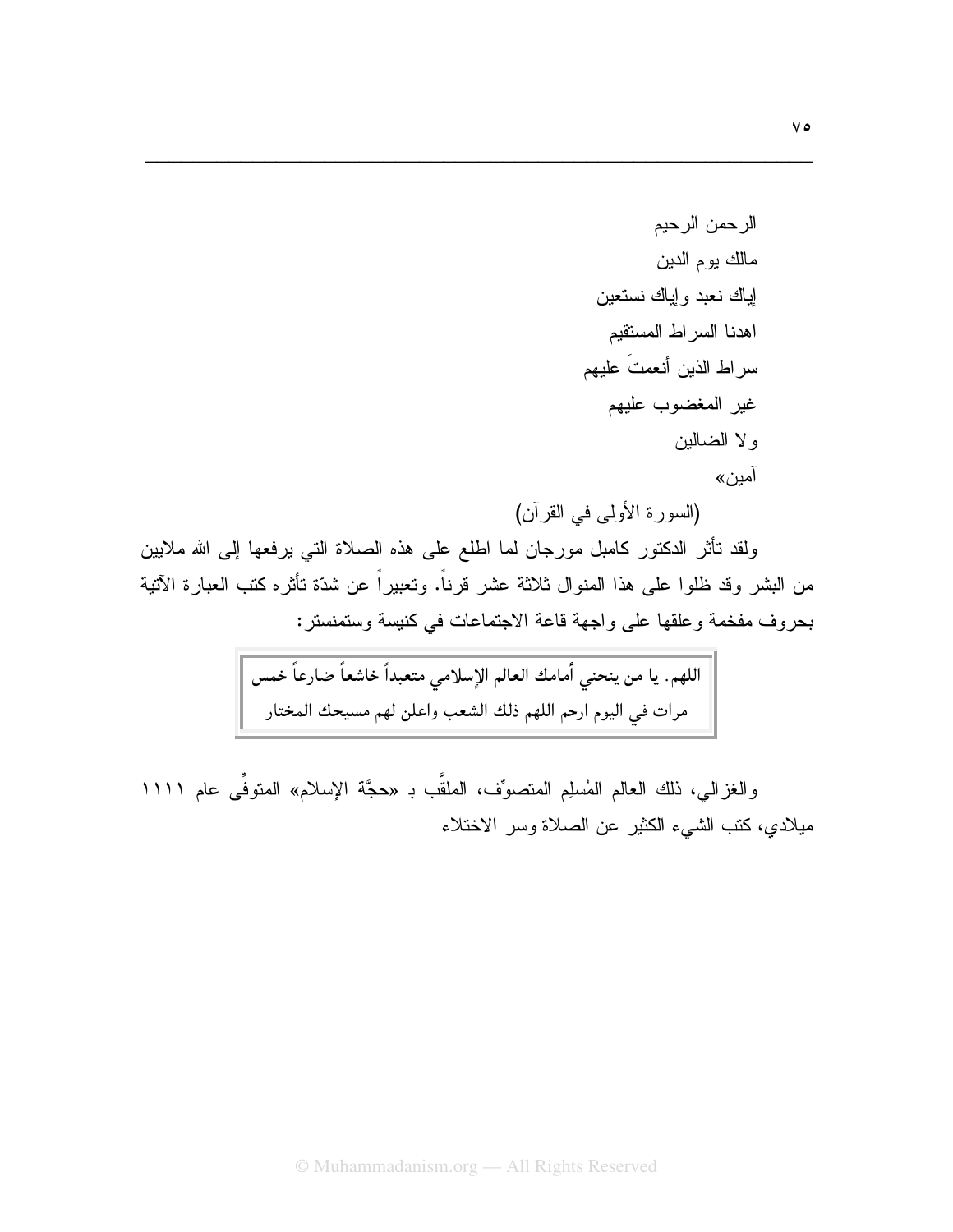بالله ـــ وهو بـلا شك فـي مقدمة أعلام الفكر الإسلامـي ـــ وقد ازداد نفوذه وسحر تأثيره فـي القرن الماضـي بنوع خاص. كان مفكراً عميقاً باطنياً وقد طلب الله بكل قلبه وكان له بعض الالمام بكلمات الإنجيل، إلا انه كرس حياته للدفاع عن الإسلام فلا غرو إذ خلع عليه التاريخ لقب «حجَّة الإسلام». ولقد ضرب بسهم في تعليمه عن الصلاة فوصفها بالقول: «الصلاة هي نقرُّب من الله وهي هبة نقدمها لملك الملوك... الصلاة الحقة نتألف من سنة عناصر: حضور القلب، وانتباه الذهن، وتمجيد الله، والخوف، والرجاء، والحياء»… «لا يكفي المصلَّى أن يوجه وجهه نحو القبلة، لأن القلب لا يتوجه حقاً إلى الله إلا باعتزاله كل شيء ليكون في محضر الله». وقد وضع الغزالي صلاة للغفران قال فيها: «اللهم اغفر ذنبي واعف عن جهلي وإفراطي فيما أتيت. فأنت أعلم منبي بكل شبيء. اللهم اغفر لمي صغائري وزلاتي، وكل مقاصدي السبئة، وكل فعالي. اللهم اغفر لمي ما اقترفت في ما مضـي، وكل ما أنوي أن أرتكبه في المستقبل، وكل ما أنا مُصـرٌّ عليه في أعماق نفسي. اغفر لي كل ما أبطنتُ وأظهرت وكل ما ظهر لديك مني وخفي عني، فأنت أدرى به مني. فأنت الأول والآخر وأنت على كل شيء قدير»، وهكذا كل تعاليم الغزالي عن الصلاة والندرب على الشعور بحضرة الله يشبه على نوع ما، كتابات بعض المتصوفين من المسيحيين. وفي كتابه المسمى «البداية» قال:

«اعلم أن رفيقك الذي لا يبارحك في الدار وفي الخارج، في منامك وفي يقظتك، في ممانك وفي حيانك، انما هو ربك وسيدك، وخالقك وحافظك وكلما ذكرته وجدته عن جانبك. لأن الله نفسه قد قال: «أنا خليل اصغى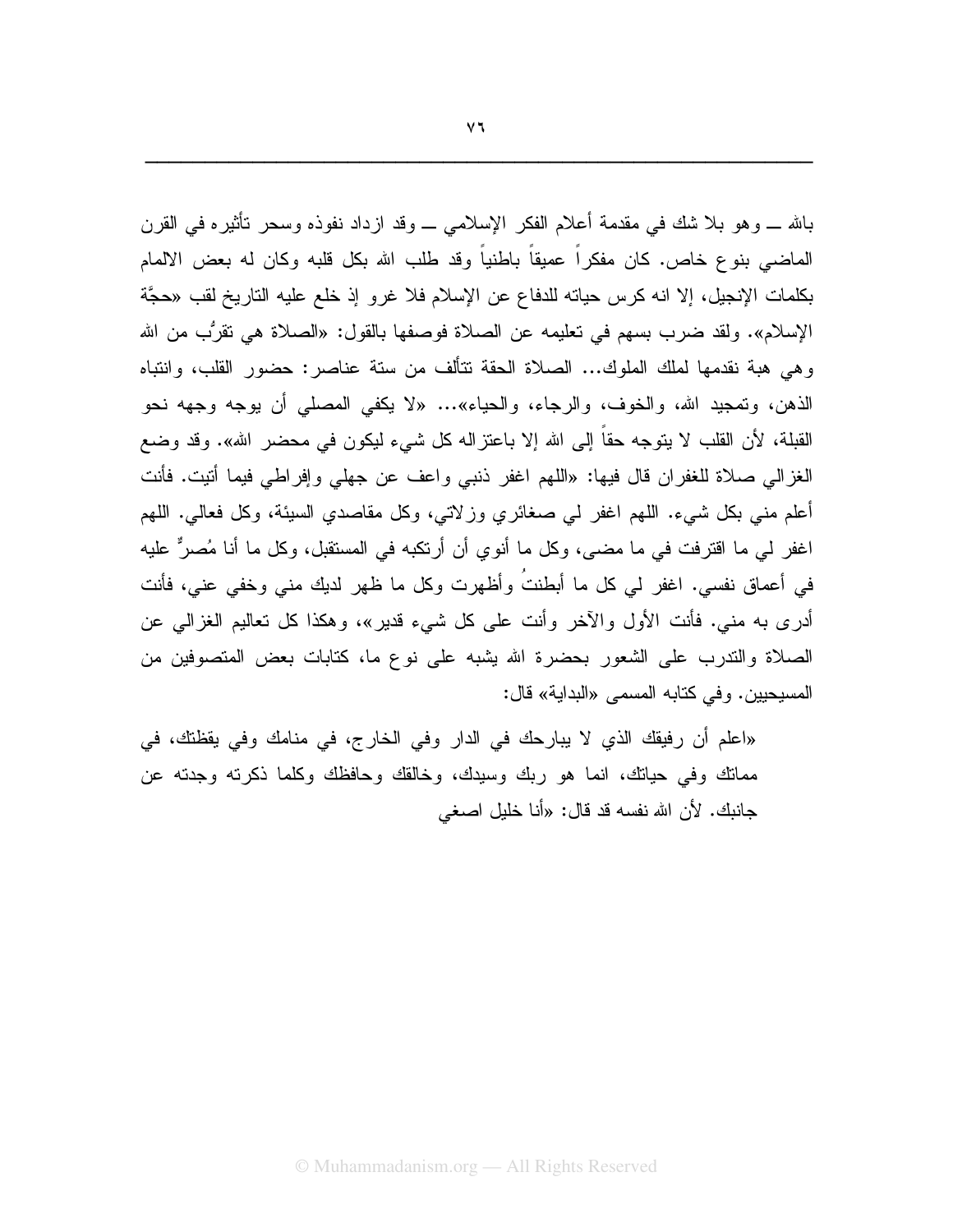لكل من يذكرني». وكلما كان قلبك مثقلاً بالأحزان بسبب اهمالك أمر دينك، وجدت فيه الصديق الملازم لأنه سبحانه وتعالى قد قال: «أنا مع المنكسري القلوب في سبيلي». فلو عرفته كما وجب لاتخذته لك خير رفيق وهجرت كل شيء في سبيله» هذه كلمات شر يفة نتم عن حياة مشبعة بالتعبد الحقيقى

فمن المحال، والحال على هذا المنوال، ان نطَّلع على صلوات الغير المسيحيين الا ويتجلَّى لنا ان هنالك نقطة تماس واتصال، منها تبلُّغهم رسالة الانجيل. فالصلوات والمذابح المقامة «للاله المجهول» إنما هي تحريض للمرسلين مثلما كانت تحريضاً لبولس الرسول من قبل. وفي الواقع نحن مجرَّبون ان نتغاضىي عن أشواق النفوس المتعطشة إلىي الله من أراض بعيدة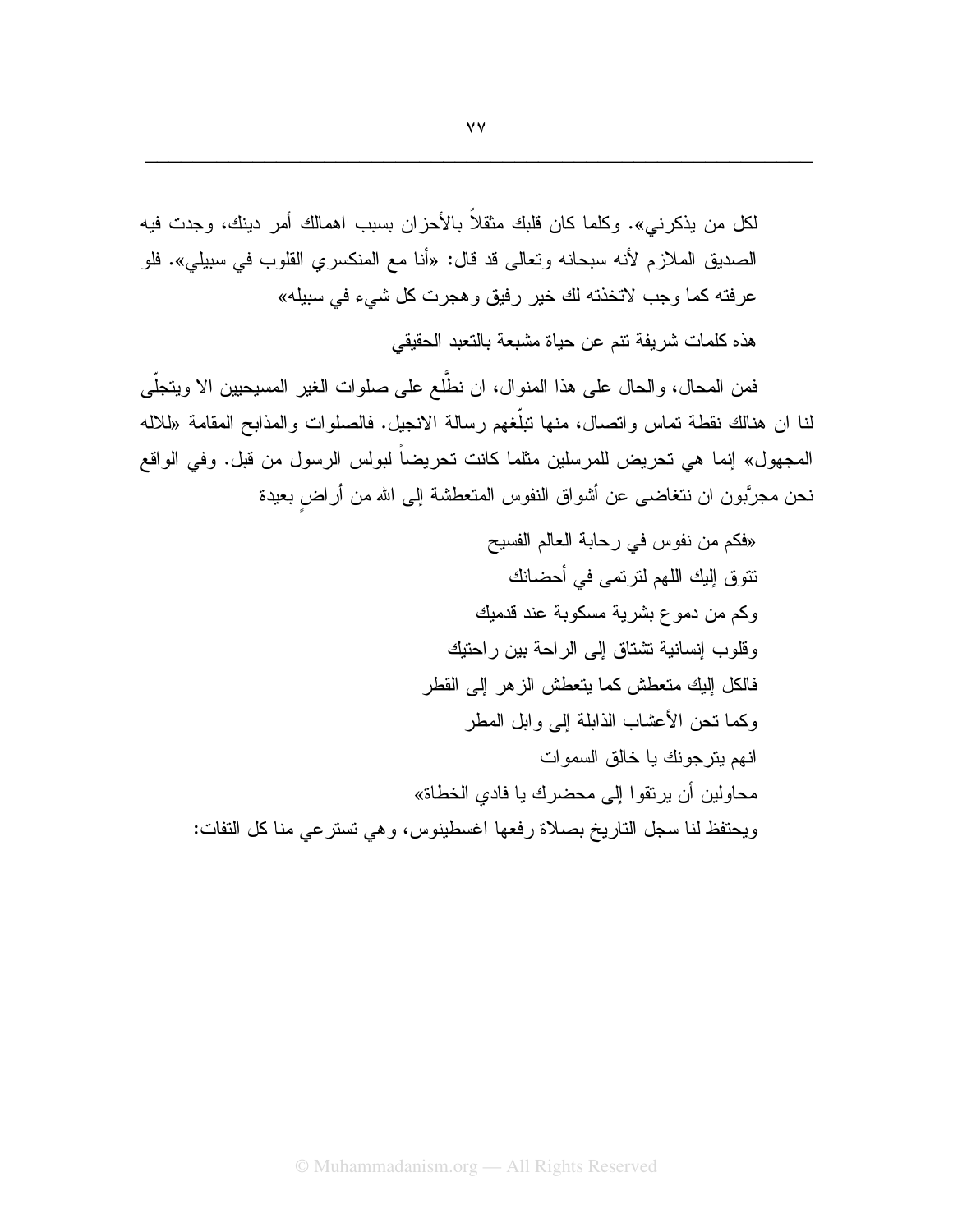«أيها الآله الحقِّ. أنت في كل مكان مستمع لصلوات كل الذين التجأوا إليك وأجبت سؤلهم. نعم قد أجبتهم جميعاً بصراحة ولو أن الكل لم يقووا على تبيانها. لأنهم لا يسمعون منك دائماً ما يلذ لمهم سمعه. ان خادمك الأمين هو الذي يلذ له أن يسمع ما نقوله له وليس هو ذاك الذي يتطلع البك لتسمعه على الدوام ما يلذ له سمعه»

و الآن بعد أن نبيَّنًا شيئاً عن صلوات الغير المسيحيِّين، بقي علينا أن نشير إلى هذه الحقيقة الأساسيَّة: وهي أنه بوجد بون شاسع بين صلاة الغير المسيحيِّ، وصلاة المؤمن الحقيقي. فصلاة المهاتما غاندي مثلاً تختلف كل الاختلاف عن صلاة أحقر هنديّ من الذين قبلوا المسيح مخلِّصاً ورباً. والفرق في النوع: ذلك ان صلاة المسيحي مرفوعة إلى الله باسم المسيح، وفق إرادة الله، وفي قوة الروح القدس، ولا يُتاح للإنسان أن يصلِّي على هذا المنوال الا متى كان له اتحاد وثيق ثابت بالمسيح

ولقد حرص لوفا الطبيب البشير على أن يلقى نوراً ساطعاً على حياة بولس بعد تجديده حالاً فقال عنه: «هوذا يصلي». فشاول الفريسي كان يهودياً متعبداً نقياً وقد صلى كثيراً سراً وجهرًا. لكن بعد أن فني الطرسوسي شاول في بولس الرسول تغيَّرت صلاته كل التغير على أساس أول صلاة رفعها إلى الله بعد نجديده: «يا رب ماذا نريد منبي أن أفعل» (أعمال ٩: ٦ و ١١) فصلوات شاول كانت مطبوعة بطابع العهد القديم، وصلوات بولس كانت في اسم المسيح وباسمه

وفي خطاب المسيح الوداعي لتلاميذه، ألقي عليهم درساً غاية في الأهمية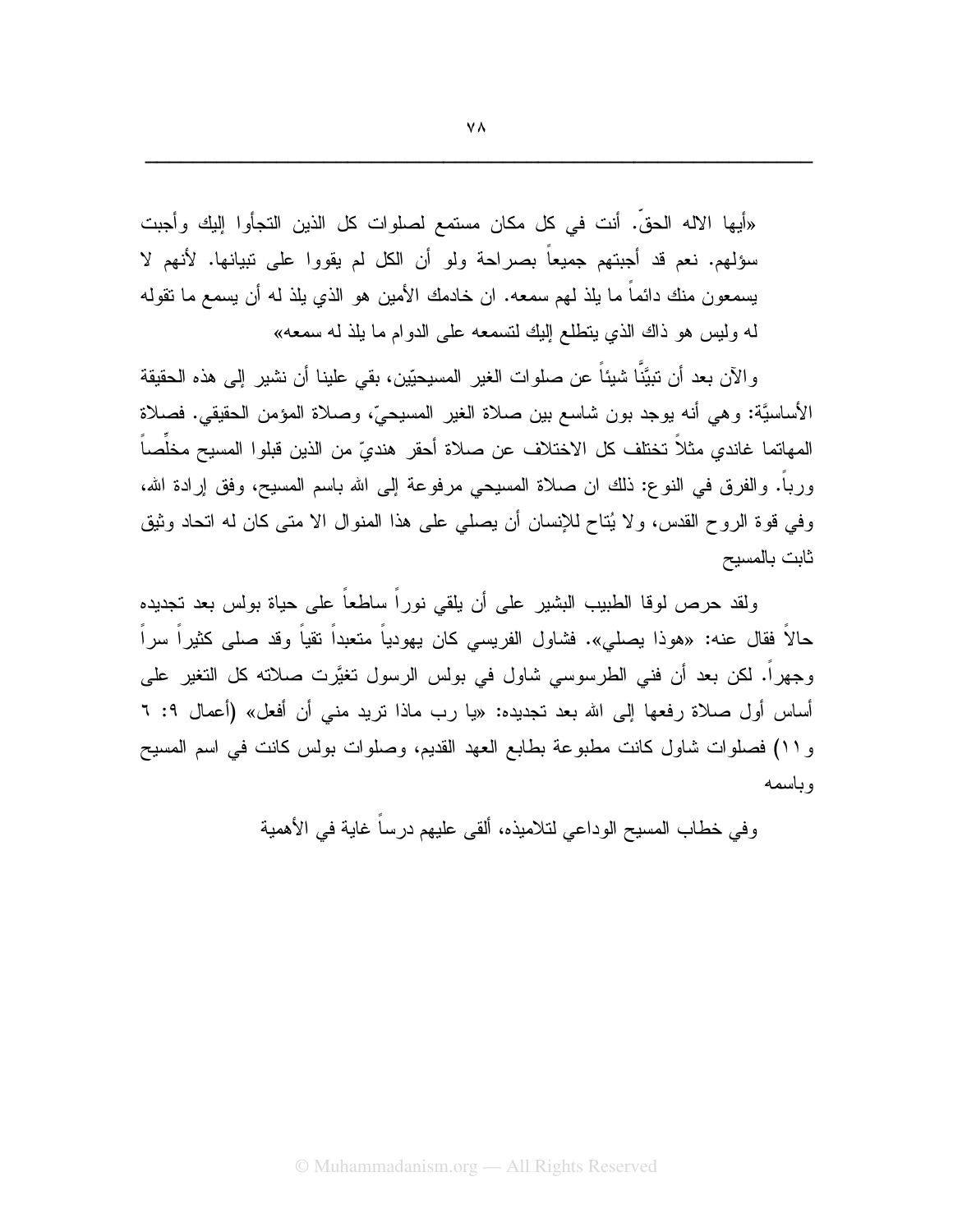عن الصلاة، فكان ذلك الدرس مسك الختام لتعاليمه القدسية الجليلة: «الحق الحق أقول لكم. ان كل ما طلبتم من الأب باسمي يعطيكم. إلى الأن لم تطلبوا شيئاً باسمي. اطلبوا تأخذوا ليكون فرحكم كاملاً» (يوحنا ١٦: ٢٣ و ٢٤). هذه مبادئ العهد الجديد الأساسية للصلاة. والمستفاد من تعاليم المسبح ورسله ان الصلاة باسمه نعني أن نعتمد على فدائه الذي صنعه لأجلنا وان نطلب الأشباء التي نتمناها، ونحن في روح المسيح متحدون اتحاداً حيوياً به

ان صلاة الغير المسيحيين هي على أكثر نقدير، في دار الهيكل. ولكن الذين نالوا حياة النَّبني وصـاروا في عداد بني الله، إنما يتقدمون يثقة إلى قدس الأقداس، بدم المسيح، بذلك «الطريق الذي كرسه لنا حياً حديثاً بالحجاب أي جسده»

والاتحاد بالمسيح معناه نبادل المصلحة معه. هذا برفع الصلاة إلى أرقبي مستوى: «ان ثبتم فيَّ وثبت كلامي فيكم تطلبون ما تريدون فيكون لكم» (يوحنا ١٥: ٧). فكل تعريف عن الصلاة يصفها بأنها ممارسة عامة مشتركة بين جميع الأمم في كل دين، لا يؤدي الغرض أحسن أداء، ولا يحيط بأسمى معاني الصلاة المسيحية. لأنها تختلف في النوع عن كل صلاة أخرى. ولعلٌ واضعى «أصول الايمان» كانوا قريبين من الحقيقة بقولهم: «ان الصلاة هي رفع نقديم أشواقنا إلى الله عن الأشياء المرضية لإرادته في اسم المسيح مع اعترافنا بخطايانا وشكرنا له على مراحمه». فعند ما يصبح أولئك البعيدون عن الله قريبين منه في المسيح ويتقدمون إليه في الصلاة، عندئذاك بنالون روح التبني فيصرخون با أبا الآب «يا سامع الصلاة إليك بجيء كل بشر»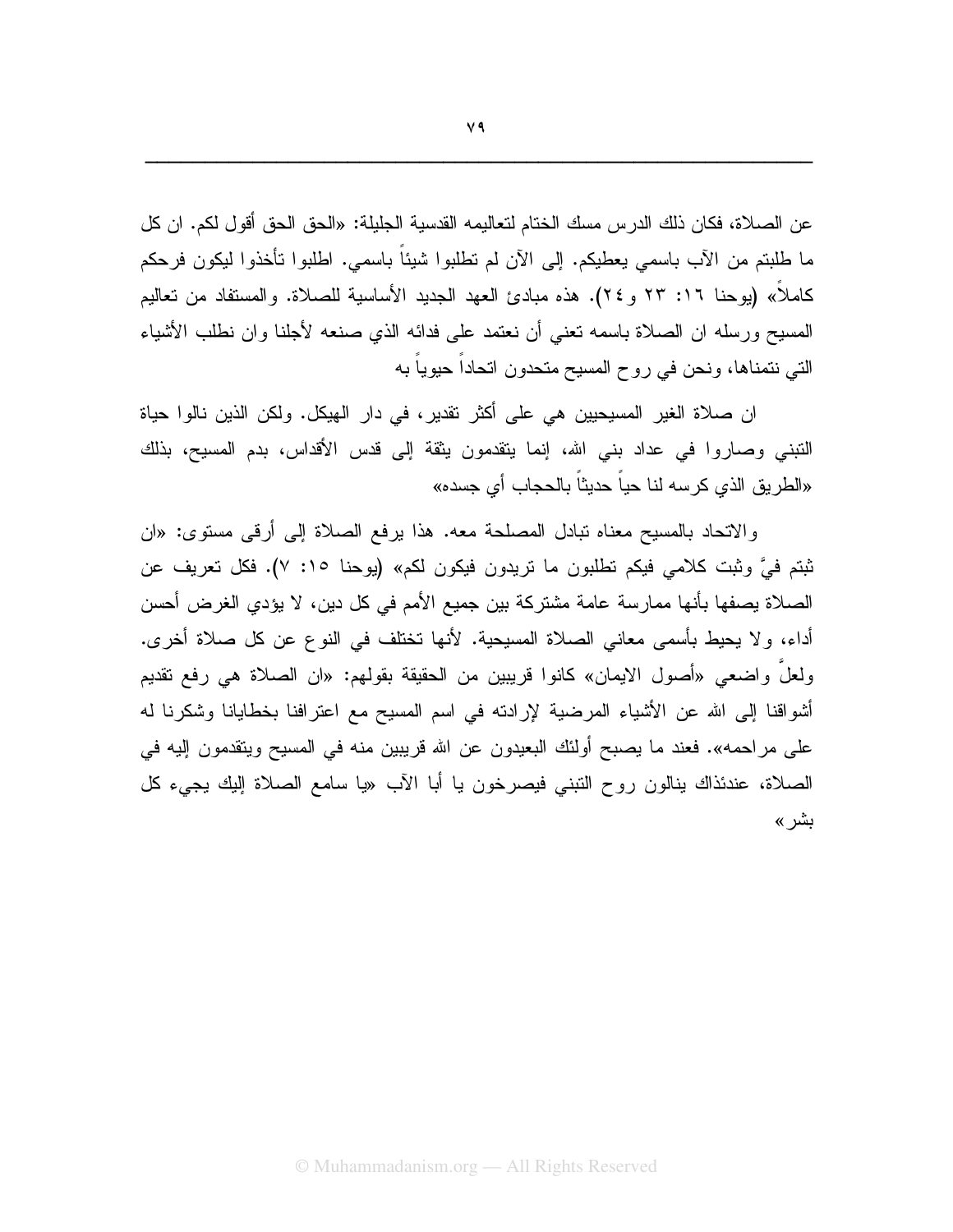الفصل الثامن الصلاة والمرسليات

منذ بدء عهد المرسليَّات في عليَّة أُورشليم، والصلاة هي سر القوة، والثبات، والنصرة. فتاريخ المرسليات هو تاريخ الصلاة المستجابة. ومنذ يوم الخمسين إلى الاجتماع التاريخي الذي انعقد في هيستاك في نيوانجلاند، ومنذ الأيام التي وطِئت فيها قدما روبرت مورسون أرض الصين إلى يوم استشهاد يوحنا وبني سام، والصلاة هي نبع القوَّة وسر النصرة الروحية

وكل المرسلين العظام الذين صارت أسماؤهم أعلاماً في سجلِّ الخدمة العامة، وطلائع في أعمال الخير كانوا قبل كل شيء رجالاً عظاماً في الصلاة. وبولس الرسول يُحسَب في طليعة رجال الصلاة كما يتبين من حياته ورسائله إذ كان في كل شيء وفي كل حال يبتدئ بالصلاة، ويستمر مصلياً، ويختتم بالصلاة. وسنرى فيما بعد انه كان يلجأ إلى الصلاة في كل الأزمات والملمات التي قابلته في الحياة. فالحافز الأول هبط إليه وهو جاثٍ على ركبتيه في أورشليم: «وحدث لي بعد ما رجعتُ إلى أورشليم وكنت أصلي في الهيكل اني حصلتُ في غيبةٍ... فرأيته قائلاً لمي أسرع واخرج عاجلاً من أورشليم... فقال لمي اذهب فانـي سأرسلك إلـي الأمم بعيداً». وسمعان بطرس كان مصلياً عند ما رأى نلك الرؤيا التي أعلنت له محبة الله لجميع البشر على السو اء. ويحدثنا الناريخ عن سانت باترك ان الصلاة كانت أقوى حافز له على ر حلاته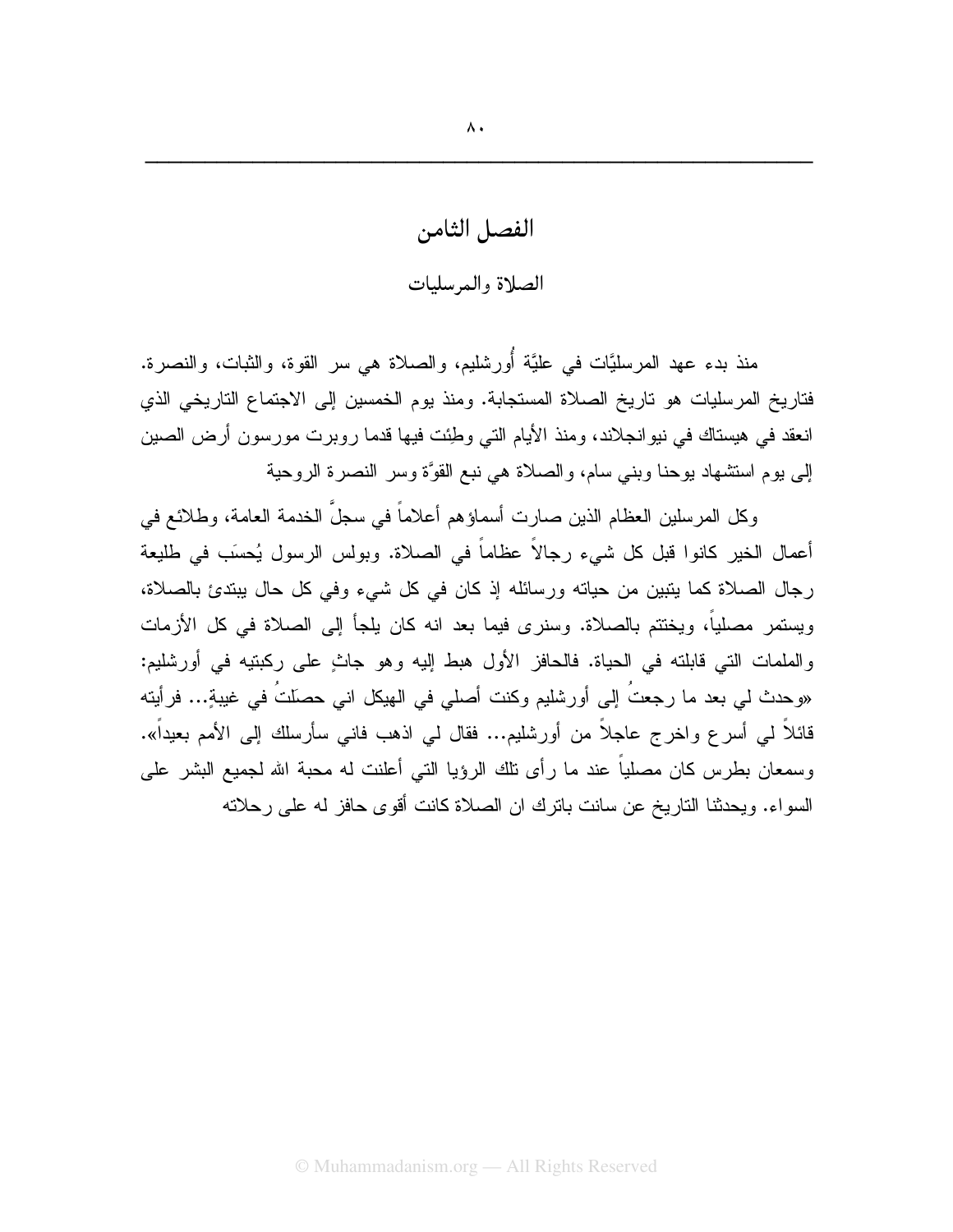النبشيرية وأمدَّته بقوة واجهَ بها الملمات والاضطهادات وحيدا منفردا. ومع ان الناريخ لم يحتفظ الا بالنذر اليسير من كتاباته ولكن يكفينا منه كتابه القيِّم: «دِرع الصـلاة» فهو خير ذُخر وأجمل كنز للصلاة الخشوعية في تاريخ المرسليات

وريموند لل أول مُرسل للمسلمين كان فويِّ الاقتتاع بأن أمضي سلاح ــ بل السلاح الأوحد ــــ الذي به يصر ع المؤمن جيوش الظلام هو الصلاة. وبين كتاباته التي سطَّرها في عصر الصليبيّين، ومحاكم التفتيش، قوله: «أيها الرب يسوع انبي أعتقد اعتقاداً وطيداً بأن غزو الأراضبي المقدسة لا يتم إلا بنفس تلك الوسيلة التي رسمتها أنت ونسج فيها على منوالك تلاميذك \_ بالمحبة بالصلاة، بالدموع، ببذل النفس الغالية رخيصة على مذبح الخدمة والتضحية. وإذا كان قد بدا ان امتلاك القبر المقدس والأرض المقدسة لا يتم الا بقوة السلاح، إذاً فليتقدم الرهبان في حلل الأبطال القديسين متزينين بعلامة الصليب وممتلئين بنعمة الروح القدس ليعلنوا لغير المؤمنين حقّ ألام فدائك. لتغمر هم محبنك القدسيّة فتتفجر مآقى عيونهم بالدمع الغزير، ولتتسكب آخر قطرة من دمائهم مثلما فعلت أنت حباً بهم

«يا رب السماء، ويا أبا كل الأزمات، عند ما أرسلت ابنك ليلبس طبيعتنا البشرية، قد عاش هو وتلاميذه مسالمين لليهود والفريسيين وسائر الناس. لم يحاول قط، بعمل من أعمال العنف والقسوة، أن يسبى إنساناً ليجعله ضمن أنباعه. وما قصد مرَّة أن يرد المثل بالمثل لأعاديه ومضطهديه. بهذه المسالمة قصد المسيح أن يردّ الضالَّين إلى معرفة الحق. فلعل أتباعك والمؤمنين بك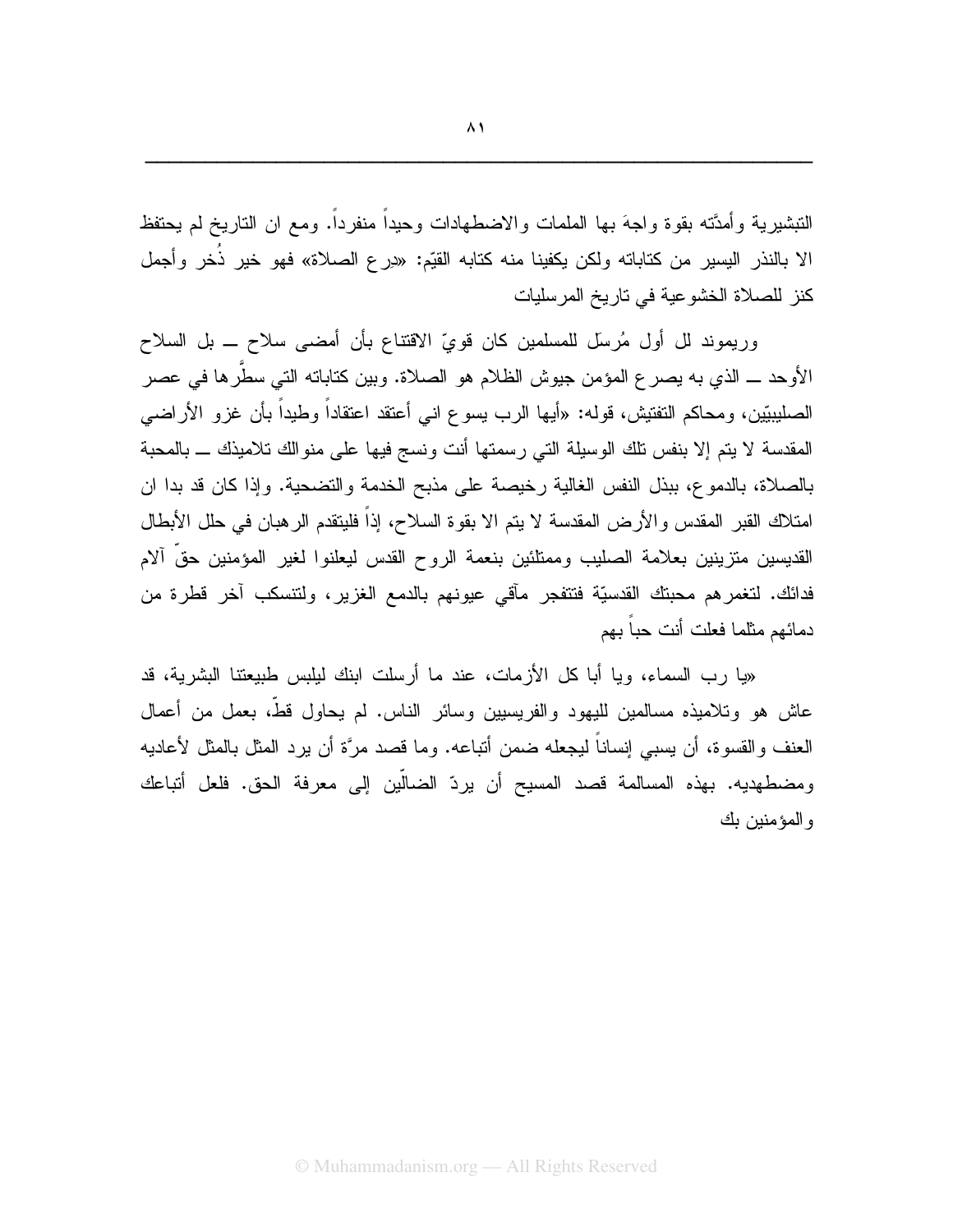بنِسجون على منوالك بـا أيها الفادي، في معاملة أخوتهم بني اسماعيل»

وفرنسيس الاسيسى، وزفيير، ووليم كارى، وهنرى مارتن، وديڤد لفنستون وديڤد برينارد، ومَارِي موفَّات، وماري سليسور، وجيمس جلمور، وإن تباينت مؤهلاتهم وكفاأتهم، الا انهم كانوا شركاء في هذه الهبة الواحدة التي يمنحها الروح القدس ــ هبة الصلاة والتضرع لأجل الآخرين. وكل من يطالع نراجم هذه الشخصيات البارزة يجدها كلها شاهدة شهادة عالية ناطقة لقدرة الله الفائقة في اجابة الصلوات

لقد استطاعوا بهذه القوة السحرية العجيبة ــ قوة الصلاة ــ ان يو اجهوا الأخطار والوحشة والمقاومات بقلوب عامرة بالايمان غير هيابة ولا وجلة. ان صلواتهم تذكرنا بصلاة يهوشافاط: «يا الهنا اما نقضي عليهم لأنه ليس فينا قوة أمام هذا الجمهور الكثير الآتي علينا ونحن لا نعلم ماذا نعمل ولكن نحوك أعيننا» (٢ أيام ٢٠: ١٢). ففي حياة تلك الشخصيات الكبيرة كما في حياة بهوشافاط ملك إسرائيل نتجلَّى هذه الحقيقة واضحة للعيان وهي: «ان يأس الإنسان خير فرصة لاظهار بأس الله»

وحريِّ بنا أن نذكر ٍ أن أولئك الذين خاطروا بحياتهم لأجل الرب يسوع كانوا له خير سفراء في أقاصبي البلاد وختموا شهادتهم بالاستشهاد، وكانوا شديدي الاعتقاد بقدرة الصلاة. فمن أقوال جيمس جلمور المرسل في بلاد المغول: «إذا عدمت مصلين لأجلى أصبحت كغائص في قاع البحر، والهواء منقطع عنه. أو صرتٌ كاحد رجال المطافئ في قلب عمارة تلتهمها النيران وبيده خرطوم نفدت المياه من معينه». ولقد عبَّر جورج اليوت عن ثقته بالله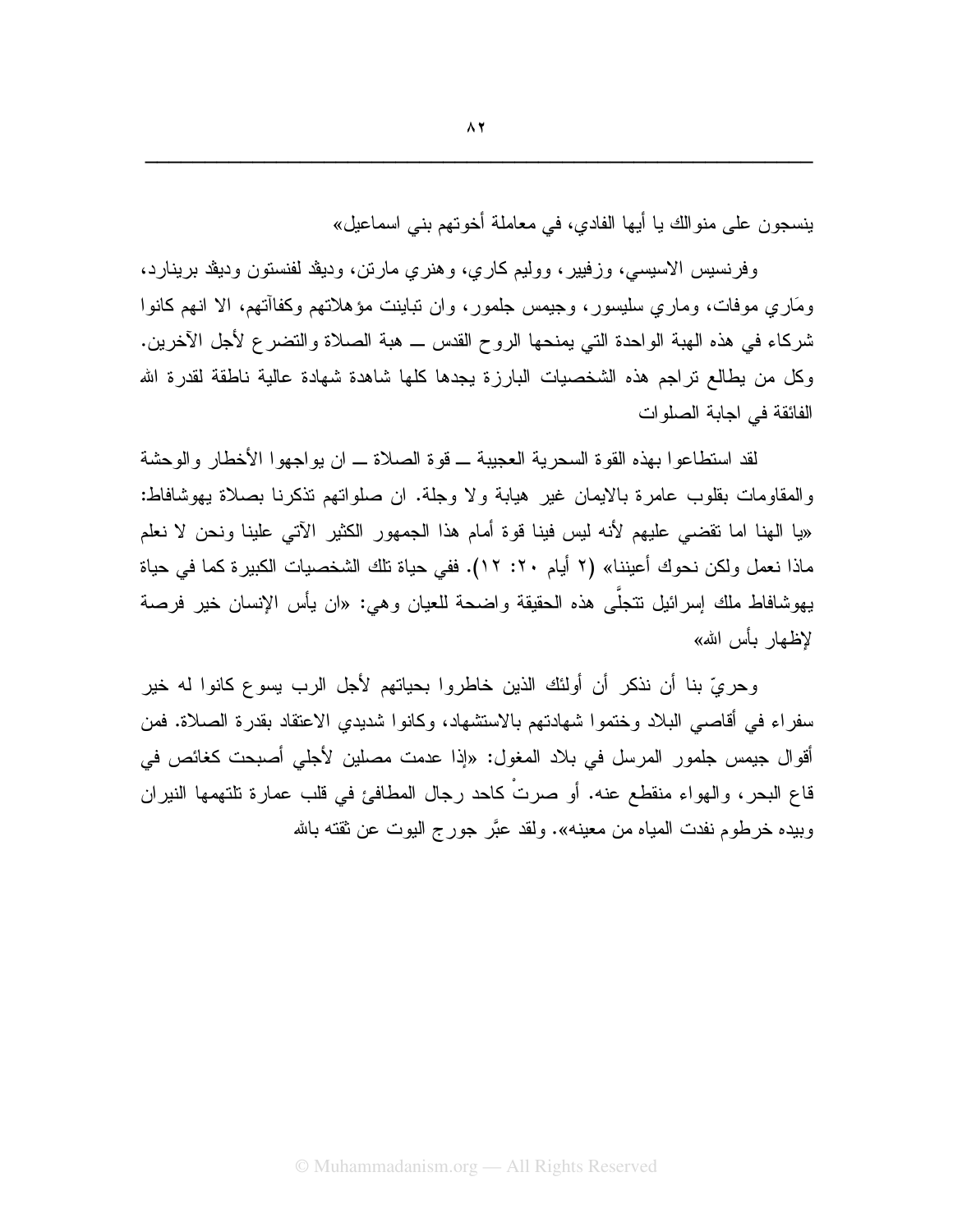وحبه العظيم للهنود بشعاره الذي قال فيه: «الصلاة والجهاد في الايمان بالمسيح يأتيان بالمعجزات». وإليك الكلمة الختامية التي لفظها جون هانت على فراش الموت: «اصلى لأجل فيجي. يا رب خلّص فيجي»

ولقد شبهد ادونيرام جدسون لقوة الصلاة المقتدرة، بقوله: «ما انشغلت قطَّ بأمرٍ ما، وصليت باخلاص وحرارة لأجل موضوع ما، الا وحصلت على جواب ما لصلاتي، في وقت ما، مهما طال الامد، وبشكل ما مهما اختلف هذا الشكل عما كنت أتخيله في فكرى. لكنه جواب على كل حال. «وكانت حياة جون باتون شهادة حيّة ناطقة للصلاة المستجابة. بالصلاة كان يطلب الهداية في خدمته التبشيرية. بالصلاة اكتسب قوة على المثابرة في رحلاته المضنية المملة. بالصلاة كسب ثقة ومودّة الهمجبين الذين خدمهم. بالصلاة حفر آبار اً فجادت له بالماء الغزير في أمكنة ضنت بها على سواه ممن حفروا من قبله. بالصلاة شلَّ أيدي المجرمين الذين حاولوا اغتيال حياته، بالصلاة استطاع أن ينتقى أدق الألفاظ في ترجمة الإنجيل. بالصلاة بسط نفوذه وتأثيره على الشباب الذين صادفوه ابان اجازته في اسكتلاندة وأمريكا. وفي نور الأبدية أمام محضر نفوس جمهور المفديين سَيُماط اللثام عن النتائج الخفية التي كانت ثمرة صلوات رجل الله هذا

ولا شك ان ناريخ مرسلية الصين الداخلية عامر بالشهادات القوية المتواترة عن مكافأة الايمان في الصلاة. وما هذه بالمرسلية الأولى والأخيرة التي ندعم هذه الحقيقة ونؤيدها. فايمان فرنسيس زافيير كان مثال البطولة والاقدام تجاه المظالم والظلام حينما واجه الصين بالقول. «أيتها الصخر ة الصماء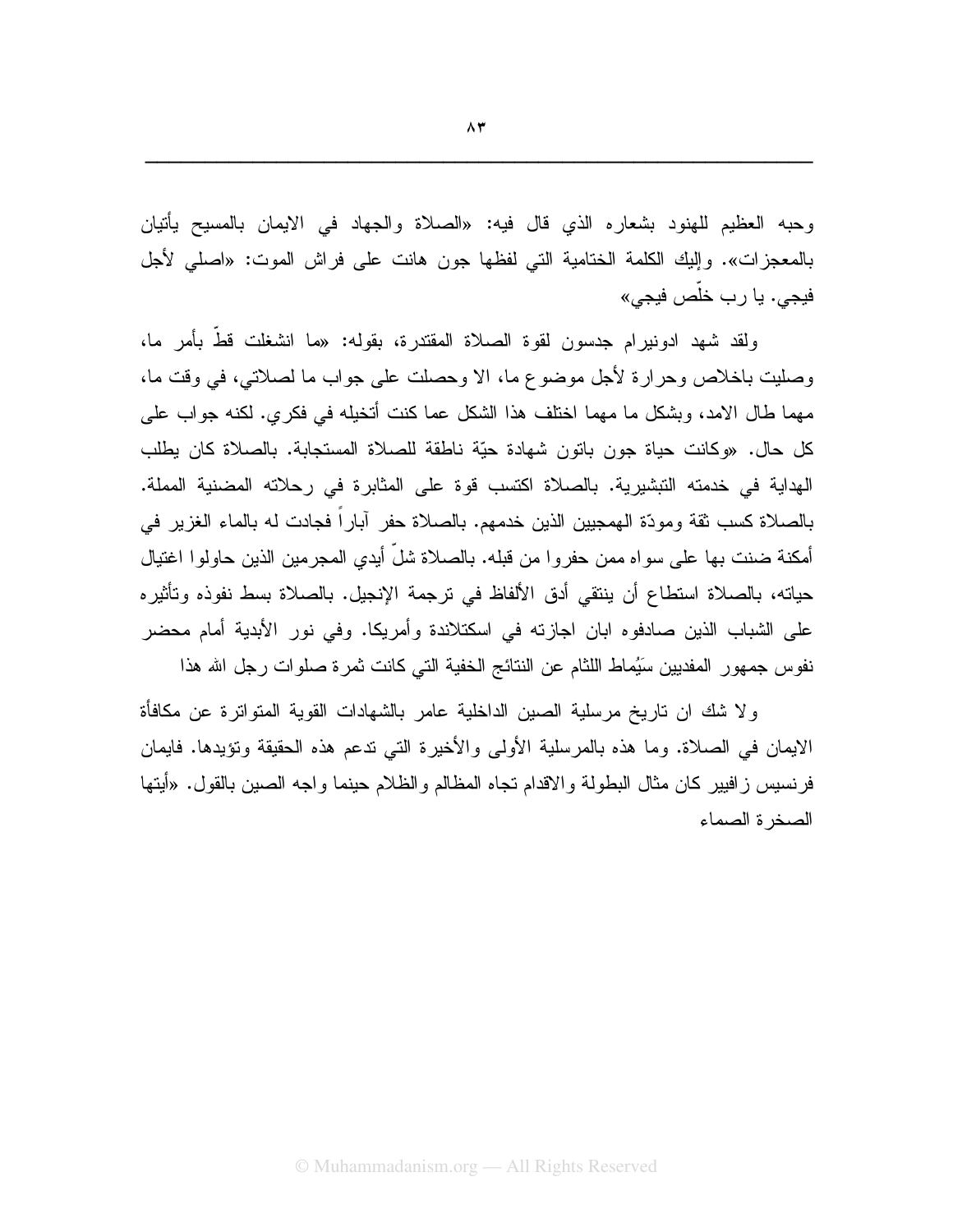متى نتفتحين لمخلصي؟» ويبتر باركر أول طبيب مرسل في بلاد الصين عرف سر الصلاة كما فهم سر ٍ مهنة الطبِ. وكل جمعية مرسلة في بلاد الصين \_ وكذلك كل مركز تبشير ي هناك \_ الكل بِشهد لاقتدار الصلاة. لكن أقوى الشهادات وأوضحها وأفعلها هي شهادة مرسلية الصبين الداخلية التبي كانت حياة هدسون تيلور \_ رجل الايمان بالله \_ خير مطلع لمها وأجمل استهلال. ان ايمانه الساذج بقدرة الصلاة منذ نعومة أظفاره يستدعى كل اعجاب ويسترعى كل التفات. كان هذا المؤمن الجبار يعتقد أن الكتاب المقدس هو «سفر اليقينيات» ويؤمن ان الله الحي هو حقيقة يقينيه ثابتة: «فهو يعني ما يقول ويفي بما وعد»

ان مرسلية الصين الداخلية قد تأسست عام ١٨٧٥ وهي تتألف الآن من ١٢٠٠ مرسل ومرسلة منتشرين في ٣٤٤ مركزاً تبشيرياً تتفرع منها ٢٠٠٠ محل تبشيري. منذ بدء عمل هذه المرسلية عمَّدت أكثر من ١٥٠.٠٠٠ نفس وانشأت ونظمت ١٢٣٥ كنيسة. والطريقة التي حصلت بها هذه المرسليَّة على المساعدات المالية من غير النجاء إلى الحث والاستجداء لهي حقيقة بأن نَكتب في سجل المعجزات. فهي حجة دامغة لعناية الله الحيّ بشعبه. ويقيناً أن مفتاح هذا السرّ قد كشف عنه هدسون تيلور نفسه في خطاب ألقاه في مؤتمر المرسليات المسكوني الذي انعقد بمدينة نبوبورك عام ١٩٠٠، قال فبه:

«الله نفسه هو المنبع الأعظم للقوة. فقدرة الله. في متناولنا نحن البشر . فنحن إذا قوم فوق الطبيعة، لأننا وُلدنا ميلاداً جديداً فوق الطبيعة، ومحروسون بقوة خارقة للطبيعة، ونقتات بطعام فوق الطبيعة، ويعلمنا استاذ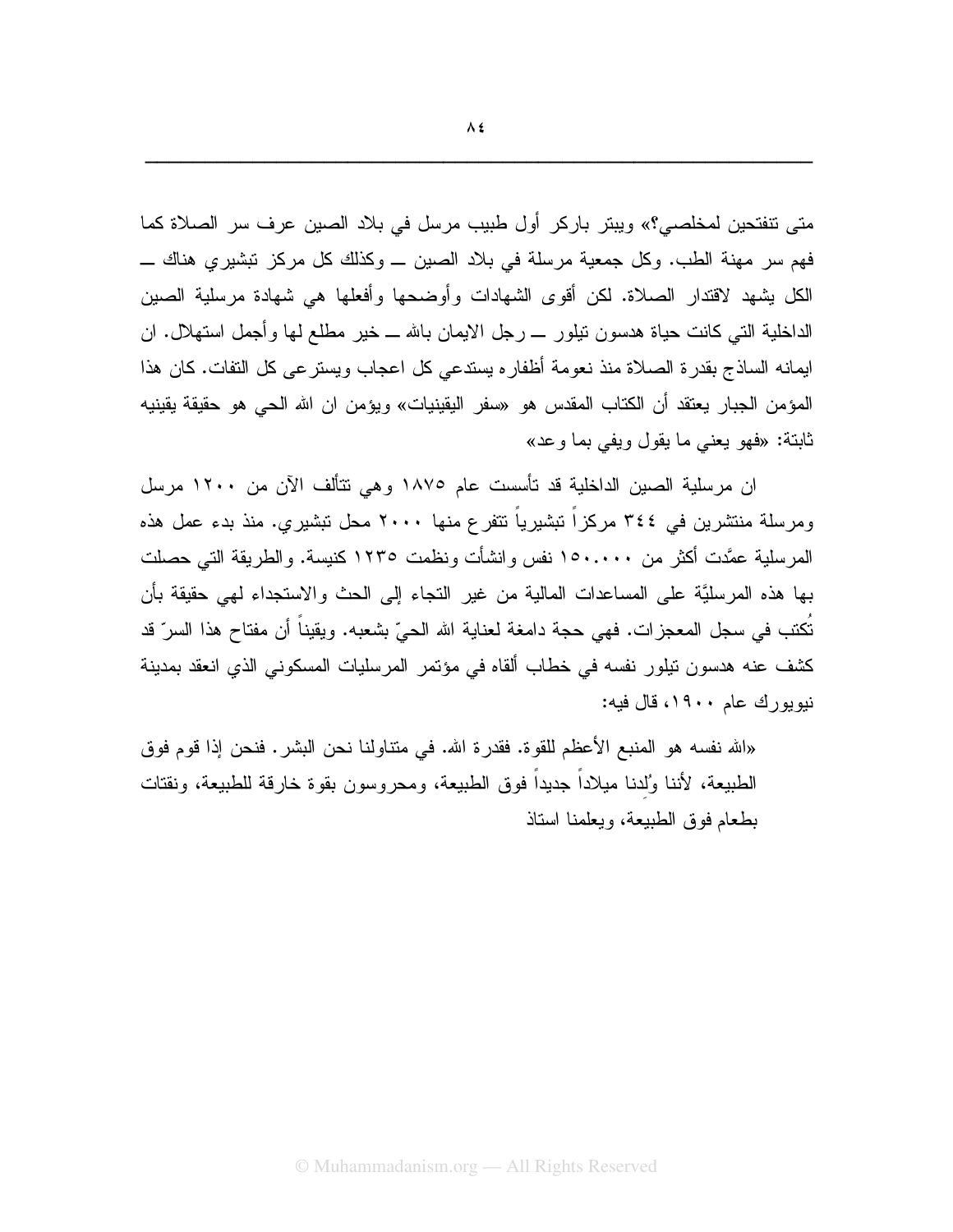فوق الطبيعة من كتاب خارق للطبيعة. ويقودنا قائد فوق الطبيعة في موكب نصرته إلى النصر المبين

«فالوقت الذي نقضيه بين يدي الله منتظرين، لن يذهب ضياعاً. فهل تسمحون لي بأن أشير إلى اجتماع صغير حوى اثنى عشر رجلاً وانعقد في نوفمبر سنة ١٨٨٦ وكنت أنا أحد المجتمعين فيه؟ شعر نا وقتئذ ونحن في مرسلية الصين الداخلية بحاجتنا العظمى إلى الهداية الإلهية والارشاد السماوي في مسألة نتظيم العمل وفي ضرورة تعزيز قونتا بالمَدَد الكافي. فاجتمعت كلمتنا على عقد مؤتمر لنقضىي فيه ثمانية أيام في صلاة متحدة انتظاراً للارشاد والعون الالهَبين على أن نفرز منها أربعة أيام بالنتابع، للصيام والصلاة. وقد نتَّ لنا ذلك في شهر نو فمبر من عام ١٨٨٦. فأر شدنا الله أن نصلي طالبين منه أن ير سل البنا مئة مرسِّل عن يد مجلِّتنا بانجلتر ا ما بين يناير \_ وسبتمبر سنة ١٨٨٧. ومن المعلوم ان ايرادنا السنوي وقتئذٍ كان ثابتاً على نوع ما منذ بضع سنين من ذلك التاريخ فكان يبلغ ٢٢.٠٠٠ فكان علينا إذاً أن نطلب من الله امدادنا بمبلغ ١٠.٠٠٠ جنيه أخرى علاوة على ذلك المبلغ الأساسي»

ولا تسل عن النتائج الباهرة التي كانت من ثمرات هذا المؤتمر الصغير. فقد أجاب الله صلوات رجاله وأرسل إليهم المرسلين الذين طلبوهم كاملي العدد وأرسل معهم ١١.٠٠٠ جنيه من أحد عشر شخصاً. حقاً ان صلاة الايمان هذه هي أكبر ٍ هبة من الله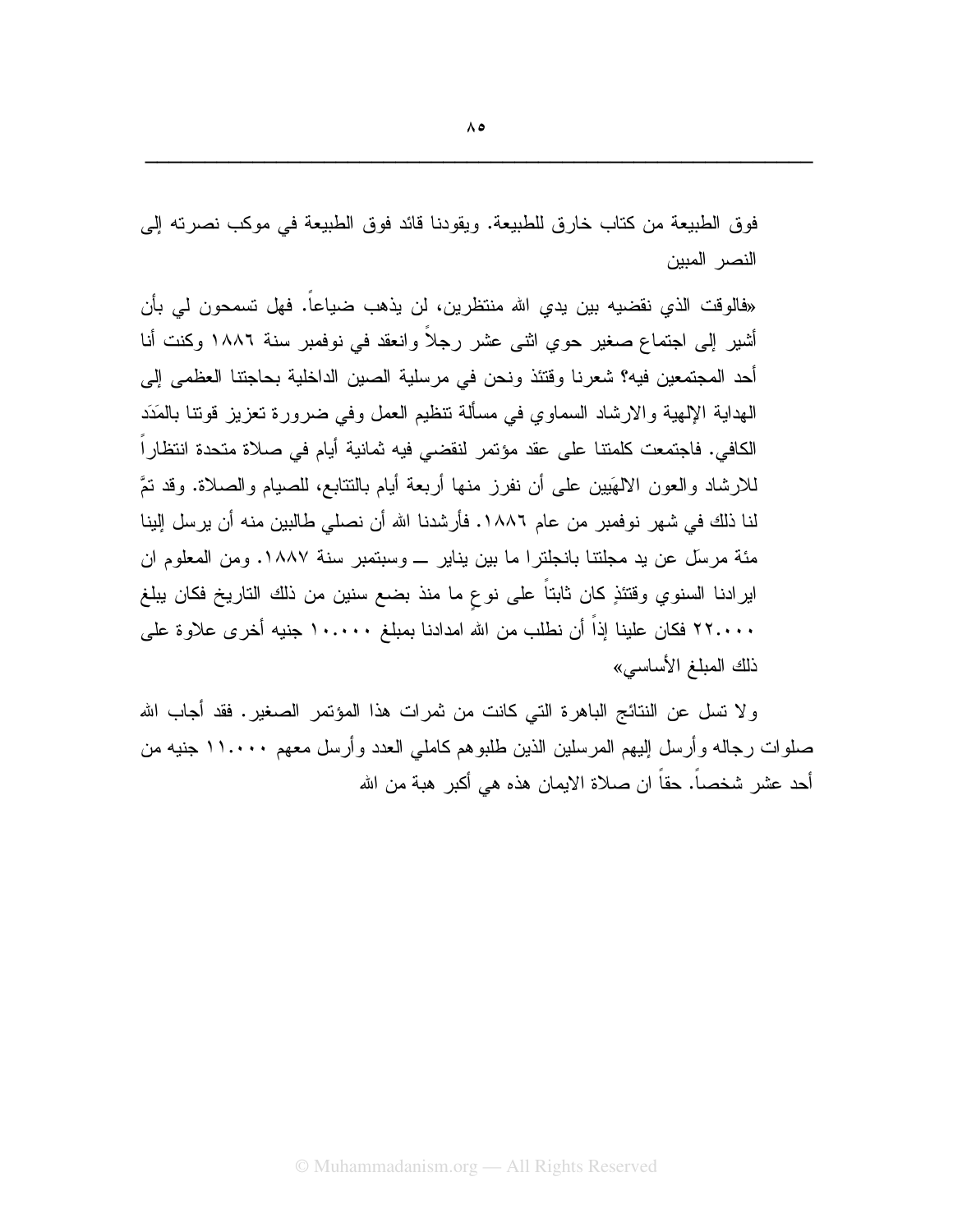والنهضة التبشيرية التبي نزعمها وليم كارى ونفر قليل من رفاقه المعمدانيين، كانت وليدة الصلاة، واغتذت بالصلاة

> ولقد صدق فيه \_ وليم كارى \_ هذا الوصف: «شقٌ عليه أن يرى الناس الذين مات المسيح عنهم جماعات جماعات موثقين بقيود جارحة قاسية وهم محرومون من نور الحق الذي يبدّد الظلمات ويبدد غيوم التعصب لذلك حاهدَ حهاد الأبطال حتَّى وُفِقَ إِلَى ترْ جِمة كلَّمة الله إلى لغات أولئك البشر. فشفت ما كانوا فيه من سقام فصار شعارِ ه الخالد بدوي في أذان الأجيال «نوقعوا أشياء عظمى من الله رب الـجميع وأقدموا على أعمال عظمى نابية لندائه الكريم»

أما الأشياء العظمى التي ننتظرها من الله، والأعمال العظمى التي أقدم عليها إجابة لنداء صوت الله، فاللسان يعجز عن وصفها، لكن ألسنة أهل الـهند ما زالت إلىي اليوم نلـهج بـها

ان سجل ناريخ المرسليات هو أبلغ شهادة لهذه الحقيقة الجليلة ــــ وهي ان انسكاب روح الله، ونهضة الكنائس، والاجتماعات الانتعاشية الكبرى، جاءت كلها نتيجة انتظار المؤمنين لله في الصلاة. فارسالية «الكوكب الفريد» المعمدانية في بلاد الهند، حيث اعتمد في يوم واحد ٢٢٢٢ نفساً، والنهضة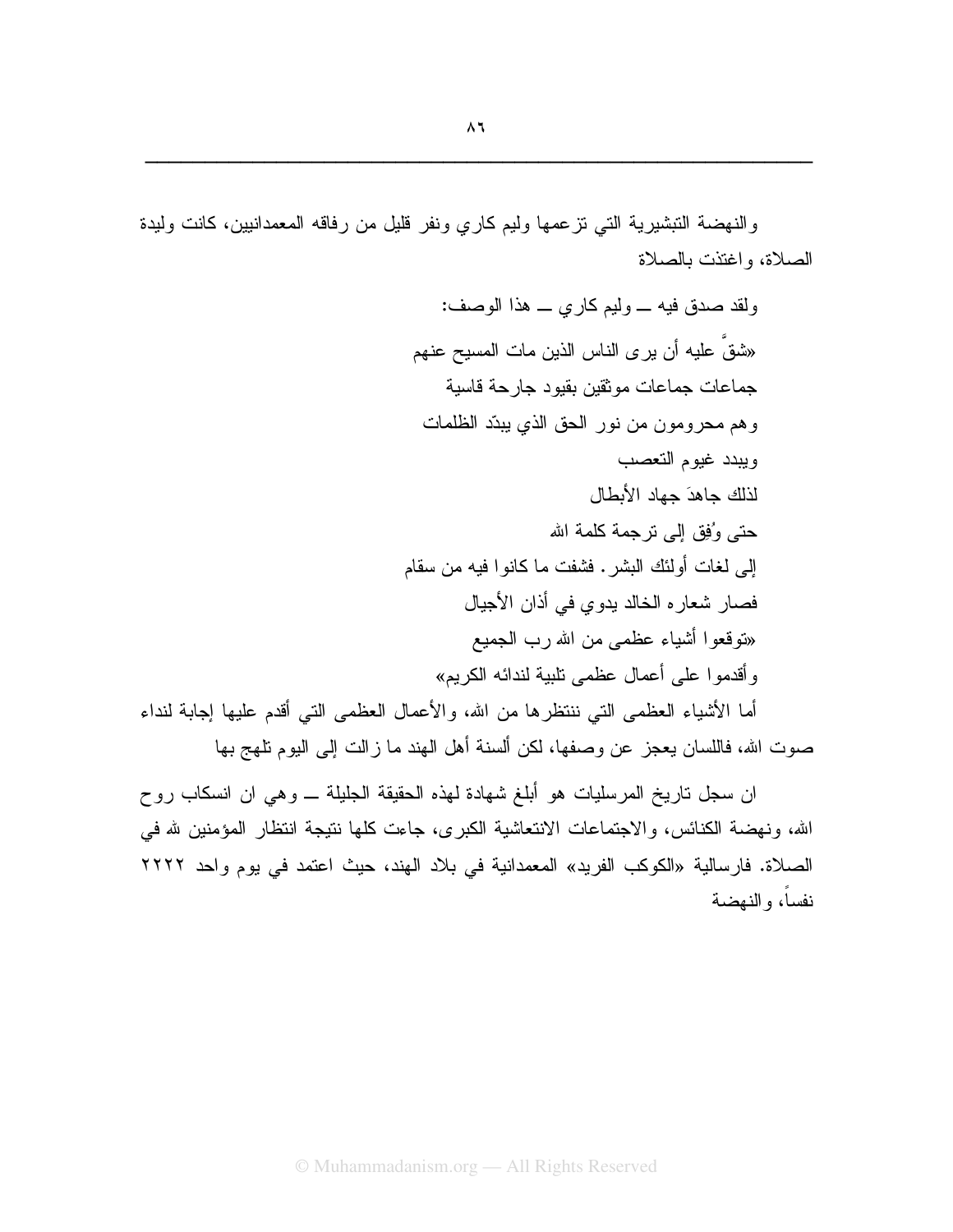التي حدثت في طوكيو ببلاد اليابان عام ١٨٨٣، وتلك التي اضطرم لهيبها في مدرسة مس فِسك بيوربميا سنة ١٨٤٦، والنهضة الكبرى التي غمرت سوماترا ونياس أبان الحرب الكبرى في وقتٍ عانت فيه المرسلية الألمانية ألاماً وشدة، والنهضة التي ألهبت أرض كوريا أخيراً، وعمل الله العجيب بين طبقات المنبوذين في الهند الجنوبية ـــ كل هذه السنة ناطقة وحجج لا ندحض على أن الصلاة والمرسليات صنوان لا يفترقان. هذه حقيقة ظاهرة في حياة الافراد، والجماعات، وفي تار يخ المسيحية بأسر ها

كل عقدة في المسألة التبشيرية اليوم، موقوف حلَّها على الصلاة. حسناً قال الدكتور جون موط: «ان الموقف اليوم يتطلب من الكنيسة أن تفتح معين الموارد الالهية الخارقة، بصلاة الإيمان. فالله وحده هو القادر أن يضبط قلوب البشر، وأن يطلق قوات الكنيسة من عقالها، وأن يكسر شوكة الأنانية البشرية ويمحق المطامع. والصلاة هي الأداة التي تبعث في البشر روح النطوُّع فينتدبون أنفسهم للخدمة وهي التي تحرّض الخبيرين على امدادهم بالمال

وحريٍّ بنا أن نتعلَّم دروساً في الايمان من اختبارات الراعي جوستر الذي عاش في غضون عام ١٨٢٦. ذاك الذي إذ بلغ الثالثة والسنين من العمر نبذ الوسائل الالية المألوفة في بافاريا المستخدمة لجمع المال للمرسليات. فابتكر نظاماً جديداً سداه الصلاة ولحمته الايمان. فلما كان راعياً لكنيسة بيت لحم في برلين شرع في ارسال مرسلين إلى الحقول النبشيرية النائية ومنذ ذلك الوقت إلىي بوم وفاته استطاع أن برسل مئة وأربعين مرسلاً ومرسلة وأمدهم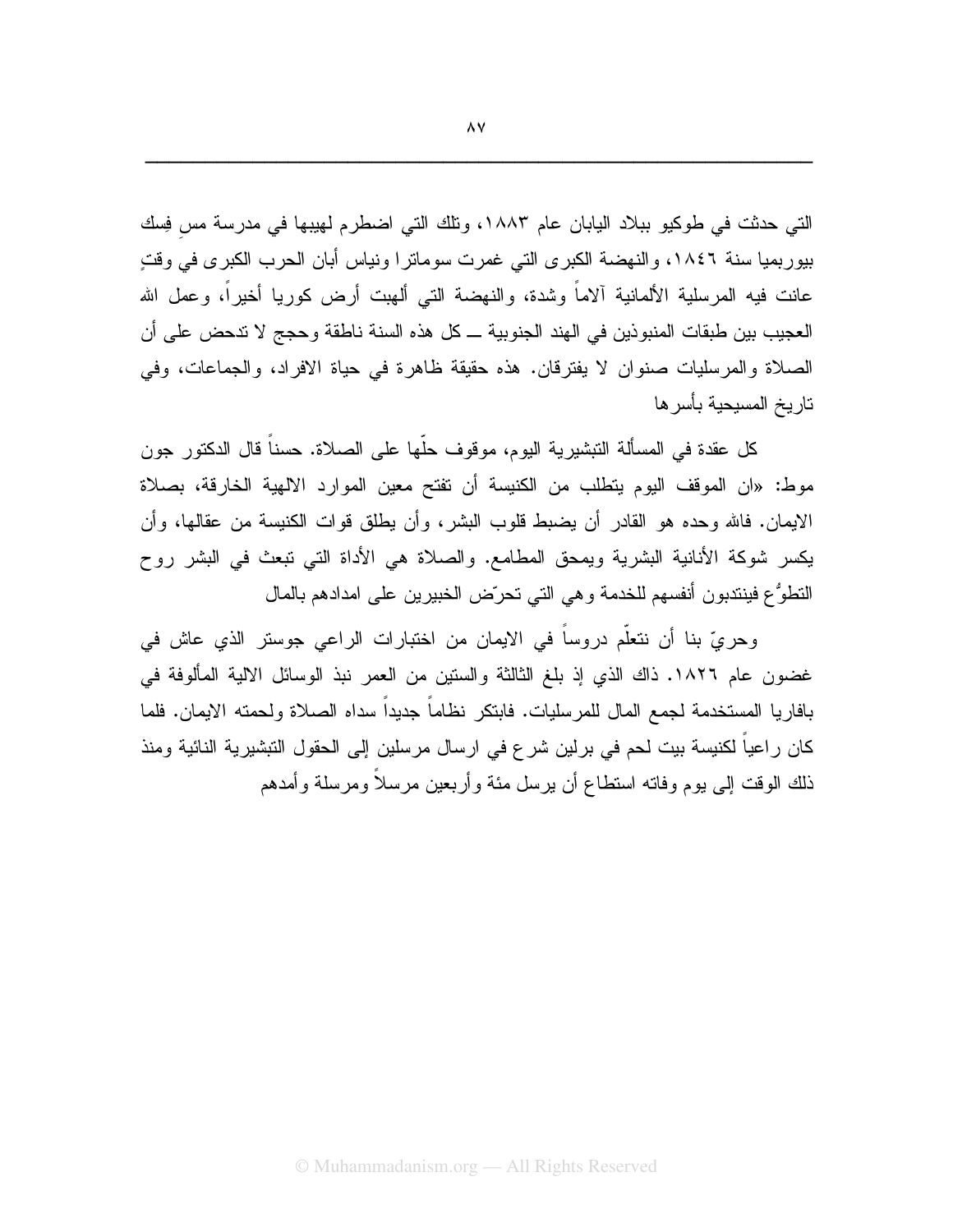وفي عام ١٨٦٤ استطاع الراعي لويس هارمز بقوة الإيمان والصلاة ان يكون مقدام فلأحي كنيسة هرمانز بورج في رفع لواء الإنجيل إلى أبعد البلاد، فتمكن من إرسال ٢٥٠ مرسلاً في ٣١ سنة. ولم تمض على مرسلينه سوى أربعين سنة حتى كان قد ربح للمسيح ما يربي عن ١٢.٠٠٠ من مخالب الأوثان بواسطة مرسليته الناهضة

إذا كان تاريخ اقتدار الصلاة في عمل المرسليات ناصع الصفحات بهذا المقدار، فما أُحوجنا إلى الاستمتاع بهذه الهبة الجليلة والانتفاع بها. ان هذه الهبة الجليلة ــ الصلاة ــ التبي تقتدر مع الله وتظفر بالبشر لهي قنية أفخر من الذهب الابريز . لقد آن للكنيسة أن تعترف بعجز وسائلها الحالية عن سد ما ينطلبه العالم منها، فتلجأ إلى موارد الصلاة التي لا ينضب لها معين فتمدها بغمر جارف من فيض القوة الروحية. هذا هو مفتاح مشكلة المرسليات بأسرها

منذ بضع سنوات وضع أسقف سلسبوري الشروط الأساسية المثلثة التي رأها لازمة للصلاة المقتدرة الفعالة \_ وهي \_ القابلية، والطاعة، والمحدودية والتعيين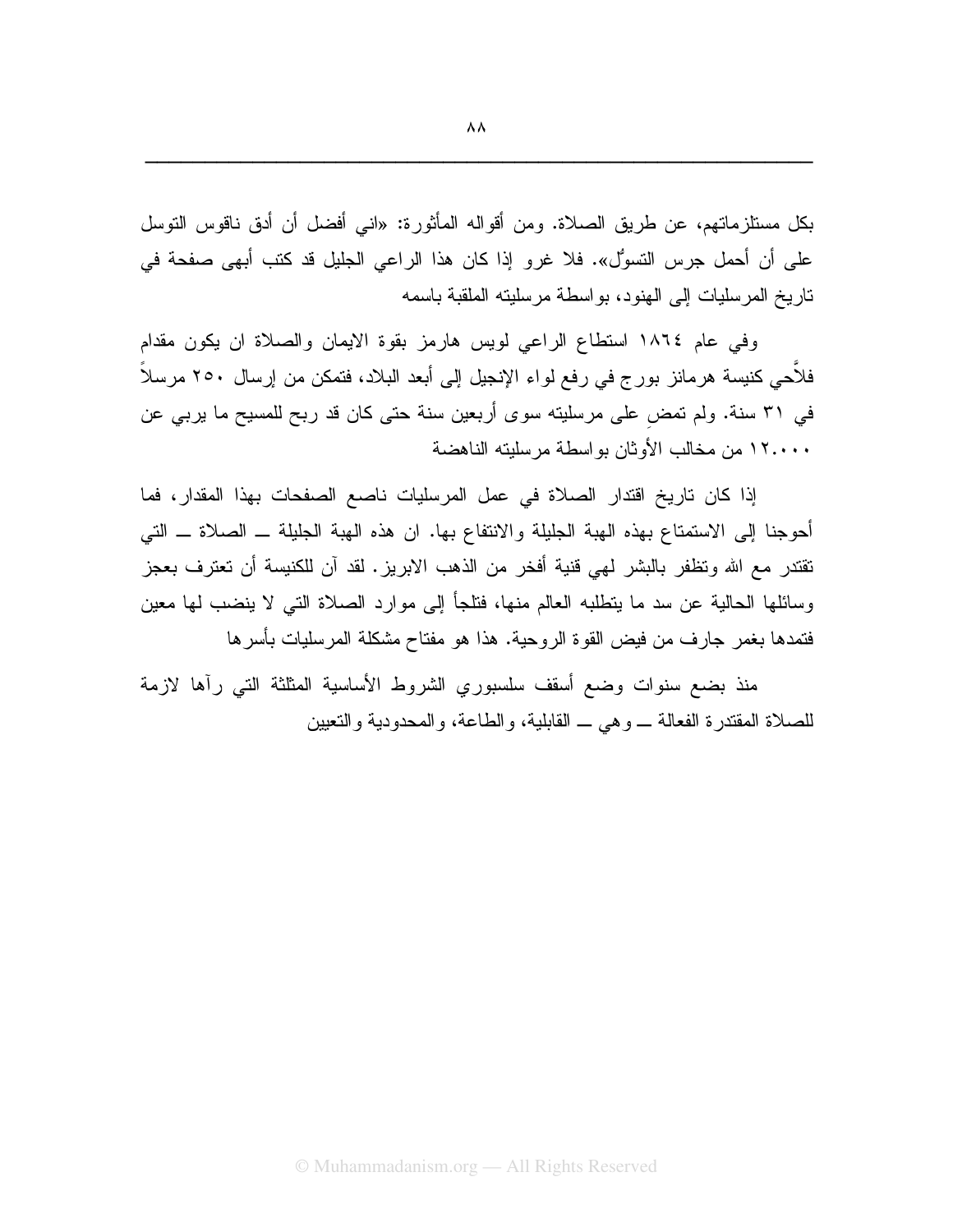- **الطاعة ــ** يجب أن يتسلح المصلى بنية خالصة لتعرف إرادة الله والاستعداد التام للعمل بموجبها. وأن يكون المصلى متحفزاً للقيام بعمل حاسم مهما انطوى على تضحيات ومخاطر لاعتزال كل أعماله وعوائده السالفة لأن قوة المسيح لتلاميذه ــ كانت ولا تزال ـــ موقوفة على استعداد التلاميذ أن يعملوا ما ير ضبه
- **التعيين ــ** بما أن الله قد دعانا لأن نشاطره قوته المبدعة المجدّدة، وبما أن رغبتنا هي عنصر لاز م لما يكون عليه العالم غداً: وبما أن نداءَه المستمر لنا هو «ماذا تريدون منبي»؟ لذلك صار لزاماً علينا أن نعيّن طلبنا بشكل واضح لا يقبل اللبس والابهام

اننا متى وفَّينا هذه الشروط، أصبحنا مؤهلين للصلاة لأجل العمل النبشيري. وما أفسح الميدان أمام الصلاة في سبيل امنداد ملكوت الله

وإليكِ ما قاله الدكتور جوهانز وارنك في وصف ماهية الصلاة لأجل العمل التبشيري في الخارج ـــ قال: «الصلاة هي قبل كل شيء ـــ حسبما أوصبي المسيح، طلب من الله أن يرسل فعله لحصاده، ثم هي طلب المزيد منهم في العدد وفي النوع، سواء أكانوا عمالاً وطنيين أو مساعدين أو مرسلين من الخارج. وبهذه المناسبة أشارَ إلى صلوات بولس أجل شركائه في الخدمة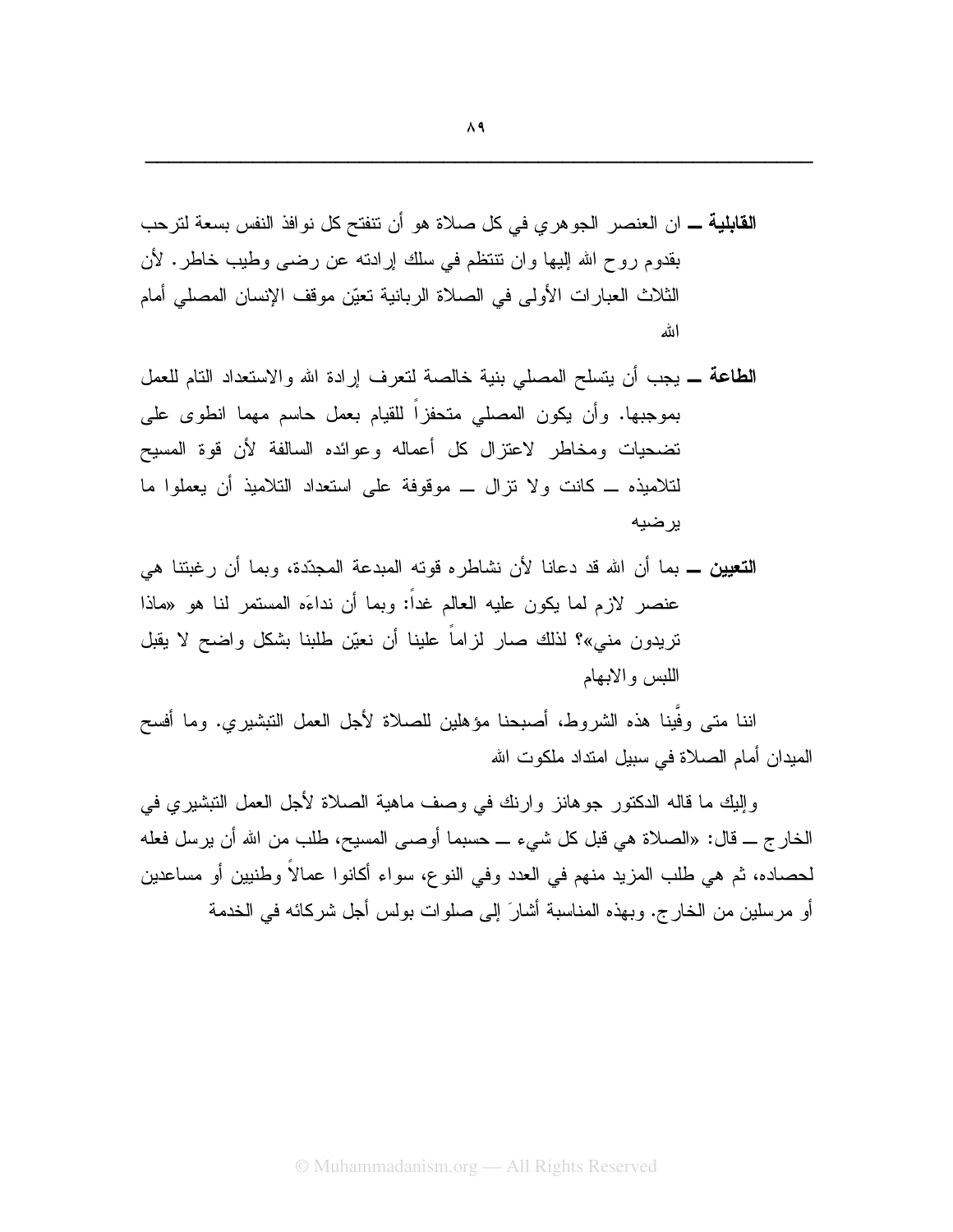واعتبرها المثل الأعلى للصلاة في هذا الباب في كل آن. ولا شك أن رسائله عامرة بمثل هذه الصلوات

وهي نتضمن، عدا ذلك، الصلاة لأجل المتجدِّدين، والباحثين والمرنَّدين وكل الذي ما ز الوا أطفالاً في المسيح تتتابهم التجار ب من كل حدب وصوب. والتوسل لأجل الكنائس الوطنية \_ وليدة عمل المر سليات لكي تحصل على الاستقلال الإدار ي والمالي والتبشير ي والابتهال لأجل «الملوك وكل الذين هم منصب» في كل قطر ومصر، لنتفتح الأبواب أمام الإنجيل ولا يقف في سبيله حائل أو مانع، والتضرع لأجل السلام والاخاء بين الأمم

ولا يفوننا أن نصلي لأجل أعداء العمل النبشيري ان داخل البلاد أو خارجها. ولأجل الذين يقاومون الإنجيل بتحقير وزراية، ويضطهدون كنيسة المسيح ظلماً وعدواناً. ولأجل كهنة الأديان الأخر ي و أئمة المسلمبن

وأخيراً يجب أن يكون الشكر متخللاً كل صلوانتا لأجل جميل صنائع الله معنا فيما مضيي غير ناسين معجزات نعمته, وقوة روحه، وغير متناسين عمل الايمان وتعب المحبة وصبر الرجاء الظاهر في حياة المرسلين. اننا متى نسجنا في صلواتنا على هذا المنوال استطعنا أن نتحقق شيئاً عن العرض والطول والعمق والعلو في هيكل الصلاة لأجل المرسليات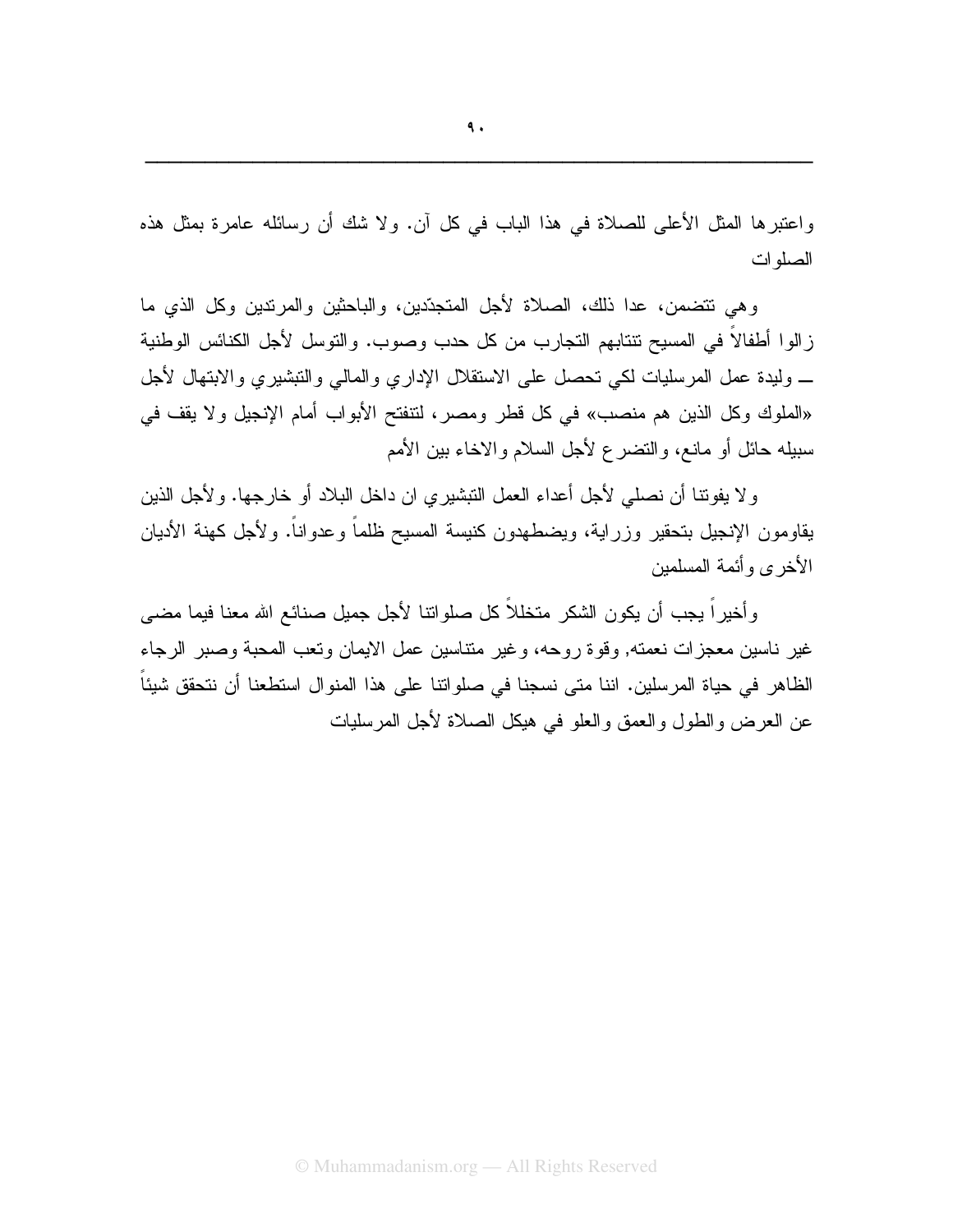## الفصل التاسع نماذج في صلوات العهد القديم

ان تاريخ الكتاب المقدس في اختبار البشر، شبيه برق قديم خطت عليه الأيادي كتابات متباينة في أجيال متعاقبة، بعضها بعض. وهو مضىيء بمشاعر البشر المختلفة في كل عصر ومصر . فالكتاب المقدس يلائم كل ثنايا القلب وفجواته. فهو كتاب عام. وقد يكون هذا القول أكثر ملائمة للعهد القديم منه للعهد الجديد، لأننا نلتقي في العهد القديم بمرآة المزامير الصافية التي وصفها أحدهم بـ «فلب الكتاب» وقال فيها كلفن: انها «نشريح لكل عناصر النفس الإنسانية». في هذا السفر الواحد تواجهنا كل الغموم والأحزان، والمخاوف والهواجس، والمعاثر، والآلام، والأمال، والمسرات، والتهليلات التي تختبرها النفس. فلا عجب إذا أصبح سفر المزامير كتاب الصلاة للمسبحبين في كل الأجبال

ان نهر البهجة الالهية فائض بالمياه للنفوس العطشي. وقد طمت مياهه وطفت فوق شطوطه فاضحت ماء حياة للأمم التي غمرت أرضها. حسناً قال جيمس جلمور الذي كان مرسلاً في بلاد المغول:

«عند ما أشعر أنني غير قادر على تركيز أفكاري للنقدم في الصلاة، افتح سفر المزامير ، وألقى بزورق نفسى في مياهه الجارية، فتحمل نفسى مع نياره، الذي يتجه إلى الله دوماً. وفي معظم المواضع أراه نياراً قوياً عميقاً»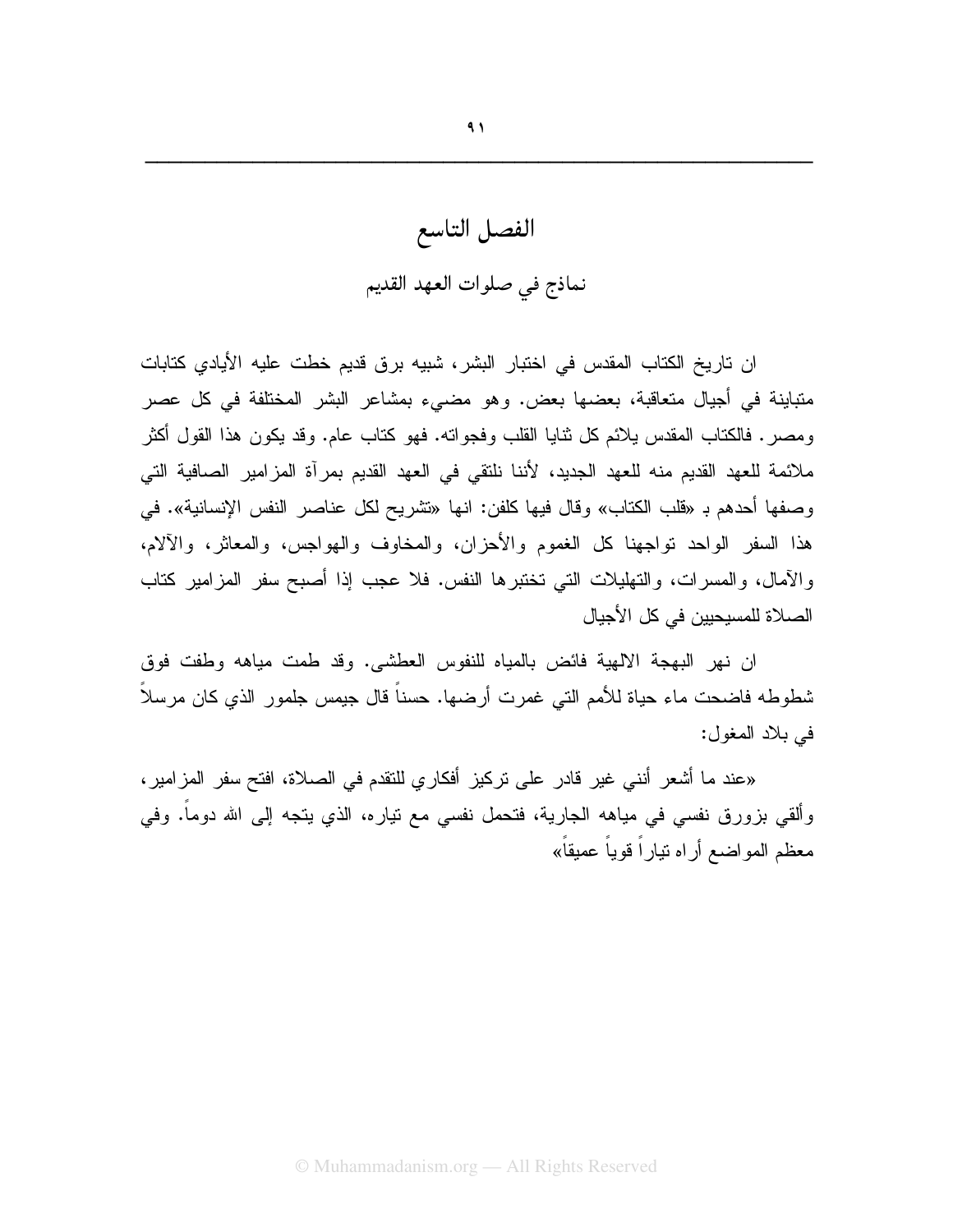والآن قبل ان نتأمل في صلوات بطاركة، وأنبياء، وقديسي العهد القديم، يجمل بنا أن نقف هنيهة أمام سفر الأسفار ـــ سفر المزامير ـــ الذي ينبئنا عن ناريخ الصلاة، وسرها، وفنها. واننا نراه من الصعوبة بمكان ان نلتمس الكلمات التي تسعفنا في التعبير عن علو وسعة وعمق الاختبار الروحي الذي يتمتع به الإنسان في شركته مع الله بالصلاة. في سفر المزامير نتجلَّى لنا الصلاة كاملة في كل ركن من أركانها ـــ التذلل، والندامة، والاعتراف، والتمجيد والتضرع، والتشفع، والنوسل، والشكر. وفوق ذلك انتظار النفس أمام الله في صمت وخشوع. ان لغة المزامير تلائم نفس الإنسان في كل ظرف وفي كل حال. فسفر المزامير هو أقدم وأقدس كل الأسفار التي جمعت بين دفتيها صلوات البشر السرية والجهرية. كنوزه لا نتفد. فلا غرو إذا أصبح النموذج الأعلى والنبع الذي لا ينضب له معين، لصلوات اليهود والمسيحيين على مر الأجيال. فكتب الصلوات التي يستعملها اللاتين، والارثوذكس، والانجليكان، تستمد جمال لغتها، وعمق تعبيرها في الاعتراف والتضرع، من سفر المزامير . هذا ما حمل وليم لو على أن ينصح لتلاميذه أن يهذبوا صلواتهم «بانتقاء أجمل العبارات وأقدسها، في النعبد والاعتراف، والتوسل والتمجيد، والندامة، و التشكر ، من سفر المز امير ، و تر تيبها و تبويبها، لأن هذا يذكر لهيب التعبد في نفوسهم. ويمكننا أن نضم إلى قول وليم لو، شهادة ماكس مولر فيما يختص بمقام المزامير الاسنى في آداب كل الأديان:

«ليس في مقدور أي ناقد منصف بعد اطلاعه على صلوات الأمم الأخر ي ومقارنتها بسفر المزامير ، أن ينكر هذه الحقيقة الناصعة: وهي أن سفر المزامير يمتاز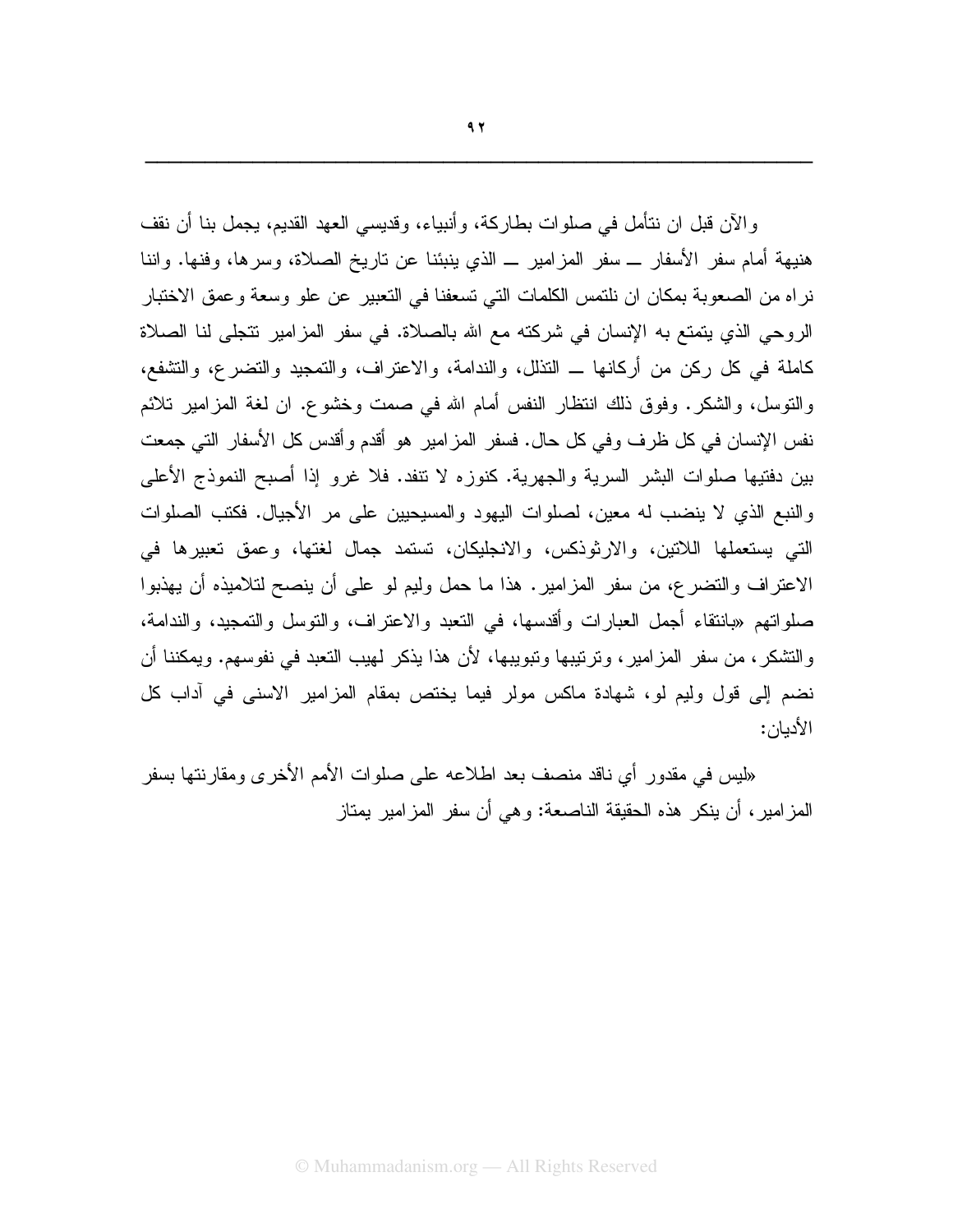عن الأسفار التي تتضمن صلوات سائر الأمم، في البساطة، والقوة، وسمو التعبير »

من أظهر أوصاف الصلوات المدونة في سفر المزامير ، أنها عمومية في اتجاهها، تبشيرية في روحها. ليس لها من مثيل في صلوات سائر الأمم المطبوعة على الدوام بالطابع العنصري السلالي الضيق، فمع ان اليهود كانوا شعباً ذا طابع خاص ومدعوّاً من الله دعوة خاصة، لغرض خاص، الا أننا من ابرهيم إلى ملاخي نسمع نغمة واضحة قوية: هي أن الله أراد باسرائيل أن يكون بركة لجميع الأمم، وإن مسيا هو الذي يملك على العالم بأسر ه

«فاجعلك أمة عظيمة. وأباركك وأعظم اسمك. ونكون بركة ونتبارك فيك جميع قبائل الأرض»… «أباركك مباركة وأكثر نسلك نكثيراً كنجوم السماء وكالرمل الذي على شاطئ البحر»… لأنه من مشرق الشمس إلى مغربها اسمى عظيم بين الأمم وفي كل مكان يقرب لاسمى بخور وتقدمة طاهرة. لأن اسمى عظيم بين الأمم قال رب الجنود» (تكوين ١٢: ٢، ٢٢: ١٧ وملاخي ١: ١١). ان هذه الفكرة عينها المتعلقة بالبركة العامة هي التي تشمل البشرية جمعاء عن طريق فداء اسرائيل. فقد ذكرت أيضاً في صلاة سليمان التي رفعها إلى الله بمناسبة تدشين الـهيكل، ووردت فـي نبوات بلعام، والبركات الموسوية، والنبوات التـي استعرضت أمام البشر، ملكاً عاماً سعيداً يسوده السلام والبر في كتابات اشعياء، و أرميا، ودانيال، وحزَّقيال، والأنبياء الصغار

غير أن هذه الرؤى والمواعيد قد نجلت بنوع خاص في الصلوات التي احتواها سفر المزامير، في شكل صلوات تبشيرية. ونغمة النتويج الرئيسية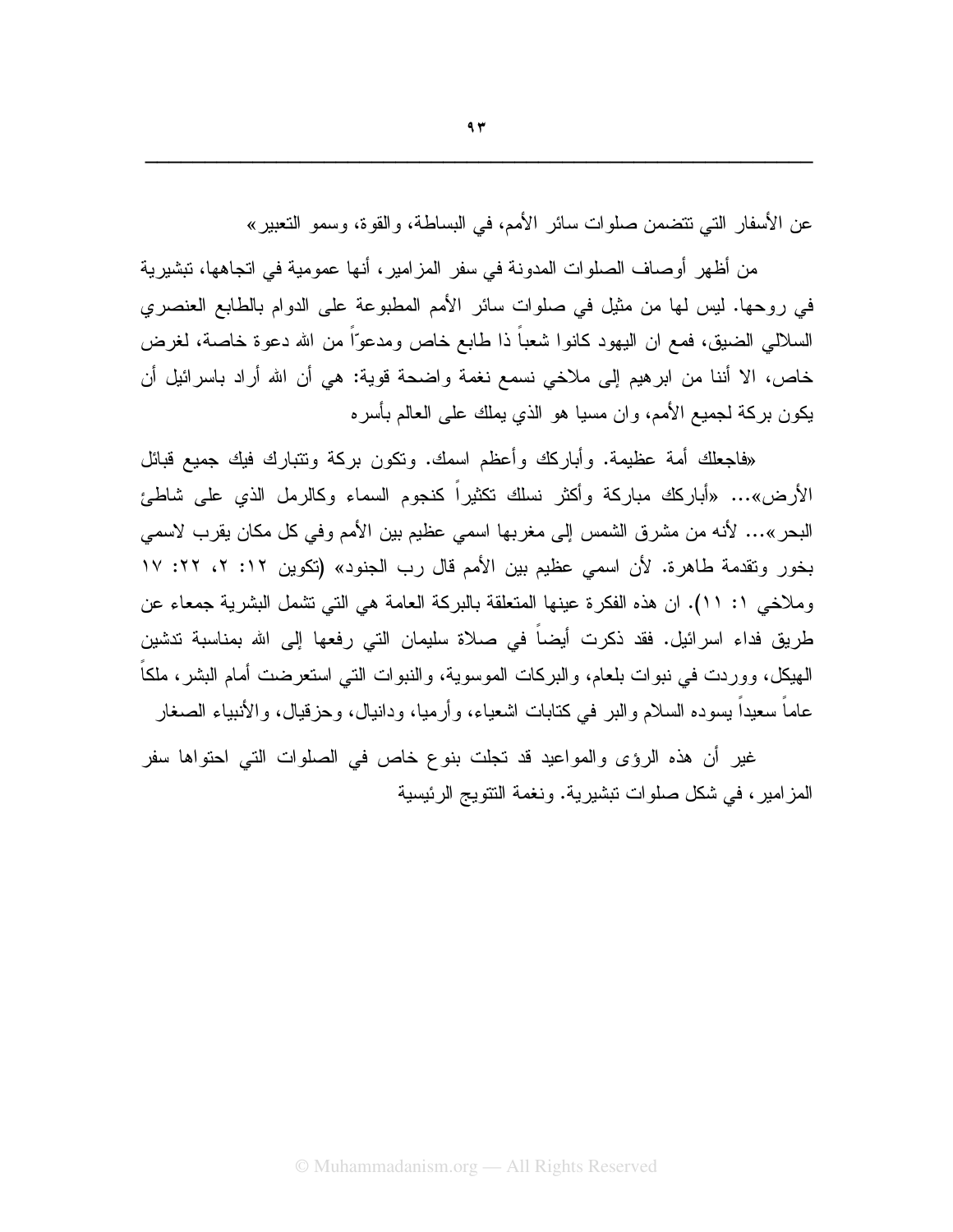نسمعها في المزمور الثاني: «اسألني فاعطيك الأمم ميراثاً لك وأقاصي الأرض ملكاً لك». وفي المزمور الثاني والعشرين نجد القول: «تذكر وترجع إلى الرب كل أقاصي الأرض وتسجد قدامك كل قبائل الأمم. لأن للرب الملك وهو المتسلط على الأمم»

أما الصلاة التي حواها المزمور السابع والستون فهي من أعظم الصلوات لأجل المرسليات في كل العهد القديم: ولعلها رُتبت أو لاً للترنيم الدوري في عبادة الهيكل: «ليحنن الله علينا وليباركنا. لينير بوجهه علينا... لكي يعرف في الأرض طريقك وفي كل الأمم خلاصك. يحمدك الشعوب يا الله يحمدك الشعوب كلهم...». فما أعجب التأثير الذي توجده هذه الصلاة العامة الشاملة! لاحظ أسماء الجمع في هذه الصلاة: «الأمم»، «الشعوب» «أقاصبي الأرض». ولا نتس كلمة «كل» المتغلغلة في ثناياها. على هذا المثال نجد المزمورين السادس والتسعين، والمئة و الو احد، فهما تبشير يان شاملان في اتجاههما.

الترنيمات التبشيرية التي يترنم بها المسيحيون. في هاتين الترنيمتين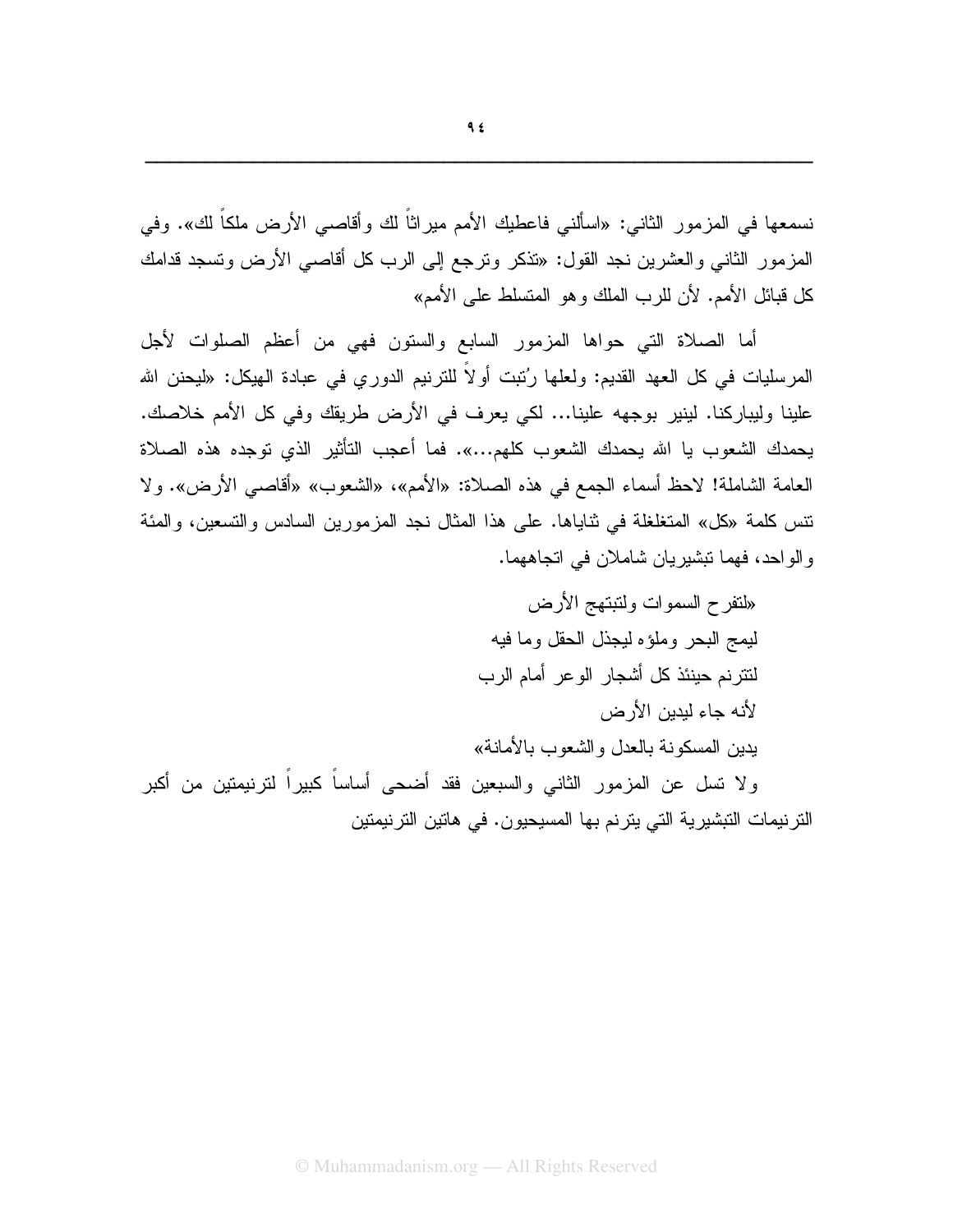ولقد استطاع جبمس واطس أن بمناك ناصبة أقصر المزامير وينظم منه دعاء حاراً لأجل المر سليات في ثمانية اسطر . قال ما معناه:

> من كل ساكن تحت قبة الفضاء لير تفع الحمد للرب ساكن السماء متر نمين باسم الفادي المجيد في كل أرض وبكل لسان طارف ونليد أزلية هي مراحمك يا أيها العلي وكلمتك تذيع الحق الأزلبي وصوت حمدك يدوى من قطر إلى قطر إلى أن نضمحل الشمس ويزول القمر

على هذا المنوال صارت مز امير العهد القديم أساساً للتربيمات والصلوات في كنيسة العهد الْجِدِيدِ. ولعل الْمُسِيحِ وتلاميذِه لم يلجأوا إلى مورد عداه، في النعبد والصلاة. ولا يغرب عن أذهاننا ان الكنيسة الأولى كانت نتغذى بالكتب المقدسة التي كانت وقتئذ مقصورة على «موسى والأنبياء». وكانت كلها نشهد للمسيح

وإذ ننتقل من دراسة الصلوات الواردة في سفر المزامير إلى التأمل في بعض الصلوات الني رفعها بعض الأفراد وسطرت على صفحات الأسفار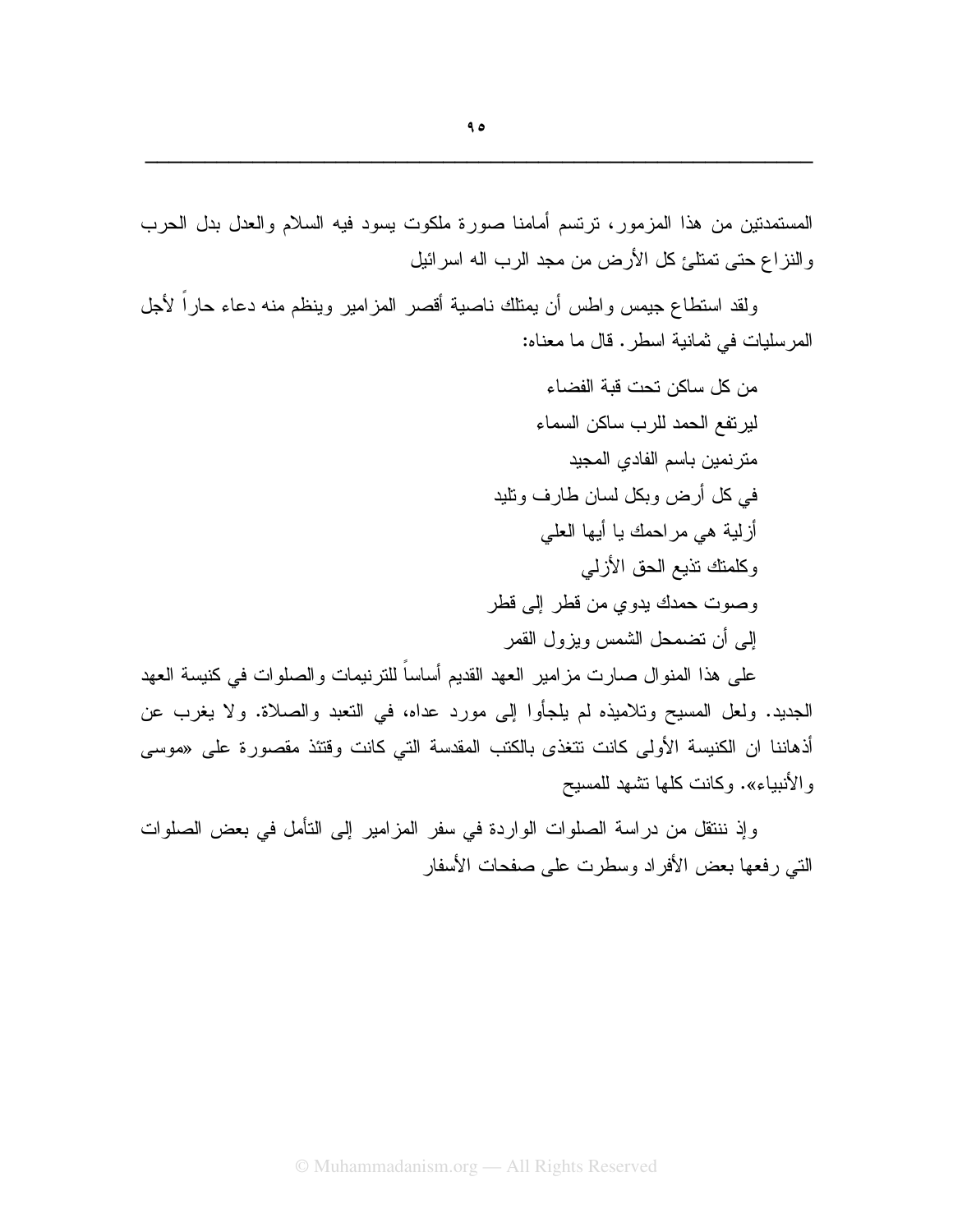التاريخية، والأسفار النبوية في العهد القديم، نرى أنفسنا أمام بحر خضمّ زاخر باللالئ الدرية الثمينة، فلا ندري أبها نختار وأبها نترك. ولكننا نكتفي بأن ننتقى بعضها لاعتبارين ــ أولهما شخصية المصلي (كما في صلاة ابرهيم مثلا) وثانيهما، يختص بطبيعة الصلاة ذاتها، كما في صلاة آسا في عشية المعركة المعهودة:

ولبلوغ غرضنا عن أخصر طريق لنضرب الآن صفحاً عن بعض الصلوات المسطرة على صفحات العهد القديم على رغم أهميتها نظير \_ صلاة اسحق (تكوين ٢٥: ٢١) وصلوات أيوب، وصلاة ملكي صادق (تكوين ١٤: ١٩ \_ ٢٠) وصلاة لوط (تكوين ١٩: ١٩)، وصلاة بلعام (عدد ٢٣: ١٠)، وصلاة حنَّة (١ صم ١: ٢٦)، وصلاة منسى (٢ ايام ٢٣: ١٢)، وصلاة ملك نينوي (يونان ٣: ٦)، وصلاة اشعياء في طلب النهضة (اشعياء ٢٤)، وصلاة حزقيا (٢ ملوك ١٩: ١٤). ونكتفي الآن بايراد ثمان صلوات هي ــ صلاة ابر هيم، وصلاة يعقوب، وصلاة موسى، وصلاة اليشع، وصلاة أسا، وصلاة نحميا وصلاة ارميا، وصلاة حبقوق. في هذه الصلوات نرى نتوُّعاً عظيماً في الظروف والاتجاه، لكننا نرى فيها كلها ذات الروح الواحد في الايمان والثقة بالله. ولقد وُفَقٍ هنري فروست إلى جمع الجانب الأكبر من صلوات قديسي العهد القديم في كتيب، عنو انه: «رجال الصلاة». قال في مقدمته: «ان رجال الصلاة هم أقدر الناس في هذا الحياة الدنيا. لا لأن الإنسان شيء في ذاته، بل لأن الله هو كل شيء. فرجل الصلاة يضع نفسه في موقف المنوسِّل، والله في موقف المحسن الجوَّاد. وعند ما يُفسَح المجال لعمل نعمة الله، فان فيض سيلها ينهمر فيغمر الأرض ببركات تستحيل معها القفار بساتين وتصبح المعطشة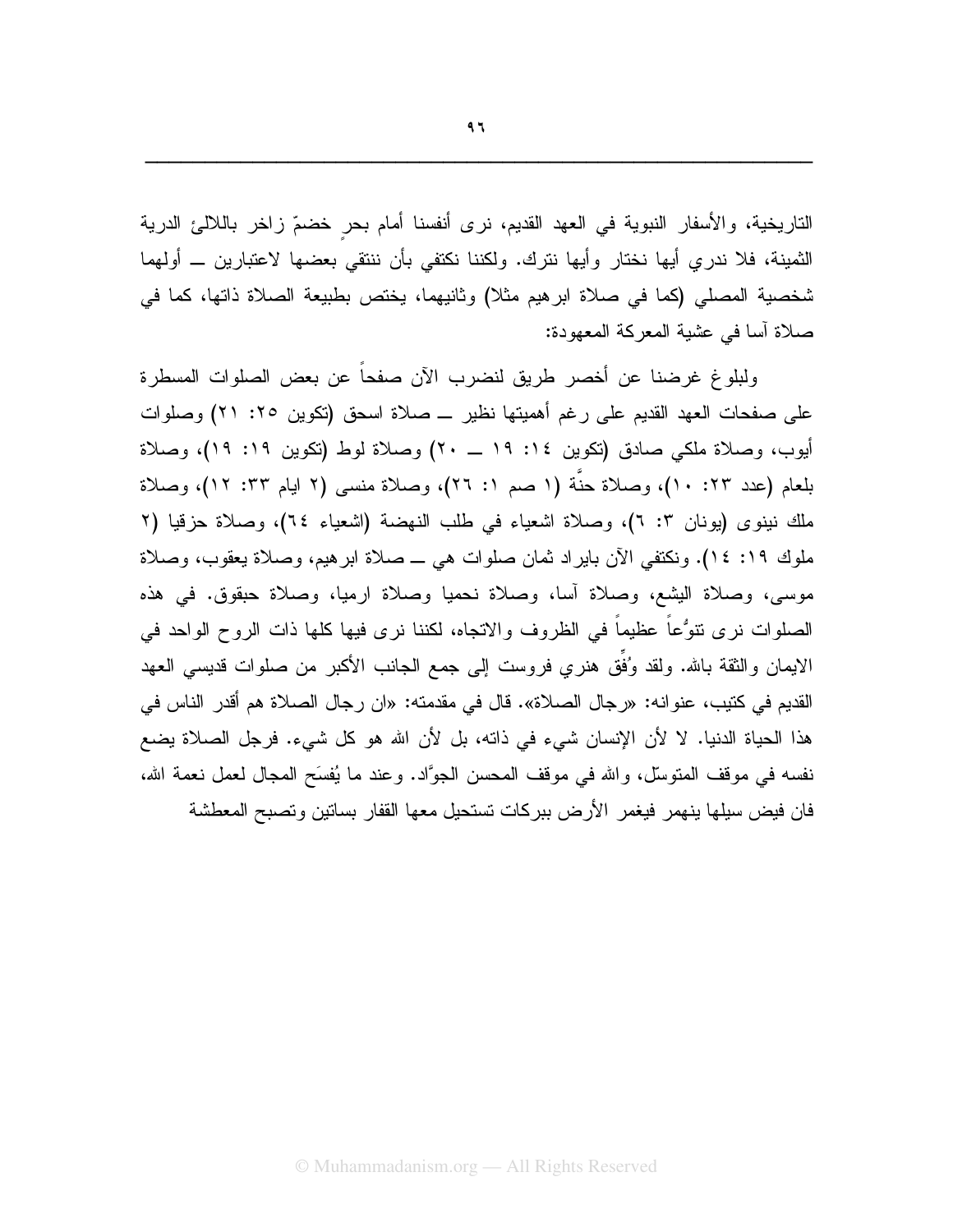واحة نضيرة مزدهرة. ومتى رجعنا بذاكرننا إلى شعب الله المختار، وأصغينا إلى هدير صلواتهم وتضر عاتهم، أمكننا أن نتحقق أن المهمّ في الصلاة لا ان تكون نظريَّة، بل عمليّة مقتدرة في فعلها

فابر هيم دُعي خليل الله، وهو أبو المؤمنين، ولقد لقبَ حقًّا بـ «أول مُرسَل إلىي ديار بعيدة». لأنه لبـى نداء الله ونرك أهله وعشيرته. وبين الصلاة المحفوظة لـه فـي سجل الكتاب، صلاته التشفعيَّة لأجل مدن الدائرة، وقد رفعها إلى الله بعد أن بلغ من العمر مئة عام. فامكنه أن يلمس أمانة الله ويتيقن من مراحمه، وهاك هي:

«فتقدم ابرهيم وقال افتهلك البار مع الأثيم. عسى أن يكون خمسون بارا في المدينة. أفتهلك المكان ولا تصفح عنه من أجل الخمسين بارًا الذين فيه. حاشا لك أن تفعل مثل هذا الأمر أن تميت البار مع الأثيم فيكون البار كالأثيم. حاشا لك. أديان كل الأرض لا يصنع عدلا. فقال الرب ان وجدت في سدوم خمسين بارا في المدينة فاني اصفح عن المكان كله من أجلهم. فأجاب ابر هيم وقال انـي قد شرعت أكلم المولـى، وأنـا نراب ورمـاد. ربمـا نقص الخمسون بارا خمسة أتهلك كل المدينة بالخمسة. فقال لا أهلك ان وجدت هناك خمسة وأربعين. فعاد يكلمه أيضا وقال عسى أن يوجد هناك أربعون. فقال لا أفعل من أجل الأربعين. فقال لا يسخط المولىي فانكلم عسى أن يوجد هناك ثلثون. فقال لا أفعل ان وجدت هناك ثلثين. فقال انـي قد شرعت اكلم المولـى عسـى أن بوجد هناك عشرون. فقال لا أهلك من

IIIIIIIIIIIIIIIIIIIIIIIIIIIIIIIIIIIIIIIIIIIIIIIIIIIIIIII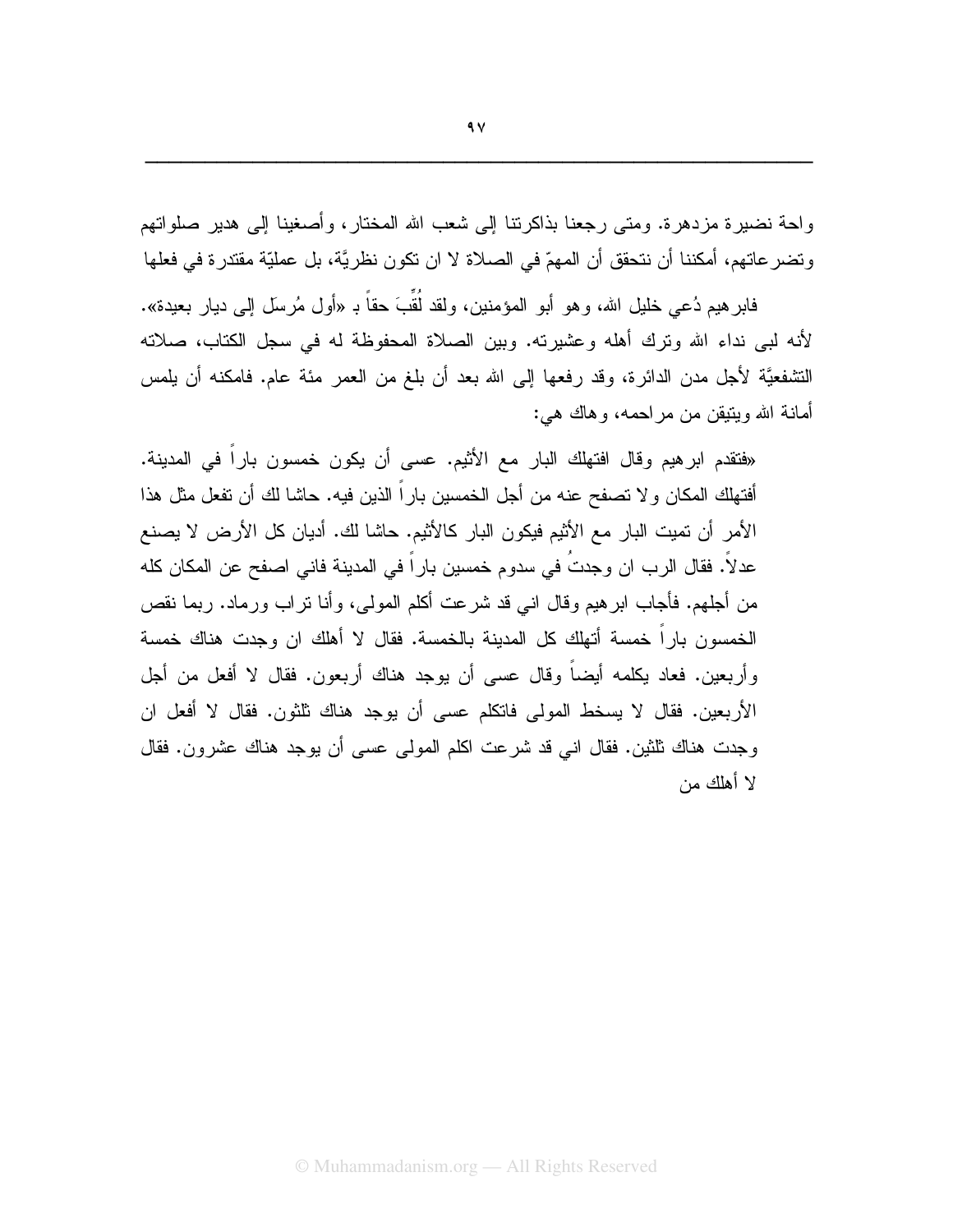أجل العشرين. فقال لا يسخط المولى فاتكلم هذه المرة فقط عسى أن يوجد هناك عشرة. فقال لا أهلك من أجل العشر ة»

(تكوين ١٨: ٢٣ \_ ٣٣)

ولكن يظهر من سياق القصبة كأن هذه الصلاة ذهبت هباءً. لأن لوطاً وبعض أفر اد عائلته قد أنقِذوا، لكن مدن الدائر ة قد هلكت. ولكن ما أعظم الدروس الكامنة بين نتايا هذه الصلاة لمن بريد أن يتلقن ويتعلَّم!! «أديّان كل الأرض لا يصنع عدلاً»؟ «حاشا لك أن تميت البار مع الأثيم فيكون البار كالأثيم. حاشا». هذان السؤالان يحيَّر ان المؤمنين مثلما حيَّر! ابر هيم. وكذلك نحن أيضاً نصادفنا أحكام الله في الناريخ ونصادمنا، فنضطر أن نسترحم الله بدموع سخينة ونتهدات عميقة. لقد اشمأز ابر هيم من مفاسد سدوم، لكنه لما سمع بقضاء الله الوشيك، فاض قلبه بالحنان نحوها فتضرَّع لأجلها. فبرهن بذلك على انه «خليل الله» حقاً، وانه أبو كل الذين يفيضون بالعطف والحنان على الجماهير . هذا سر الصلاة التشفعية المثابرة المقتدرة

وهنالك صلاة أخرى مشهورة، في العهد القديم، ويحيط بها نفس هذا الغموض، هي مصارعة بعقوب مع الملاك: «لا أطلقك ان لم نباركني...» «وسأل بعقوبُ وفال أخبرني باسمك». هذه صفحة مقدسة في تاريخ حياة يعقوب. ومع انه لا يمكننا أن نسبر غور «المصارعة مع الله» الا ان هذه «المصارعة» كانت مصدر عزاء لكثيرين من القديسين على مرّ الأجيال. ان سبيل المُخادع الماكر محفوف بالأشواك والمكاره. فقد استنفد يعقوب كل حيلة في المكر والدهاء فأسقط في بده. فلم ببق امامه سو ي أن بلتجئ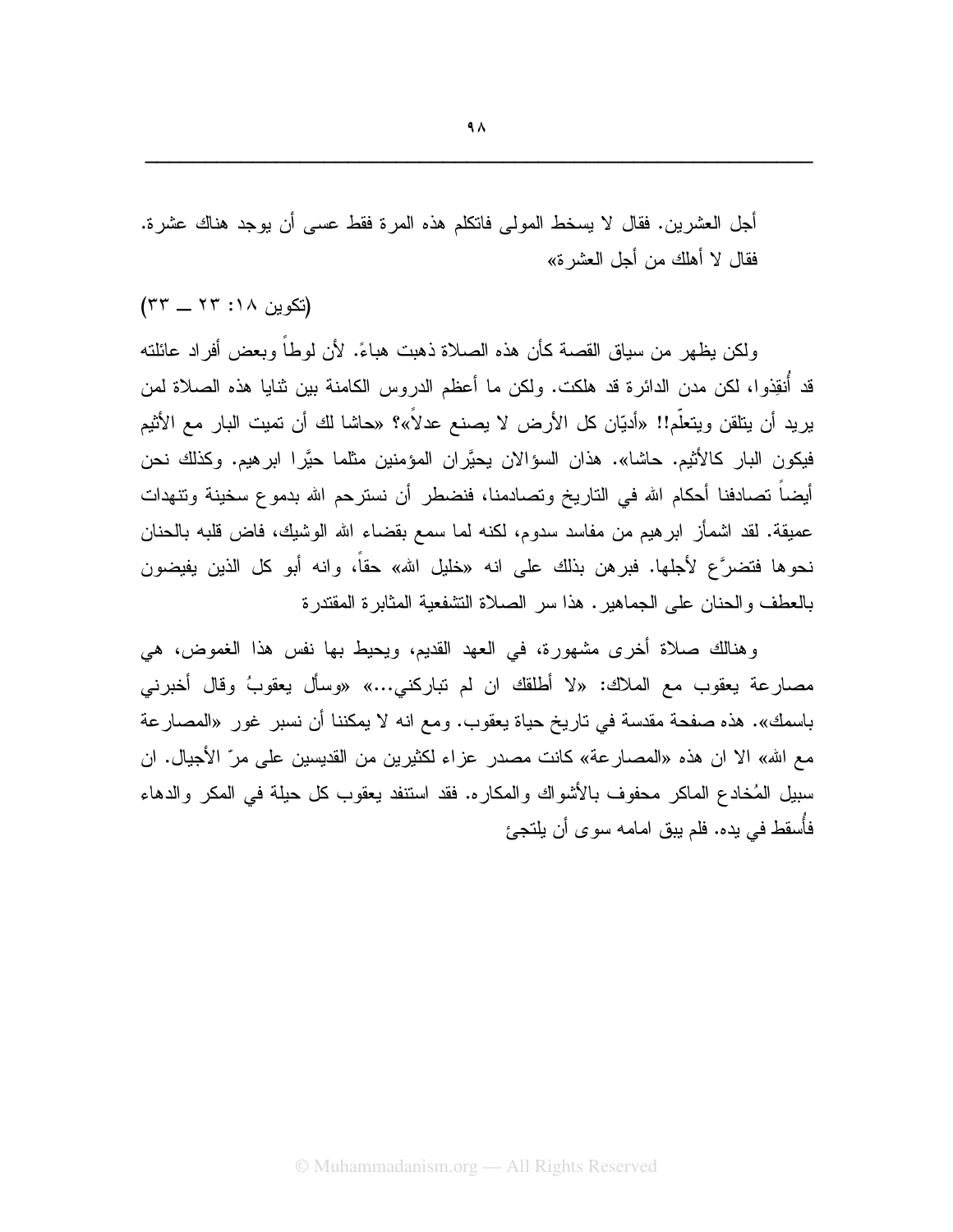إلى الله في وحدة لا تعرف الوحشة. وفي مجاهدته في الصلاة استنفد قواه الطبيعية. فما لم ينله بقواه، ناله بضعفه. ومع انه لم يستطع أن يعرف اسم الله الذي جاهد معه، الا انه نال بركة منه (تکوین ۲۲: ۲۲ \_ ۲۹)

وبعد مضـي قرون علـي هذا الـحادث، ألقـي هوشـع النبـي نوراً ساطـعاً عليه، فقال: «بقوته جاهد مع الله. جاهد مع الملاك وغلب. بكي واسترحمه. وجده في بيت ايل وهناك تكلم معنا» (هوشع ١٢: ٦). واليك شرح جون وسلَّى لهذا الحادث: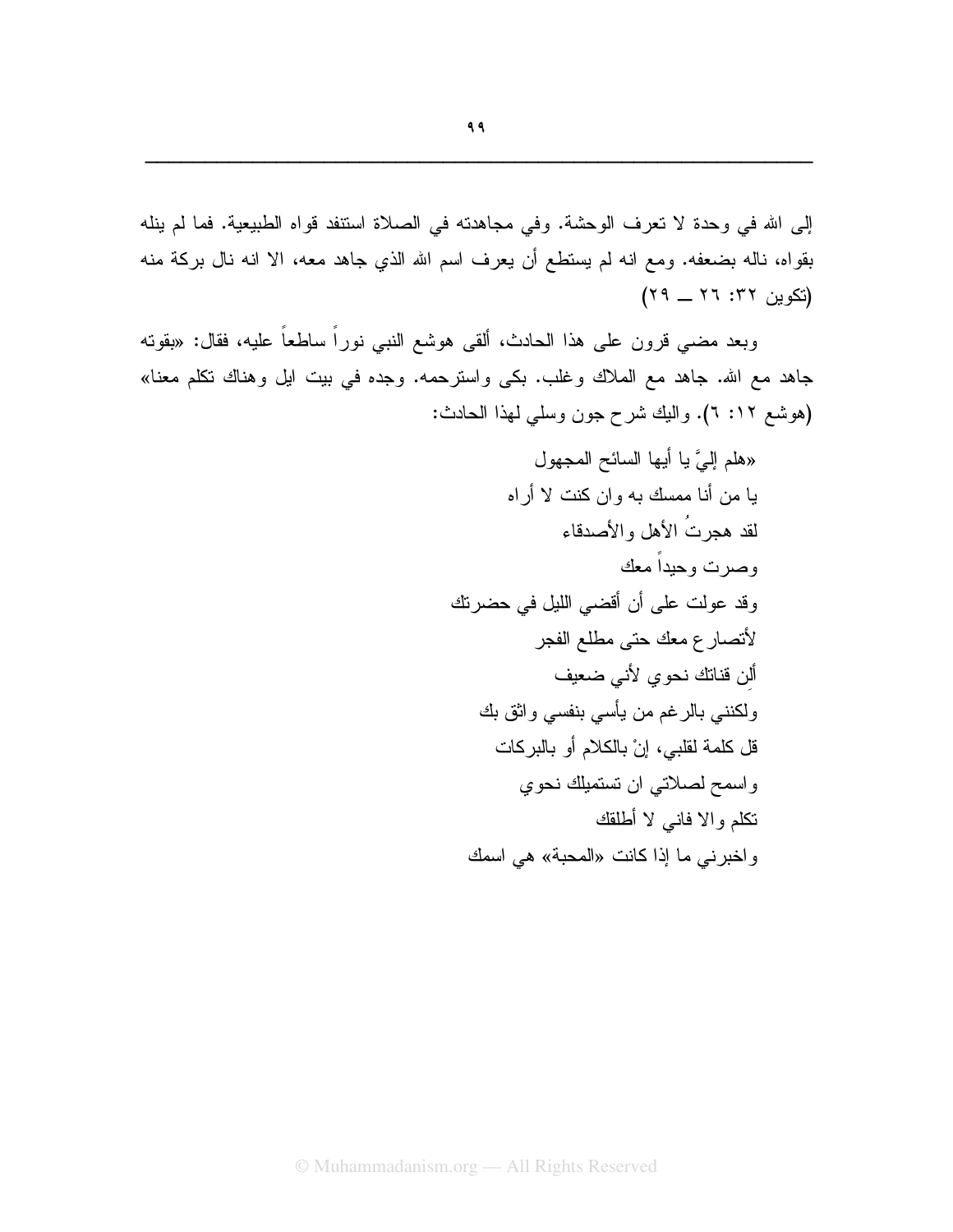اننا نرى نموذجاً آخر للصلاة المجاهدة، في صلاة موسى لأجل شعب اسرائيل المتمرد (عدد ١٤: ١٧ ــ ٢٤). في هذه الصلاة يتجلَّى أمامنا موسى مضحيّاً بنفسه لأجل شعب الله، ومنتاسياً ذاته في سبيل المحافظة على كرامة عهد الله مع شعبه. ولعلنا لا نجد في الكتاب المقدس صلاة تفوق صلاة موسى في الجرأة والاقدام. فإذا أردنا أن نلمس ذروة هذه الصلاة، وجب علينا أن ندرس بامعان القرينة المحبطة بها:

«فالآن نتعظم قدر ة سيدي كما تكلمتَ قائلاً: الرب طويل الروح كثير الاحسان. يغفر الذنب والسبيئة لكنه لا يُبرئ بل يجعل ذنب الأباء على الأبناء إلى الجيل الثالث والرابع. اصفح عن ذنب هذا الشعب كعظمة نعمتك وكما غفرت لهذا الشعب من مصر إلى ههنا»

لقد كان موسى عظيماً في زعامته للامة الاسر ائيلية، لكنه كان في صلاته لأجلهم أعظم. و إن صلاةً على مثال صلاته لا بد أن تجاب. وإليك جواب الله العاجل: «فقال الرب قد صفحت حسب قو لك». فيا لها من اجابةٍ سخية مصحوبة بو عدٍ دائم لكل الجنس البشر ي

ولنتقدم الآن إلى دراسة صلاة البِشْع في دوثان (٢ ملوك ٦: ١٧). فهي أيضاً صلاة عجيبة، ووجه عجبها في ملابساتها وفي افتضابها. لما انزعج غلام اليشع من جيوش بنهدد، فزع الِّي سيده قائلاً: «آه يا سيدي كيف نعمل؟» فكان جو اب البِشْع له: «لا نَخف لأن الذين معنا أكثر من الذين معهم» وطلب إلى الرب «أن يفتح عيني الغلام فيبصر . ففتح الرب عيني الغلام فأبصر وإذا الجبل مملوع خيلاً ومركبات نار حول البشع». وما أكثر الأوقات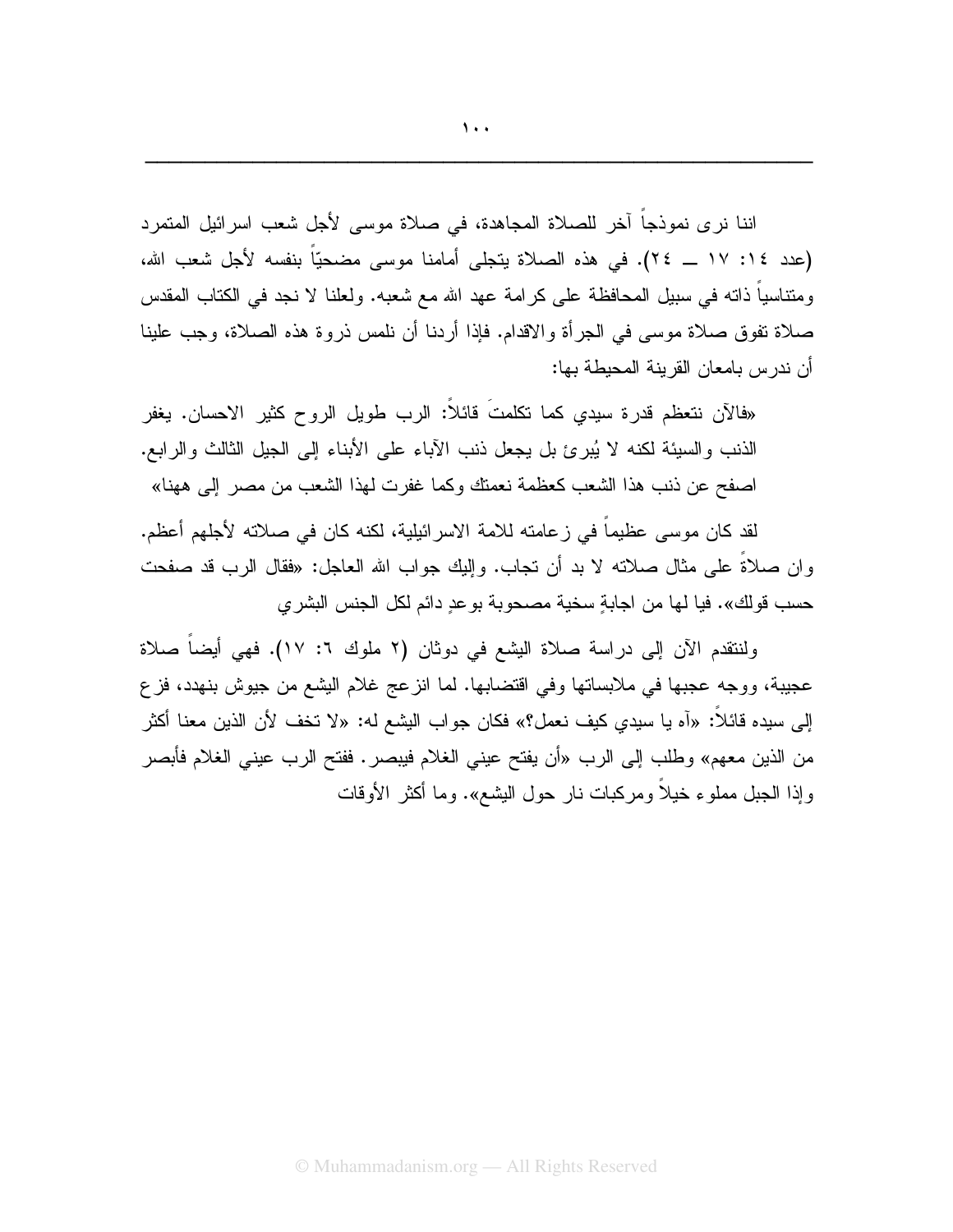© Muhammadanism.org — All Rights Reserved

يهوشافاط في جماعة يهوذا واورشليم في بيت الرب». ورفع صلاته الشهيرة... «وكان كل يهوذا

والِلَّكِ مِثَالاً أخر لصلاة الشدة، نلقاه في صرخة أسا التي انبعثت من قلبه إلى الله عند ما لمح قوات جنود الكوشبين (الأحباش) مهاجمة اسرائيل (٢ أيام ١٤: ١١). فاذ كان آسا مطمئناً واثقاً بان الله قادر أن يعطي نصرة للاقلية على الأكثرية ليعود المجد إليه وحده، دعا آسا الرب الهه وقال أيها الرب ليس فرقاً عندك أن تساعد الكثيرين ومن ليس لهم قوة فساعدنا أيها الرب الهنا لأننا عليك اتكلنا وباسمك قدمنا على هذا الجيش. أيها الرب انت الهنا. لا يقوى عليك إنسان». ولما خلفه يهوشافاط اقتفى أثره في الصلاة قبل الحرب التي أشهرها عليه رجال موآب، وبنو عمون «فجعل وجهه ليطلب الرب ونادي بصوم في كل يهوذا ليسألوا الرب. فوقف

محدقة بنا في يقظتنا وفي منامنا ونحن لا نرى، ولا ندري كيف»

كثيرًا ما حدثنا مخلصنا يسوع المسيح عن الملائكة، وقرر للنلاميذ ان جمهور أجنادهم تحت امرته وسلطانه حتى في بستان جثسيماني

«ان ربوات الخلائق السماوية تتمشى على الأرض

التي فيها رفع القديسون صلوات مثل هذه عند ما أحدقت بهم الأخطار في مدلهم الأوقات التي اكنتفتهم فيها الأعادي. لكن الله عند ما يفتح بصائرنا نستطيع أن نرى ما لا يُرى وأن نسمع ما لا يقوى غيرنا على سمعه، فنمسك بالحق الأزلي الخالد. فما أحوجنا كلنا إلى طرد الغيوم والسحب التي تقوم حائلاً ببيننا وببين العالم الروحي الغير المنظور . «لأن الت*ي نُر*َى وقتية وأما التي لا نرى فأبدية». فلا تغر ب عن بالنا هذه الحقيقة: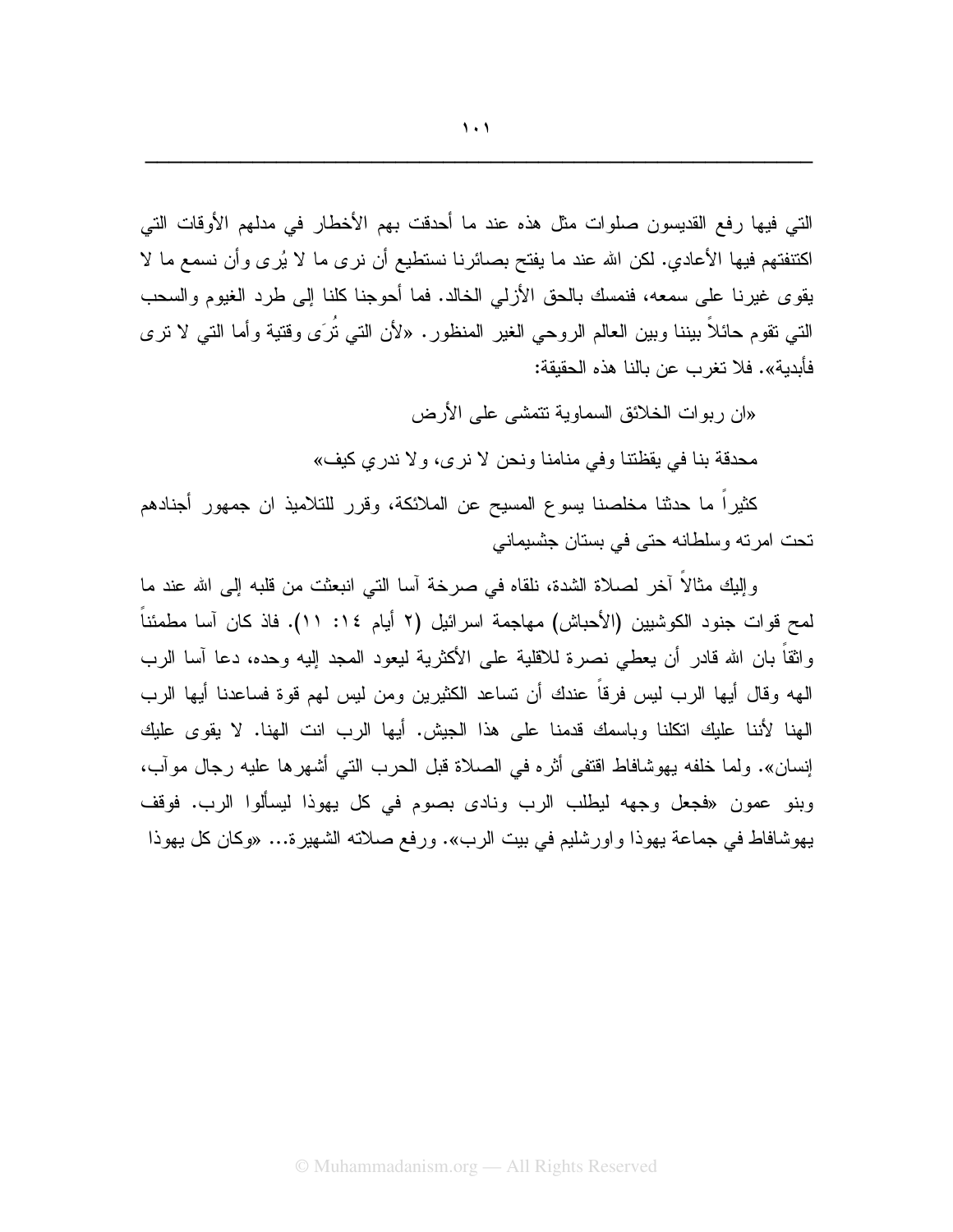واقفين أمام الرب مع أطفالهم ونسائهم وبنيهم» (٢ أي ٢٠: ٥ ــ ١٣) فمع ان قديسي العهد القديم كانوا عائشين في ضوء السَحَر فلم يدركهم نور الشمس، لكنهم حذقوا فنّ الصلاة «فامسكوا بالله» بعقولهم وقلوبهم، وارادتهم. فاستطاعوا بقوة صلاتهم «أن يخضعوا ممالك ويصنعوا برأ وينالوا مو اعبد»

> طوبے لمن ہو ھب بصبر ۃ ر وحبة يميز بـها أن الله مو جو د بقر بـه فـي و قت لا ير اه فيه سو اه فلا نفشل يا رجل الله بل نحقق من هو الله وأنت في الظلم ساعات الحروب تستطيع أن تظفر بالظفر

ان هذه الكلمات التي سطرتها شاعرية فريدريك فابر ، تحسب خير تفسير لصلاة نحميا الَّتِي رفعها إلى الله في أظلم ساعات حياته (١: ٥ \_ ١١) فقد كان نحميا وقتئذ ساقياً في بلاط ملك أرضـي، لكنه كان فـي الوقت نفسه سفيراً لدى بلاط السماء. ولفرط حزنـه علـي خراب اورشليم، وبؤس الشعب اليهودي الطريد، رفع صلاته الجديرة بكل اعتبار . فبعد أن التجأ إلى أمانة عهد الله ونذلل أمام الله عن خطاياه وخطايا شعبه، ذكَّر الله بعهد مراحمه الذي لا ينفصم عراه، وختم ضراعته بهذا الطلب: «أُعط النجاح اليوم لعبدك و امنحه رحمة أمام هذا الرجل». ومع ان ذلك الرجل كان طاغية شرقياً، الا أن نحميا قد انتصر عليه بقوة الصلاة، فقام من صلاته جباراً صابراً ظافراً مثابراً، لا تلين له قناة. فما أحوجنا اليوم إلى سياسيين من هذا الطراز يكونون خير بنائين للمجتمع، بصيرورنهم أولاً رجال صلاة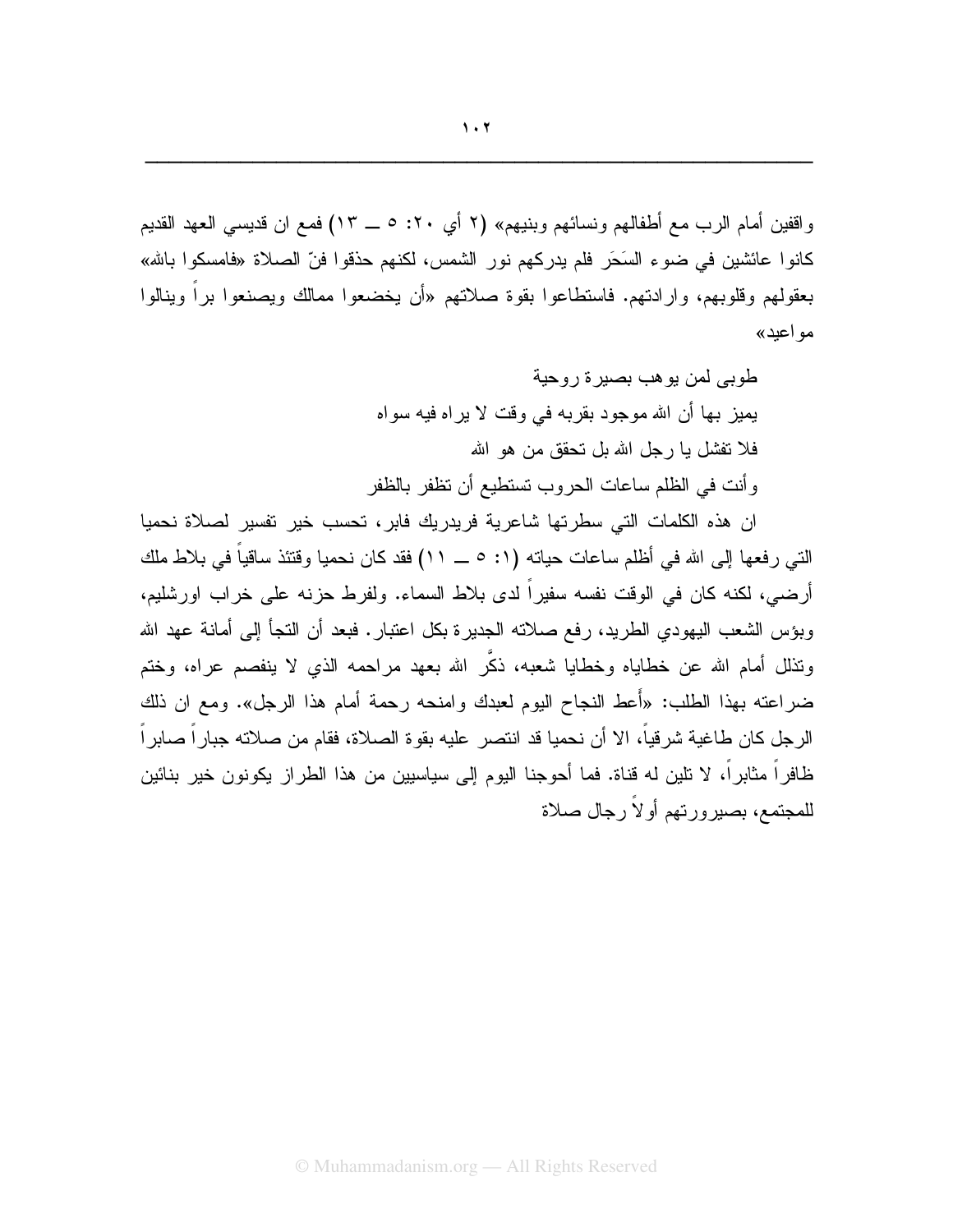لقد بكي مخلصنا على أورشليم. ولم يسنح بولس بدموعه. وإذا كانت الصلاة الحقة نقوم بسكب الدمع أمام الله، فقد كان ار ميا بحق ر جل صلاة:

«مضـى الصـيف وانتهى الـحصـاد ونـحن لم نخلص... أليس بَلَسان في جلعاد أم ليس هناك طبيب... يا ليت رأسي ماء وعينيَّ ينبوع دموع. فأبكي نهاراً وليلاً قتلي بنت شعبي»  $(1.9, 17, 17, 11)$ 

فلا بجب اذا كان ار مبا قد شُبّه بـ «تمثال من البر و نز بذوب فبسبل دمعاً». فقد «النقت فبه قوة الرجولة بحنان الأمومة». كان رجل أوجاع ومختبر الحزن. عاش عيشة موحشة وتحمَّل آثام شعبه. فهو في حياته ودموعه رمز للمسيح، إذ قرَن نصيبه بنصيب البقية الباقية من منفييّ اسرائيل. والسفران اللذان يحملان اسمه يفيضان بروح النضرِّعات لأجل الآخرين. أحياناً تجد صلاته غاية في الجرأة والاقدام، كما في قوله: «قد أقنعتني يا رب فاقتنعت وألححت عليَّ فغلبت. صرت للضحك كل النهار » (ارميا ٢٠: ٧). ان في مراثي ارميا كنوزاً روحية ثمينة ينتفع بها كل من بريد أن يغني نفسه في فن الصلاة. وقد لا نعثر في الكتب المقدَّسة على شيء يماثلها في الطلبات الملحَّة الحارة، والعبارات القوية الفعَّالة، والحجج القوية الدامغة. فمع انه يقول في مستهل تضرعاته: «انظر يا رب فاني في ضيق. أحشائي غلت. ارتد قلبي إلى باطني»... الا انه يقول بعد ختامها: «أردّد هذا في قلبي. من أجل ذلك أرجو. انه من احسانات الرب اننا لم نفنَ. لأن مراحمه لا نزول. هي جديدة في كل صباح. كثيرة أمانتك»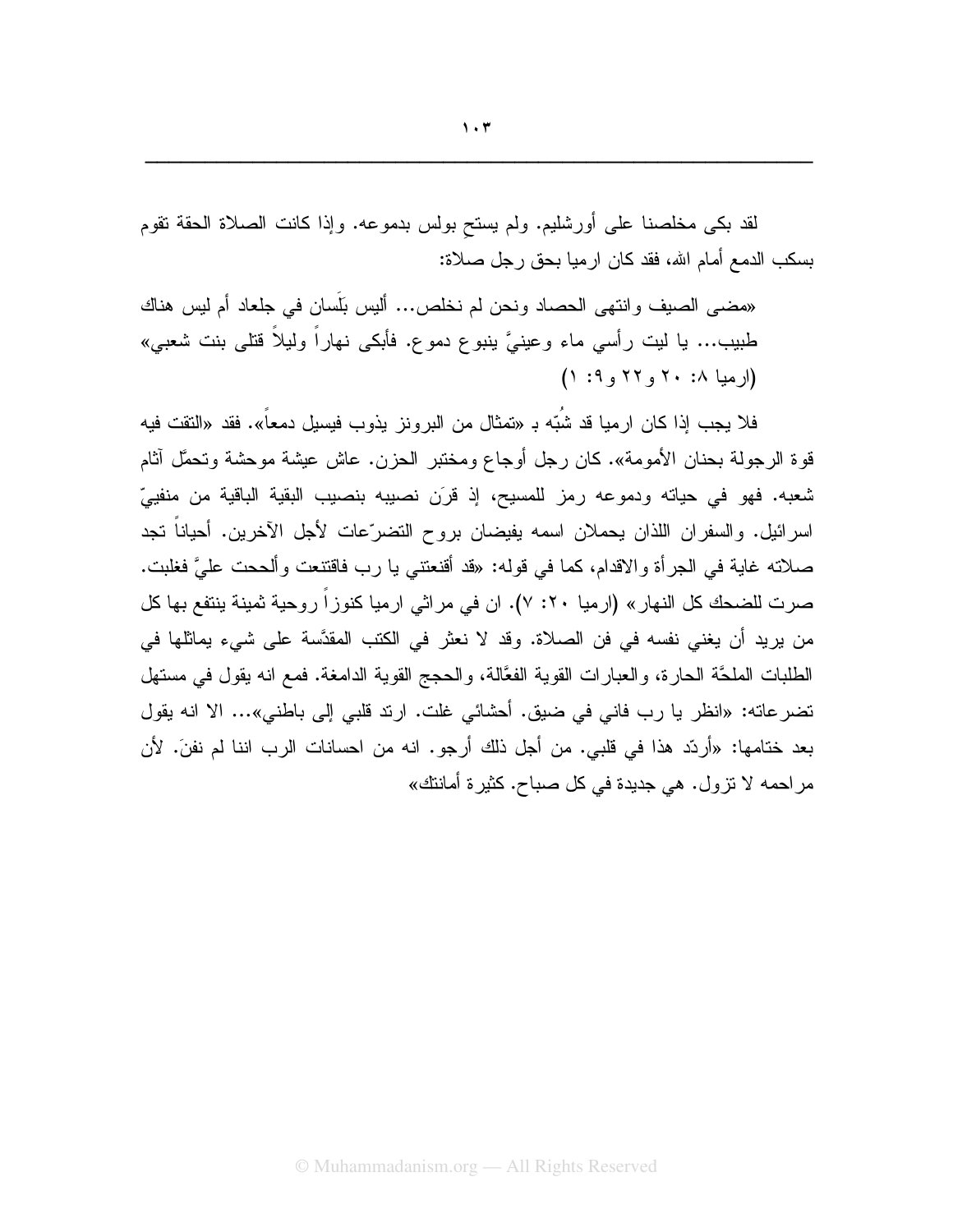والأن نختم هذه النامُثلات بالاشارة إلى أطول صلاة فاه بها حبقوق وهي نفيض شاعرية وشعوراً. فمع أن حياته محاطة بشيء من الابهام، ومع ان كتابة قصير لا يعدو ثلاثة فصول، الا انه يُستهلُّ ويُختتم بالصلاة ـــ وهي صلاة قوية حية، عند ما اطلع عليها راسكن قال: «وددتُ من أعماق قلبي لو أمكنني التعرُف بحبقُوق»

ان الفصل الأخير من سفر حبقوق هو صلاة واحدة مستمرة في طلب النهضة: «يا رب عملك في وسط السنين أحيه. في الغضب اذكر الرحمة». فهذا النموذج الحيَّ في الصلاة ببدأ بتمجيد الله في الخلق والفداء، ويستمر في طلب معونته تعالى لاسعاف اسرائيل وتخليصه من أيدي أعدائه... «انك ركبت خيلك. مركباتك مركبات الخلاص». وقبيل ختامه يفيض بالنذلل والاتضاع: «سمعت فارتعدت أحشائي. من الصوت رجفت شفتاي». ثم يختتم بنشيد الظفر والفرح: «فمع انه لا يزهر النين ولا يكون حمل في الكروم يكذب عمل الزيتونة والحقول لا تصنع طعاماً ينقطع الغنم من الحظيرة ولا بقر في المذاود. فاني أبتهج بالرب وأفرح باله خلاصي»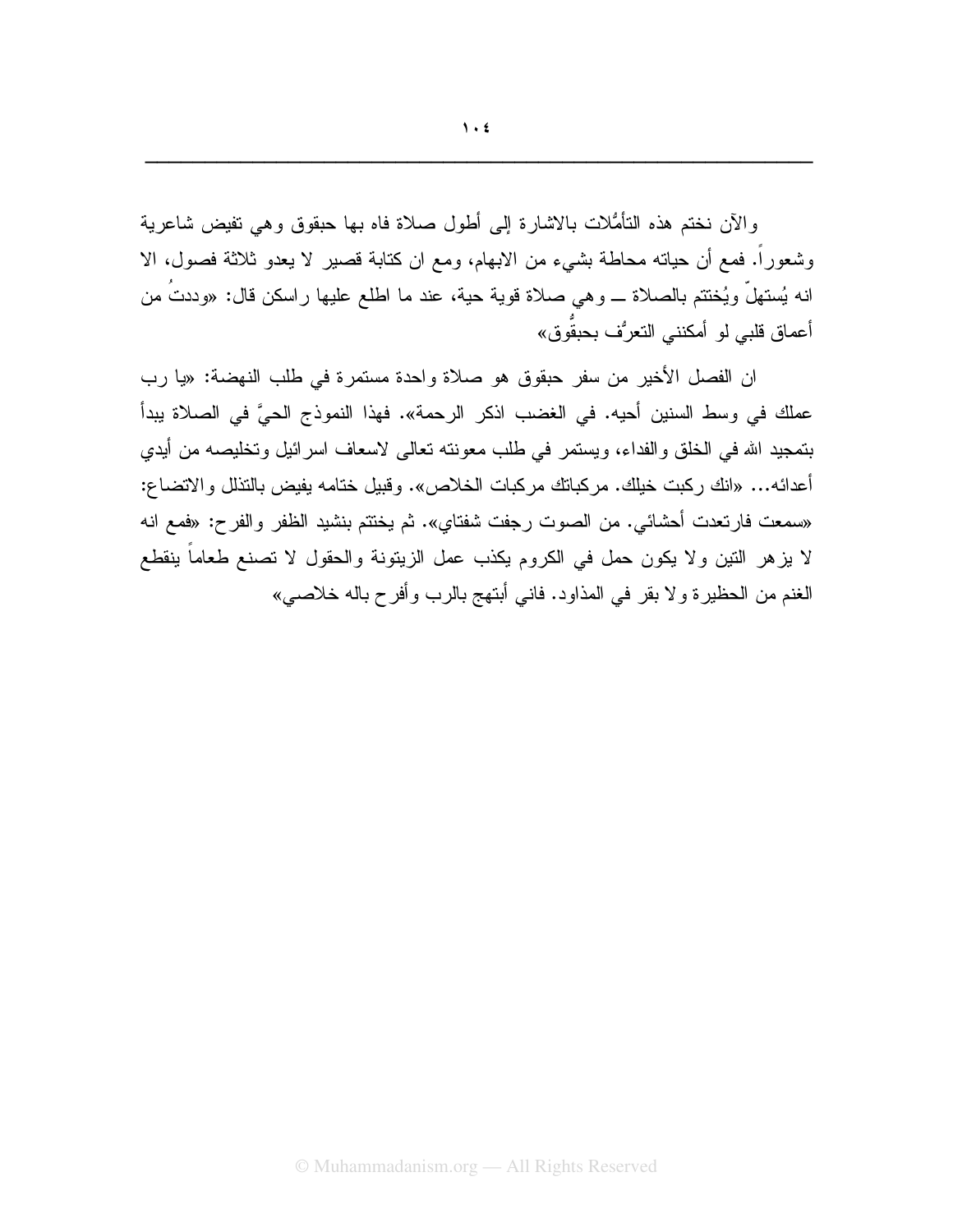الفصل العاشر صلوات بولس

إذا استثنينا سفر المزامير، لا نجد في الكتاب المقدس، جزءاً عامراً بغني التعبُّد، وعمق السجود والابتهال، وفيض الشكر، مثل رسائل بولس الرسول. فالحمدلة والبركة هما أظهر مميزات رسائل بولس. عن غير قصد منه، نتمّ رسائله عن غنى حياته الروحية بلغة تعبُّدية، خشو عبة، تسمو بالنفس إلى محضر الله

وبغير نعمُّد رسم بولس في رسائله صورة لنفسه في مراحلها المختلفة ـــ من اجتيازها ظلام الليل الدامس، إلى بلوغها نور النهار. ومن مبارحتها سجن الخطية إلى تمتعها بحرية مجد أولاد الله. وقد عبَّر عن كلِّ هذا بنتهدات عميقة، وتضرُّعات قوية، تفيض بها رسائله

قال الدكتور ألكساندر هويت:

«لقد أجاد بولس كل الاجادة في صلواته المدوَّنة في رسائله، فتجلَّى لنا منطقياً قديراً، ولاهونياً ضليعاً، وقدِّيساً نقياً. فبعد ان سما بولس بالمكتوب إليهم إلى أقصى حد يستطيعون أن يرقوا اليه، تركهم وحلَّق فوقهم إلى ذرى الافلاك في صلواته. فكان هو في السماء الثالثة، وكانوا هم كأنهم في الوادي!!»

كان بولس «حياً ومتحركاً وموجوداً» في جوّ الصلاة الأعلى. لم يحاول أن يحاج قارئيه عن ضرورة الصـلاة، لأنه كـان مؤمنـًا بـالله الـحيِّ الذي يسوس البشر ويدبر شئونـهم بـحكمته السـامية، ويدير ها بيده القادر ة. وقد نلقى من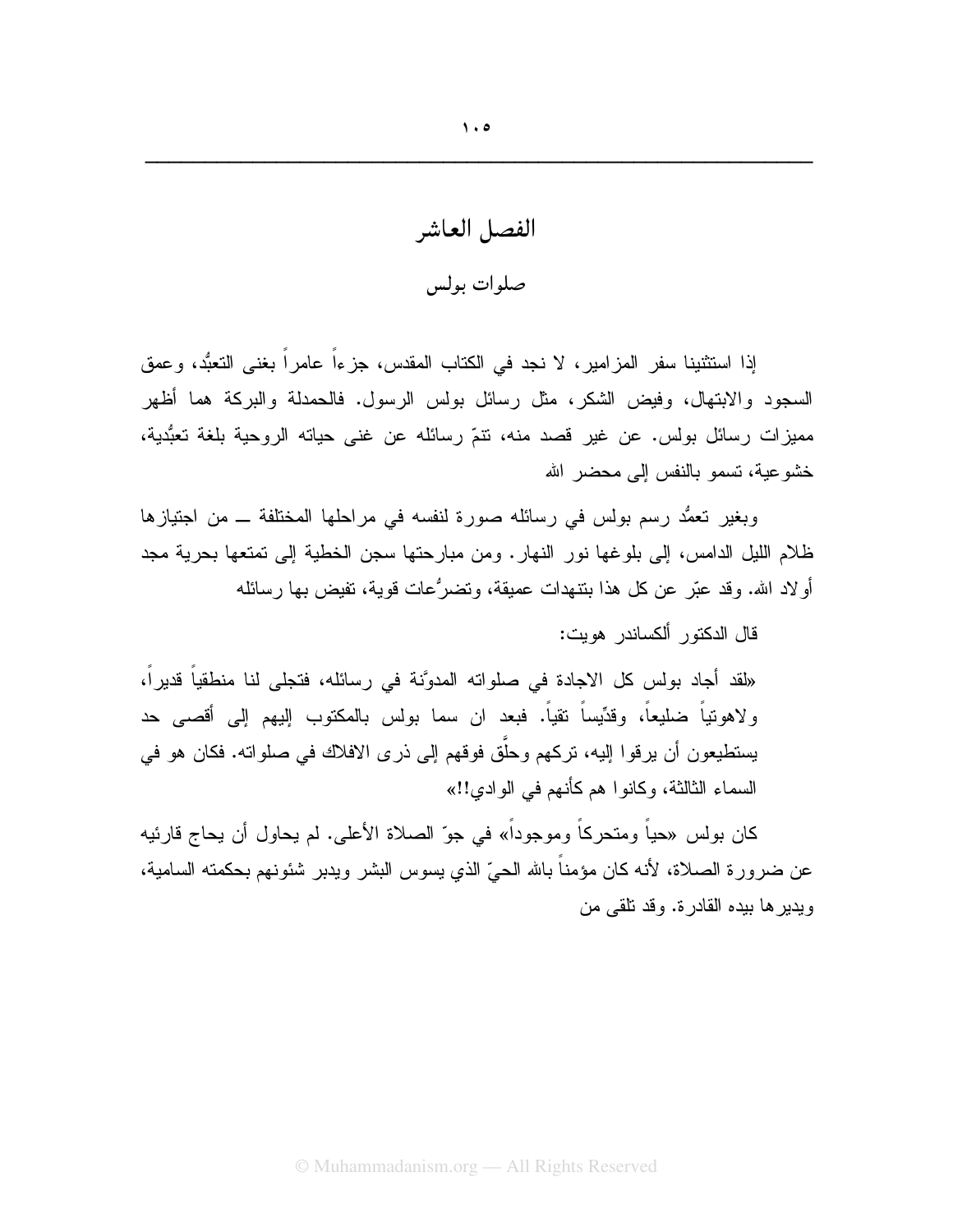الله اعلاناً مباشراً عن إرادته نعالمي من جهته (غلاطية ١: ١٢ و ٢: ٢). ونال من الله اجابات علمي صلواته: «لأنه وقف بي في هذه الليلة ملاك الاله الذي أنا له والذي أعبده. قائلاً لا تخف يا بولس. ينبغي لك أن نقف أمام قيصر. وهو ذا قد وهبك الله جميع المسافرين معك» (أعمال ٢٧: ٢٣ و ٢٤). فما أجل هذا اليقين الذي حصل عليه بولس! فلا عجب إذا أردف ذلك بقوله: «لذلك سُرُوا أيها الرجال لأنبي أومن بالله أنه يكون هكذا كما قيل لبي» (أعمال ٢٧: ٢٥). ولا غرو إذا كانت عقيدة بولس في الصلاة هي الصخر القوى الذي نتحطَّم عليه اعتراضات «الفلسفات» العصرية والسفسطات الحديثة. فما من أحد يتصفح ناريخ حياة بولس، أو يدرس صلوانه بامعان من غير أن يتيقن أن بولس كان على الدوام شاعراً شعوراً يقينياً بما وراء الطبيعة، وانه كان على اتصال وثبق بالغير المنظور، وعائشاً في محضر الله وان بكن متمشياً على الأرض، شديد الثقة باقتدار الصلاة في فعلها في كل حال. أنراه بكتب إلى المؤمنين قائلاً: «صلوا بلا انقطاع. اشكروا في كل حين على كل شيء؟» انه بقوله هذا يترجم عن حياته هو، وهو لا يدري. ويُخيَّل إلينا ان حياة بولس الروحية مركزة في هذه العبارة الموجزة التي كتبت عنه في غرّة حياته الجديدة: «هوذا يصلِّي» (أعمال ٩: ١١). فالحياة المسيحية الحقة هي حياة الصلاة. لقد طلب بولس لأجل نفسه، وصلَّى لأجل الآخرين، وتضرع لأجل الكنائس التي أسسها، وابتهل لأجل أسباط إسرائيل، وتوسل لأجل كل العشيرة البشرية. بامكاننا أن نتحقق قوة صلاته لأجل الافرد، من مراجعة القائمة الطويلة المسجلة فيها أسماء الافراد الذين ذكرهم بأسمائهم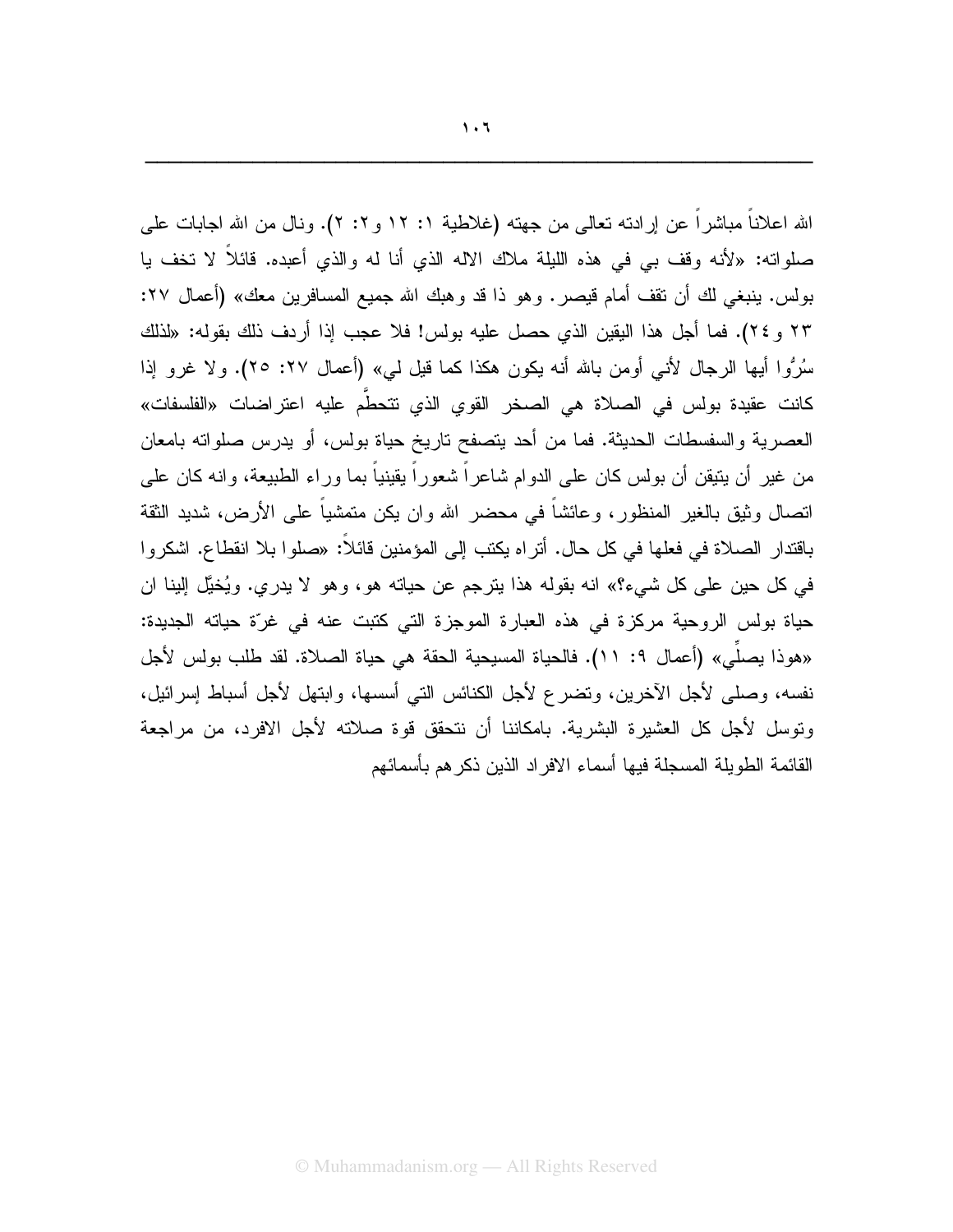في رسالته إلى روما وسائر رسائله. ففي رسالته الثانية إلى نيموثاوس كتب هذه العبارة: «انبي أشكر الله الذي أعبده من أجدادي بضمير طاهر كما أذكرك بلا انقطاع في طلباتي ليلاً ونهاراً مشتاقاً أن أراك ذاكراً دموعك لكي امتلئ فرحاً». ومراراً طلب في رسائله إلى الأخوة المؤمنين أن «بصلوا لأجله» (١ تس ٥: ٢٥). وفي كثير من هذه الرسائل بذكر حاجاته الخاصة المُسلحة ـــ منها: «ان يُنقَذ من الذين هم غير مؤمنين في اليهودية»، «لكي تكون خدمته لأجل أورشليم مقبولة عند القديسين»، ولكي «يفتح الرب له باباً للكلام ليتكلم بسر ّ المسيح كي يظهر م كما يجب أن يتكلم»، ولكي «تجري كلمة الرب ونتمجد»، ولكي «يُنقَذ من الناس الأردياء الأشرار» ولكي «بوهب لهم بصلواتهم» (رومية ٢٠: ٣٠ \_ ٣٢ وكولوسي ٤: ٣ و ٢ تس ٣: ١ وفليمون ٢٢)

كان بولس وطيد الاعتقاد بأن الله وأبا ربنا يسوع المسيح هو خير عضد عند ما يشتد الخطب. وهو يربِّي لضعفاتنا. لأن النجسد قرَّب الله من الإنسان وكشف له عن قلب محبنه

يا من إلى حضرتك ترتفع الصلوات الحارة وتضرعات الاسترحام

فتسمع الصلوات وتستجيب التضرُّعات

اكشف لنا عن قلب حبك وإسمعنا نبضاته من خلال خليقتك

وابتسم لنا ابتسامة الإنسان لأخبه الإنسان

وإذا ما حاولنا أن نحلِل صلوات بولس الرسول ونعدِد نواحيها، ونصف مراميها، اعيننا الحبلة لفرظ نتو عها و غز ار ة مادتها. ولقد كتب مستر بوب من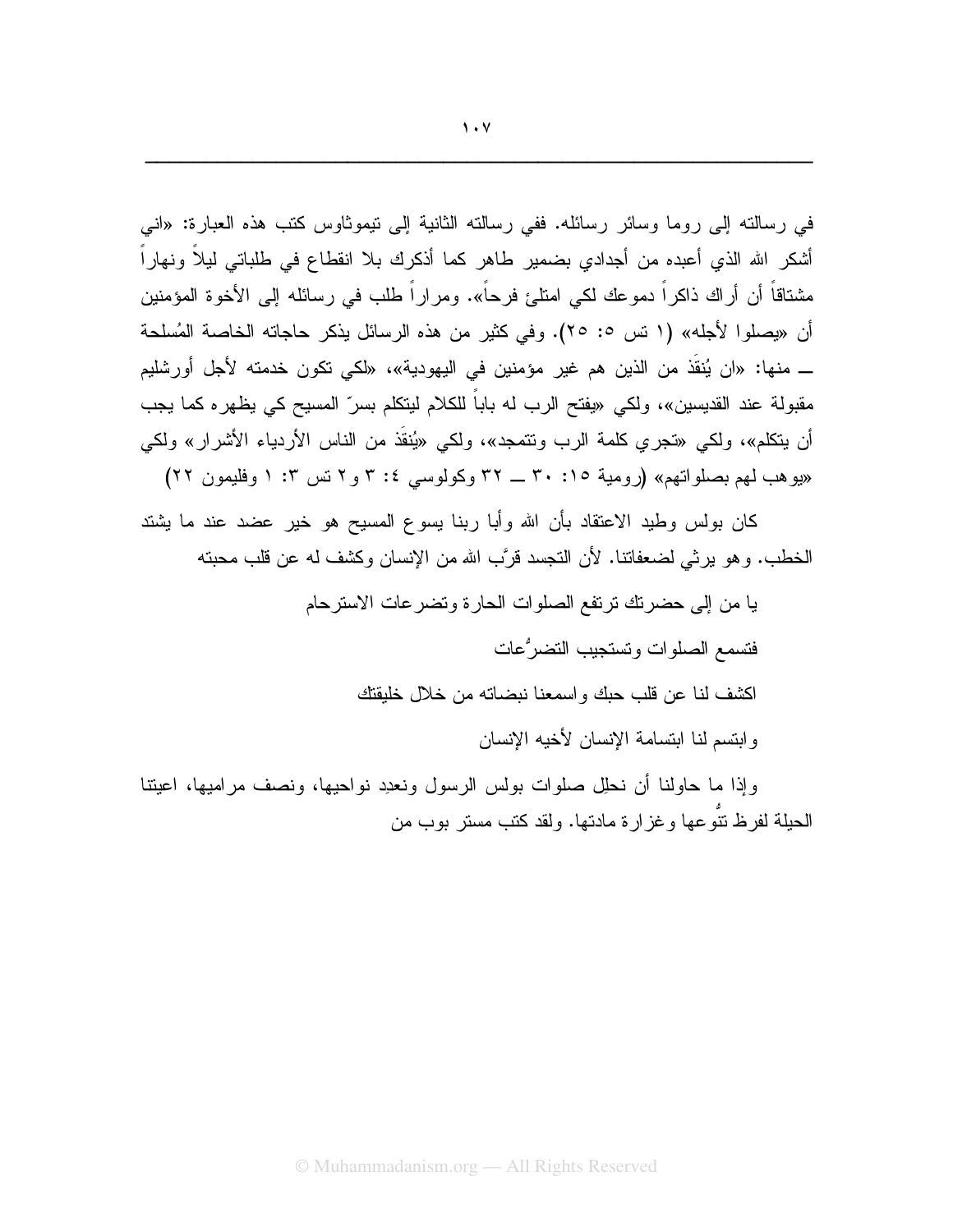منشستر، في إحدى المجلات عام سنة ١٨٧٥ أوراقاً منتاثرة عن «صلوات بولس» فحلله إلى صرخات استغاثة \_ مركزة في كلمة أو عبارة، وتضرعات، وبركات، وتشكرات. ثم استخلص منها ثلاثة عشر طلباً ضمنها فيما يأتي:

| (17:50)              | صلاة لأجل ازدياد المحبة                 |
|----------------------|-----------------------------------------|
| (۱ نس ۱: ۲ و ۲٤)     | صلاة لأجل النقديس النام                 |
| (٢ نس ١٠: ١١ و١٢)    | صلاة لأجل اتمام مسرة الله               |
| (٢ نس ٢: ١٦ و١٧)     | صلاة لأجل التعزية الأبدية               |
| $(10:5"$ نس ۲:       | صلاة لأجل المحبة والصبر                 |
| $(9 - Y : Y \leq 7)$ | صلاة لأجل الكمال المشترك                |
| (رو ۱۵: ۵ و ٦)       | صلاة لأجل وحدانية المؤمنين              |
| (رومية ١٥: ١٣)       | صلاة لأجل الرجاء                        |
| (کولو ۹: ۹ _ ١٤)     | صلاة لأجل معرفة ارادة الله              |
| $(Y - 1 : Y - 2)$    | صلاة لأجل يقينية المعرفة                |
| (افسس ١: ١٥ ـ ٢١)    | صلاة لأجل مجد ميراث القديسين            |
| (افسس ٢: ١٤ ـ ٢١)    | صلاة لأجل حلول الله في قلب المؤمنين     |
| (فيلبي ١: ٩ ــ ١١)   | صلاة لأجل صيانة المؤمنين إلى يوم المسيح |

من هذه: تسع صلوات مختصرة جداً، والخمس الأخيرة مستفيضة. وكلها طلبات واضحة حاسمة وتشفعات لأجل نعم وهبات روحية. ومن المهم أن نلاحظ أن خمساً من هذه الصلوات قد دُونت في الرسالتين الاوليين اللتين كتبهما بولس الرسول ـــ إلى المؤمنين في تسالونيكي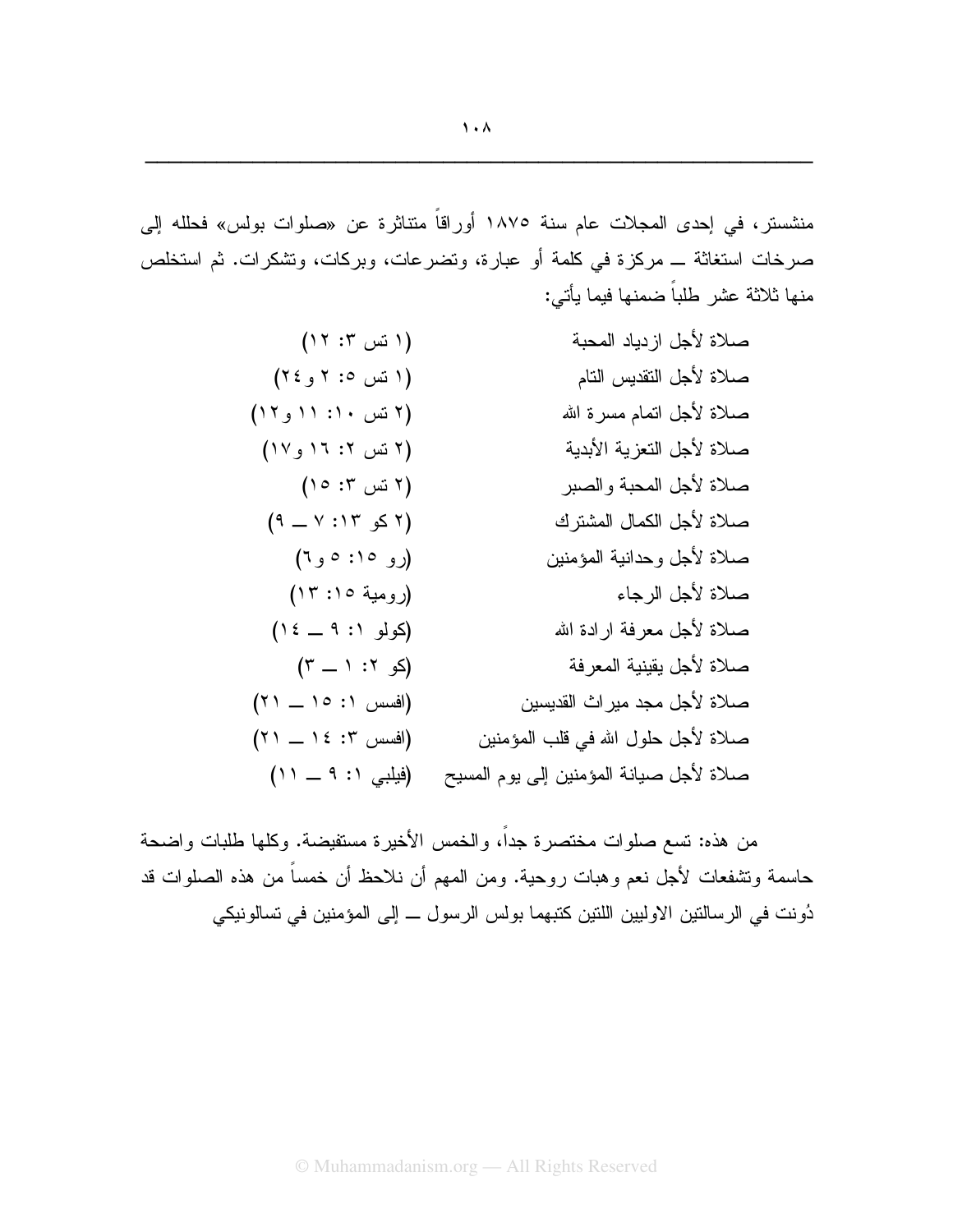أضف إلى هذه الصلوات نلك المقدمات التي يستهل بها بولس رسائله، وهي وان نكن في صيغتها تمنيات لأجل البشر، الا انها في جوهرها طلبات مرفوعة إلى الله: «نعمة ورحمة وسلام من الله أبينا والمسيح يسوع ربنا» (١ نيموثاوس ١: ٢). «نعمة لكم وسلام من الله أبينا والرب يسوع المسيح» (كولوسي ١: ٢)، كذلك الأمر في معظم الرسائل: تارةً في البدء وطوراً في الختام. فضلاً عن ذلك نلاحظ البركة الرسولية في ثلاث صيغ ــ مع شيء من التباين: «نعمة ربنا يسوع المسيح معكم» ــ هذه هي الصيغة الأولى والغالبة وكثيراً ما نراها مقتضبة في قوله:

«النعمة معكم»، أو مسهبة في تلك الصيغة التاريخية الشائعة «نعمة ربنا يسوع المسيح، ومحبة الله، وشركة الروح القدس مع جميعكم. آمين» (٢ كورنثوس ١٢: ١٤)

ومما يسترعي النفاتنا في هذه النحيات والبركات، ان «النعمة» هي الكلمة السائدة التي لها المكانة الأولى فيها. فكل شيء في نظر بولس، هو وليد النعمة: «لأنكم بالنعمة أنتم مخلصون»، «… نعمة ربنا يسوع المسيح انه من أجلنا افتقر وهو غني لكي نستغني نحن بفقره» (٢ كو ٨: ٩). فلقد أحب الرسول هذه الكلمة، فكانت هي العلامة المميزة له في كل رسائله. فالله في نظر بولس هو «اله كل نعمة». وبولس في نظر نفسه هو «أول الخطاة الذي لم يستحق ان يدعى رسو لا الا بالنعمة».

وقبل دراسة صلوات بولس، نريد أن نتأمل أولاً في نشكراته ومن الملاحظ أنه يستهل شكرانه عادة بعبارتين ـــ أولاهما: «مبارك الله»، والثانية «انبي أشكر الله». فهو يشكر على نجاح الإنجيل، وطاعة القديسين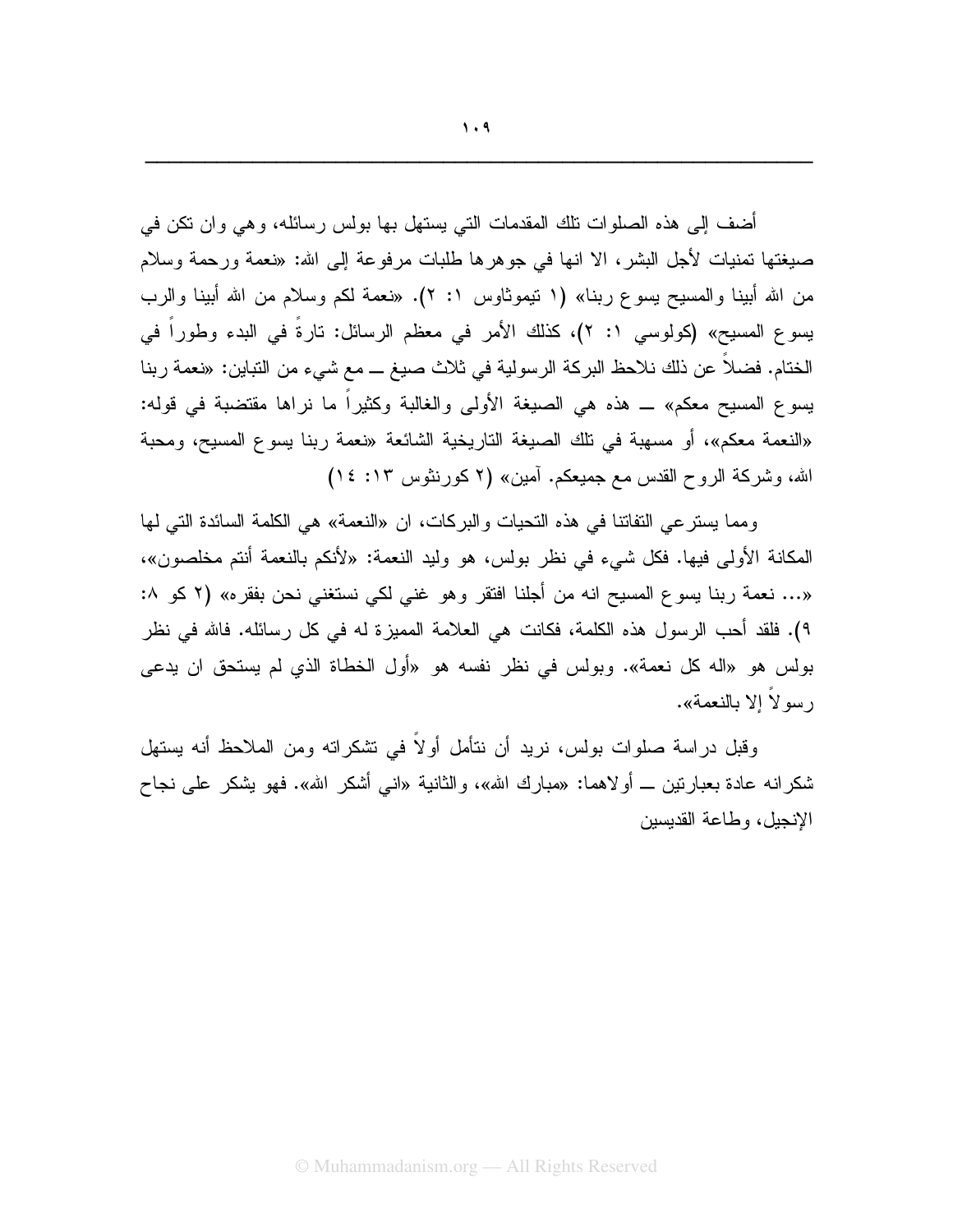ونموِّهم في النعمة، ومواهب الروح القدس، وشركة القديسين، ونعزية المنضايقين، وكل عاطفة مسيحية، وشركة أخوية. فقد كان قلبه على الدوام مفعماً بالشكر لله على ألائه، وعلى كل عطاياه النبي نوَّجها بعطينه النبي لا يعبَّر عنها ـ المسيح!

فمتى أردنا أن نتعلَّم فنّ الشكر، لنسكب قلوبنا أمام الله مقرِّين بفضله السامي علينا، حامدين له عنايته بنا في ماضينا وحاضرنا ومستقبلنا، وجب علينا أن ندرس صلوات الشكر التي ر فعها يولس الى الله:

«مبارك الله أبو ربنا يسوع المسيح أبو الرأفة واله كل تعزية الذي يعزينا في كل ضيقتنا حتى نستطيع أن نعز ٍ الذين هم في كل ضيقة بالتعزية التي نتعز ي نحن بها من الله» (٢  $(5, 7:1)$  کور (: ۳

وإذ نسرِّح الطرف في رسائل بولس يتجلَّى لنا بوضوح ان أعظم العقائد أهمية قد أُفرغت، وصيغت، على نوع ما، في شكل صلاة. وان معظم الصلوات التي نبحها الأن انما هي طلبات افرغها الرسول من قلبه ليكتنف بها السماء يومياً. وهي سكيب أشواقه العميقة، معلَّمة الكنيسة في كل عصور ها عن الصلاة التشفعية، ما يمكن أن تكون عليه، وما يجب أن تكونه والصلوات الخمس المسجلة في رسالتي تسالونيكي، والتي سبقت الإشارة إليها، مطبوعة بطابع الاختصار في النعبير وعمق المعانـي. فالصـلاة الأولـي منصبَّة علـي طلب ازدياد المحبة. ثم أعقبتها صـلاة مركَّزة في طلب التقديس التام، بكلمات تستر عي الالتفات:

«والرب ينميكم ويزيدكم في المحبة بعضكم لبعض وللجميع كما نحن أيضا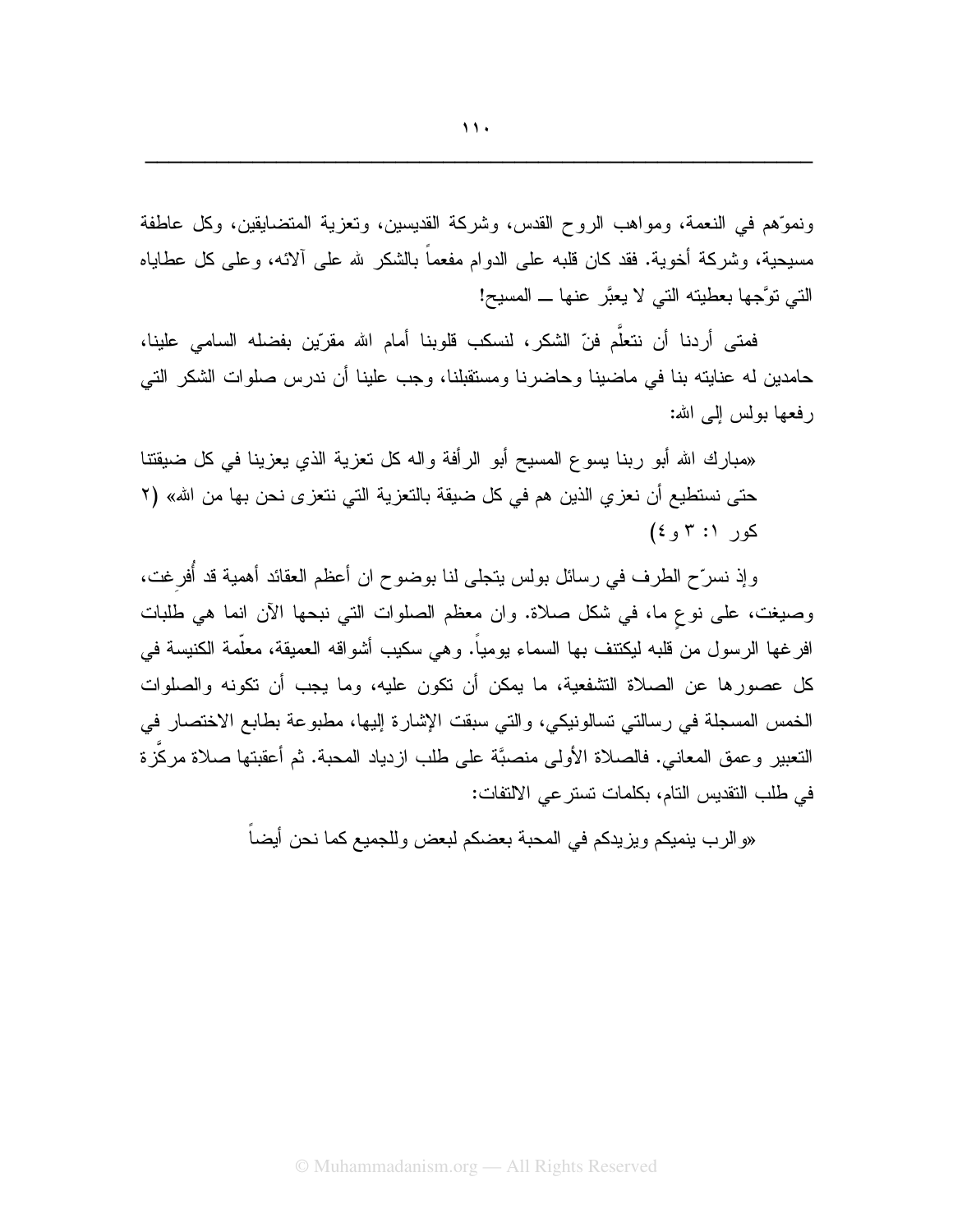لكم. لكي يثبت قلوبكم بلا لوم في القداسة أمام الله أبينا في مجيء ربنا يسوع المسيح مع جميع قديسيه... واله السلام نفسه يقدسكم بالنمام ولتُحفظ روحكم ونفسكم وجسدكم كاملة بلا لوم عند مجيء ربنا يسوع المسيح» (١ نس ٣: ١٢ و ١٣ و ٢٥ و ٢٢

تعتبر هذه الصلاة فريدة في بابها لاعتبار ات كثيرة. فعبار اتها مركّزة تذكرنا بصلاة المسيح الشفاعية المسجلة في إنجيل يوحنا (يوحنا ص ١٧)، وهي موجهة إلى إله السلام، الذي هو صانع سلامنا، ونبع قداستنا. وهي نشتمل على عقيدة الثالوث ــ لا كمجرد عقيدة بل كحقيقة اختبارية، وهي مختتمة بوعد مُطلق، مستديع، مؤسس على أمانة الله

أما الصلوات الثلاث الأخرى المختصرة، المتضمنة في رسالة بولس الرسول الثانية إلى تسالونيكي، فقد سبقت الإشارة إليها. وفي ختام الرسالة الثانية إلى كورنثوس، نجد ما نسميه «عناصر منتاثرة لصلاة رفعها بولس لأجل إصلاح حياة المكتوب إليهم»: «وأصلى إلى الله انكم لا تعملون شيئاً ردياً ليس لكي نظهر نحن مزكين بل لكي تصنعوا أنتم حسناً ونكون نحن كأننا مرفوضون… لأننا نفرح حينما نكون نحن ضعفاء وأنتم أقوياء» (٢ كور ١٣: ٧ و ٩). ومع ان قرينة الكلام هنا من الصعوبة بمكان، الا ان محبة بولس المضحية ظاهر ة للعيان بأجلي بيان، لأن سرِ النزاعِ كان منصباً على عدم اعتبارِ أهل كورِنثوسِ لسلطة رسوليته. وإذ نمرٌ مرٌ الكرامِ بالصلوات المختصرة المختصة بالاتحاد والرجاء، المدوَّنة في رسالة رومية (١٥: ٥ و٦ و١٢) نرانا وجهاً لوجه أمام نلك الصلاة الجامعة الشاملة المتضمنة في كولوسي ١: ٩ ــ ١٤ وهي مختصة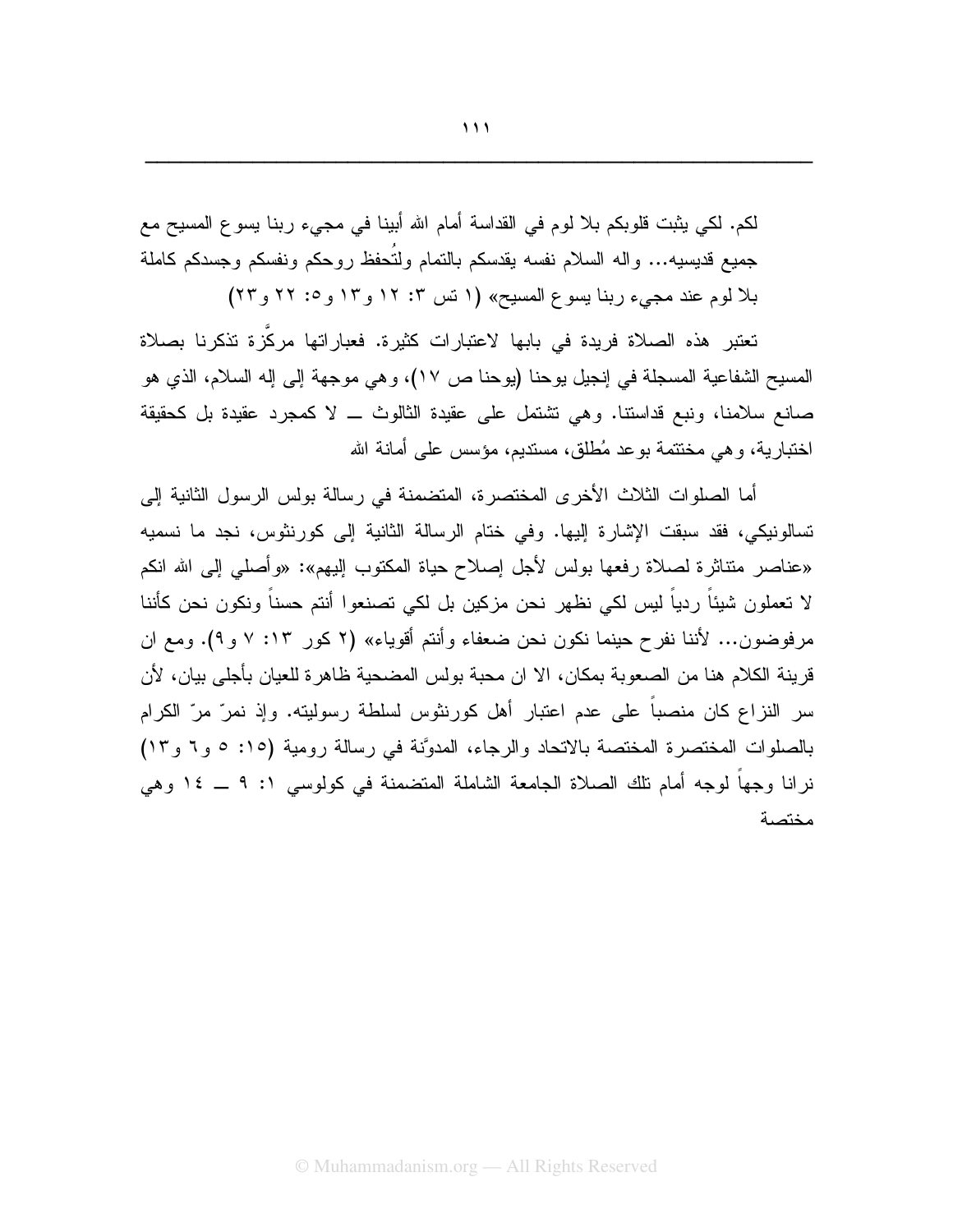بمعرفة إرادة الله. فقد طلب بولس في هذه الصلاة، لأجل حديثي الايمان من أهل كولوسي «ان بِمِتلئوا من معرفة مشيئة الله. في كل حكمة وفهم روحي ليسلكوا كما يحق للرب في كل رضي مثمرين في كل عمل صالح، ونامين في معرفة الله متقوين بكل فوة بحسب قدرة مجده لكل صبر وطول أناة بفرح» ثم ختم هذه الصلاة بحمدلة مثلثة للأب والابن «الذي لنا فيه الفداء بدمه غفران الخطايا». كل كلمة في هذه العبار ات المركّز ة ز اخر ة بالمعاني الغزير ة و الأفكار السامية الجليلة، وهي بلا جدال حجج دامغة مؤيدة لقوة الرسول الملهمة. فما أعظم الفرق بين هذه الصلاة وبين صلواتنا نحن، التي كثيراً ما نحشوها بالألفاظ الجوفاء محاولين أن نستر بها فقر المعاني. أما صلاة الرسول فهي صراع قوي عنيف ضدّ «قوات الظلام»، والنصر فيها حليف المؤمنين إذا هم حملو ا أسلحة النور

وهنالك صلاة مشابهة لهذه \_ وإن نكن أقل منها جلاء \_ وردت في نفس هذه الرسالة (كولوسي ٢: ١ \_ ٤)، حيث طلب الرسول لأجل المؤمنين في لاودكية الذين لم يروا وجهه بعد «يقيناً فعالاً لمعرفة سر الله الأب والمسيح» وهي صلاة فاضت بها نفسه، «وأنَّات القلب تبعثها. وفي رسالته إلى أفسس نجد طلبتين مستفيضتين للرسول. أولاهما (أفسس ١: ١٥ ــ ٢١) تتتاول مجد مير اث القديسين الذي لا يعرف قدر ه الا أولئك الذين استتيرت عيون أذهانهم فسلكوا في قوة حياة الرب المقام. وهي ـــ كغير ها من صلوات الرسول ـــ موجهة إلى الثالوث الأقدس ـــ الآب، والرب بسوع المسيح، وروح الحكمة والاعلان. وكلَّ من هذه الثلاثة الأقانيم قد ذكر مستقلاً متميز أ عن الآخر .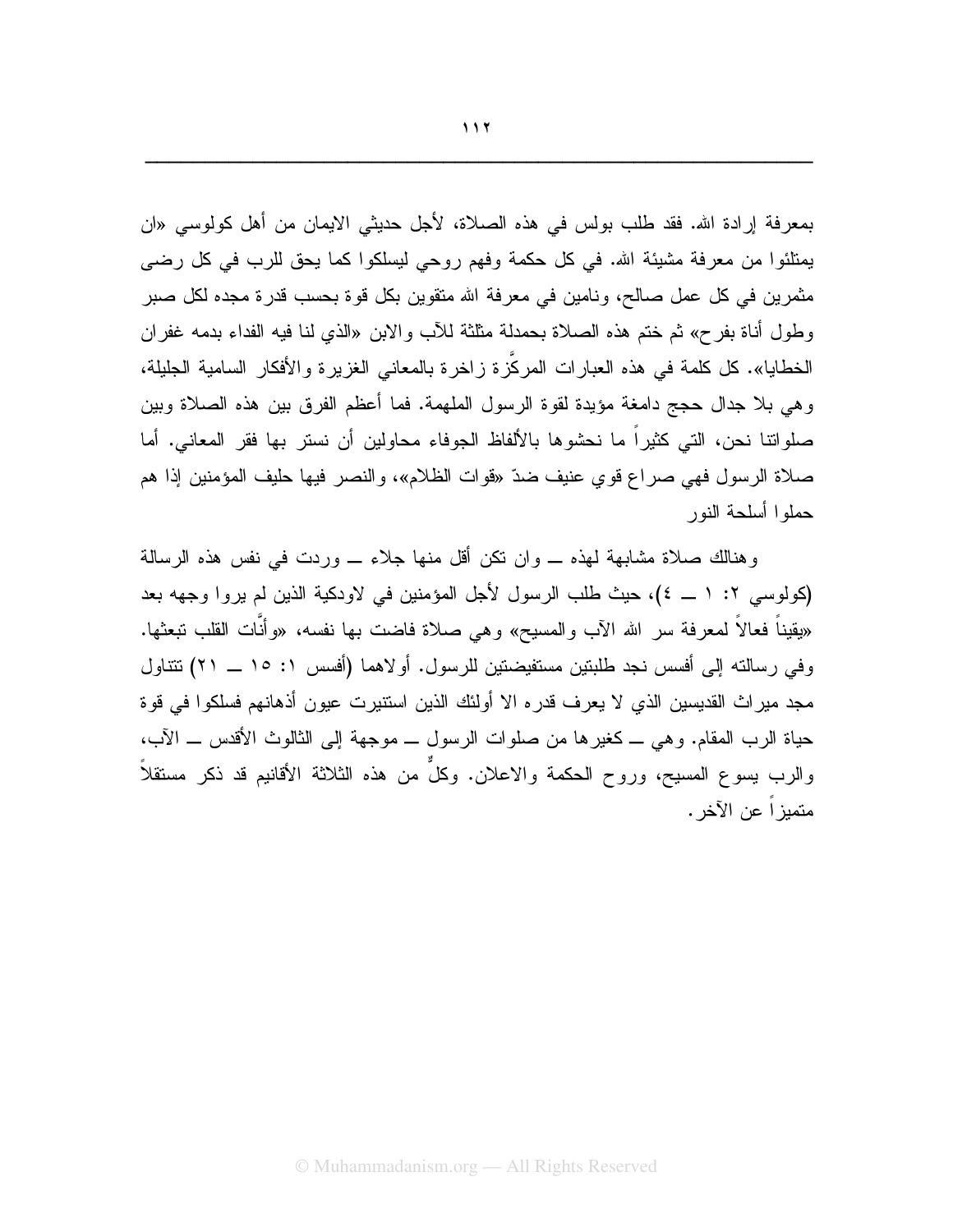والصلاة مكتوبة بلغة القلب والاختبار. وهي متوَّجة في ختامها بعبارة جليلة عن الفادي المقام، قد انتقى الرسول ألفاظها من منجم اختباره السابق عند تجديده، حين ظهر له الرب في طريق دمشق «مقاماً من الأموات جالساً عن يمين الله في السماويات. فوق كل رياسة وسلطان وقوة وسيادة وكل اسم يسمى ليس في هذا الدهر فقط بل في المستقبل أيضاً». فصلاة الرسول إذاً مفعمة بالتمجيد لأنه لم ينس لحظة «مجد ذلك النور» الذي رآه «في الطريق» فسقط على الأرض من هول ما ر أي وسمع، و هناك تسلَّم مقاليد ر سالته

أما الصلاة الثانية المدوَّنة في رسالة أفسس، فهي بالنسبة لكل صلواته، بمثابة قُدس الأقداس للهيكل. فهي في عمقها، وسعتها، وجلالها، وغناها، وسموها، نفوق كل كتابات الرسول وتسمو فوقها: «بِسبِبِ هذا أَحنى رِكبِنيَّ لدى أَبِي رِبِنا يسوع المسيح الذي منه تسمى كل عشيرة في السموات وعلى الأرض» ثم أردف هذه الديباجة بخمس طلبات، وختمها بحمدلة جليلة فائقة. وقد يُتاح لنا أن نتعرف شيئاً من المعاني السامية التي نتطوي عليها إحدى الطلبات المتضمنة فيها، متى تأملنا في هذا المكتوب الذي أرسله الأسقف ادوارد بكرستيث من اليابان وهو في الثامنة والعشرين من عمره إلى أخيه الأصغر وقد كان وقتئذ في دلهي. قال فيه:

«ان نتائج جهود المرسليات، تتمشى مع درجة روحانية العمَّال في هذه المرسليات. فزِدْ إذاً النار المتقدة في قلبك اضطراماً، وضاعف نمسكك بالحقائق العلوية السامية، وقوِّ شعورك اليومي بالنمتع بحضرة الله، واسمح للمسيح بأن يحلُّ في قلبك بالايمان. واسحق الاثرة والانانية والخطية، عندئذِ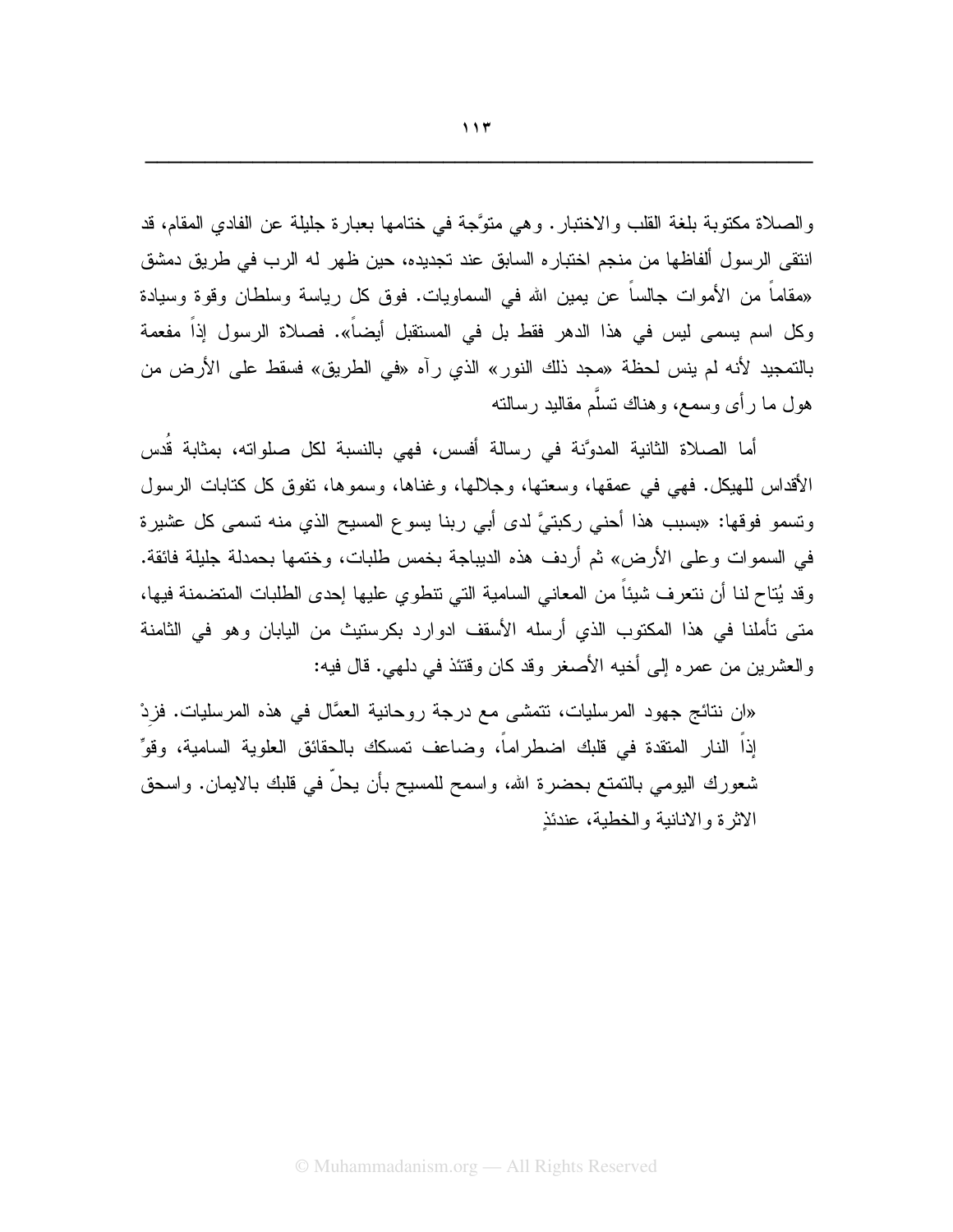© Muhammadanism.org - All Rights Reserved

يتمكن الله من أن ينجز بواسطة عامل أو عاملين أو ثلاثة عمال متوشحين بهذه المؤهلات في وفت قصير، أضعاف ما ينجزه في مدة طويلة بخمسين عامل من الطراز العادي المألو ف»

كذلك كانت حياة بولس المفعمة بروح النعبد والصلاة، عاملاً مهماً في إعداد مسيحيين من الطر از الأول في القرن الأول

و في ختام هذه الصلو ات، نذكر ۖ صلاةً أخر ي لبولس، ذُكر ت تفصيلاً في رِ سالته إلى فيلبي (فيلبي ١: ٩ ــ ١١). في هذه الصلاة تضرَّع بولس لأجل المكتوب إليهم كي «تزداد محبتهم أيضاً أكثر فأكثر في المعرفة وفي كل فهم حتى يميزوا الأمور المتخالفة لكي يكونوا مخلصين وبلا عثرة إلى يوم المسيح». ان «يوم المسيح» هو نقطة الارتكاز في هذه الصلاة. «فيوم المسيح» هو فجر الأبدية، ورجاء المفديين، وناج الناريخ. حسناً قال أحدهم: ان بولس الرسول كان يتكلم بلغة «هذا البوم» و«ذلك البوم»، ولعله لم يعرف مميزاً آخر للزمن لأنه إنما كان عائشاً للأبدية وفي الأيدية

والمشكلة التي تواجهنا، ونحن ندرس صلوات بولس، هي صلاته غير المستجابة المتعلقة بشوكته التي أُعطيها في الجسد. ان مشكلة الصلاة الغير المستجابة، تأتي في صوُر ِ ثلاث. أحياناً يكون عصباننا سبباً في عدم استجابة صلواتنا ـــ كما في صلاة شاول في جبعون. وأحياناً أخرى تُعاق اجابة صلواتنا، حتى تكتسب صلواتنا فوة بالمثابرة واللجاجة ــ كما في صلاة ايليا على جبل الكرمل. ومراراً أخرى يستجيبنا الله على طريقته هو، لا على طريقتنا نحن. فيجيب داعي ارادته الصالحة، ويغضبي عن إرادتنا الخاطئة. هذه هي الحال في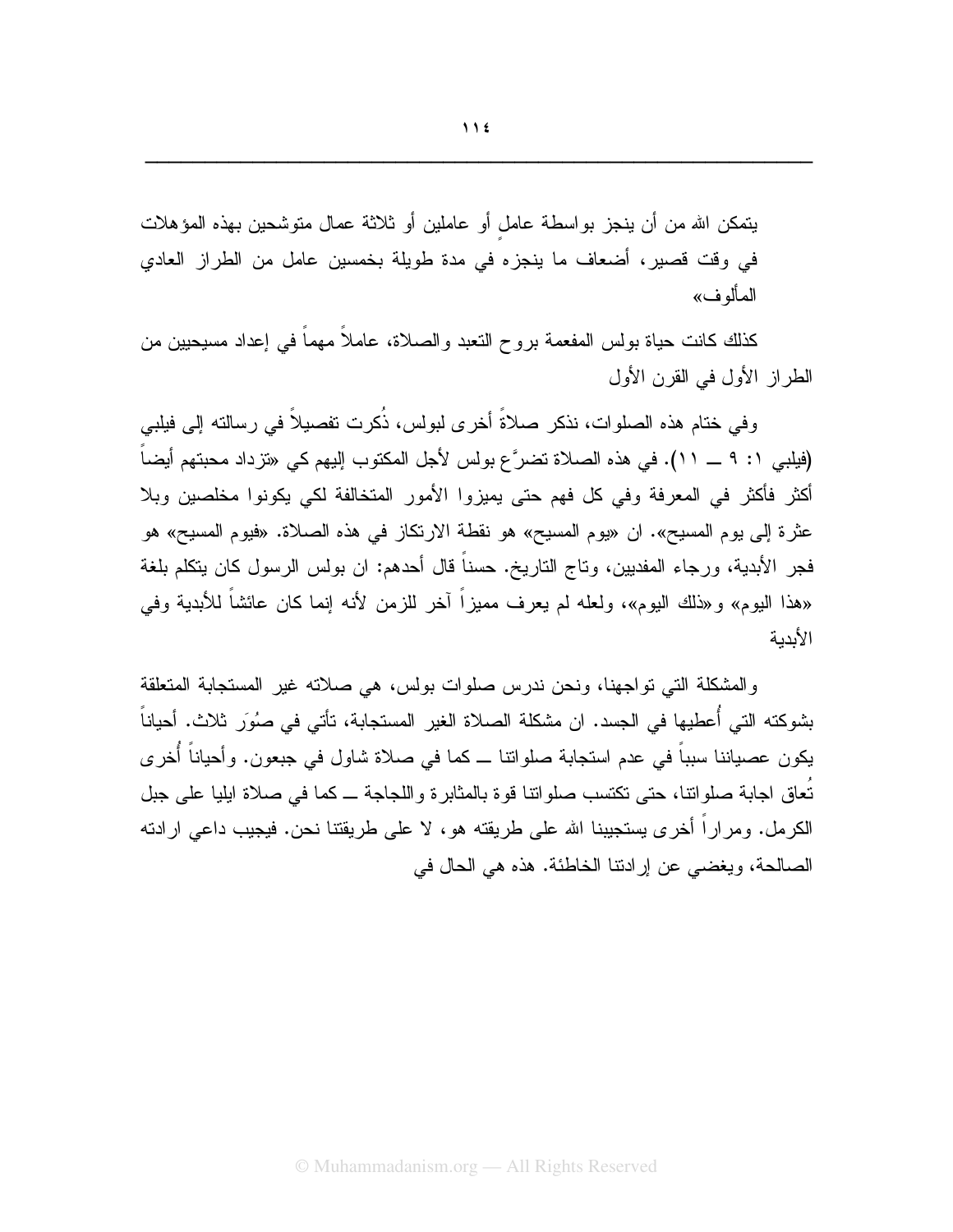عدم استجابة صلاة بولس، فلم ترفع عنه الشوكة التي أُعطيها في الجسد: «من جهة هذا تضرَّعت إلى الرب ثلاث مرات أن يفارقني. فقال لي تكفيك نعمتي لأن قوَّتي في الضعف تكمل»

في الاصـحـاح الـحادي عشر من هذه الرسالـة عينـها، سمعنـا بولس مدافعاً عن رسوليتـه، ثم رأيناه محلَّقاً في سماء الأعالي حتى بلغ السماء الثالثة، ولكنه من ذلك العلوّ الشاهق، هبط إلى وادى الاتضاع والمسكنة، فحدثنا عن «الشوكة التي أُعطيها في الجسد ـــ ملاك الشيطان ليلطمه لئلا يرتفع». وليس مما يعنينا الآن أن نبحث في ماهية الشوكة التي أعطيها بولس، سواء أكانت علةً جسدية أم مثبطات روحية، أم تجارب جسدانية، أم صرعاً، أم حمى ملاريا، أم رمداً خبيثاً. فلكلَّ من هذه الأراء، أنصار أقوياء. ولكن ليس لأحد أن يجزم بصورة قاطعة عن حقيقة ماهية هذه الشوكة التي أصابت الرسول العظيم. ومهما يكن من أمر ها، فانها كانت له بمثابة جنسيماني ــــ جسدياً، و عقلياً، وروحياً. فقد عرفنا الرسول ان الكبرياء كانت عدوه الروحيِّ اللدود، وان الألم كان له خير حليف وشريك. فلما صلى في المرة الثالثة، أجابه الرب بالقول «تكفيك نعمتي لأن قوَّتي في الضعف تُكمل». الآن، والآن فقط، استطاع الرسول أن يقول: «فبكل سرور أفتخر بالحر ي في ضعفاتي... لأجل المسيح لأني حينما أنا ضعيف فحينئذ أنا قو يّ»

هنا صبر الصلاة التي وان نكن حسب الظاهر غير مستجابة، الا انها في الوقع مجابة أحسن إجابة. هنا نصر ة الإيمان:

«إلى الآن لم يأت الجواب»؟ لكن الايمان لا يسكت عن عدم الاجابة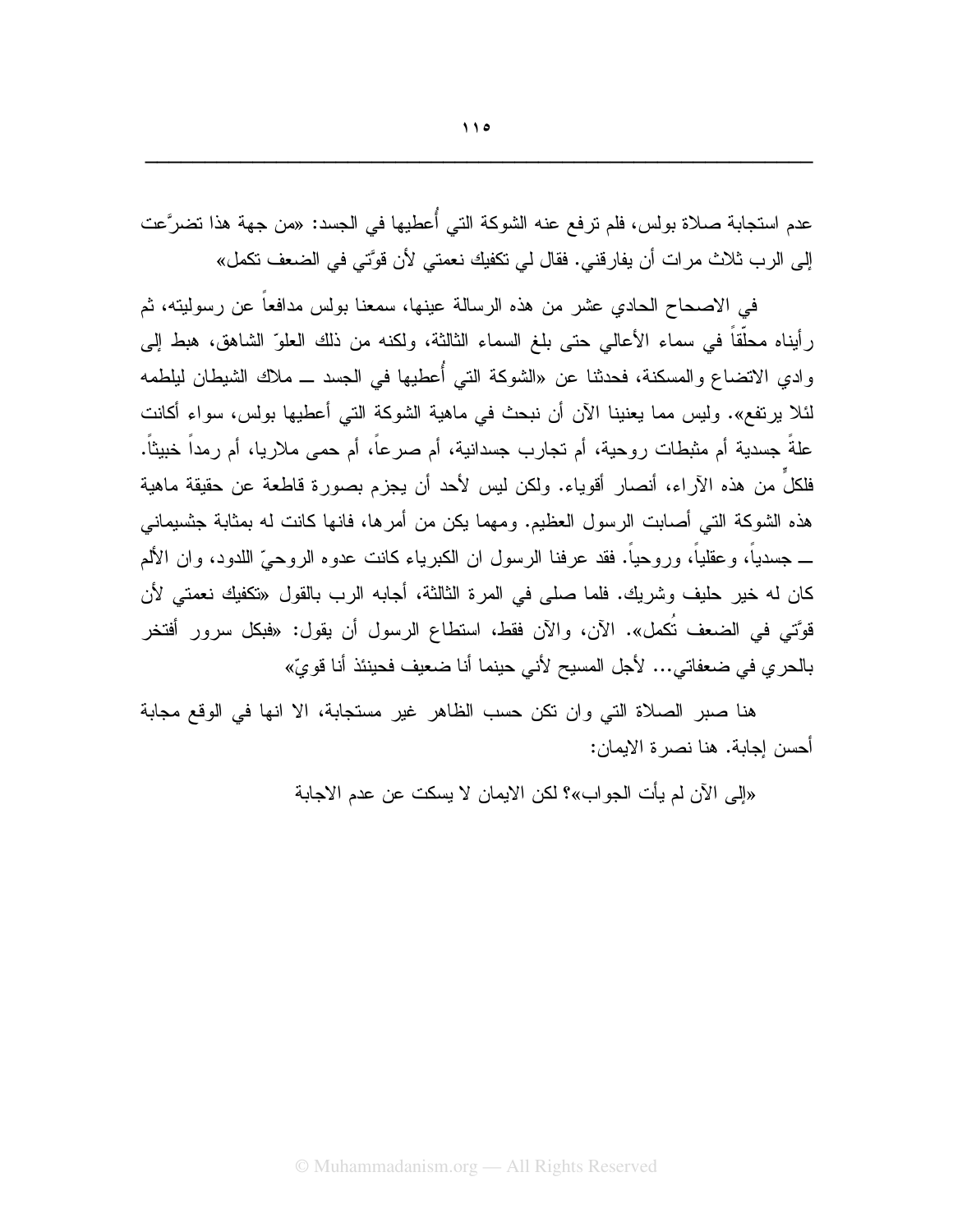حسناً قال روبرت سبير بصدد شوكة بولس: «لقد حدثنا بولس في صمته أكثر مما رغب أو أراد. لأن صمته نمَّ عن روحه الطاهرة، الجريئة الظافرة. فلما أدرك ان في شوكته درساً وندريباً له، قام إلى عمله بطلاً كما عهدناه». لقد نعلم بولس لا أن يصلَّى على الدوام وكفي، بل أن يكون شاكراً في كل حال، لأن فر ح الرب هو قوته»

فاذ كنتَ نشعر بأن صلانك حمل عليك، وان شوكنك النبي في الجسد عبء عليك، بدلاً من أن نكون بركة، وإذا رغبت في أن نتعلم سر الشركة مع الله، وأن يكون قلبك ملتهباً بحبه لمجده، إذاً فاعكف على قراءة رسائل بولس ودراسة صلواته وابتهالاته ونتثىكراته. لأن الرجوع إلىي بولس في هذا الباب انما هو روجوع إلى المسيح، عن طريق أخر، ومن ثم تتقدم مع المسيح في مدرسة الصلاة

 $117$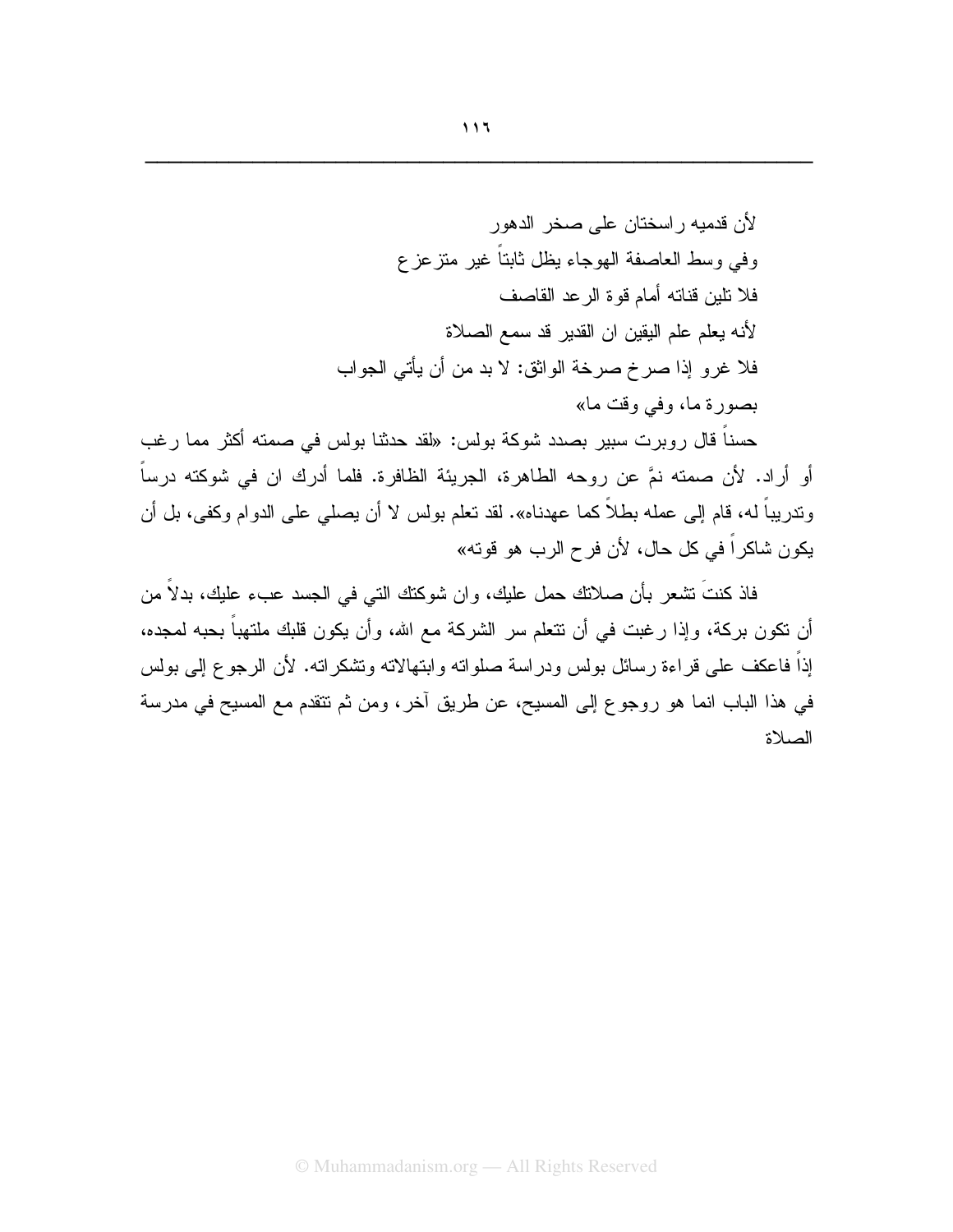الفصل الحادى عشر «الصلاة الربانية»

منذ تسعة عشر قرناً، عند سفح أحد الجبال، علّم المسبح تلامبذه، لأول مر ة، تلك الصلاة النبي نفوق في جمالها وكمالها، كل صلاة الشهيرة بـ «الصلاة الربانية». ولعلها سُميت بهذا الاسم، لأن الرب سلمها لكنيسته، ولأنها خير كنز لتعاليمه، وأجمل تعبير لحقيقة روحه. وفي الواقع، ليست هذه صلاة ربنا بالذات، بل هي الصلاة التي رسمها وقصدها لتلاميذه. فهو لم يعرف خطية، لذلك لم نكن به حاجة إلى طلب الغفران. وليس في الكتاب ما يدلنا على أن المسيح صلى هكذا ـــ وان يكن قد صلَّى في جنسيماني لكي نتمَّ إرادة الآب. وكل ما نعلمه عن سبب رسم هذه الصلاة، هو ان التلاميذ طلبوا إلى فادينا المجيد أن يعلمهم كيف يصلون: «يا رب علمنا أن نصلي» فأعطاهم هذه الصلاة تلبية لهذا الطلب: فقال «متى صليتم فقولوا أبانا الذي في السموات..»

ولِسنا نعرف فصلاً من الكتاب شغل حيّزٍ أ في كتب التفسير ۖ والأدب المسيحي، مثل الحيز الذي احتلَّته هذه الصلاة. لما كان جون نوكس على فراش الموت ستة ١٥٧٢، ردد الصلاة الربانية مردفاً كل طلبة بعبارة نوضيحية نفسيرية: «أبانا الذي في السموات... ومن يجرؤ على النطق بهذه الكلمات القدسية الجليلة؟!»

و هل في مقدور أحد أن بضبف شبئاً جدبداً الے ما قبل وكُتب عن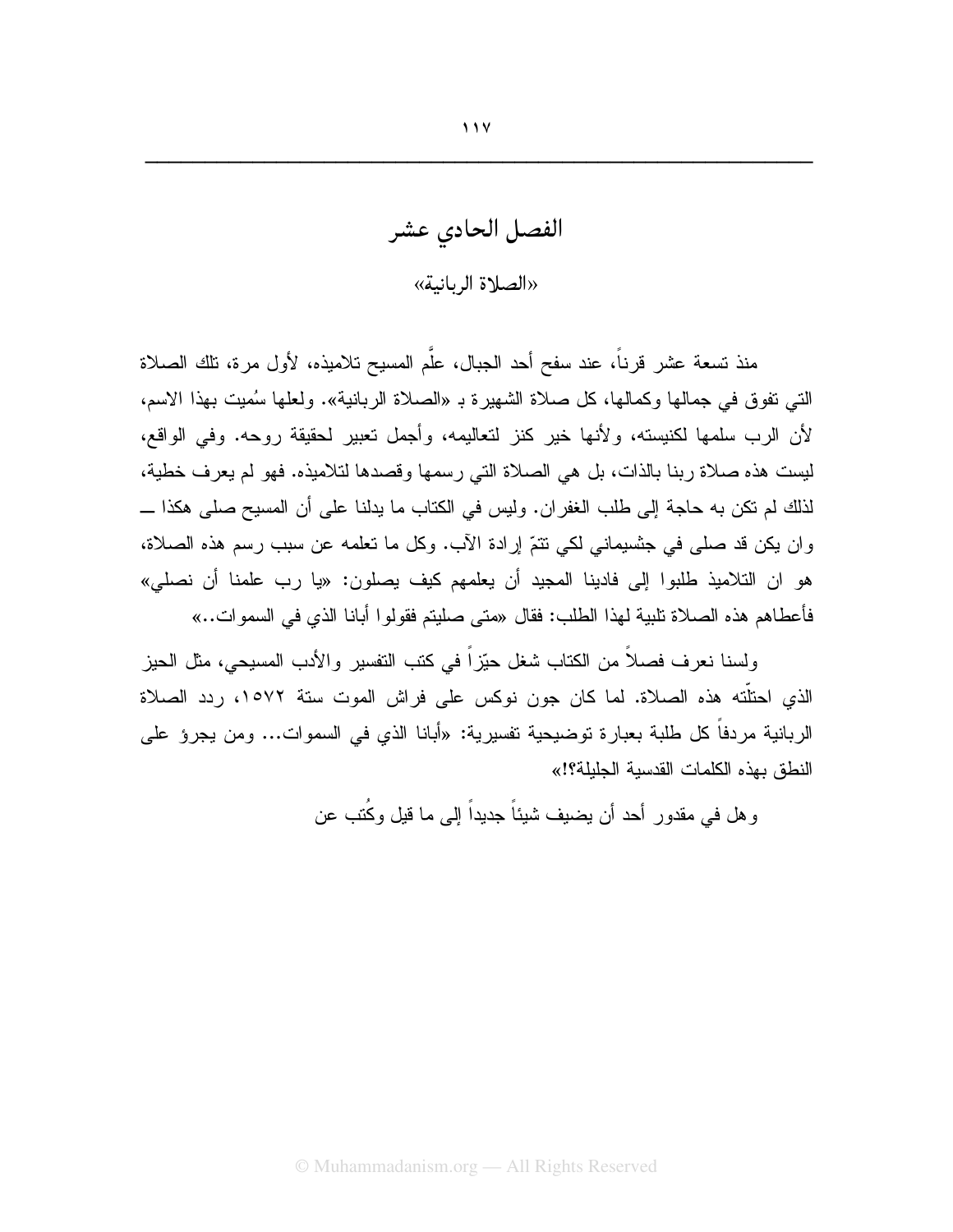«اسمعوا كلكم وَعُوا. إلى هذا اليوم كنت أقول لبيترو برناردون: «يا أبي». ولكنني الآن أرغب في أن أخدم الله. لأجل هذا رددت إليه كل ما له عندي من مال وكساء. لأنني منذ اليوم لا أريد أن أنطق إلا بهذه الكلمات: «أبانا الذي في السموات».

هذه الصـلاة نُلمَّ بكل أشواق القلب المصلي. وهي نشتمل على الرغبات الروحية التي تجيش في صدور البشر في جميع أنحاء المعمورة، وتحتوي في عبارات سهلة، كل وعدٍ إلهي، وكل ألام البشر وحاجاتهم، وكل أماني المسيحيين لأجل غيرهم. هي أقصر، وأعمق، وأغنى كل الصلوات التي رفعها البشر . ولا عجب فان الذي رسمها هو المسيح ابن الله، العليم بقلوب البشر و ألامهم و أمالهم

شبهها بعضهم بحجر من الماس الكريم ذات عدة أوجه نشعٌ منها نعاليم الانجيل وحياة ربنا وصفاته، وعمل الروح، وقوة الحياة المفتداة، وتاريخ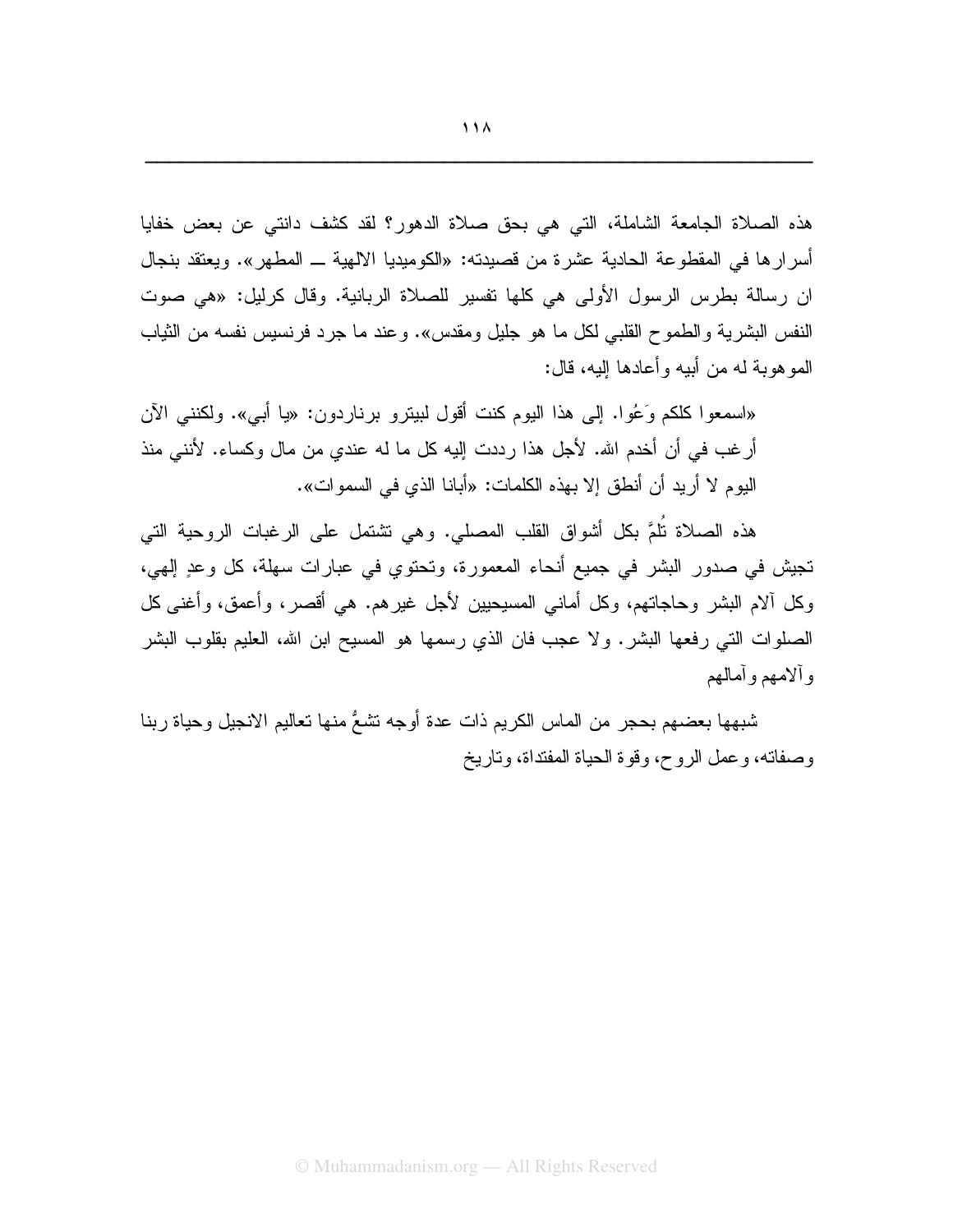«هو سفر عجيب. لا يمكنك ان تستنفد عمق معانيه وأنت نقر أه. وكلما أمعنت في قر اءته، يخيل إليك إما انك لم نفرغ من قراءته، أو انك نسيت ما قرأت، أو انك عجزت عن فهم جُلٌّ ما قرأت. وكلما أعدت الكرة في القراءة، عاودك هذا النصوُّر مرات بلا عدد. مَثلك في هذا، مثل من يتطلع إلى النجوم في قلب ليلة ظلماء، كلما زاد تمعناً ازداد عدد النجوم في نظر ه».

وسنحاول أن ندرس في هذه العجالة، سؤالين والجواب عنهما، بشأن هذه الصلاة ــ أولهما: لمَن توجَّه هذه الصلاة؟ والثاني: باي روح تُرفع هذه الصلاة؟

خلافاً لما يقول به «المتعاصرون» و «الانسانيون»، نؤمن نحن من جانبنا، ان الصلاة الربانية تفيض بروح المسيح. فلا يمكن أن يتفهمها ويصلبي بها إلا المسيحي الحقيقي. فإذا تساءلنـا: «إلـي من نصلي» و «بأي روح نصلي»، وجدنا في هذه الصلاة عينها خير اجابة على هذين السؤالين.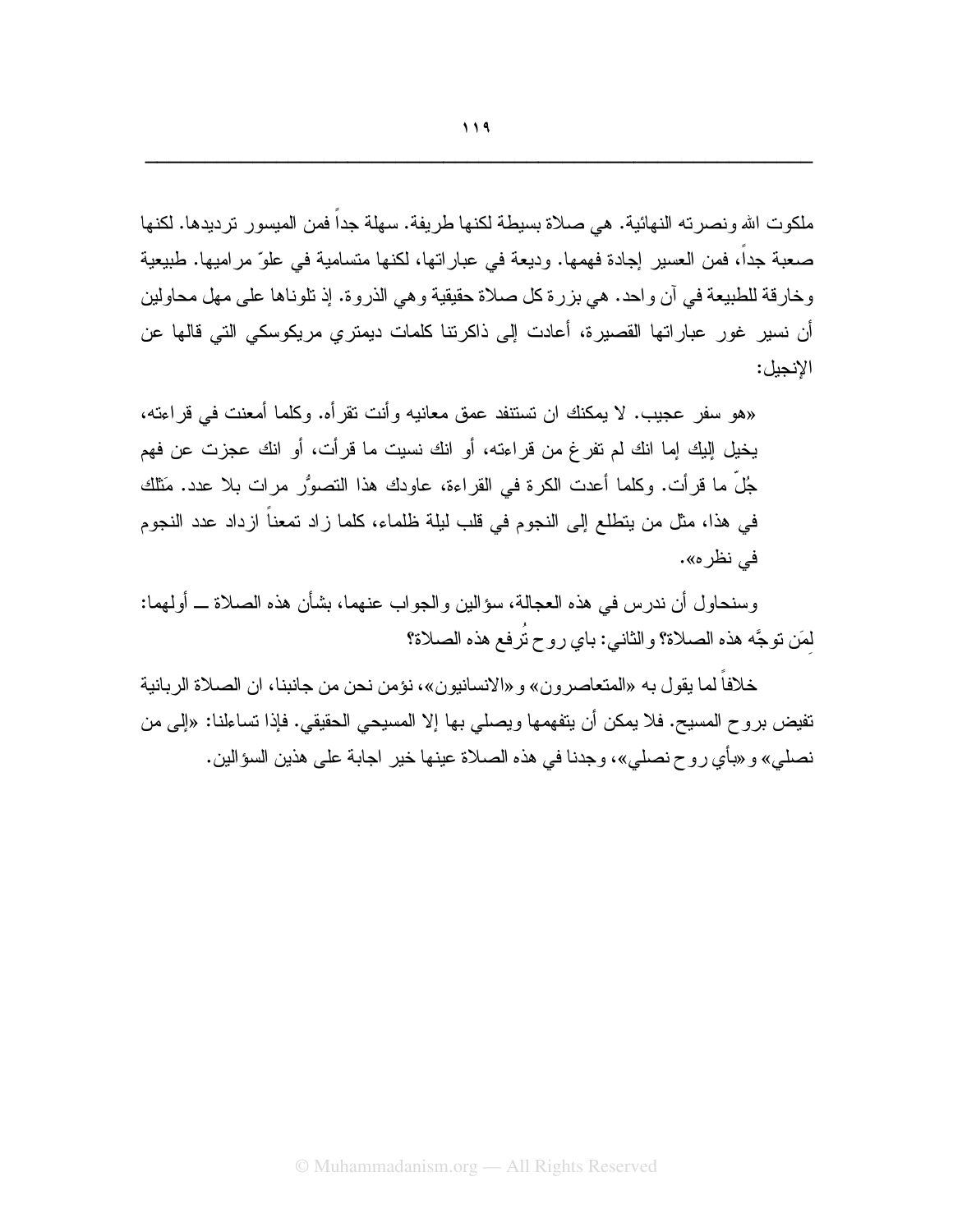نُقْسِمِ الصلاةِ الربانيةِ، عادة، إلى ثلاثة أقسامٍ \_ المقدمة، والطلباتِ، والخاتمة. والطلبات المتضمنة فيها، ست ـــ ثلاث تتعلق بالله وملكوته، و ثلاث تختص بالإنسان و حاجاته. الثلاث الطلبات الأول نكشف عن غني الله الغير المحدود. والثلاث الطلبات الأخيرة تحدثنا عن فقر الإنسان الذي تملأه نعمة الله وحدها.

وقد لاحظ الدكتور ثولوك: «ان القارئ النابه الذي له المامة بعقيدة الثالوث، يستطيع ان يتبين من ترتيب الطلبات في هذه الصلاة، شيئاً عن عقيدة الثالوث. فالطلبتان الأوليان في شطرى هذه الصلاة نتثيران إلى الله ـــ الخالق، والحافظ. والطلبتان الثانيتان في هذين الشطرين موجهتان إلى الله الفادي، والطلبتان اللتان بهما يُختتم شطرًا الصلاة، موجهتان إلى الله الروح القدس. وقد لا يظهر لنا هذا جلباً لأول وهلة، ولكن كلما أمعنا النظر فبها ودققنا البحث والتحليل، تبينت لنا هذه الحقيقة بو ضوح. فكما يتفرس الإنسان في ورقة مالية أمام ضوء ساطع، فينبين الرسوم الدقيقة الخفية الحاملة طابع المعمل الذي صنعت فيه، كذلك عقيدة الثالوث نتجلى لكل متأمل في كثير ٍ من فصول العهد القديم، و العهد الجديد

حقا ان الصلاة التي علمنا المسيح اياها، تشبه مرأة ينعكس عليها مجد الله الأب، والابن، و الروح القدس ـــ ان لم يكن تصريحاً فتلميحاً. كما يظهر من صيغتها و تر تيبها: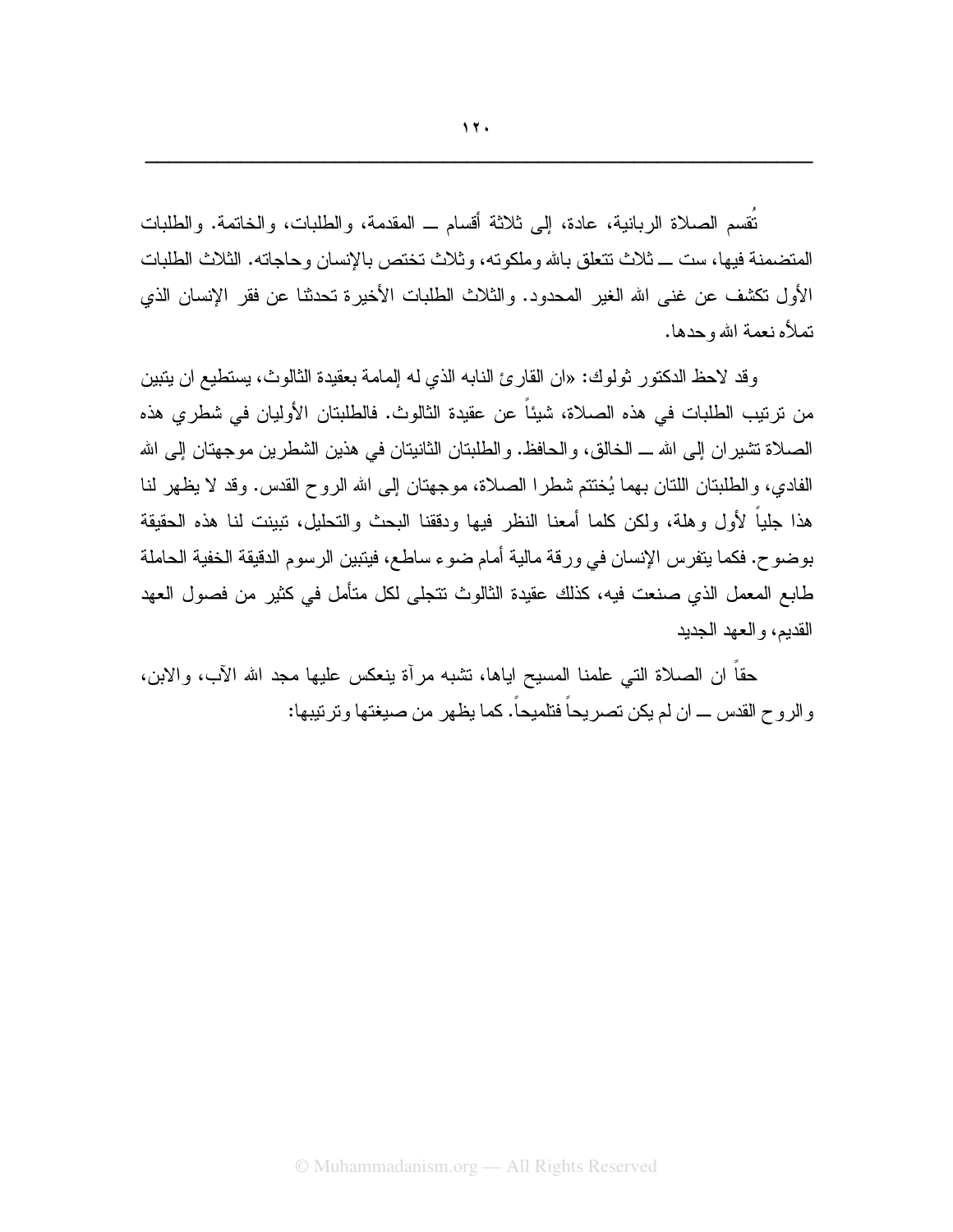| الخاتمة      | الطلبات                                                | المقدسة                                     |            |
|--------------|--------------------------------------------------------|---------------------------------------------|------------|
| لأن لك الملك | خبزنا كفافنا اعطنا البوم                               | ليتقدس اسمك                                 | أبسانسسا   |
| والقوة       | واغفر لنا ذنوبنا كما نغفر<br> نحن أيضاً للمذنبين إلينا | ليأت ملكوتك                                 |            |
|              | ولا تدخلنا في تجربة لكن والمجد<br>نجنا من الشرير       | لنكن مشيئتك كما في السماء<br>كذلك على الأرض | في السموات |

«فصلوا أنتم هكذا» ـــ ونحن شاعرون بصلتنا الشخصية بالله أبينا، والله فادينا، والله مقدسنا. ففي المقدمة ذُكر الثالوث ضمناً. فالله أزلي، غير متغير في وجوده وصفاته. لأنه هو أبونا الآن كما كان منذ البدء ولا يزال كذلك إلى الأبد. وابن محبته كان في حضن الآب قبل كون العالم. وروحه كان يرف على وجه الغمر، وهذا الروح عينه هو وحده الذي يؤهل كل مؤمن لأن يقول: «يا أبا الاب».

الطلبة الأولى مختصة باسم يهوه المهوب والقدوس في كل صفاته. والطلبة الثانية تتناول ملكوت «مسيا» ابن الله ــ ملكوت النعمة في القلوب البشرية، والقوة في العالم الحاضر ، والمجد في العالم العنيد. هذا الملكوت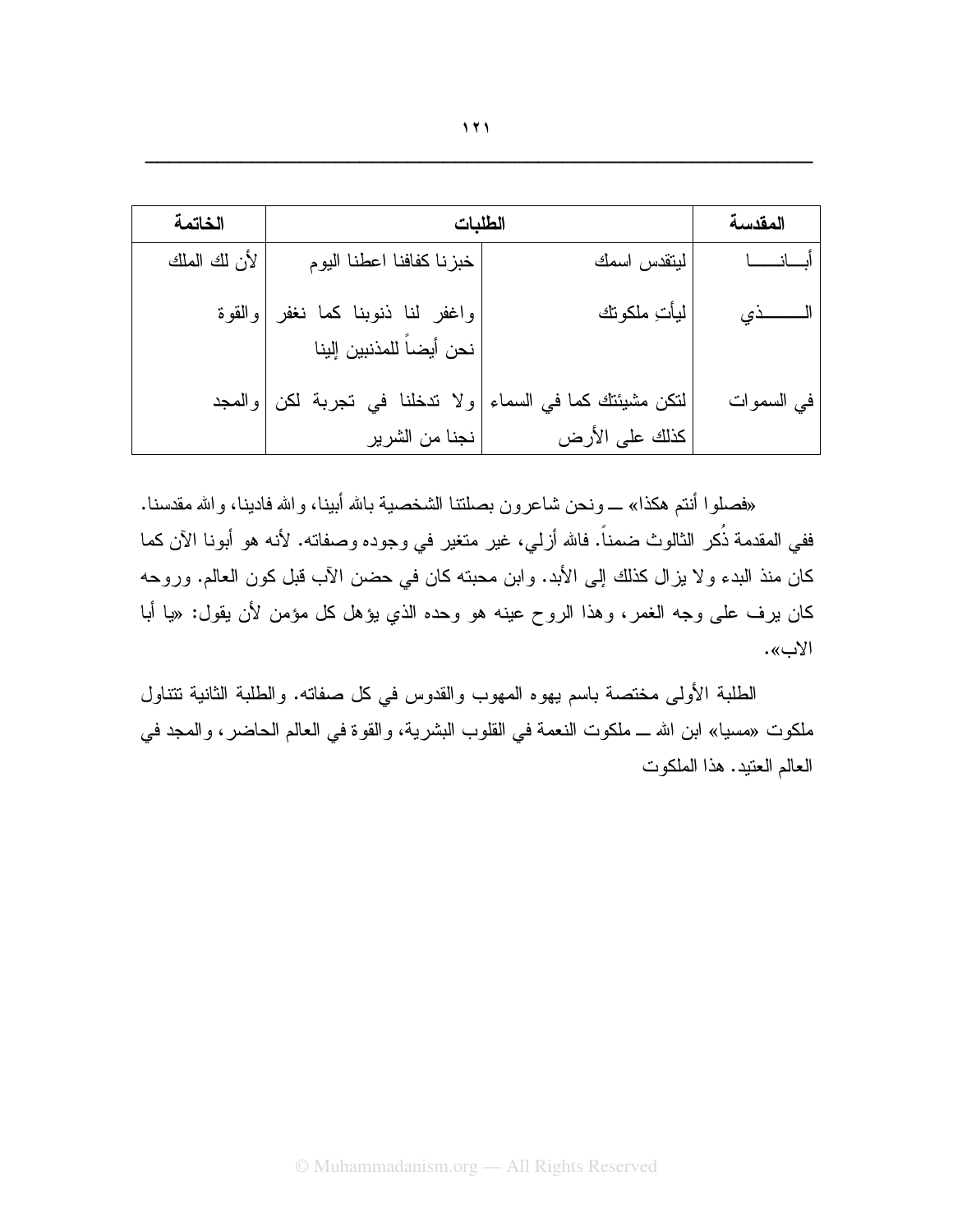للثلث مختص بالمسيح. و هو ملكوت أزلمي غير محدود في مداه، و لا تحيطه حدود جغر افية. و الطلبة الثالثة منصبة على الإر ادة التي هي أعمق سر في الشخصية الإنسانية: «لنكن مشيئتك كما في السماء كذلك على الأر ض»

«ار ادنتا ملك لنا و ان كنا لا ندر ى كيف

ار ادنتـا ملك لنـا، لكننـا نـحـعلـهـا ملكـاً لكـ»

ان نكييف الإرادة البشرية المتمردة، وطبعها وفق إرادة الله، من عمل الروح القدس وحده كما يستفاد من الكتاب المقدس. فهو الذي يذكي في قلوبنا شرارة الايمان، ويطبع إرادتنا طبق فكره ومراد، ويغلب فينا كل احجام وتردد، ويضرع في قلوبنا شوقاً لاتمام إرادة الله

والطلبات الثلاث المتضمنة في الشطر الثاني من هذه الصلاة منسَّقة على هذا الترتيب عينه. فالطلبة الأولى موجهة إلى الله آب الجنس البشري، لأن عيون الكل نترجاه وهو يعطيهم طعامهم في حينه. يفتح يديه فيشبع كل حي رضيي عن غناه. وهو يمنحنا طعامنا اليومي، وخبزنا كفافنا، والطلبة الثانية موجَّهة إلى ابن الإنسان الذي له سلطان على الأرض ان يغفر الخطايا. فهو الذي نتنفع في المذنبين، وبكي على الخطاة، ومات لأجل المذنبين، وكفرٍ عن خطايا العالم أجمع: «اغفر لنا ذنوبنا كما نغفر نحن أيضاً للمذنبين إلينا» «يا أبتاه اغفر لهم لأنهم لا يعلمون ماذا يعملون»

أما الطلبة الثالثة والختامية، فهي نتعلق بعمل الروح القدس: «ولا ندخلنا في نجربة لكن نجنا من الشرير ». فالإنجيل المقدس يحدثنا عن المسيح قائلا: «أما يسو ع فرجع من الأردن ممتلئا من الروح القدس. وكان يقتاد بالروح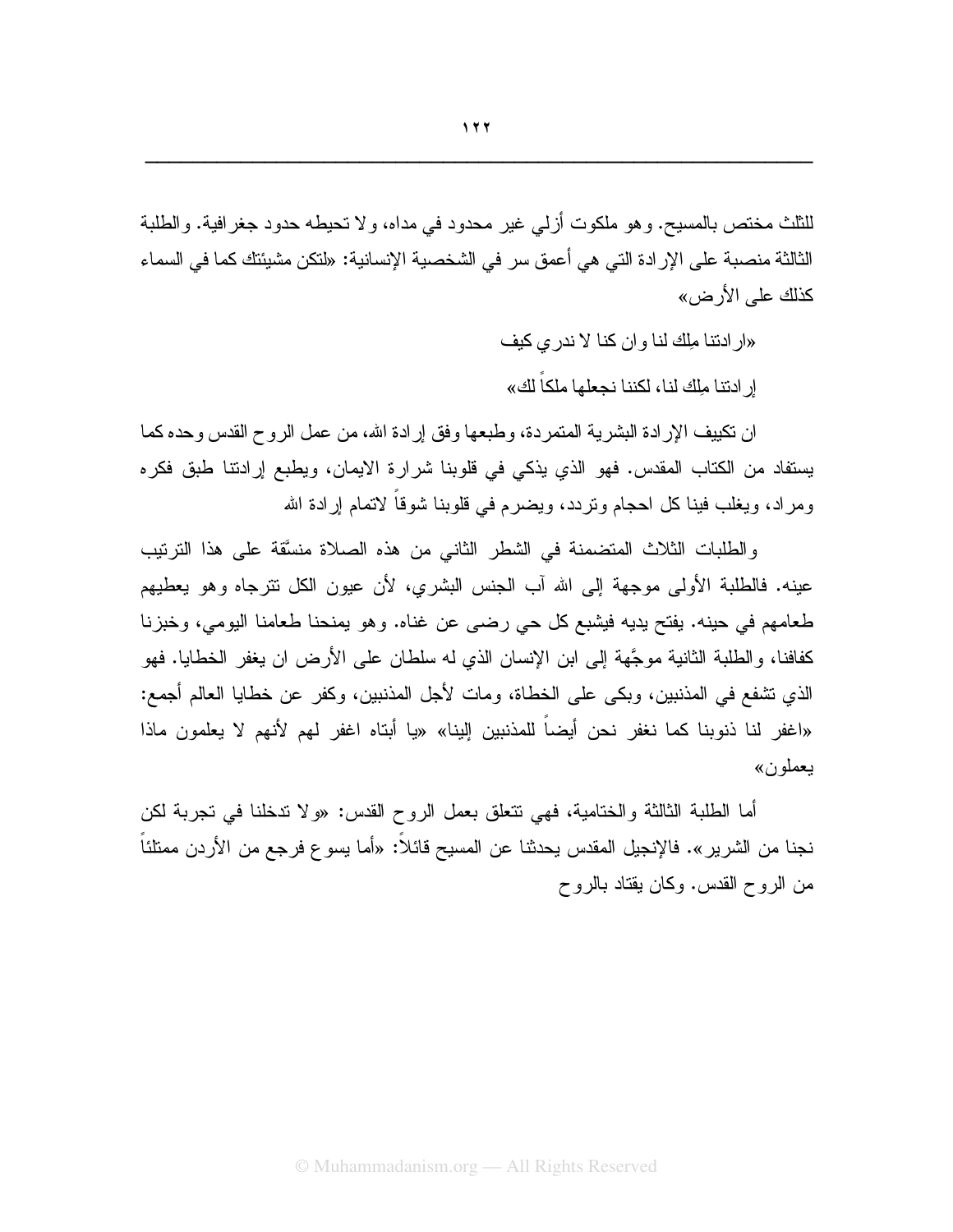في البرية». فالروح القدس، والروح الردئ، يتصارعان معا في ميدان العالم، وفي ساحة قلب الإنسان. قد لا يؤمن البعض بوجود الله، وينكر وجود الشيطان. لكن إذا كان المرء مؤمناً بالله فلسنا ندري لمـاذا لا يـعنرف بوجود الشيطـان. فالكتاب المقدس يـعلمنـا ذلك. ولقد أجـاد مريكوفسكـي في قوله:

«من يستطيع في هذه الأيام ان يؤمن بما كان المسيح يؤمن به في عصر ه؟؟ كان المسيح يعتقد بوجود الشياطين. لكننا لسنا نشاطره الآن هذا الاعتقاد». هذا ما يدعيه خادم برونستانتي ساذج. بينما إذا استطاع طالب صغير، في يومنا الحاضر، أن ينسب إلى المسيح أخطاء في نقدير جوهر الشر والشرير، فمن أدرانا أن نفس هذا الغر الجهول ينسب له أخطاء أخرى في نقدير جوهر الخير، وبالتالي في معرفة الله نبع كل خير وصلاح؟ وهل من هدم للمسيحية بعد هذا؟

«طوال المدة التبي قضاها المسيح على أرضنا، كان يجاهد ويصـار ع» ضد الشرير باعتبار كونه ذاتاً حقة متمثلة في الشيطان. ولا شك أن الطلبة الأخيرة: «لكن نجنا من الشرير نشير إلى الشيطان على هذا الاعتبار»

ونحن نو افق قلبياً على هذا الر أي

فالطلبة السادسة، إذا، مرفوعة إلى الروح القدس، الذي هو وحده القادر أن يعطينا نصرة علمي النجرية وإن يرشدنا إلى كل الحق

ومن الملاحظ أيضا ان «الحمدلة» التي تختتم بها الصلاة الربانية ــ مثل المقدمة ـــ موجهة إلى الثالوث الأقدس: «لأن لك الملك» ــ يا أيها المسيح، والقوة ــ يا أيها الروح القدس، «و المجد» ـــ يا أيها الآب،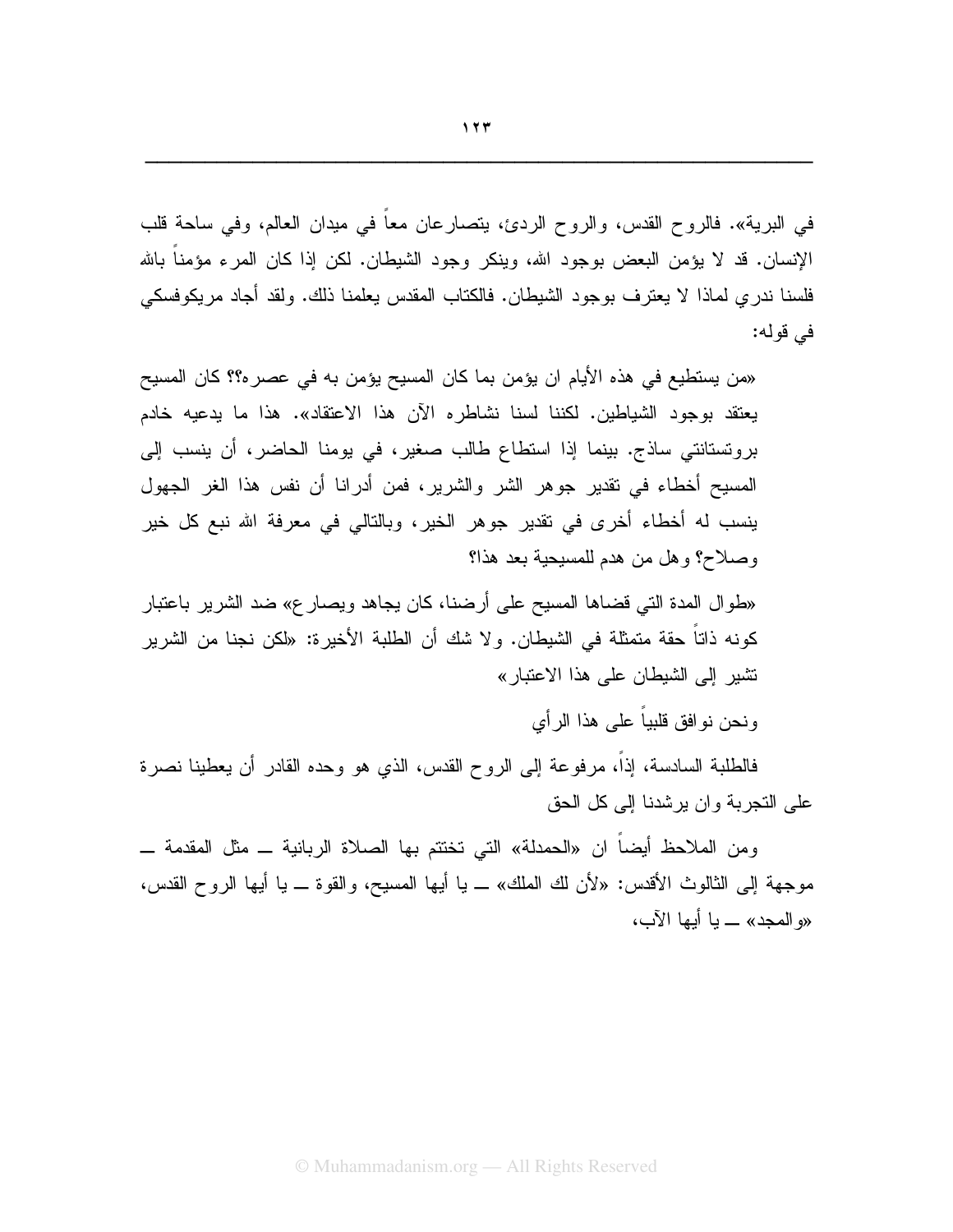كما كان منذ البدء، وهو الآن، وسيكون إلى دهر الدهور، وفي هذا الصدد يقول بولس الرسول: «ومتى أخضـع له الكل، فحينئذ الابن نفسه أيضـاً سيخضـع للذي أخضـع له الكل. كي يكون الله الكل في الكل» (١ كور ١٥: ٢٨)

وسواء أقبلنا رأى ثولوك أم رفضناه، فمن المحقق ان الصلاة الربانية تعلمنا ان توجّه صلواتنا إلى كل أقنوم في اللاهوت. فعلي الجميع أن يكرموا الابن والروح القدس مثلما يكرمون الآب. ومما لا جدال فيه، ان المسيحيين الأولين كانوا يرفعون صلواتهم إلى كل من أقانيم الثالوث الأقدس

فصلاة استفانوس التبي رفعها وقت استشهاده، وُجهت إلى بِسوع المسبح، وبولس نضرع إلى الرب بسوع المسيح، كي يعقده من الشوكة التي في الجسد. وصلاة التشفع مرفوعة إلى الروح القدس بدليل القول: «والرب» ـــ أي الروح ـــ «يهدي قلوبكم إلى محبة الله وإلى صبر المسيح». وفي تسبيحة الشكر التاريخية التي تستهل بالقول: «الشكر لك يا الله»، نلاحظ أن عبادة الآب والابن والروح القدسن قد اندمجت معاً في عبارة واحدة منسجمة كما في الصلاة الربانية. فالصلاة المسيحية يجب أن نُرفع إلى الله، في المسيح بالروح القدس. ومن مزايا نوجيه العبادة إلى الثالوث الأقدس، ان المصلَّى لا يقع في خطأ المتكلِّم عن الروح القدس بصيغة التأنيث كما لو كان شيئًا لا شخصا. فهو معزينا، ومرشدنا، ومنير قلوبنا وسبلنا، ومعلنا، وهو وحده الذي يجعل المسيح حقيقة حية في اختبارنا. من أجمل الترنيمات اللاتينية القديمة، ترنيمة مرفوعة إلى الروح القدس، مطلعها: «نعال يا أيها الروح الخالق». وقد كنبت في الغالب بقلم غريغوري الأعظم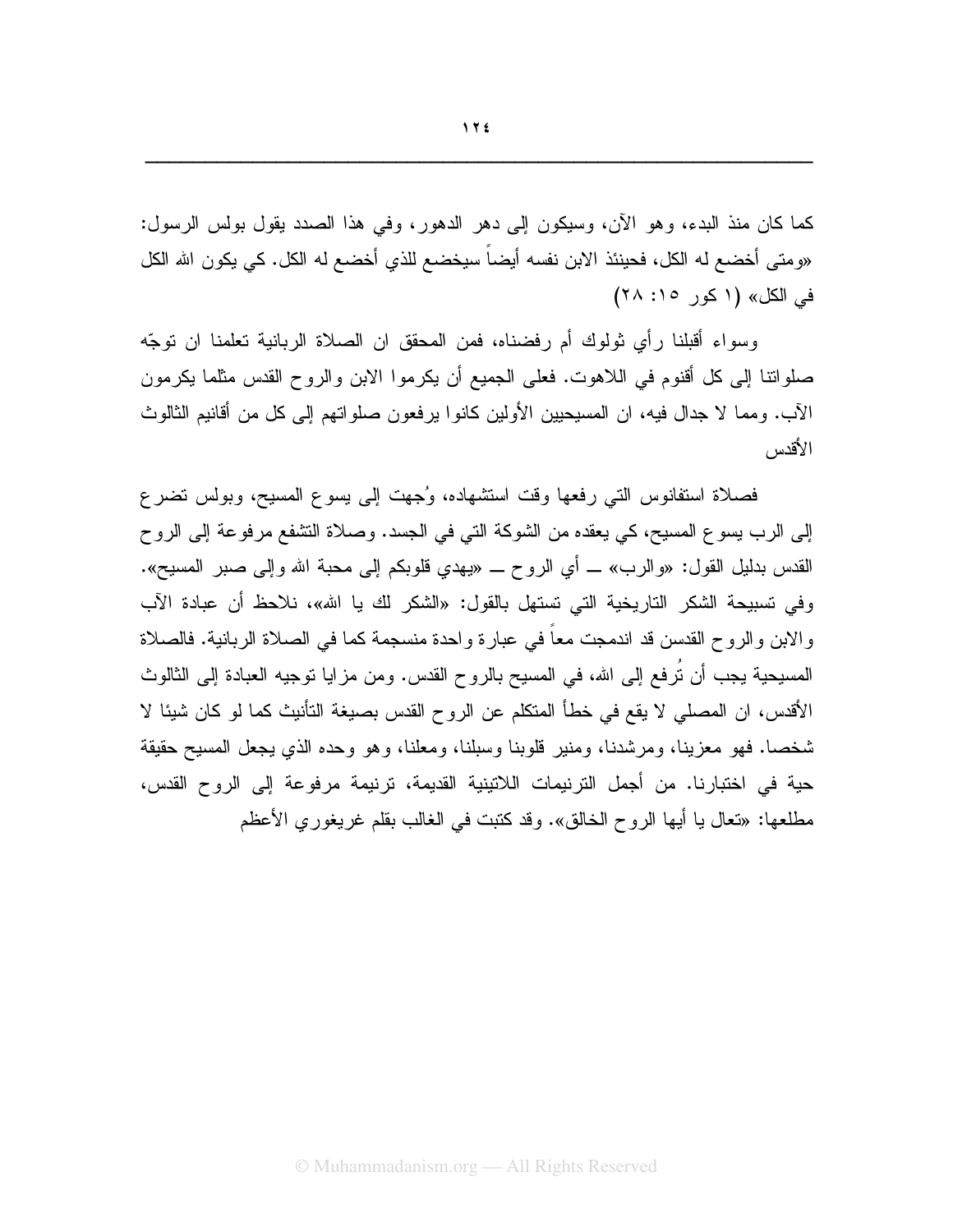(٥٠٤ \_ ٦٠٤م) ولعلها خير شرح للطلبة السادسة. فالصلاة الربانية، إذن هي صلاة مسيحية بكل معنى الكلمة. وفي نظرنا لا يليق تلاوتها في محافل تجمع اليهود والغير المسيحيين على اعتبار انها عامل مشترك بين جميع الأديان. لأن هذا يذهب بشيء من «طلاوة مسيحيتها». ففي هذه الصلاة لنا قدوم بالمسيح إلى الآب في روح واحد عن ثقة. فالقدوم إلى الآب بالمسيح في روح واحد. حسناً قال ترنش رئيس الأساقفة، في إحدى مواعظة مخاطباً جماعة من المؤمنين:

«الصلاة هي عمل الله، الله الروح القدس. هي عمله فيكم، وبكم. ومع أنكم عاملون معه، لكنها بالرغم من كل ذلك، هي عمله وحده»

هذا يأتي بنا إلى السؤال الثاني: هو ــ بأي روح يمكننا أن نرفع صلاة الدهور هذه؟ والجواب على هذا السؤال مستمد من كلمات الصلاة نفسها. فهي نتطلب منا روحا بنوية، وقورة، وفيَّة، خاضعة، معتمدة، تائبة، متضعة، واثقة، ظافر ة، متهلَّلة، مخلصة:

**روحا بنوية:** بها نخاطب الله قائلين: «أبانا» ! فنحن أبناؤه بحكم الخلق والنبني، والميراث الأعظم. ونحن جميعاً في المسيح أخوة. فالله وأبو ربنا يسوع المسيح الذي منه تسمى كل عشيرة، يرحب بأبنائه في كل امة وشعب وقبيلة، كعائلة و احدة. فمن الو اجب أن نقترب منه بروح البنوة

روها وقورة: لأنها نبدأ صلاتنا طالبين أن يتقدس اسم الله. فنحن إذاً وإقفون على أرض مقدسة حين نرفع هذه الصلاة لأن الذي يأتي إلى الله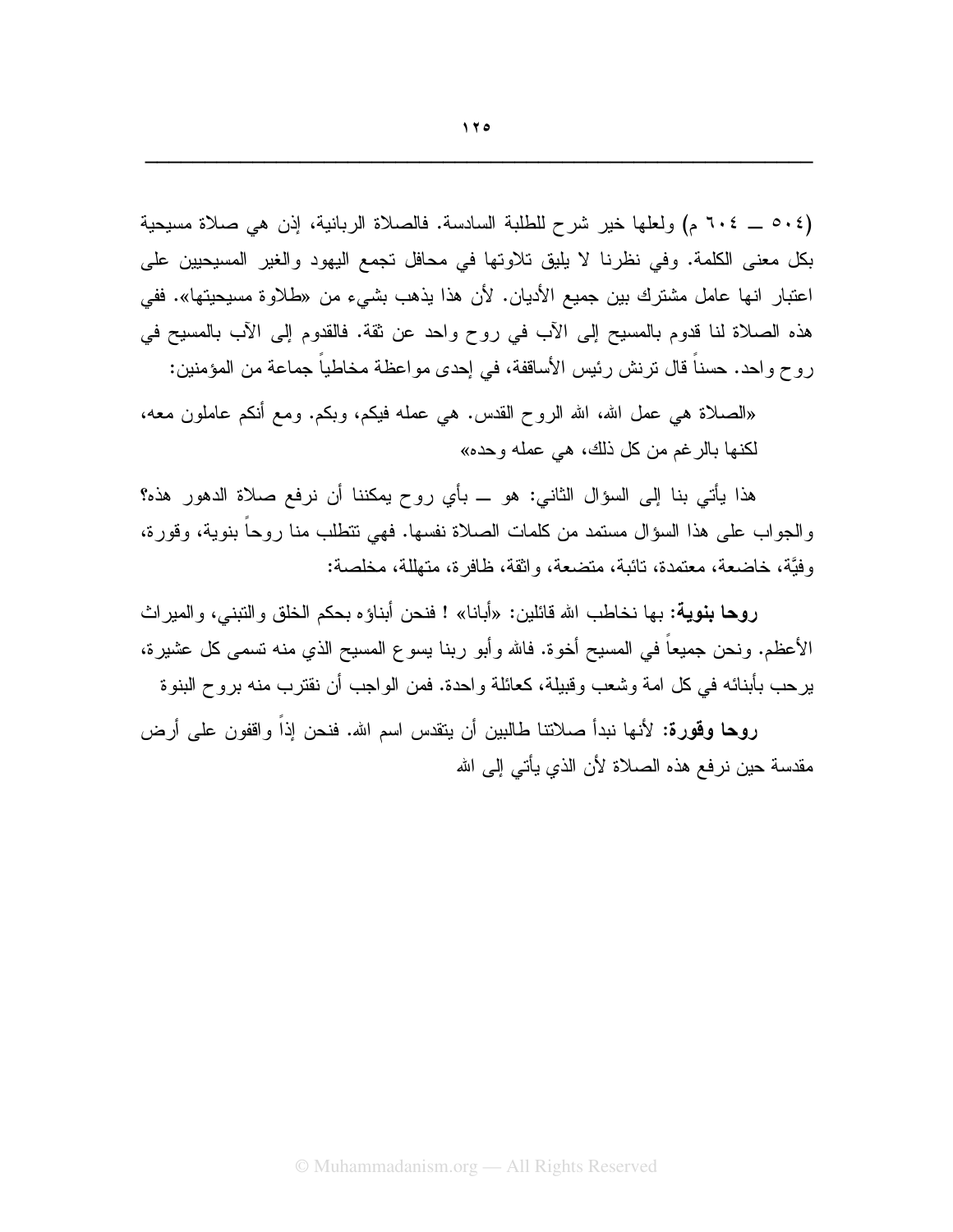يجب أن يؤمن بأنه قدوس. فيجب أن تخشع قلوبنا في حضرته تعبداً واجلالاً: «لتيقدس اسمك»

روحا وفية: هذا هو محك كل اخلاص. بهذه الروح نتقدم إلى ملكنا مصلين لأجل ملكونه. فهل نكون أمامه مخلصين، صادقين، وإمناء وإوفياء، أم نكون متمتمين بكلمات عاطلة لا تجدي؟ حين نصلي قائلين: «ليأتي ملكونك» يجب أن نكسر كل الأنصاب والتماثيل التي في هياكل قلوبنا ليكون المسيح ملكنا الأرفع على عرش القلب الأوحد

**روحا خاضعة:** هذا يقوم باخضاع إرادتنا وتسليمها لإرادة الله تسليماً ناماً كما أن الملائكة في السماء ينظرون على الدوام وجه مخلصنا ويتممون إرادته بفرح وبهجة، كذلك يجب علينا نحن سكان الأر ض أن نخضـع أنفسنا ونطبعها وفق إر ادته الصـالحة المر ضبية الكاملة

ان مفتاح سلامنا مع الله ليس في عنادنا بل في تسليمنا لله

روحا معتمدة: «خبرنا كفافنا اعطنا اليوم». هذه حسب الظاهر ، من أقصر الطلبات لكنها من أعظمهن. فاذ نطلب من الله الخبز الأرضي، يهبنا فوقه المن السموي، هذه إذاً صلاة الاعتدال والقناعة بما وهبنا الله إياه. قد يدفعنا الفقر إلى اليأس والضجر، وقد يرفعنا الغنبي إلى البطر والكبرياء، لذلك نتجه هذه الصلاة إلى انقاء الطرفين ــ فكلاهما ان زاد قتل. كي نكون على الدوام معتمدين علمي الله

حسنا فال ملتبي بابكوك في إحدى مواعظه:

«من وراء الخبز ، الدقبق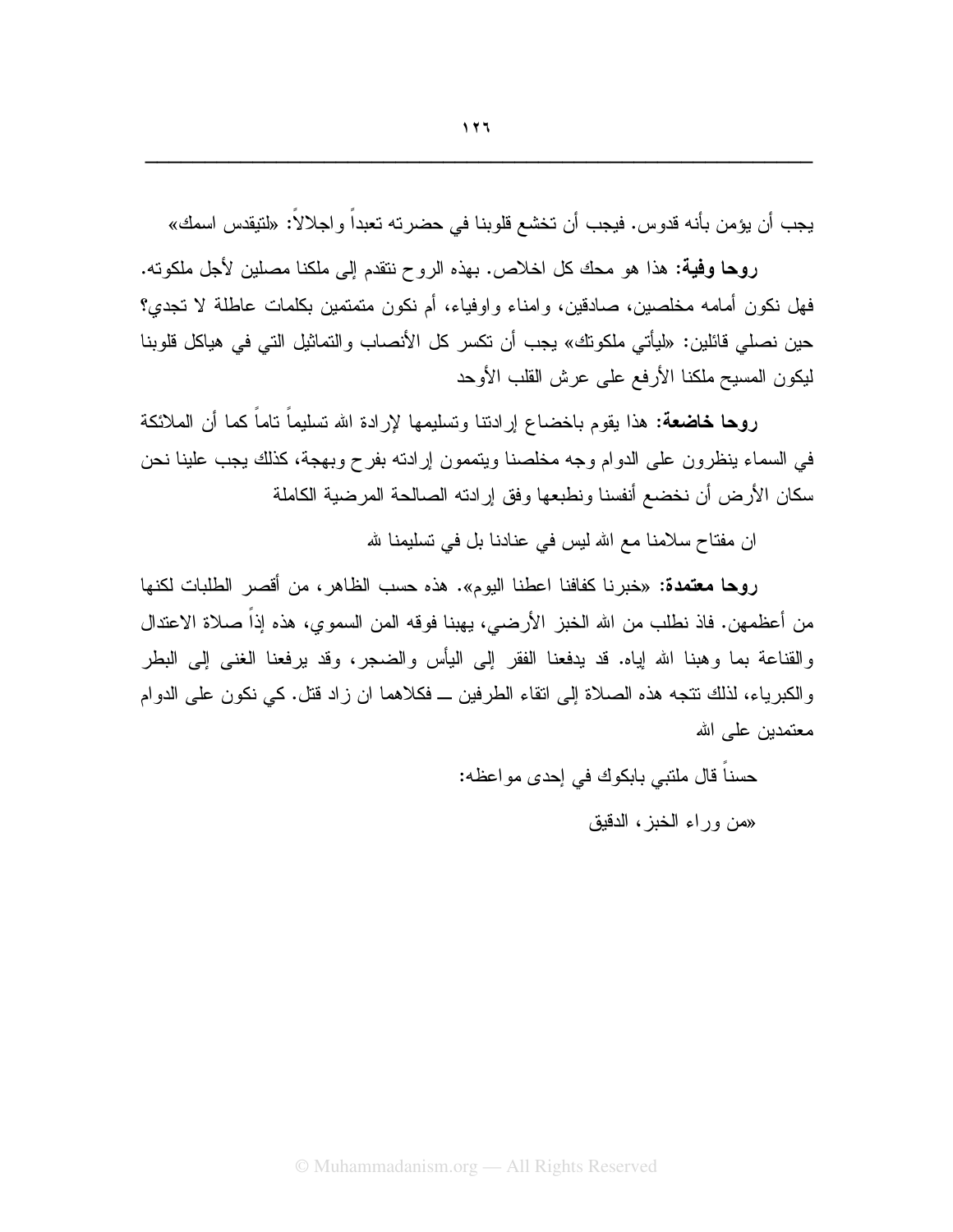ومن وراء الدقيق، المطحنة ومن وراء المطحنة، الشمس والمطر وارادة الآب السماوي».

وبما أن أعمالنا العادية، وواجباتنا اليومية، ومشاغلنا المنوعة. لا تخلو من الخطأ والخطية، فمن الواجب علينا أن نتسلح بروح التوبة والندامة. «اغفر لنا ذنوبنا كما نغفر نحن أيضاً للمذنبين البنا» غير ان غفر اننا للاخر بن لا يعتبر أساساً لمغفر ة الله خطايانا، و لا قياساً لها، لكنه شرط أساسي لها. هذه أقوى عبارة فاحصة في الصلاة الربانية: ان من لا يغفر للناس، لا حق له أن ينتظر مغفر ة من الله

أغفر لنا اللهم! هذا هو طلبنا الذي ننقدم به إليك أغفر لنا حسب كثر ة مر احمك لأننا علبك وحدك اعتمدنا فكن قوَّتنا وحصنننا وبرنا أغفر لنا يا حمل الله الجريح يا من نقضت أوجاع الموت وكسرت أبواب الضريح أفدِ نفوسنا يا كاهننا الأعظم وقل لنا كلمة الحل والغفران ونحن أيضاً في مسيس الحاجة إلى الروح الوديعة لنتمكن بها من معرفة ضعفاتنا فنتقى قوة تجاربنا. «لا تدخلنا في تجربة». إذا كان قبل الكسر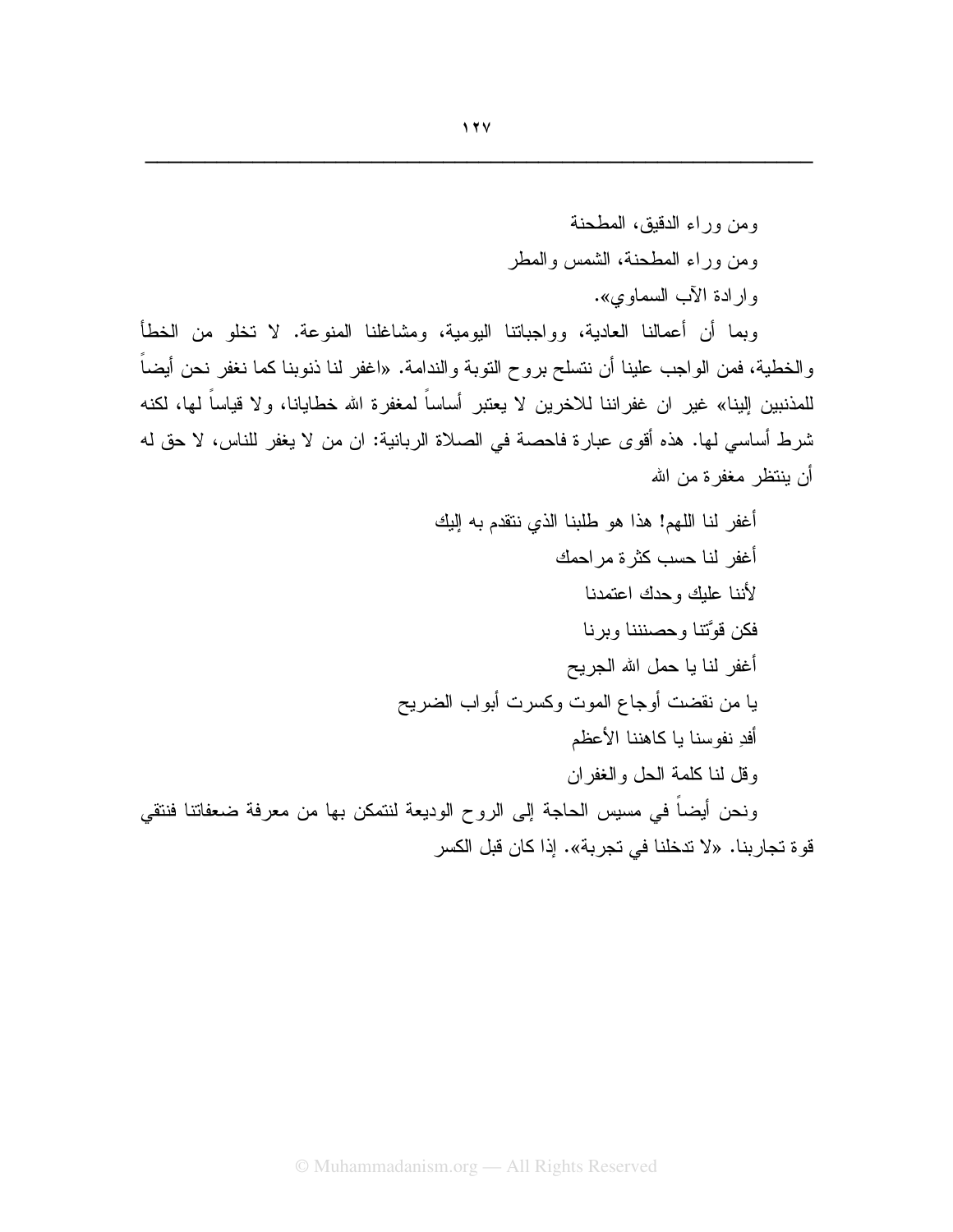الكبر باء، قال قبل الانتصار ، الوداعة المقيمة، والمحبة الصادقة المخلصة القويمة

ان نستطيع أن نبلغ ذروة الصلاة الربانية إلا بروح الثقة، والظفر ، والتهليل والتمجيد «لأن لك الملك والقوة والمـجد». نـحن نـعلم أن ملكوت الله آت حقاً، وان قوة الله قمينـة بـالنـغلب علـى كل الصبعاب ومواجهة كل المطاليب، فإذا انتظرنا بِثقة واطمئنان استطعنا أن نرى مجد الله. وكذلك نختتم الصلاة الر بانية بحمدله تمجيدية يشتر ك في التهليل بها جميع المؤمنين.

و هل ننسي ختم الاخلاص: «آمين» !؟ إذا أردنـا أن نسبر غور معانـي هذه الكلمة العبرية، وجب علينا أن نتأملها حسبما صدرت من فم المسيح في كلامه اليومي «آمين. آمين ــ أي الحق الحق ــ أقول لكم». فما أكثر نرديد هذه العبارة على لسان المسيح! وما أجل المواقف الدقيقة التي فاه بها فيها! أليس هو نفسه «الآمين» (روِّ ٤: ١٤) الشاهد الأمين، لكل صلاة صادرة عن اخلاص؟! «فصلوا أنتم هكذا» إلى الإله المثلث الأقانيم، وبالروح الحق (٢ كور ١: ٢٠)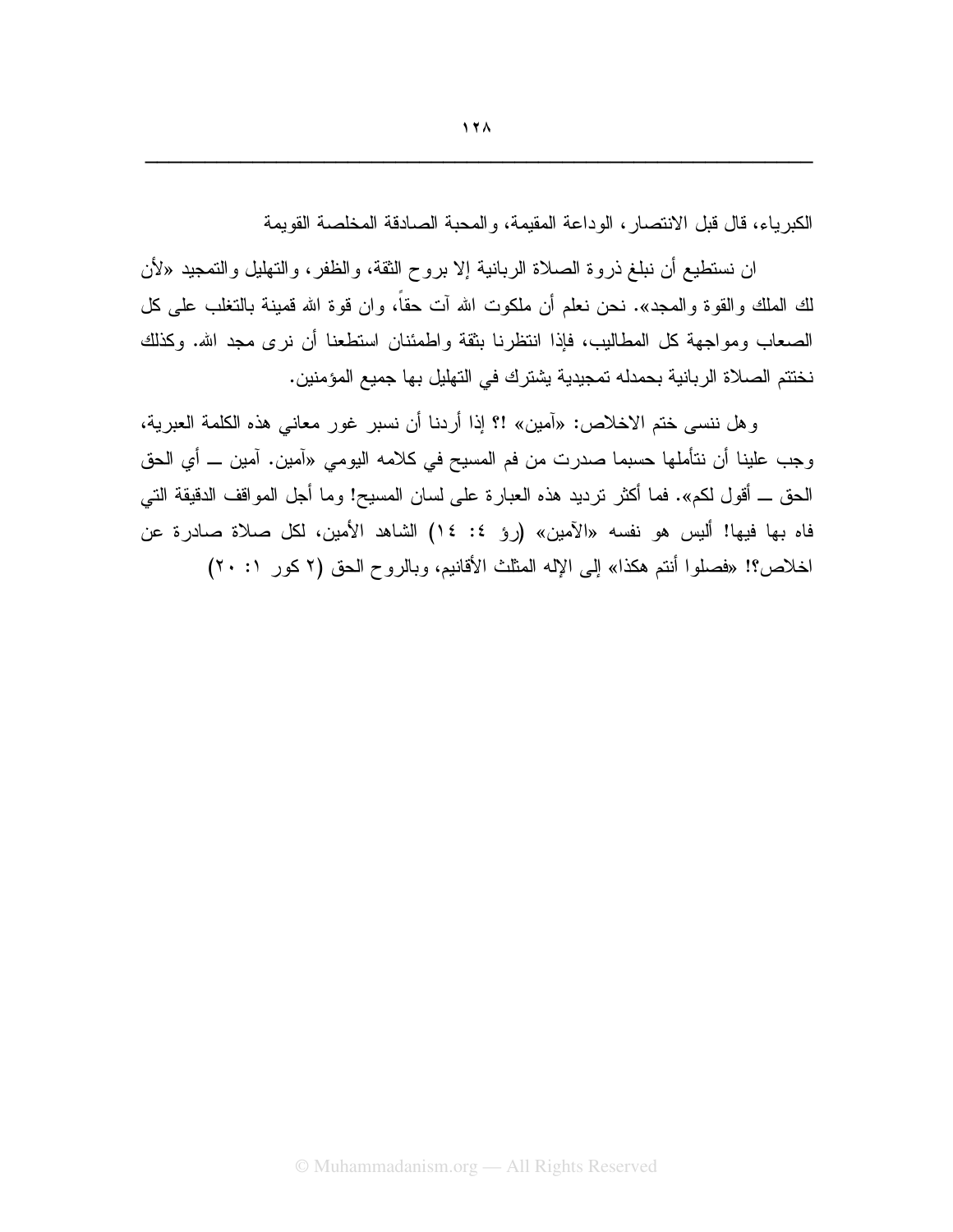الفصل الثانى عشر صلوات ربنا

قال أوتو بورخرت: مع ان المسيح هو مثالنا في الصلاة، وقد سلَّمَنا الصلاة الربانية، الا انه في الصلاة ـــ كما في كل شيء آخر ـــ يمتاز عنا ويسمو فوقنا، فلا نستطيع أن نجاريه. فلم يصلَ قط مع تلاميذه في زمرة واحدة، لكنه كان ينفرد بعيداً عنهم ويصلي. كما انه لا يليق بمثله ان بصلِّي صلاة العشار بالرغم من كونه قد حبَّبها إلى تلاميذه: «اللهم ارحمني أنا الخاطئ» لم نلفظ شفتاه كلمة واحدة يُشمُّ منها روح الاعتراف بالخطأ. ومع انه كان شاعراً على الدوام بوجوده في محضر الله، الا انه كان يخلو للصلاة تحقيقاً لهذا الشعور. فيه حل كل ملء اللاهوت جسدياً، ومع ذلك كان يرفع وجهه نحو السماء وهو يصلي. صلى لأجل أحد تلاميذه لكي لا يفني ايمانه إذا دخل في تجربة (لوفا ٢٢: ٣٢). إنَّ له صلة ممتازة فريدة بالله لدرجة لا يدانيه فيها سواه. لذلك كانت صلاته مختلفة كل الاختلاف عن صلاة غيره. لقد صلى فائلاً: «لتكن لا ارادتي بل إرادتك». لكنه صلى أيضاً قائلاً «أيها الآب أريد أن هؤلاء الذين أعطيتني يكونون معي حيث أكون أنا لينظروا مجدي الذي أعطيتني». هذه نغمة التباين الظاهرة باستمرار في صلوات المسيح لأنه إله نام وإنسان نام. هذا هو الذي ظل إلى أخر حياته على الأرض منشفعاً في المذنبين، ولم بكن قط في حاجة الى شفاعة أحد ـــ وما عر فنا عنه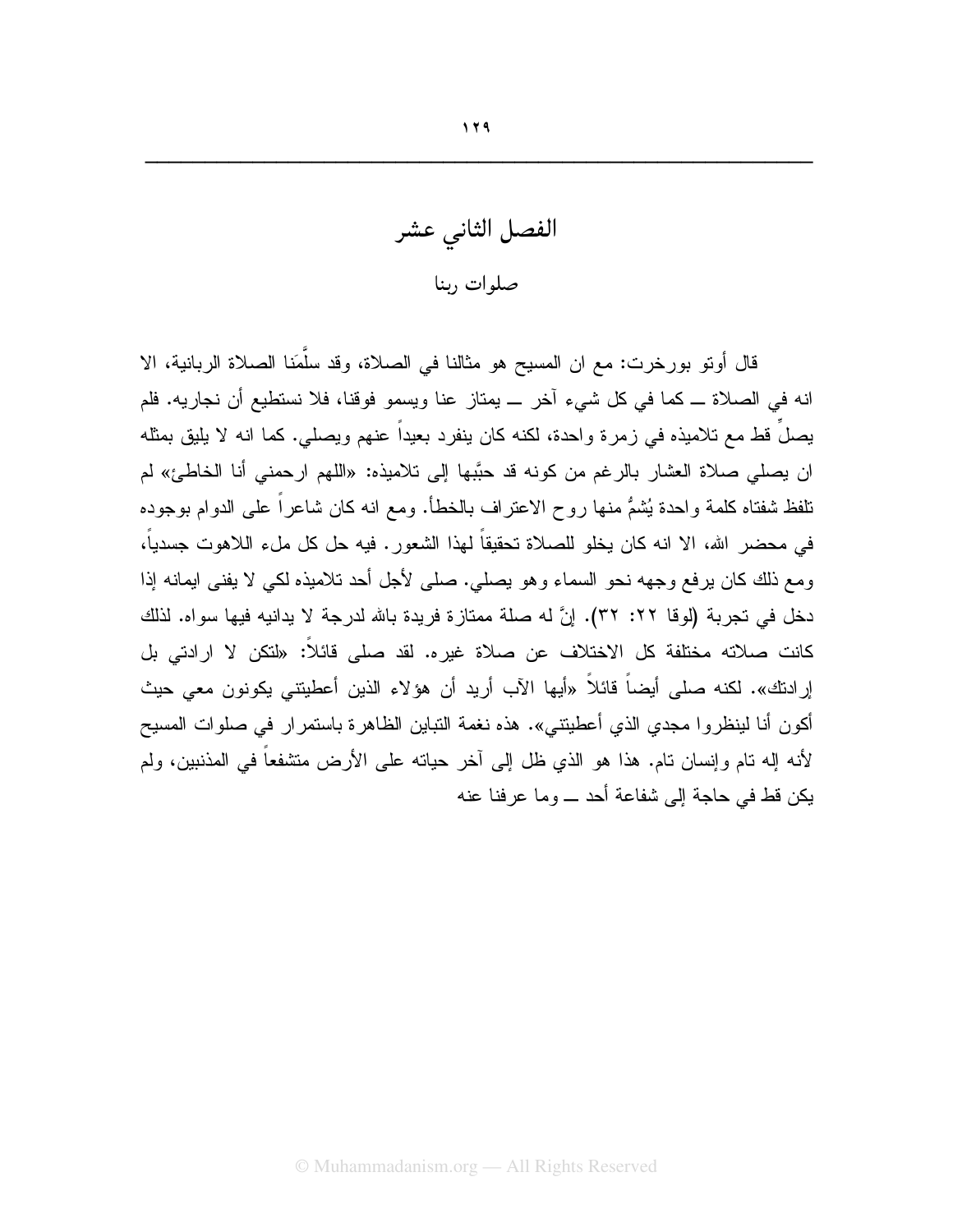قط انه طلب من تلاميذه أن يصلوا لأجله. فما أعظم الفرق بين صلاة بولس وصلاة المسيح في هذا الباب!!

ان الجانب الأعظم من صلوات المسيح محوط بشيء كثير من السر والغموض. فالصمت الر هيب يخيم على الثلاثين عاماً التي قضاها في الناصرة لكن من المحقق أنها كانت سني شركة مع الله، ونتثنفَّع لأجل العالم، واستعداد لخدمته العظيمة ورسالته الجليلة

مَن علَّم المسبح صلاته الأولى كطفل؟ أي المزامير اليهودية ـــ إن في الصلاة أو في الشكر \_ كان المسيح يحبُّها أكثر من غير ها؟

يعتقد البعض ان أحب اسفار العهد القديم إلى المسيح، سفر التثنية، لأنه اقتبس منه أكثر من غيره من الأسفار . وما على المرء إلا أن يقرأ بامعان الأربعة الاصحاحات الأخيرة منه حتى يكتشف غنى كنوز النعبد والتشفع الكامنة بين ثنايا قصيدة موسى الختامية

ويجمل بنا أن ندرس بتدقيق هذه الكلمات النالثة التي دبجتها براعة جون بيتر لانجى عن صلوات المسيح:

«من غني بحار صلوات المسيح الالهية، نتدفق اللآلئ الدرية التي نتألف منها صلواته القصيرة المحفوظة لنا في سجل الكتاب. من خلال هذه الصلوات نرى في المسيح أمير البشرية الأوحد حتى في ميدان الصلاة ـــ مع علمنا بأنه أخفى عنا الجانب الأعظم منها. ولم يكشف لنا الا الجانب اليسير حسب مقتضبات الأحوال. فإذا شبهنا عمله بشجرة باسقة استطالت أغصانها حتبي لامست هدب السماء، واكتنفت بظلالها العالم أجمع، فان صلاة المسيح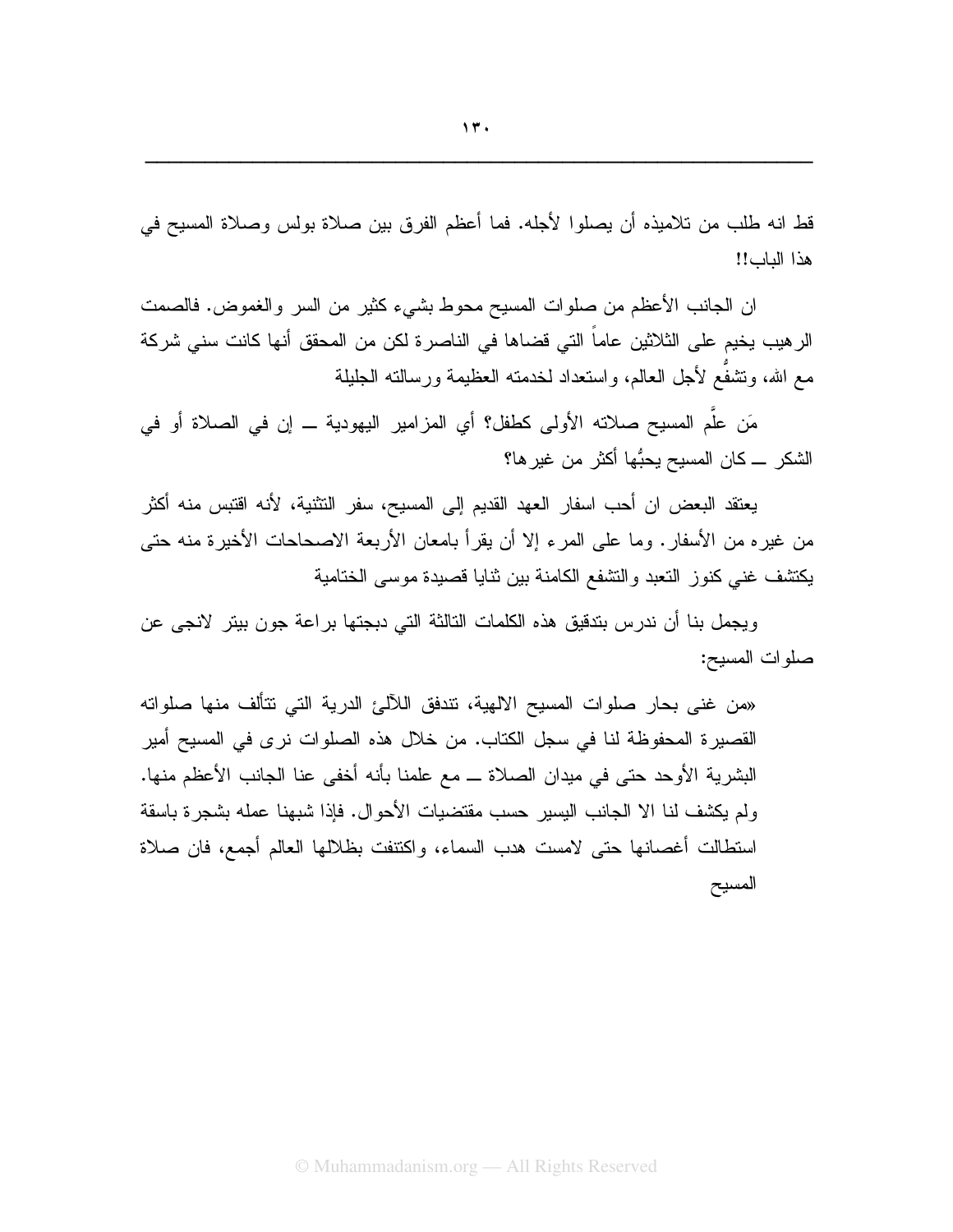هي أصل هذه الشجرة، فانتصاره على العالم يُعزى إلى عمق شركته مع الله. وفي صلواته تجلت أيضاً حقيقة طبيعته البشرية. فالمسيح باعتبار كونه ابن الله هو الوحى متجسداً. وباعتبار كونه ابن الإنسان، هو الدين متأنساً»

ان أول اشار ة في الإنجيل، تربنا المسيح مصلياً، قد وردت في إنجيل لوقا، حيث نجد القول: «ولما اعتمد جميع الشعب اعتمد بسوع أيضاً. وإذ كان يصلَّى انفتحت السماء ونزل عليه الروح القدس بهيئة جسمية مثل حمامة وكان صوت من السماء قائلاً: «أنت ابني الحبيب الذي به سررت». ثم يقول لوقا بعد هذا «ولما ابتدأ يسوع كان له نحو ثلاثين سنة». فما أعمق حياة الصلاة الكامنة في سنى الصمت هذه. وما أجل انتصارات الايمان، وما أعظم أتعاب المحبة التي شهدتها الناصرة وحدها في هاتيك السنين «الخوالي»

> قد أمسكت عيوننا عن رؤيتك عند ما وطئت قدماك هذا العالم المليء بالخطية والموت وفاتنا ان نرى منزلك الوضيع في الناصرة الحقيرة لكننا نؤمن بأن قدميك قد وطئنا شوارعها وميادينها يا ابن الله»

يحدثنا انجيل لوقا، عن حياة المسيح النعبدية، واحتفظ لنا انجيل بوحنا بعمق النعبيرات التي استعملها في صلواته. يخبرنا لوقا عن الأربعين يوماً والأربعين ليلة التي قضاها المسيح في البرية بعد عماده، وانه بعد ابرائه كثيرين من المرضى «خرج إلى موضع خلاء» (لوقا ٤٢ ٤٢) ـــــــــومن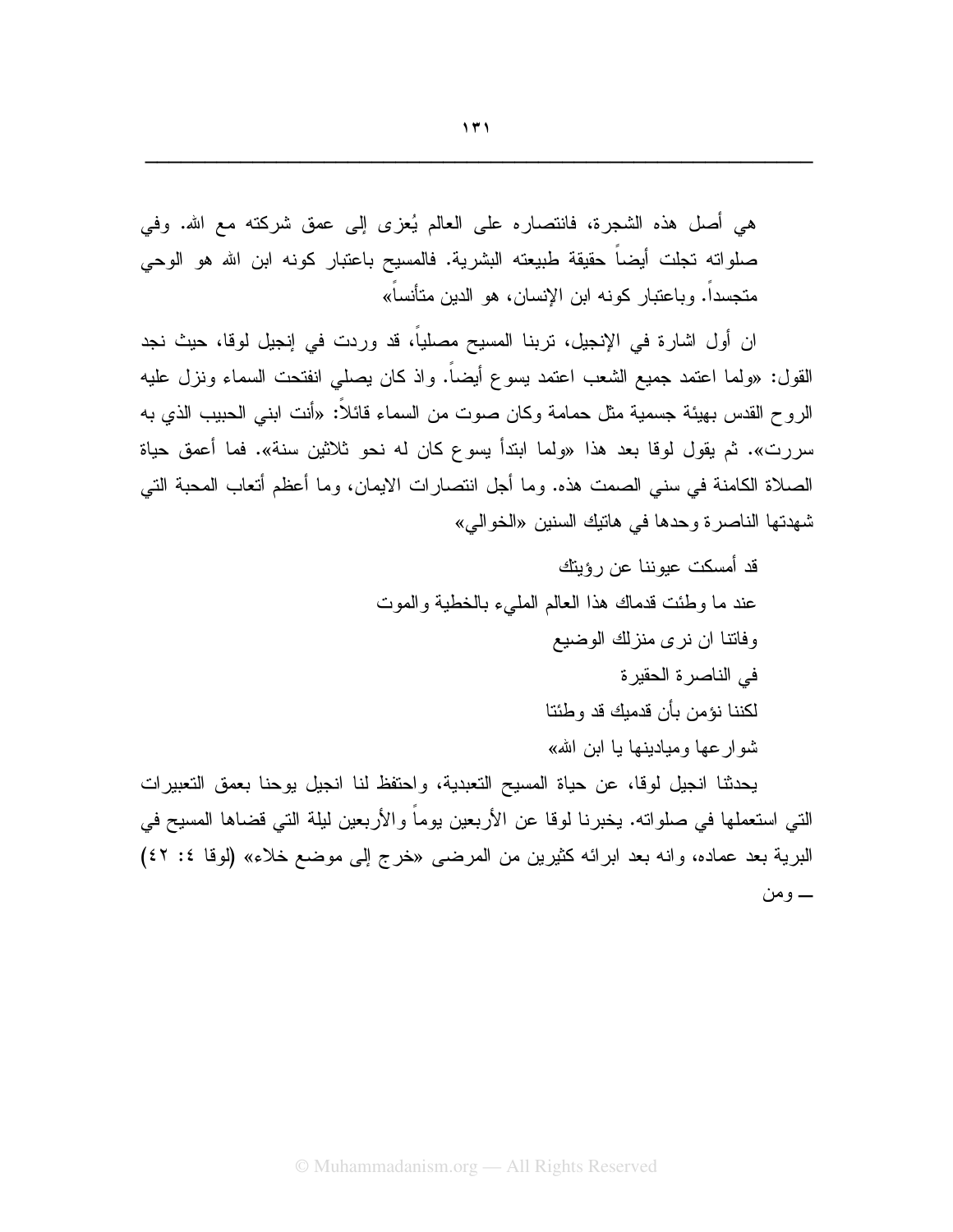الواضح انه كان مختلياً في الصلاة مع الله. وبعد أن طهر الأبرص «وذاع الخبر عنه حتى اجتمع جموع كثيرة لكي يسمعوا ويشفوا من أمراضهم» إذا به قد «اعتزل في البراري ليصلي» (لو °: ١٦). وفيما بعد نرى اليهود يمتلئون حمقاً عليه متكالمين فيما بينهم ماذا يفعلون بيسوع» لكن يسوع في نلك الأيام خرج إلى الجبل ليصلي. وقضي الليل كله في الصلاة لله» (٦: ١٢) ويعرفنا بوحنا «ان يسوع علم في البدء من هم الذين لا يؤمنون به ومن هو الذي يسلمه» (يوحنا ٩: ٦٤ و ٧٠) من أجل ذلك قضي الليل كله في الصلاة قبل اختيار تلاميذه ــ ومن بينهم يهوذا الاسخريوطي. حسناً قال بورخرت «هذا الموقف الحاسم قد تطَّلب منه تضحية كبرى لأنه رضي ان بحتضن «الأفعى» طوعاً واختبار اً»

و لا شك في أن كاتب الرسالة إلى العبر انبين كان عالما ببو اطن حياة المسيح التعبدية عند ما كتب في رسالته عن المسيح قائلًا: «الذي في أيام جسده إذ قدم بصراخ شديد ودموع طلبات وتضرعات للقادر أن يخلصه من الموت وسُمع له من أجل نقواه». ولعل هذه الروح غير مقصورة على صلاته المعروفة في جنسيماني بل دمغت كل صلواته. ويحدثنا لوقا عن صلاة المسيح لأجل بطرس (لوقا ٢٢: ٣٢). فقد عرف المسيح خفايا القلب البشري وخباياه. فلما علم ان شجاعة بطرس قد خانته مثلما خانته أيضاً عواطفه وقلبه وفكره، صلَّى لأجله لكي لا يفني إيمانه. ولا شك ان صلاة كهذه كلفته جهداً وأنينا. ومن المؤلف ان بطرس كان جالساً حول النار يصطلبي في الوقت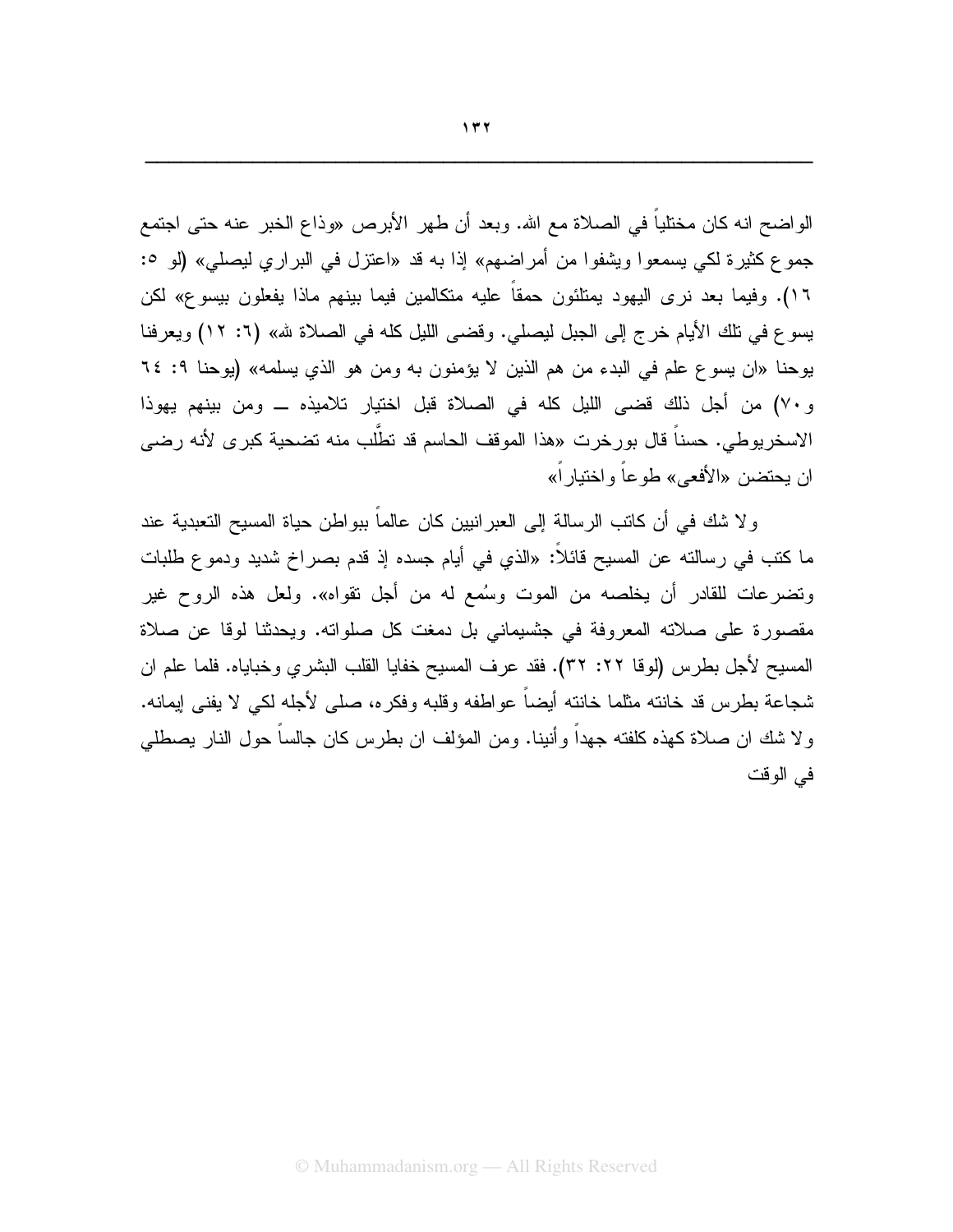الذي كان المسيح متحملا فيه البصق والجلد: «ولكنني طلبت من أجلك كي لا يفني ايمانك»

وإذا كانت الصلاة هي زفرة النتهد، فان هذا الوصف ينطبق على زفرة المسيح التي انبعثت من صدوره في قوله: «للثعالب أوجرة ولطيور السماء أوكار أما ابن الإنسان فليس له أين بِسند رأسه» (لوقا ٩: ٥٨)

> «اطعن نفسي يا رب برؤية آلامك لئلا أوصد باب قلبي دونك مر ة أخر ي ثم تعالَ وتمدد علمي فراشمي الوثير إذا لم تجد مكاناً تسند إليه ر أسك لأن لمي أوكاراً وأوجرة ألجأ إليها هارباً فاطردبی یا ربی منها کلها حتى أجدك في وحدتي و غربتي خير سلوى لنفسى وخير بيت لقلبي»

لقد صلى المسيح لأجل الصغار (متى ١٩: ١٣) عند ما وضع يديه عليهم. وشكر قبل صنعه معجزة اطعام الألاف، بصغار السمك وقليل من الخبز (متى ١٥: ٣٦). وكذلك شكر قبل العشاء الرباني (٢٦: ٢٧). ولقد صلى أيضاً قبل «ان نتغير هيئته» على جبل التجلي. فما من أحد كشف سر الصلاة، غير المسيح. إلى هذه الحقيقة يشير بطرس ضمناً في إحدى رسائله فملكته الهيبة فاكتفى بالتلميح دون التصريح. والبشائر لم تحتفظ الا بأربع صلوات مختصرة وصلاة واحدة مستفيضة، من كل صلوات المسيح: ـــ شكره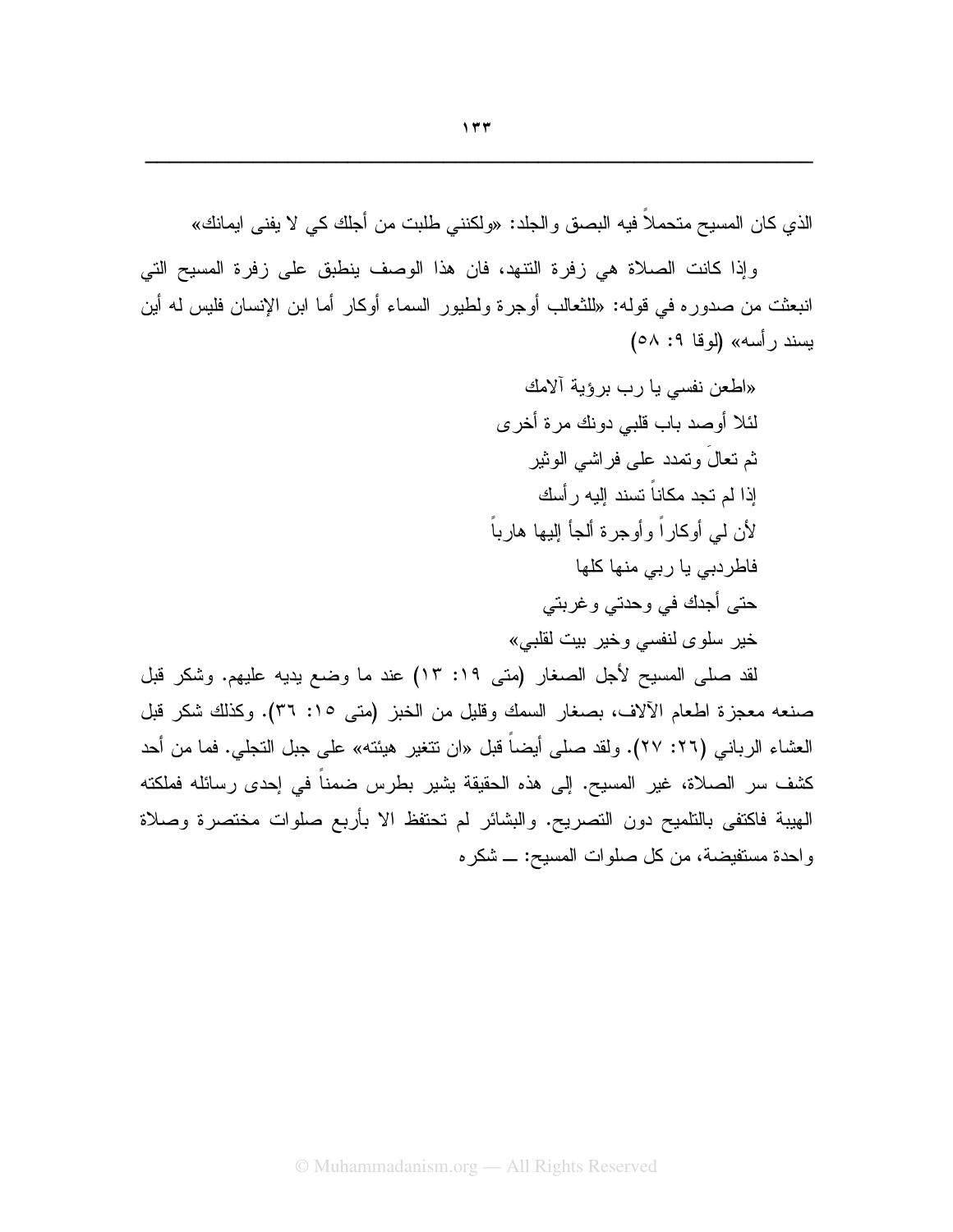المسجل في متى ١١: ٢٥، وشكره الآخر المدوَّن في يوحنا ١١: ٤١ ــ ٤٢، وصلاته الشفاعية المسطَّرة في يوحنا ١٧، وصلاته في جنسماني، وصلاته على الصليب «يا أبتاه اغفر لهم لأنهم لا يعلمون ماذا يفعلون». فشكره في المرتين المذكورتين أنفاً ينطق بأفصح لسان، معلماً ايانا أن المسيح كان على الدوام شاعراً ومتيقناً بصلته الوثيقة بالأب. إلى هذه الصلة الوثيقة يُعزَى البون الشاسع بين صلوات المسيح وصلوات تلاميذه: فصلوات المسيح فريدة وفذة في بابها كما نبين من شكر ء في المر نين التاليتين:

«في ذلك الوقت أجاب يسوع وقال أحمدك أيها الأب رب السماء والأرض لأنك أخفيت هذه عن الحكماء والفهماء وأعلنتها للأطفال. نعم أيها الآب لأن هكذا صارت المسرة أمامك. كل شبيء قد دفع إليَّ من أبي. وليس أحد بعرف الابن الا الآب. ولا أحد بعرف الآب الا الابن ومن أراد الابن أن يُعلن له»

«ورفع بسوع عينيه إلى فوقٍ وقال أيها الأب اشكرك لأنك سمعت لي وانا علمت انك في كل حين تسمع لي. ولكن لأجل هذا الجمع الواقف قلت ليؤمنوا انك أرسلتني»

قال بورخرت في هذا الصدد:

«كانت صلاة المسيح الصدى اللازم لصوت الله الذي كان يسمعه منه على الدوام لقربه الوثيق منه. فكانت صلاته تتمشى جيئة وذهاباً مثل الوشيعة، بينه وبين الأب... وعلى ضفاف بحيرة جنيسارت، ربما لأول مرة ـ والمرة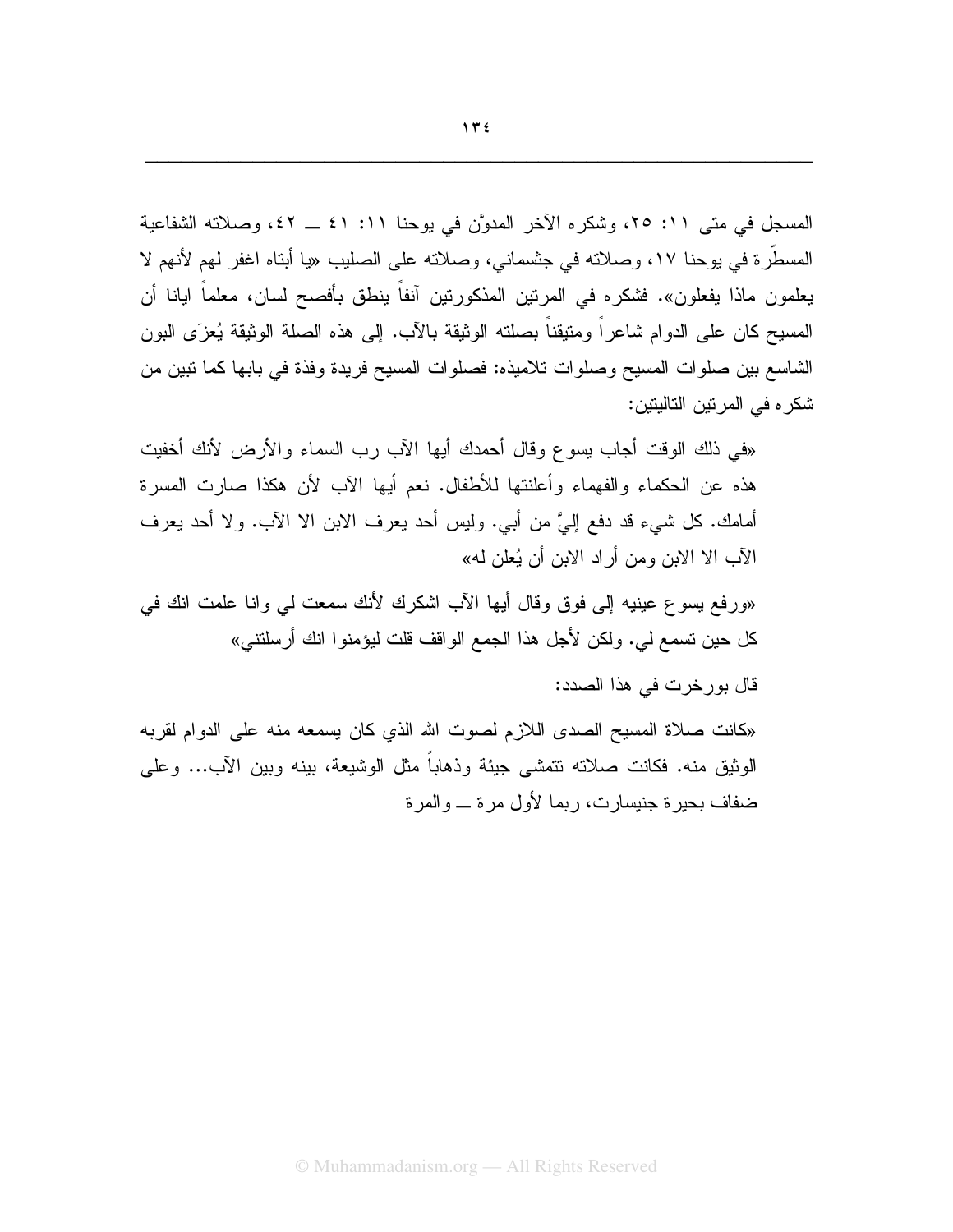الوحيدة اتخذت الصلاة تعبيراً مسموعاً واستحالت من مجرد الكيان إلى فعل ذهني باطني ــ هو في الآب والآب فيه»

لا يمكننا أن نسبر غور حياة المسيح التعبدية لكننا نقف أمامها خاشعين متعبدين. فإذا ما دققنا البحث في صلاته التشفعية الكبرى وجدنا أنفسنا أمام أرض مقدسة. وبلوح لنا ان انجيل يوحنا هو فَرَمان النصوف المسيحي. لأن الشخص الذي اتكاً على صدر المسيح حقيق بأن يصل إلى عمق معاني التجسد. ولقد أصاب أريجانوس إذ قال: «ما من أحد يفهم هذه الصلاة الا مؤلف هذه البشارة، لأنه اتكأ على صدر بسوع»

في هذه الصلاة النشفعية العظيمة، نتجلَّى لنا مقابيس النشفع ــ الطول والعرض والعمق والعلو. قال جون لوكس لزوجته قبل وفاته ببضع ساعات: «ابحثي عن مكان ألقى فيه أول مرساة لمي». فاجابته إلى طلبه وقرأت له الاصحاح السابع عشر من إنجيل بوحنا. وحسناً فعلت، لأن هذا الاصحاح خير صخرة نلقى عليها مرساة نفوسنا، لأنها مؤتمنة وصادقة غامرة بالمواعيد العظمى الثمنة

هذه الصلاة موجهة من الابن إلى الله الآب بواسطة الروح القدس، فكلمة «الآب» ذكرت فيها ست مرات، ووردت مرتين مقرونة بالكلمتين: «قدوس» و«بار». وتقسم هذه الصلاة بوجه عام إلى ثلاثة أقسام. القسم الأول يتعلق بالمسيح نفسه (١٧: ١ ــ ٥) والقسم الثاني يتعلق بتلاميذه (١٧: ٦ \_ ٩)، القسم الثالث يتعلق بكنيسته (١٧: ٢٠ \_ ٢٦). في القسم الأول طلب المسيح إلى الآب أن يمجده بالمجد الذي كان له عنده قبل كو ن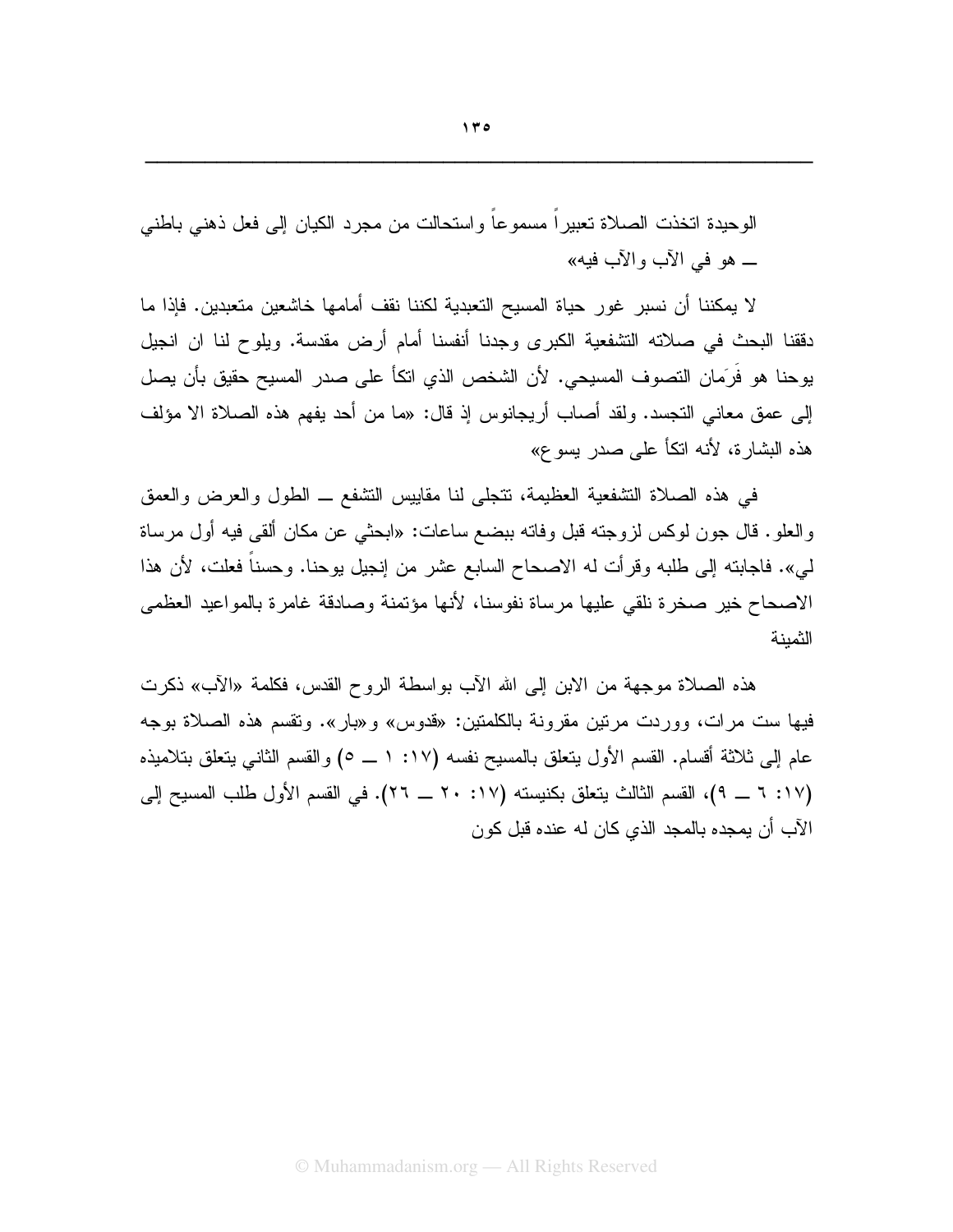العالم. وفي القسم الثاني صلى لأجل التلاميذ باعتبار كونهم أداة في يده لتتفيذ قصده واتمام رسالته في العالم. وفي القسم الثالث، وقد رأى افق الخدمة بتسع أمام نلاميذه حتى بشمل العالم كله، رفع صلاة لأجل جميع المؤمنين في الحال والاستقبال «كي ينظروا مجده الذي أعطيه من الآب... وليكون فيهم الحب الذي أحبه الآب به ويكون هو فيهم». ولقد صدقت فراسة الاستاذ وليم كرفر، الذي نظر إلى هذه الصلاة من وجهة أخر ي، فر آها بر متها صلاة تبشير ية

ها قد أنت الساعة الفاصلة التي يقدم فيها المسيح نفسه كفارة عن العالم، ويظهر فيها محبنه الظافرة على الخطية والشر. ولأن الآب قد أعطى الابن سلطاناً على كل جسد، فهو إذاً يستطيع أن يهب الحياة الأبدية لكل المؤمنين باسمه. ومتى عرف العالم اسم المسيح وحقيقته، تم بذلك العمل الذي وضعه المسيح على عانق تلاميذه. «المسيح غرس في حياة البشر وأذهانهم طبيعة الله ورسالته ـــ هذه هي البزرة التي نتبت ونتمو فتصبح شجرة كبيرة». صلى المسيح لأجل القطيع الصغير من تلاميذه كي يحفظوا في الايمان والاتحاد، ليؤمن العالم بالمسيح. «كما أرسلتتي إلى العالم، كذلك أرسلهم أنا إلى العالم». فالتلاميذ هم منقذو برنامج ارسالية المسيح، لأن عليهم ان بحملوا رسالته بروحه ويتمموا شركة ألامه. من أجل هذا نرى ان هذه الصلاة تضم جميع الذين سوف يؤمنون بالمسيح ـــ ذلك الجمع الحاشد الغفير الذي رآه يوحنا في رؤياه شعباً لا يعد.

في نلك اللحظة الرهيبة، فاض قلب المسيح بأماله، وأشواقه، وتمنياته وانتظاراته، ومقاصده، فقال: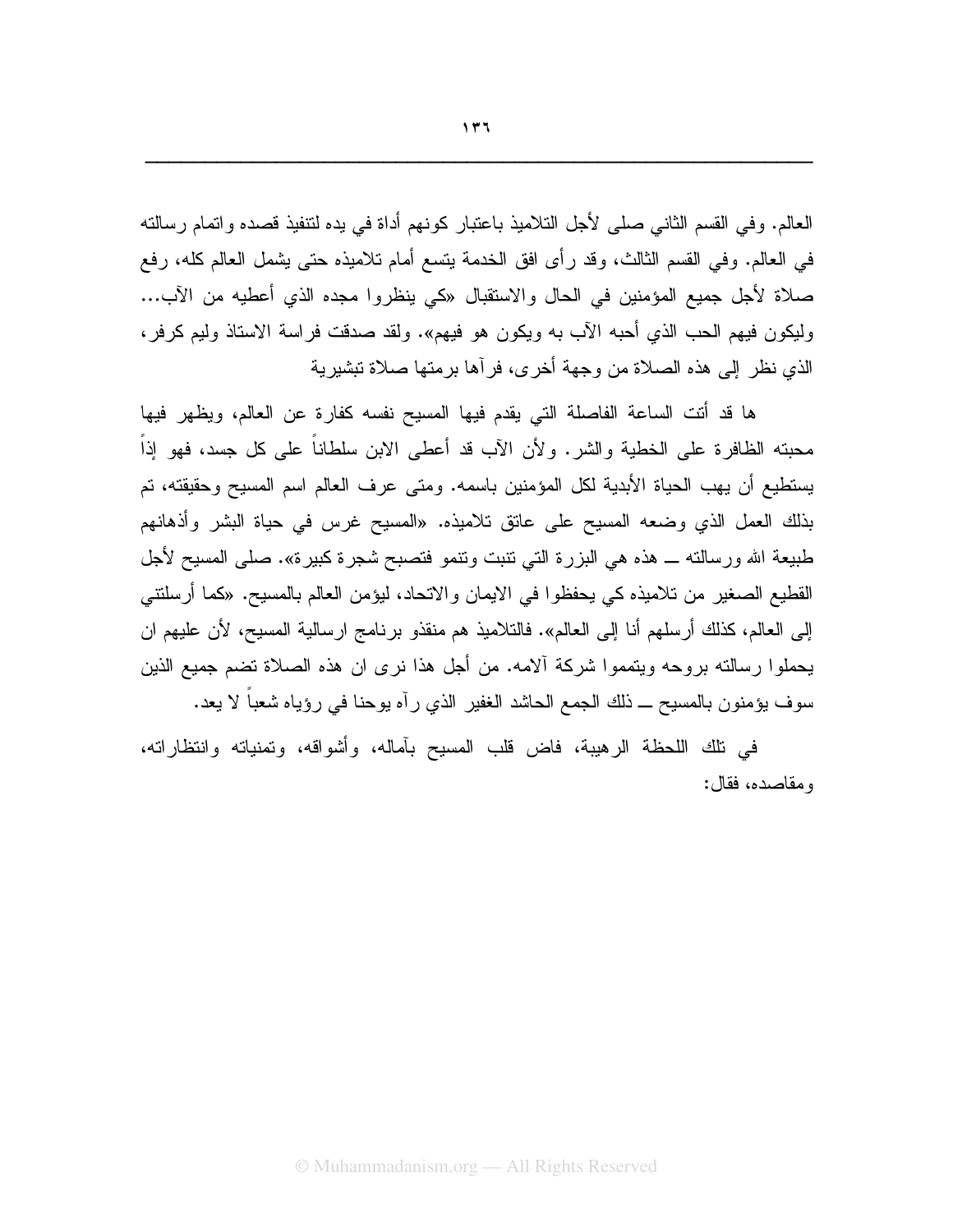«أيها الآب البار ان العالم لم يعرفك. أما انا فعرفتك. وهؤلاء عرفوا انك انت ارسلتتبي. وعرفتهم اسمك وسأعرفهم ليكون فيهم الحب الذي أحببتني به وأكون انا فيهم» (بوحنا  $(17 - 70.11)$ 

بعد أن قدم بسوع المسيح هذه الصلاة، خرج مع تلاميذه إلى عبرٍ وادى قدرونٍ حيث كان بستان دخله هو وتلاميذه ـــ وهناك نراه أيضـاً مصلياً. ونغمة الظفر التي تجلت في صلاته التشفعية قد استحالت الآن إلى أنين وجهاد في الصلاة. فالفردوس الذي أضاعه الإنسان بعصبانه في البستان، قد استرده ابن الإنسان بطاعته حتى الموت موت الصليب. هذا هو مجد بستان جنسيماني الذي أشار إليه روديارد كبلنج بقوله:

> «كان آدم بستانياً. والاله الذي خلقه قد رأى فيه ذلك فعلم ان نصف عمل البستاني الصحيح ينجزه وهو على ركبتيه وكذلك عند ما نتيم عملك. اغسل بديك وصل. لکے لا بذهب عنك مجد البستان ولسوف نتحقق أن مجد البستان لن يزول»

وقد استطاع سدني لينر أن يوقع نغمة أعلى وأوضح في نفسيره مجد جثسيماني. ولعلك نذكر انشودنه التي مطلعها: «إلى الغابات مضي سيدي» لكن لوقا الطيب والفنان المبدع، قد وضع نغمة أعلى وأسمى من الكل حين قال: ـــ

«وانفصل عنهم نحو رمية حجر وجثًا على ركبتيه وصلى. قائلاً يا أبتاه ان شئت ان تجيز عنبي هذه الكأس. ولكن لنكن لا إرادتي بل إرادنك وظهر له ملاك من السماء بقويه. وإذ كان في جهاد كان بأشد لجاجة وصبار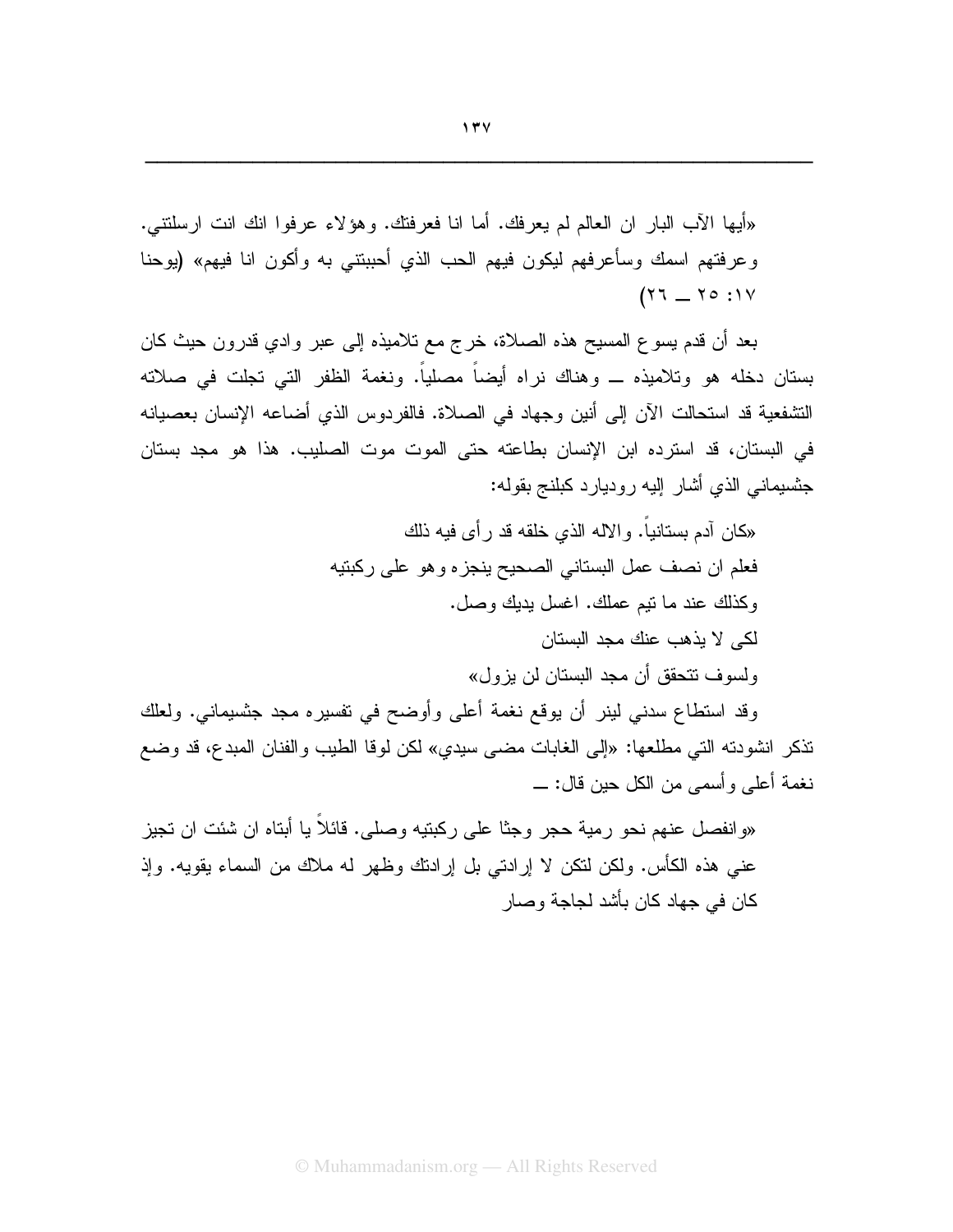عرفه كقطرات دم نازلة على الأرض» (لوفا ٢٢: ٤١ \_ ٤٤)

ويخبرنا متى ان هذه الصلاة نكررت ثلاث مرات. وان يسوع خرَّ على وجهه أثناء صلاته في البستان. بينما قد اكتفى يوحنا بالتلميح، عن التصريح في هذه الصلاة بالذات. هنا بدء و حشة آلام المسيح التي توجت حياة الناصر ي على الأرض: «كلكم تشكون فيّ في هذه الليلة» هذا هو انذار الخطر . وعند ما بدأ المسيح يحزن ويكتئب، إذا بالذين كان ينتظر منهم أن يسهروا معاً، فتثقلوا بنوم عميق. فواجه المسيح ظلام هذه الساعة الرهيبة وحيداً منفرداً وصرع المجرب وحيداً منفرداً، وصلَّى ثلاث مرات وقام ظافراً منتصراً، وحيداً منفرداً. هذا هو الدرس الذي يلقيه علينا

> «يا من تشعر بقوة المجرب ادخل إلى جنسيماني في الظلام وإنظر صراع فاديك ضد العدو واسهر معه ساعة مريرة واحدة ولا تعرض عن ألام سيدك بل تعلم منه كيف تصلبي»

حسنا قال نوما القمبيزي: عند ما نبلغ الدرجة التي تستعذب فيها الضيقات وتستطيبها لأجل خاطر المسيح، سر إذاً وابتهج لأنك قد وجدت الفردوس على الأرض. لأن بقبولك الآلام وخيبة الأمال بسرور وبـهجة قلب، قد قبلت شركة ألام ذاك الذي صلـي قائلاً: «ليس كما أريد أنا بل كما تريد أنت»... «فظهر له ملاك من السماء يقويه»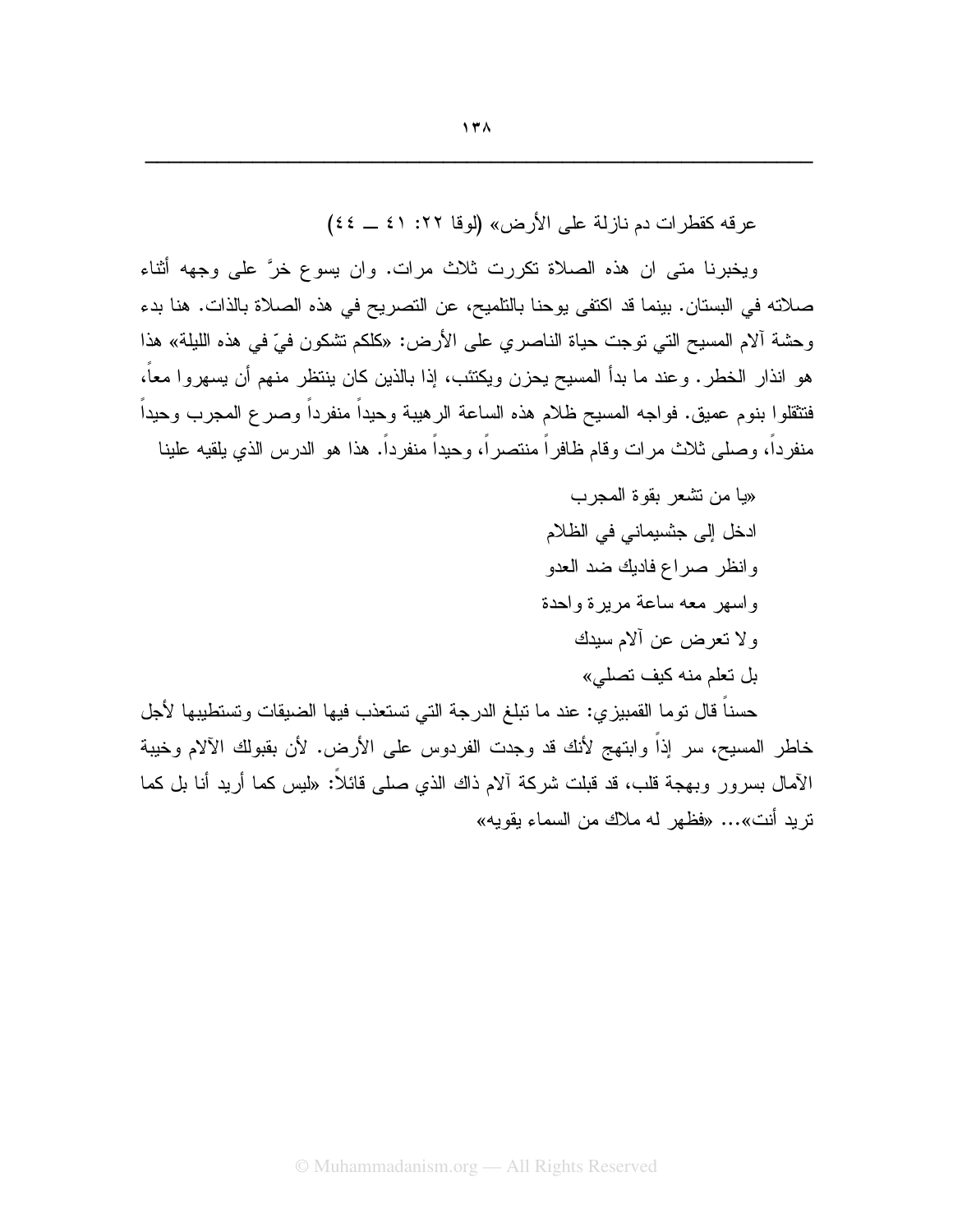وهنالك صلاة أخرى مختصرة مسطرة في الإنجيل عن مخلصنا، هي صرخته على الصليب «الهي الهي لماذا...» المتبوعة بكلمته المطمئنة الهادئة: «يا أبتاه في يديك أستودع روحي»

«ولما مضوا به إلى الموضع الذي يدعى جمجمة وصلبوه هناك مع المذنبين واحداً عن يمينه والآخر عن يساره». هذا أولى كلماته السبع على الصليب وهي أعظم تعبير عن المحبة الفائقة المعرفة والغفران الذي تخطى كل حدود، والمعرفة الإلهية لجهالة البشر وغباوتهم وخطيتهم، والرحمة السرمدية التي تضم الجميع. فحيثما كثرت الخطية البشرية وتخطت الحدود، فاضت النعمة الالهية وتخطت كل حد. يا لعمق غني حكمة الله ورحمته الظاهرتين في هذه الصلاة الشفاعية المختصرة. عند بدء الصليب وعند نهايته، خاطب يسوع الله بقوله «يا أبتاه!» فالمسيح الذي كان متمتعاً على الأرض بسلطان مغفرة الخطايا، طلب عند الصليب مغفرة خطايا كل الذين أساؤا إليه بنكرارهم هذه الخطية على مر الأجيال. انهم لم يعرفوا ماذا يفعلون ولا من هم يطلبون، «لأنهم لو عرفوا لما صلبوا رب المجد» (١ كو ٢: ٨)

وبين الكلمات السبع التي فاه بها المسيح على الصليب، كلمتان تُحسبان طلبتين. أولاهما (حسب تعبير مسز براوننج في ختام مرثيتها على قبر كوبر)